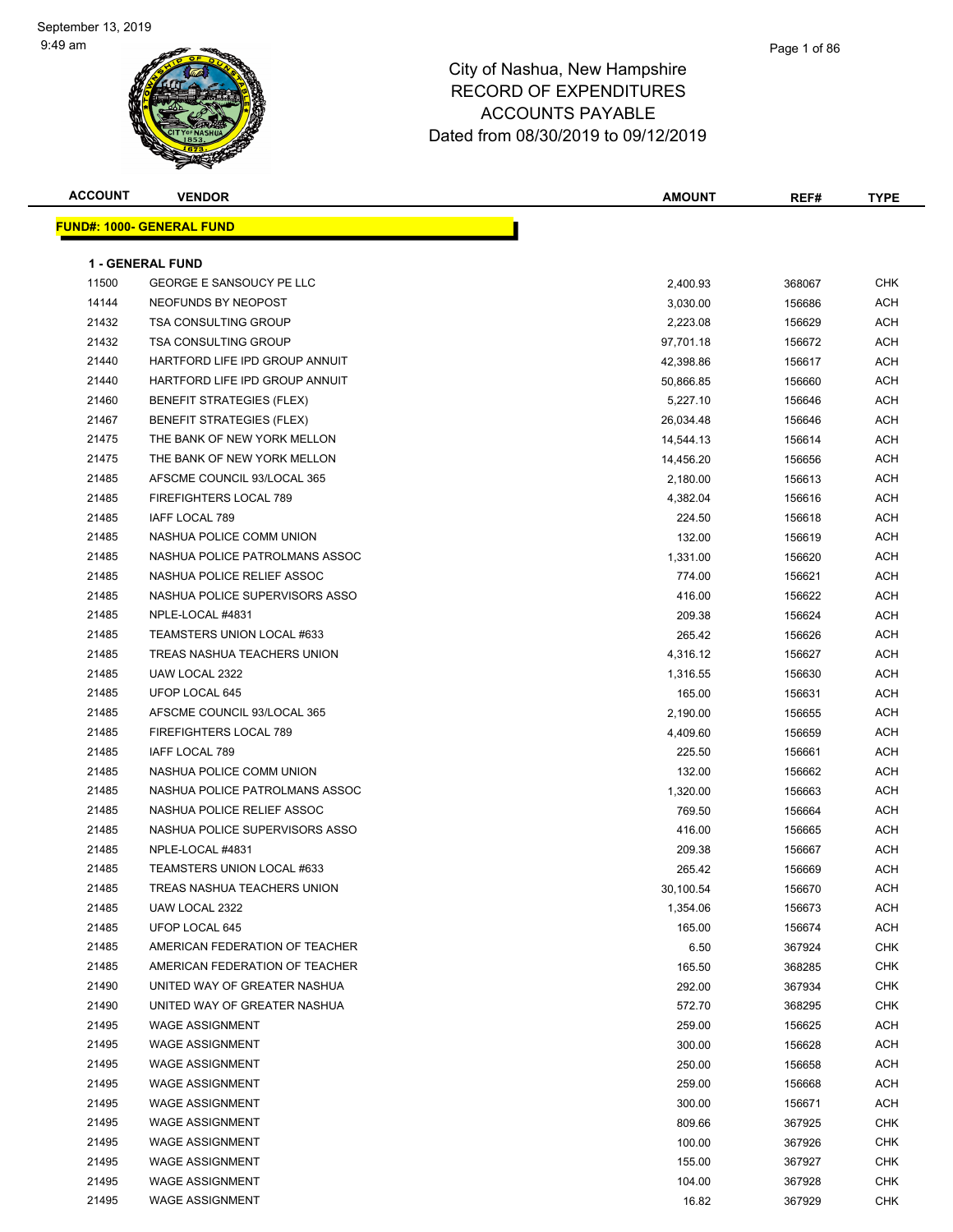| <b>ACCOUNT</b> | <b>VENDOR</b>                    | <b>AMOUNT</b> | REF#   | <b>TYPE</b> |
|----------------|----------------------------------|---------------|--------|-------------|
|                | <b>FUND#: 1000- GENERAL FUND</b> |               |        |             |
|                | <b>1 - GENERAL FUND</b>          |               |        |             |
| 21495          | <b>WAGE ASSIGNMENT</b>           | 25.00         | 367930 | <b>CHK</b>  |
| 21495          | <b>WAGE ASSIGNMENT</b>           | 1,322.15      | 367931 | <b>CHK</b>  |
| 21495          | <b>WAGE ASSIGNMENT</b>           | 11.54         | 367932 | <b>CHK</b>  |
| 21495          | <b>WAGE ASSIGNMENT</b>           | 311.88        | 367933 | <b>CHK</b>  |
| 21495          | <b>WAGE ASSIGNMENT</b>           | 94.83         | 367935 | <b>CHK</b>  |
| 21495          | <b>WAGE ASSIGNMENT</b>           | 258.94        | 367936 | <b>CHK</b>  |
| 21495          | <b>WAGE ASSIGNMENT</b>           | 824.00        | 368286 | <b>CHK</b>  |
| 21495          | <b>WAGE ASSIGNMENT</b>           | 100.00        | 368287 | <b>CHK</b>  |
| 21495          | <b>WAGE ASSIGNMENT</b>           | 149.76        | 368288 | <b>CHK</b>  |
| 21495          | <b>WAGE ASSIGNMENT</b>           | 155.00        | 368289 | <b>CHK</b>  |
| 21495          | <b>WAGE ASSIGNMENT</b>           | 104.00        | 368290 | <b>CHK</b>  |
| 21495          | <b>WAGE ASSIGNMENT</b>           | 75.00         | 368291 | <b>CHK</b>  |
| 21495          | <b>WAGE ASSIGNMENT</b>           | 1,322.15      | 368292 | <b>CHK</b>  |
| 21495          | <b>WAGE ASSIGNMENT</b>           | 11.54         | 368293 | <b>CHK</b>  |
| 21495          | <b>WAGE ASSIGNMENT</b>           | 311.88        | 368294 | <b>CHK</b>  |
| 21495          | <b>WAGE ASSIGNMENT</b>           | 94.83         | 368296 | <b>CHK</b>  |
| 21495          | <b>WAGE ASSIGNMENT</b>           | 900.82        | 368297 | <b>CHK</b>  |
| 21495          | <b>WAGE ASSIGNMENT</b>           | 199.12        | 368298 | <b>CHK</b>  |
| 21538          | NASHUA TEACHERS UNION            | 73.62         | 156623 | <b>ACH</b>  |
| 21538          | NASHUA TEACHERS UNION            | 2,924.19      | 156666 | <b>ACH</b>  |
| 21780          | DURAN, MICHAEL J &               | 1,082.73      | 368259 | <b>CHK</b>  |
| 21780          | SAAJ, LLC                        | 4,879.50      | 368260 | <b>CHK</b>  |
| 21780          | DR. EVAN GREENWALD               | 3,203.77      | 368699 | <b>CHK</b>  |
| 21780          | DR. EVAN GREENWALD               | 7,873.15      | 368700 | <b>CHK</b>  |
| 21921          | STATE OF NH-MV                   | 21,680.91     | 156609 | <b>ACH</b>  |
| 21921          | STATE OF NH-MV                   | 26,830.93     | 156610 | <b>ACH</b>  |
| 21921          | STATE OF NH-MV                   | 26,305.42     | 156612 | <b>ACH</b>  |
| 21921          | STATE OF NH-MV                   | 13,056.65     | 156644 | <b>ACH</b>  |
| 21921          | STATE OF NH-MV                   | 23,098.46     | 156648 | <b>ACH</b>  |
| 21921          | STATE OF NH-MV                   | 14,274.00     | 156650 | ACH         |
| 21921          | STATE OF NH-MV                   | 18,816.45     | 156651 | <b>ACH</b>  |
| 21921          | STATE OF NH-MV                   | 22,775.94     | 156654 | <b>ACH</b>  |
| 21921          | STATE OF NH-MV                   | 22,885.46     | 156696 | <b>ACH</b>  |
| 21928          | <b>MICHAEL LANG</b>              | 44.40         | 367944 | CHK         |
|                |                                  |               |        |             |
|                | <b>TOTAL 1 - GENERAL FUND</b>    | \$535,820.02  |        |             |

#### **101 - MAYOR**

|       | <b>TOTAL 101 - MAYOR</b>  |                   | \$415.62 |         |     |
|-------|---------------------------|-------------------|----------|---------|-----|
| 68300 | CITIZENS BANK CREDIT CARD | Uber              | 7.80     | 9202002 | ACH |
| 68300 | CITIZENS BANK CREDIT CARD | City of Concord   | 1.50     | 9202002 | ACH |
| 55400 | CITIZENS BANK CREDIT CARD | American Airlines | 320.00   | 9202002 | ACH |
| 55307 | <b>CHERYL LINDNER</b>     |                   | 86.32    | 368303  | CHK |

#### **103 - LEGAL**

| 55300 | STEVEN A BOLTON | 67.60 | 367952 | CHK        |
|-------|-----------------|-------|--------|------------|
| 55300 | DOROTHY CLARKE  | 54.46 | 367957 | <b>CHK</b> |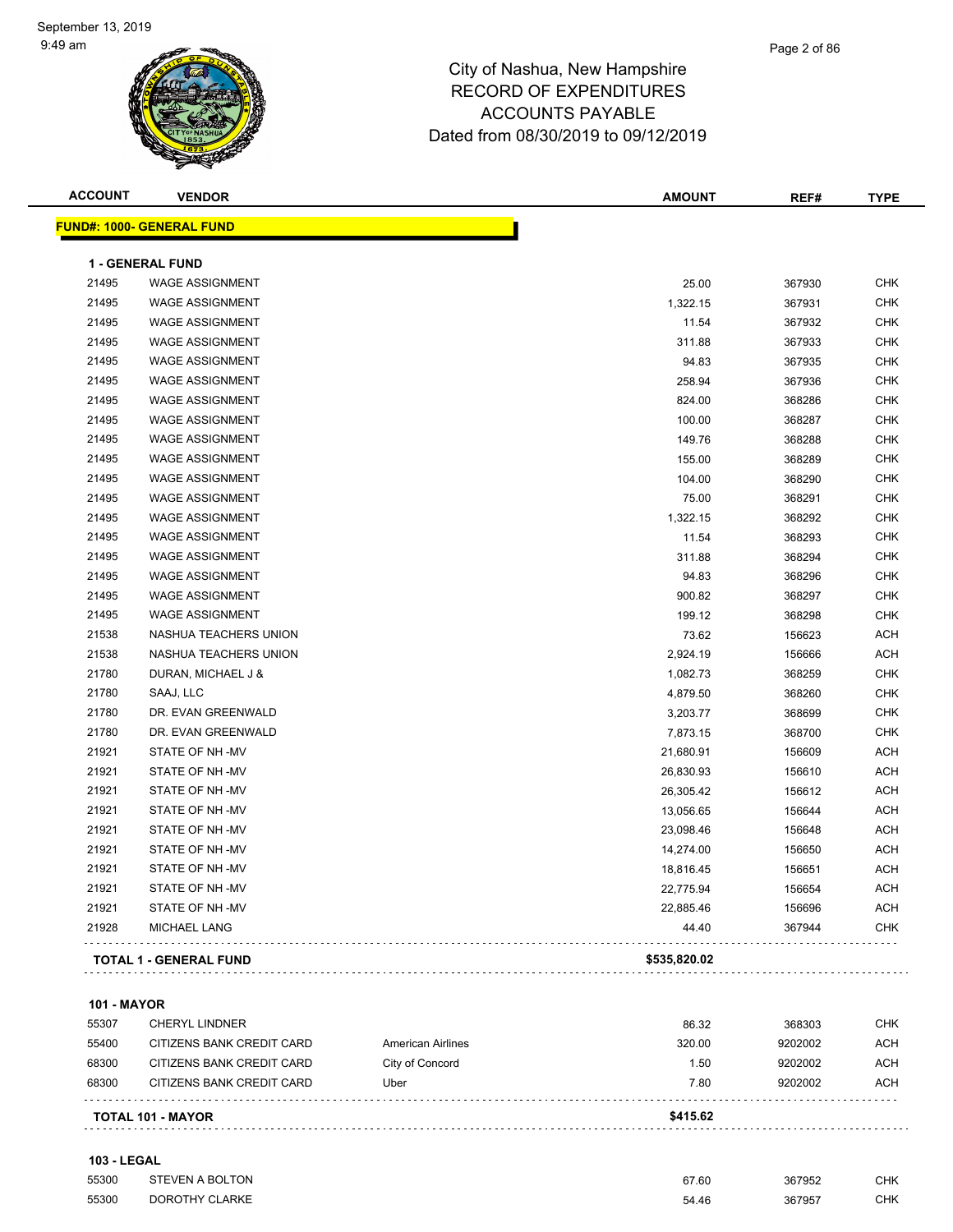|       | <b>VENDOR</b>                                                     |                             | <b>AMOUNT</b> | REF#    | <b>TYPE</b>                                                                                                                                                                                                           |
|-------|-------------------------------------------------------------------|-----------------------------|---------------|---------|-----------------------------------------------------------------------------------------------------------------------------------------------------------------------------------------------------------------------|
|       | <u> FUND#: 1000- GENERAL FUND</u>                                 |                             |               |         |                                                                                                                                                                                                                       |
|       | TOTAL 103 - LEGAL                                                 |                             | \$122.06      |         |                                                                                                                                                                                                                       |
|       | <b>106 - ADMINISTRATIVE SERVICES</b>                              |                             |               |         |                                                                                                                                                                                                                       |
| 61100 | WB MASON CO INC                                                   |                             | 168.27        | 368146  | <b>CHK</b>                                                                                                                                                                                                            |
|       | <b>TOTAL 106 - ADMINISTRATIVE SERVICES</b>                        |                             | \$168.27      |         |                                                                                                                                                                                                                       |
|       | <b>107 - CITY CLERK</b>                                           |                             |               |         |                                                                                                                                                                                                                       |
| 42508 | TREASURER STATE OF NH                                             |                             | 3,182.00      | 368007  | <b>CHK</b>                                                                                                                                                                                                            |
| 44149 | TREASURER STATE OF NH                                             |                             | 8,384.00      | 368007  | <b>CHK</b>                                                                                                                                                                                                            |
| 55118 | <b>SPRINT</b>                                                     |                             | 46.65         | 368004  | <b>CHK</b>                                                                                                                                                                                                            |
|       | <b>TOTAL 107 - CITY CLERK</b>                                     |                             | \$11,612.65   |         |                                                                                                                                                                                                                       |
|       | <b>109 - CIVIC &amp; COMMUNITY ACTIVITIES</b>                     |                             |               |         |                                                                                                                                                                                                                       |
| 56200 | THE TELEGRAPH                                                     |                             | 625.00        | 368346  | <b>CHK</b>                                                                                                                                                                                                            |
| 56323 | GIRL SCOUTS OF THE GREEN AND W                                    |                             | 4,986.00      | 368299  | <b>CHK</b>                                                                                                                                                                                                            |
|       | TOTAL 109 - CIVIC & COMMUNITY ACTIVITIES                          |                             | \$5,611.00    |         |                                                                                                                                                                                                                       |
|       |                                                                   |                             |               |         |                                                                                                                                                                                                                       |
|       | <b>111 - HUMAN RESOURCES</b>                                      |                             |               |         |                                                                                                                                                                                                                       |
| 55425 | PEOPLEFACTS LLC                                                   |                             | 67.75         | 368001  | <b>CHK</b>                                                                                                                                                                                                            |
|       | WB MASON CO INC                                                   |                             | 151.52        | 368146  | <b>CHK</b>                                                                                                                                                                                                            |
| 61100 |                                                                   |                             |               |         |                                                                                                                                                                                                                       |
|       | <b>TOTAL 111 - HUMAN RESOURCES</b>                                |                             | \$219.27      |         |                                                                                                                                                                                                                       |
|       |                                                                   |                             |               |         |                                                                                                                                                                                                                       |
| 55109 | <b>120 - TELECOMMUNICATIONS</b><br>PACIFIC TELEMANAGEMENT SERVICE |                             | 75.00         | 368111  |                                                                                                                                                                                                                       |
| 55109 | CONSOLIDATED COMMUNICATIONS                                       |                             | 876.86        | 368325  |                                                                                                                                                                                                                       |
| 55109 | <b>FIRSTLIGHT</b>                                                 |                             | 2,008.80      | 368330  |                                                                                                                                                                                                                       |
| 55118 | <b>VERIZON WIRELESS 342053899-001</b>                             |                             | 760.19        | 368353  |                                                                                                                                                                                                                       |
|       | <b>TOTAL 120 - TELECOMMUNICATIONS</b>                             |                             | \$3,720.85    |         |                                                                                                                                                                                                                       |
|       | <b>122 - INFORMATION TECHNOLOGY</b>                               |                             |               |         |                                                                                                                                                                                                                       |
| 54400 | SHI INTERNATIONAL CORP                                            |                             | 371.00        | 368131  |                                                                                                                                                                                                                       |
| 54400 | CITIZENS BANK CREDIT CARD                                         | <b>ELEMENTOR</b>            | 50.00         | 9202002 |                                                                                                                                                                                                                       |
| 54400 | CITIZENS BANK CREDIT CARD                                         | <b>JAM SOFTWARE GMBH</b>    | 199.00        | 9202002 |                                                                                                                                                                                                                       |
| 54400 | CITIZENS BANK CREDIT CARD                                         | <b>FOREIGN EXCHANGE FEE</b> | 5.58          | 9202002 |                                                                                                                                                                                                                       |
| 54407 | CITRIX SYSTEMS INC                                                |                             | 4,918.48      | 156635  |                                                                                                                                                                                                                       |
| 54407 | SHI INTERNATIONAL CORP                                            |                             | 13,315.20     | 368131  |                                                                                                                                                                                                                       |
| 54407 | SHI INTERNATIONAL CORP                                            |                             | 10,800.00     | 368471  |                                                                                                                                                                                                                       |
| 54407 | CITIZENS BANK CREDIT CARD                                         | LOGMEIN*GOTOMEETING         | 55.00         | 9202002 |                                                                                                                                                                                                                       |
| 54407 | CITIZENS BANK CREDIT CARD                                         | NLI*SHAREFILE               | 139.80        | 9202002 |                                                                                                                                                                                                                       |
| 54428 | <b>CLEARSKY CONSULTING</b>                                        |                             | 7,500.00      | 368382  |                                                                                                                                                                                                                       |
| 54487 | CITIZENS BANK CREDIT CARD                                         | DMI*DELL HLTHCR/PTR         | 151.00        | 9202002 |                                                                                                                                                                                                                       |
| 54828 | US BANK EQUIPMENT FINANCE                                         |                             | 513.22        | 368349  | <b>CHK</b><br><b>CHK</b><br><b>CHK</b><br><b>CHK</b><br>CHK<br><b>ACH</b><br><b>ACH</b><br><b>ACH</b><br><b>ACH</b><br><b>CHK</b><br><b>CHK</b><br><b>ACH</b><br><b>ACH</b><br><b>CHK</b><br><b>ACH</b><br><b>CHK</b> |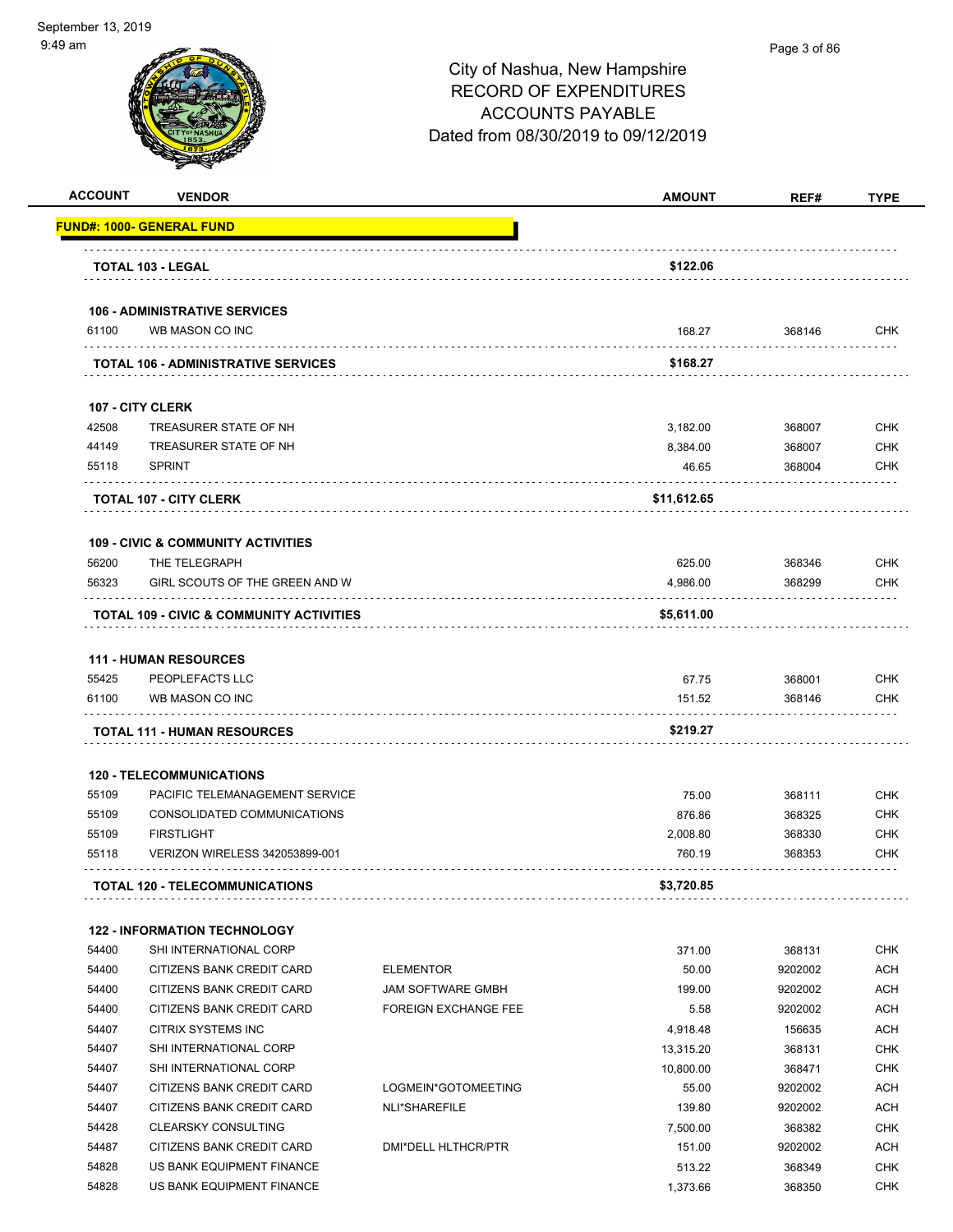| <b>ACCOUNT</b> | <b>VENDOR</b>                             |                     | <b>AMOUNT</b> | REF#    | <b>TYPE</b> |
|----------------|-------------------------------------------|---------------------|---------------|---------|-------------|
|                | <u> FUND#: 1000- GENERAL FUND</u>         |                     |               |         |             |
|                | <b>122 - INFORMATION TECHNOLOGY</b>       |                     |               |         |             |
| 54828          | US BANK EQUIPMENT FINANCE                 |                     | 134.53        | 368351  | <b>CHK</b>  |
| 54828          | US BANK EQUIPMENT FINANCE                 |                     | 580.87        | 368352  | <b>CHK</b>  |
| 55118          | <b>SPRINT</b>                             |                     | 21.09         | 368004  | <b>CHK</b>  |
| 55118          | VERIZON WIRELESS-985557535                |                     | 40.01         | 368011  | <b>CHK</b>  |
| 55200          | CITIZENS BANK CREDIT CARD                 | <b>NASCIO</b>       | 500.00        | 9202002 | <b>ACH</b>  |
| 61607          | AMAZON.COM LLC                            |                     | 73.96         | 156634  | <b>ACH</b>  |
| 71207          | AMAZON.COM LLC                            |                     | 229.95        | 156634  | <b>ACH</b>  |
| 71221          | AMAZON.COM LLC                            |                     | 265.11        | 156634  | <b>ACH</b>  |
| 71221          | AMAZON.COM LLC                            |                     | 44.97         | 156677  | <b>ACH</b>  |
| 71221          | SHI INTERNATIONAL CORP                    |                     | 602.00        | 368131  | <b>CHK</b>  |
| 71221          | AXIS BUSINESS SOLUTIONS                   |                     | 17,039.00     | 368362  | <b>CHK</b>  |
| 71221          | CITIZENS BANK CREDIT CARD                 | <b>CONTROLBYWEB</b> | 564.29        | 9202002 | <b>ACH</b>  |
| 71221          | CITIZENS BANK CREDIT CARD                 | <b>BESTBUYCOM</b>   | 849.99        | 9202002 | <b>ACH</b>  |
| 71221          | CITIZENS BANK CREDIT CARD                 | <b>BESTBUYCOM</b>   | 249.99        | 9202002 | ACH         |
|                | <b>TOTAL 122 - INFORMATION TECHNOLOGY</b> |                     | \$60,587.70   |         |             |
|                |                                           |                     |               |         |             |
|                | <b>126 - FINANCIAL SERVICES</b>           |                     |               |         |             |
| 41307          | HILLSBOROUGH COUNTY REGISTRY              |                     | 83.15         | 368410  | <b>CHK</b>  |
| 42200          | MERCEDES-BENZ OF HAGERSTOWN               |                     | 225.60        | 367946  | <b>CHK</b>  |
| 42200          | AMY BRADY                                 |                     | 182.20        | 368373  | <b>CHK</b>  |
| 42200          | <b>JAMES R CARPENTIER</b>                 |                     | 169.00        | 368377  | <b>CHK</b>  |
| 42200          | RICHARD CARPENTIER                        |                     | 337.00        | 368378  | <b>CHK</b>  |
| 42200          | DAT                                       |                     | 403.60        | 368386  | <b>CHK</b>  |
| 42200          | <b>WALDO GUEVARA</b>                      |                     | 886.40        | 368404  | <b>CHK</b>  |
| 42200          | RYAN M HOLT                               |                     | 48.40         | 368411  | <b>CHK</b>  |
| 42200          | <b>IT'S EASY INC</b>                      |                     | 2,059.00      | 368424  | <b>CHK</b>  |
| 42200          | <b>LAURIE KONSZEWSKI</b>                  |                     | 126.20        | 368428  | <b>CHK</b>  |
| 42200          | <b>JUSTIN A MITIGUY</b>                   |                     | 15.00         | 368440  | <b>CHK</b>  |
| 42200          | <b>BRIAN J PINARD</b>                     |                     | 116.00        | 368459  | <b>CHK</b>  |
| 42200          | <b>JOSELINE TEJDADA YOUNG</b>             |                     | 9.00          | 368487  | <b>CHK</b>  |
| 45999          | CITIZENS BANK CREDIT CARD                 | Citizens Bank       | (0.42)        | 9202002 | <b>ACH</b>  |
| 53114          | MELANSON HEATH & CO PC                    |                     | 5,000.00      | 368094  | <b>CHK</b>  |
| 55607          | MAILINGS UNLIMITED - MVR                  |                     | 2,120.00      | 156653  | <b>ACH</b>  |
| 55699          | <b>BUSINESS TRUST DIVISION OF</b>         |                     | 55.25         | 368323  | <b>CHK</b>  |
| 61100          | AMAZON.COM LLC                            |                     | 119.04        | 156634  | <b>ACH</b>  |
| 61100          | WB MASON CO INC                           |                     | 511.20        | 368484  | <b>CHK</b>  |
|                |                                           |                     |               |         |             |
|                | <b>TOTAL 126 - FINANCIAL SERVICES</b>     |                     | \$12,465.62   |         |             |

**129 - CITY BUILDINGS**

| 54100 | EVERSOURCE                      | 5.282.46 | 367978 | <b>CHK</b> |
|-------|---------------------------------|----------|--------|------------|
| 54114 | LIBERTY UTILITIES - NH          | 213.22   | 367984 | <b>CHK</b> |
| 54114 | DIRECT ENERGY BUSINESS          | 47.84    | 368390 | <b>CHK</b> |
| 54228 | BAIN PEST CONTROL SERVICE INC   | 164.00   | 368364 | <b>CHK</b> |
| 54280 | AMAZON.COM LLC                  | 567.42   | 156677 | ACH        |
| 54280 | <b>B &amp; S LOCKSMITHS INC</b> | 26.49    | 368025 | <b>CHK</b> |
| 54280 | HOME DEPOT CREDIT SERVICE 3065  | 19.98    | 368074 | <b>CHK</b> |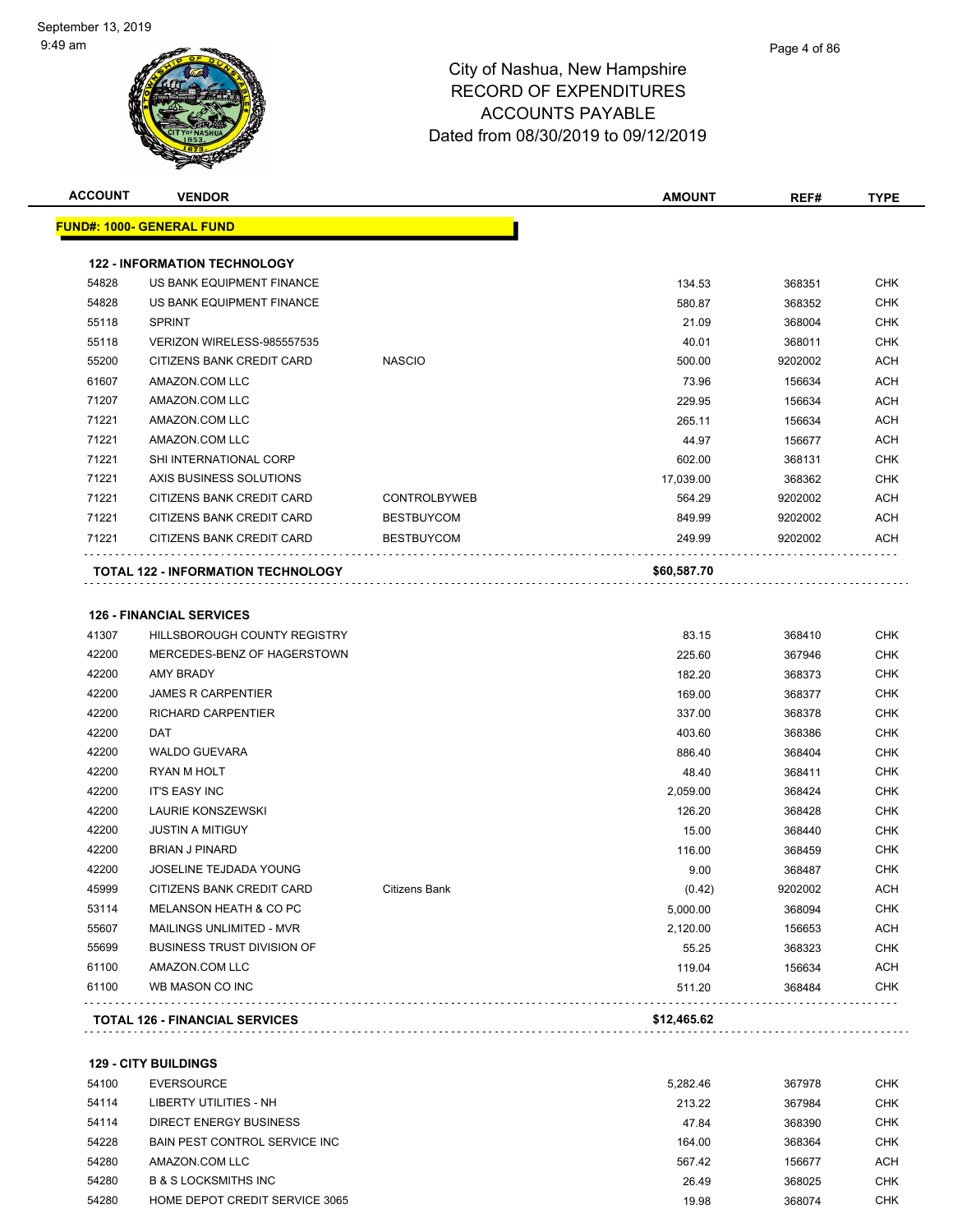|       | <b>VENDOR</b>                                   | <b>AMOUNT</b> | REF#   | <b>TYPE</b>                                                                             |
|-------|-------------------------------------------------|---------------|--------|-----------------------------------------------------------------------------------------|
|       | <u> FUND#: 1000- GENERAL FUND</u>               |               |        |                                                                                         |
|       |                                                 |               |        |                                                                                         |
|       | <b>129 - CITY BUILDINGS</b>                     |               |        |                                                                                         |
| 54280 | M & M ELECTRICAL SUPPLY CO INC                  | 15.65         | 368084 | <b>CHK</b>                                                                              |
| 54280 | NASHUA WALLPAPER & PAINT CO                     | 114.94        | 368101 | <b>CHK</b>                                                                              |
| 54487 | <b>MAYNARD &amp; LESIEUR INC</b>                | 48.50         | 368092 | CHK                                                                                     |
| 54487 | NEVERETTS SEW & VAC INC                         | 69.95         | 368102 | <b>CHK</b>                                                                              |
| 55118 | <b>SPRINT</b>                                   | 74.22         | 368004 | <b>CHK</b>                                                                              |
| 61428 | NEW ENGLAND PAPER & SUPPLY<br>.                 | 371.64        | 368448 | <b>CHK</b>                                                                              |
|       | <b>TOTAL 129 - CITY BUILDINGS</b>               | \$7,016.31    |        |                                                                                         |
|       | <b>130 - PURCHASING</b>                         |               |        |                                                                                         |
| 54600 | <b>DANIEL KOOKEN</b>                            | 150.00        | 368312 | <b>CHK</b>                                                                              |
| 54842 | <b>MAILFINANCE</b>                              | 1,011.54      | 367990 | <b>CHK</b>                                                                              |
| 55200 | <b>GREATER BOSTON POLICE COUNCIL</b>            | 306.00        | 368403 | <b>CHK</b>                                                                              |
| 55500 | UNION LEADER CORPORATION                        | 415.00        | 368009 | <b>CHK</b>                                                                              |
| 55500 | THE TELEGRAPH                                   | 4,049.70      | 368346 | <b>CHK</b>                                                                              |
| 55607 | FORMAX - DIV BESCORP INC                        | 206.00        | 368061 | CHK                                                                                     |
|       | <b>TOTAL 130 - PURCHASING</b>                   | \$6,138.24    |        |                                                                                         |
|       |                                                 |               |        |                                                                                         |
|       | 132 - ASSESSING                                 |               |        |                                                                                         |
| 55307 | <b>DOUGLAS DAME</b>                             | 49.20         | 367958 | <b>CHK</b>                                                                              |
|       |                                                 |               |        |                                                                                         |
|       | <b>TOTAL 132 - ASSESSING</b>                    | \$49.20       |        |                                                                                         |
|       |                                                 |               |        |                                                                                         |
|       | <b>142 - WOODLAWN CEMETERY</b>                  |               |        |                                                                                         |
| 54100 | <b>EVERSOURCE</b>                               | 466.27        | 367978 |                                                                                         |
| 54114 | <b>DIRECT ENERGY BUSINESS</b>                   | 2.69          | 368053 |                                                                                         |
| 54399 | <b>CINTAS</b>                                   | 99.00         | 368044 |                                                                                         |
| 54487 | NASHUA OUTDOOR POWER EQUIPMENT                  | 258.31        | 368100 |                                                                                         |
| 55400 | <b>NHCA</b>                                     | 60.00         | 368340 |                                                                                         |
| 61142 | <b>CINTAS</b>                                   | 59.39         | 368044 |                                                                                         |
| 61499 | HOME DEPOT CREDIT SERVICE 3065                  | 5.47          | 368412 |                                                                                         |
| 61709 | <b>SANEL NAPA</b>                               | 27.48         | 368128 |                                                                                         |
|       | TOTAL 142 - WOODLAWN CEMETERY                   | \$978.61      |        | CHK<br><b>CHK</b><br><b>CHK</b><br>CHK<br><b>CHK</b><br><b>CHK</b><br>CHK<br><b>CHK</b> |
|       | <b>144 - EDGEWOOD &amp; SUBURBAN CEMETERIES</b> |               |        |                                                                                         |
| 54100 | <b>EVERSOURCE</b>                               | 120.58        | 367978 |                                                                                         |
| 54141 | PENNICHUCK WATER WORKS INC                      | 140.96        | 368342 |                                                                                         |
| 54487 | NASHUA OUTDOOR POWER EQUIPMENT                  | 25.44         | 368100 |                                                                                         |
| 55400 | <b>NHCA</b>                                     | 60.00         | 368340 |                                                                                         |
| 61705 | MAYNARD & LESIEUR, INC.                         | 25.00         | 368435 | <b>CHK</b><br>CHK<br><b>CHK</b><br>CHK<br><b>CHK</b>                                    |

| 54100 | EVERSOUCE-POWER SUPPLY | 18.804.84 | 367977 | снк |
|-------|------------------------|-----------|--------|-----|
| 54100 | <b>EVERSOURCE</b>      | 276.45    | 367978 | снк |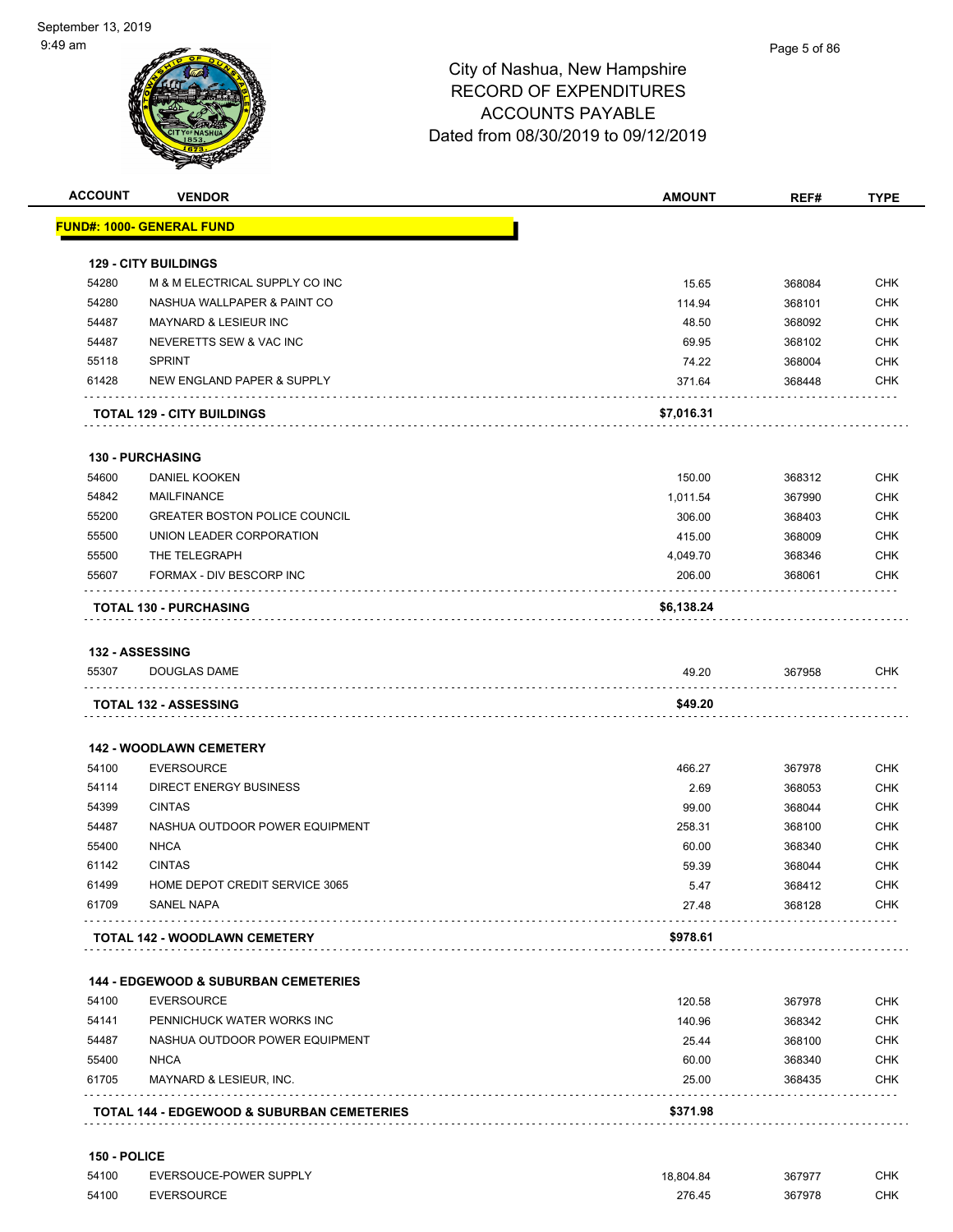| <b>ACCOUNT</b> | <b>VENDOR</b>                    |                           | AMOUNT   | REF#    | <b>TYPE</b> |
|----------------|----------------------------------|---------------------------|----------|---------|-------------|
|                | <b>FUND#: 1000- GENERAL FUND</b> |                           |          |         |             |
|                |                                  |                           |          |         |             |
| 150 - POLICE   |                                  |                           |          |         |             |
| 54107          | SHATTUCK MALONE OIL CO           |                           | 194.46   | 368344  | CHK         |
| 54141          | PENNICHUCK WATER WORKS INC       |                           | 1,341.66 | 368000  | <b>CHK</b>  |
| 54141          | PENNICHUCK WATER WORKS INC       |                           | 49.64    | 368342  | CHK         |
| 54243          | J LAWRENCE HALL INC              |                           | 322.54   | 368425  | <b>CHK</b>  |
| 54280          | NASHUA WALLPAPER & PAINT CO      |                           | 119.96   | 368101  | CHK         |
| 54280          | NORMAN E DAY INC                 |                           | 280.00   | 368106  | CHK         |
| 54280          | THE METRO GROUP INC              |                           | 258.00   | 368478  | <b>CHK</b>  |
| 54407          | <b>RELX INC DBA LEXISNEXIS</b>   |                           | 165.00   | 368119  | CHK         |
| 54407          | INTERWARE DEVELOPMENT            |                           | 420.00   | 368421  | <b>CHK</b>  |
| 54487          | <b>JORGENSON COMPANIES</b>       |                           | 1,370.75 | 156638  | ACH         |
| 54600          | <b>BEST FORD</b>                 |                           | 2,451.43 | 368031  | CHK         |
| 54600          | MACMULKIN CHEVROLET INC          |                           | 120.00   | 368085  | <b>CHK</b>  |
| 54600          | SULLIVAN TIRE COMPANY            |                           | 42.00    | 368139  | <b>CHK</b>  |
| 54600          | <b>BEST FORD</b>                 |                           | 59.89    | 368369  | CHK         |
| 54600          | DAVE ILLGS COLLISION REPAIR CE   |                           | 391.20   | 368387  | CHK         |
| 54842          | PITNEY BOWES                     |                           | 292.68   | 368002  | CHK         |
| 54849          | <b>CAITLIN BOUCHER</b>           |                           | 45.96    | 367953  | CHK         |
| 54849          | PETER CINFO                      |                           | 45.96    | 367956  | <b>CHK</b>  |
| 54849          | <b>JOSHUA ST ONGE</b>            |                           | 45.96    | 367969  | <b>CHK</b>  |
| 54849          | VERIZON WIRELESS-286546928       |                           | 1,094.90 | 368012  | <b>CHK</b>  |
| 54849          | <b>COMCAST</b>                   |                           | 289.85   | 368324  | <b>CHK</b>  |
| 54849          | CONSOLIDATED COMMUNICATIONS      |                           | 289.73   | 368325  | CHK         |
| 55200          | UNION LEADER CORP                |                           | 202.80   | 368008  | <b>CHK</b>  |
| 55307          | <b>MATTHEW COTE</b>              |                           | 46.40    | 367938  | <b>CHK</b>  |
| 55307          | <b>MATTHEW FRIEND</b>            |                           | 43.20    | 367940  | CHK         |
| 55307          | <b>MICHAEL LANG</b>              |                           | 21.29    | 367944  | <b>CHK</b>  |
| 55307          | <b>PATRICK DOHERTY</b>           |                           | 46.40    | 368307  | CHK         |
| 55400          | <b>IRELYNNE WEST</b>             |                           | 46.40    | 367972  | <b>CHK</b>  |
| 55400          | <b>CAREN M CAMBRE</b>            |                           | 370.00   | 367974  | <b>CHK</b>  |
| 55400          | CITIZENS BANK CREDIT CARD        | <b>MJLLCDBANEW</b>        | 590.00   | 9202002 | ACH         |
| 55400          | CITIZENS BANK CREDIT CARD        | WPY*Ocam vido             | 395.00   | 9202002 | ACH         |
| 55400          | CITIZENS BANK CREDIT CARD        | MJLLCDBANEW               | (590.00) | 9202002 | <b>ACH</b>  |
| 55400          | CITIZENS BANK CREDIT CARD        | MJLLCDBANEW               | 590.00   | 9202002 | <b>ACH</b>  |
| 55400          | CITIZENS BANK CREDIT CARD        | <b>Forensic Education</b> | 525.00   | 9202002 | <b>ACH</b>  |
| 55400          | CITIZENS BANK CREDIT CARD        | Southwest                 | 487.32   | 9202002 | <b>ACH</b>  |
| 55500          | CAREER & CO-OP CENTER            |                           | 175.00   | 368041  | <b>CHK</b>  |
| 55600          | ALPHAGRAPHICS #219               |                           | 195.00   | 368022  | <b>CHK</b>  |
| 55699          | <b>CANAL ART &amp; FRAMING</b>   |                           | 75.00    | 368039  | <b>CHK</b>  |
| 55699          | <b>JESSICA GRANDE</b>            |                           | 295.00   | 368402  | <b>CHK</b>  |
| 55699          | NASHUA MILLYARD ASSOC INC        |                           | 388.46   | 368444  | <b>CHK</b>  |
| 61100          | <b>OWLSTAMP VISUAL SOLUTIONS</b> |                           | 57.85    | 368110  | <b>CHK</b>  |
| 61100          | WB MASON CO INC                  |                           | 597.74   | 368146  | <b>CHK</b>  |
| 61100          | MCINTIRE BUSINESS PRODUCTS INC   |                           | 127.42   | 368436  | <b>CHK</b>  |
| 61100          | WB MASON CO INC                  |                           | 822.42   | 368484  | <b>CHK</b>  |
| 61100          | CITIZENS BANK CREDIT CARD        | Stand up desk store       | 684.91   | 9202002 | <b>ACH</b>  |
| 61107          | <b>BEN'S UNIFORMS</b>            |                           | 1,308.00 | 368030  | <b>CHK</b>  |
| 61107          | <b>BEN'S UNIFORMS</b>            |                           | 1,969.00 | 368367  | CHK         |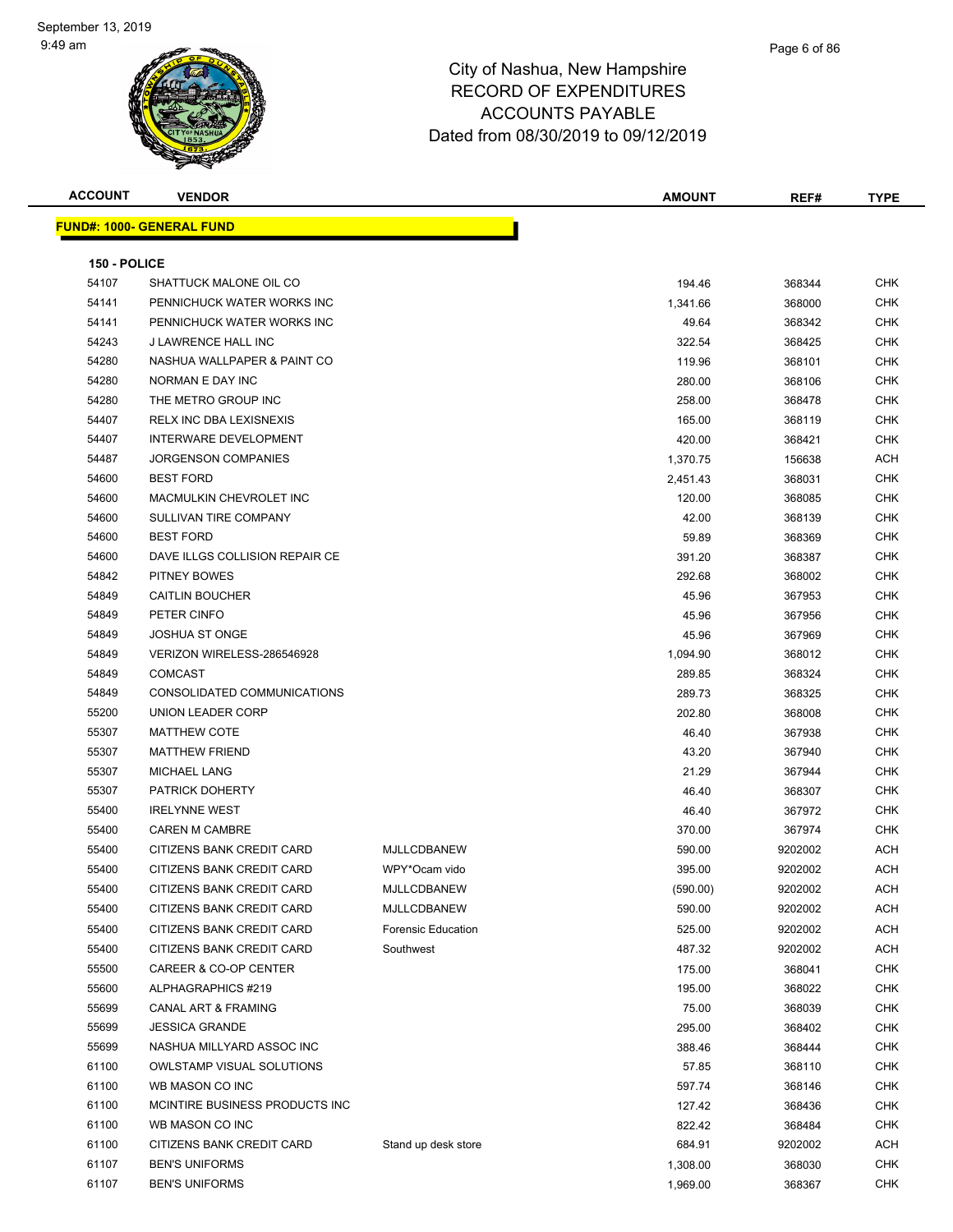| <b>ACCOUNT</b> | <b>VENDOR</b>                    |                   | <b>AMOUNT</b> | REF#    | <b>TYPE</b> |
|----------------|----------------------------------|-------------------|---------------|---------|-------------|
|                | <b>FUND#: 1000- GENERAL FUND</b> |                   |               |         |             |
| 150 - POLICE   |                                  |                   |               |         |             |
| 61110          | <b>BEN'S UNIFORMS</b>            |                   | 396.00        | 368030  | <b>CHK</b>  |
| 61110          | <b>BEN'S UNIFORMS</b>            |                   | 220.00        | 368367  | <b>CHK</b>  |
| 61110          | <b>STAR PACKER BADGES</b>        |                   | 1,384.25      | 368476  | CHK         |
| 61121          | AAA POLICE SUPPLY                |                   | 4,243.55      | 368016  | CHK         |
| 61121          | <b>MERRIMACK FIREARMS LLC</b>    |                   | 646.00        | 368095  | CHK         |
| 61121          | HOME DEPOT CREDIT SERVICE 3073   |                   | 77.88         | 368413  | CHK         |
| 61121          | CITIZENS BANK CREDIT CARD        | Amazon            | 236.41        | 9202002 | <b>ACH</b>  |
| 61185          | <b>ULINE</b>                     |                   | 230.75        | 156642  | ACH         |
| 61185          | <b>B&amp;H PHOTO-VIDEO</b>       |                   | 127.36        | 368026  | <b>CHK</b>  |
| 61299          | LAFAYETTE INSTRUMENT CO INC      |                   | 127.00        | 368081  | CHK         |
| 61299          | SAM'S CLUB DIRECT-0860           |                   | 16.96         | 368470  | CHK         |
| 61299          | CITIZENS BANK CREDIT CARD        | Amazon            | 54.25         | 9202002 | ACH         |
| 61299          | CITIZENS BANK CREDIT CARD        | Amazon            | 18.25         | 9202002 | ACH         |
| 61428          | THE DURKIN CO INC                |                   | 1,002.18      | 368392  | <b>CHK</b>  |
| 61428          | HOME DEPOT CREDIT SERVICE 3073   |                   | 10.47         | 368413  | CHK         |
| 61428          | <b>IMPERIAL DADE</b>             |                   | 861.01        | 368417  | CHK         |
| 61428          | NASHUA OUTDOOR POWER EQUIPMENT   |                   | 30.97         | 368445  | <b>CHK</b>  |
| 61650          | WB MASON CO INC                  |                   | 128.31        | 368146  | CHK         |
| 61705          | <b>MAYNARD &amp; LESIEUR INC</b> |                   | 3,240.00      | 368088  | CHK         |
| 61799          | <b>BEST FORD</b>                 |                   | 234.12        | 368031  | CHK         |
| 61799          | DENNIS K BURKE INC               |                   | 1,525.96      | 368052  | CHK         |
| 61799          | NORTHERN FOREIGN CAR PARTS INC   |                   | 328.04        | 368109  | <b>CHK</b>  |
| 61799          | SAM'S CLUB DIRECT-0860           |                   | 90.96         | 368122  | <b>CHK</b>  |
| 61799          | <b>B &amp; S LOCKSMITHS INC</b>  |                   | 30.37         | 368363  | <b>CHK</b>  |
| 61799          | <b>BEST FORD</b>                 |                   | 152.38        | 368369  | <b>CHK</b>  |
| 61799          | CARPARTS DISTRIBUTION CENTER,    |                   | 4.93          | 368376  | CHK         |
| 61799          | MACMULKIN CHEVROLET INC          |                   | 43.08         | 368432  | <b>CHK</b>  |
| 61799          | NORTHERN FOREIGN CAR PARTS INC   |                   | 266.85        | 368451  | <b>CHK</b>  |
| 61799          | <b>QUIRK GM PARTS DEPOT</b>      |                   | 325.73        | 368464  | CHK         |
| 61799          | CITIZENS BANK CREDIT CARD        | Amazon            | 32.35         | 9202002 | ACH         |
| 61807          | <b>BLR</b>                       |                   | 1,073.98      | 368370  | CHK         |
| 61907          | SAM'S CLUB DIRECT-0860           |                   | 252.96        | 368470  | <b>CHK</b>  |
| 61910          | CITIZENS BANK CREDIT CARD        | <b>City Moose</b> | 248.00        | 9202002 | ACH         |
| 71025          | SNAP ON TOOLS                    |                   | 64.00         | 368133  | <b>CHK</b>  |
| 71221          | <b>GOVCONNECTION INC</b>         |                   | 530.00        | 368400  | <b>CHK</b>  |
| 71228          | CITIZENS BANK CREDIT CARD        | Intuit Quickbooks | 60.00         | 9202002 | ACH         |
| 71228          | CITIZENS BANK CREDIT CARD        | Intuit Quickbooks | 1,552.53      | 9202002 | <b>ACH</b>  |
| 71400          | CITIZENS BANK CREDIT CARD        | Amazon            | 145.32        | 9202002 | <b>ACH</b>  |
|                | <b>TOTAL 150 - POLICE</b>        |                   | \$58,255.63   |         |             |

### **152 - FIRE**

| 54100 | EVERSOURCE             | 12.563.91 | 367978 | снк |
|-------|------------------------|-----------|--------|-----|
| 54114 | LIBERTY UTILITIES - NH | 96.18     | 367980 | снк |
| 54114 | LIBERTY UTILITIES - NH | 95.30     | 367987 | снк |
| 54114 | DIRECT ENERGY BUSINESS | 400.54    | 368053 | снк |
| 54114 | DIRECT ENERGY BUSINESS | 50.00     | 368390 | снк |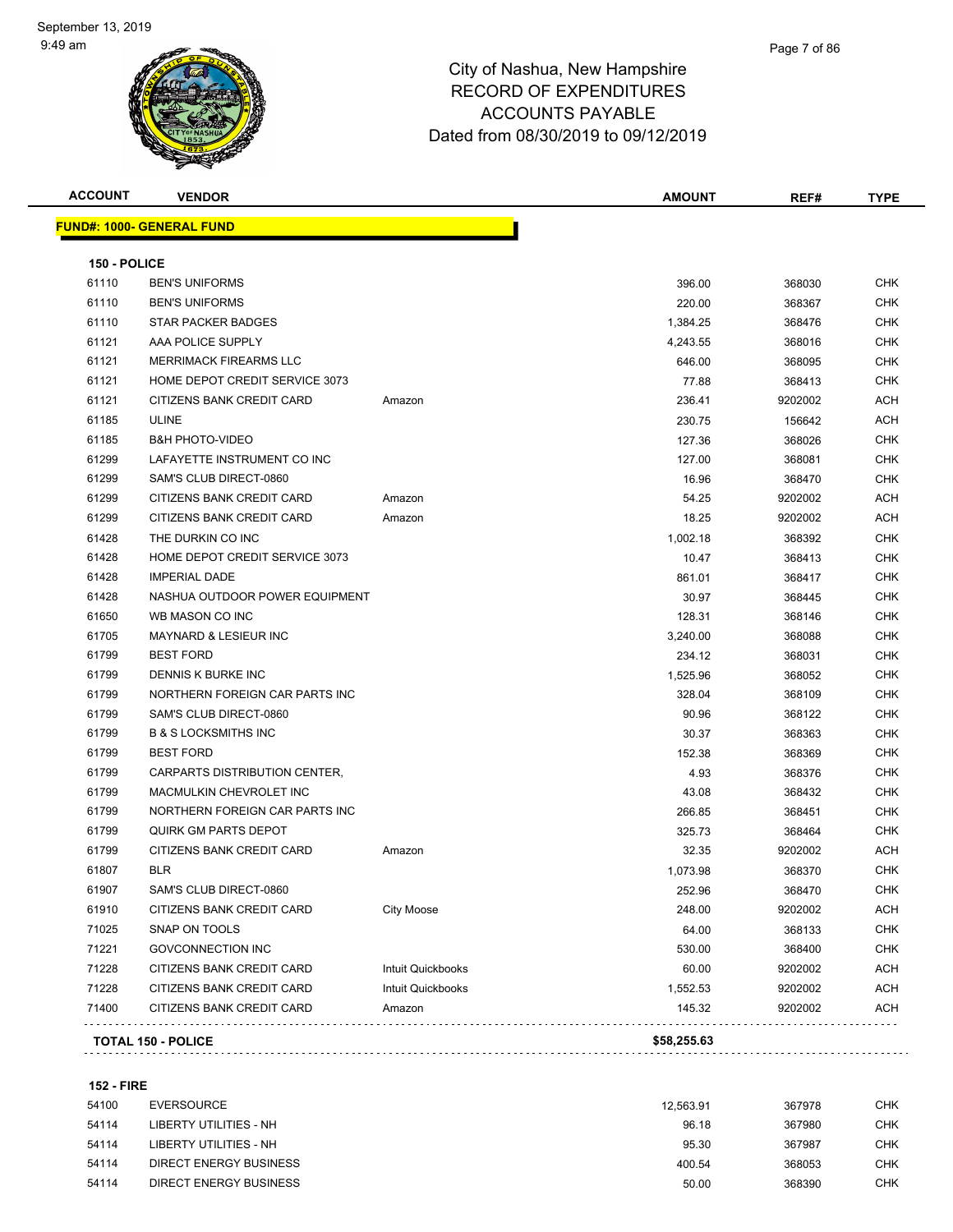

| <b>ACCOUNT</b>    | <b>VENDOR</b>                    |                                | <b>AMOUNT</b> | REF#    | <b>TYPE</b> |
|-------------------|----------------------------------|--------------------------------|---------------|---------|-------------|
|                   | <b>FUND#: 1000- GENERAL FUND</b> |                                |               |         |             |
| <b>152 - FIRE</b> |                                  |                                |               |         |             |
| 54141             | PENNICHUCK WATER WORKS INC       |                                | 307.36        | 368000  | <b>CHK</b>  |
| 54141             | PENNICHUCK WATER WORKS INC       |                                | 1,013.85      | 368342  | <b>CHK</b>  |
| 54243             | AE MECHANICAL INC                |                                | 1,679.23      | 368018  | <b>CHK</b>  |
| 54280             | <b>FIMBEL GARAGE DOORS</b>       |                                | 550.00        | 368059  | <b>CHK</b>  |
| 54280             | ADAM SNOW PLUMBING               |                                | 815.00        | 368357  | <b>CHK</b>  |
| 54280             | HOME DEPOT CREDIT SERVICE 3065   |                                | 25.20         | 368412  | <b>CHK</b>  |
| 54487             | <b>BK SYSTEMS INC</b>            |                                | 1,550.00      | 368033  | <b>CHK</b>  |
| 54487             | <b>SANEL NAPA</b>                |                                | 125.49        | 368127  | <b>CHK</b>  |
| 54600             | <b>FACTORY MOTOR PARTS</b>       |                                | 233.88        | 156637  | <b>ACH</b>  |
| 54600             | SANEL NAPA                       |                                | 1,024.92      | 368127  | CHK         |
| 55118             | <b>SPRINT</b>                    |                                | 80.17         | 368004  | <b>CHK</b>  |
| 55200             | <b>NFPA</b>                      |                                | 175.00        | 368301  | <b>CHK</b>  |
| 55400             | CITIZENS BANK CREDIT CARD        | Omni Hotel At CNN Center, Atla | 232.96        | 9202002 | ACH         |
| 55421             | <b>GREATER NASHUA CHAMBER OF</b> |                                | 1,250.00      | 367979  | <b>CHK</b>  |
| 55421             | TREASURER STATE OF NH            |                                | 150.00        | 368302  | CHK         |
| 55607             | UNITED PARCEL SERVICE            |                                | 4.22          | 368347  | CHK         |
| 55699             | TRUE BLUE CLEANERS               |                                | 56.50         | 368144  | CHK         |
| 55699             | TRUE BLUE CLEANERS               |                                | 24.45         | 368481  | <b>CHK</b>  |
| 61100             | AMAZON.COM LLC                   |                                | 268.48        | 156634  | ACH         |
| 61100             | KYLE BALL                        |                                | 32.75         | 367943  | <b>CHK</b>  |
| 61100             | WB MASON CO INC                  |                                | 106.75        | 368146  | CHK         |
| 61100             | WB MASON CO INC                  |                                | 67.68         | 368484  | <b>CHK</b>  |
| 61110             | BERGERON PROTECTIVE CLOTHING     |                                | 260.11        | 368368  | <b>CHK</b>  |
| 61142             | BOUND TREE MEDICAL, LLC          |                                | 149.87        | 368035  | <b>CHK</b>  |
| 61299             | HUDSON TROPHY COMPANY            |                                | 171.00        | 368415  | <b>CHK</b>  |
| 61300             | INFINITY AVIATION SERVICES LLC   |                                | 302.45        | 368419  | CHK         |
| 61428             | NEW ENGLAND PAPER & SUPPLY       |                                | 314.54        | 368103  | <b>CHK</b>  |
| 61428             | NEW ENGLAND PAPER & SUPPLY       |                                | 841.85        | 368448  | <b>CHK</b>  |
| 61699             | <b>CITY OF FRANKLIN</b>          |                                | 350.00        | 368047  | <b>CHK</b>  |
| 61705             | <b>MAYNARD &amp; LESIEUR INC</b> |                                | 228.00        | 368434  | <b>CHK</b>  |
| 61709             | <b>SANEL NAPA</b>                |                                | 496.40        | 368127  | <b>CHK</b>  |
| 61799             | <b>FASTENAL CO</b>               |                                | 32.64         | 368058  | <b>CHK</b>  |
| 61799             | FIRE TECH & SAFETY OF NEW ENGL   |                                | 474.00        | 368060  | CHK         |
| 61799             | LIBERTY INTNL TRUCKS OF NH LLC   |                                | 315.80        | 368083  | <b>CHK</b>  |
| 61799             | <b>GRAINGER</b>                  |                                | 85.44         | 368401  | <b>CHK</b>  |
| 68335             | NATIONAL FIRE CODES              |                                | 1,345.50      | 368300  | <b>CHK</b>  |
| 71400             | HOME DEPOT CREDIT SERVICE 3065   |                                | 175.85        | 368074  | <b>CHK</b>  |
| 71432             | AMAZON.COM LLC                   |                                | 870.77        | 156677  | <b>ACH</b>  |
| 71432             | <b>JULIAN REED</b>               |                                | 43.98         | 368117  | <b>CHK</b>  |
| 71432             | POLY-TECH AMERICA                |                                | 992.82        | 368462  | <b>CHK</b>  |
|                   | <b>TOTAL 152 - FIRE</b>          |                                | \$30,430.84   |         |             |

| 42314 | PARADIGM PLUMBING HEATING & AC | 37.50  | 367947 | CHK |
|-------|--------------------------------|--------|--------|-----|
| 42314 | LIN R ROGERS                   | 17.50  | 367948 | CHK |
| 42314 | HARRY W WELLS & SONS INC       | 37.50  | 368409 | CHK |
| 55307 | TIMOTHY DUPONT                 | 464.38 | 367959 | CHK |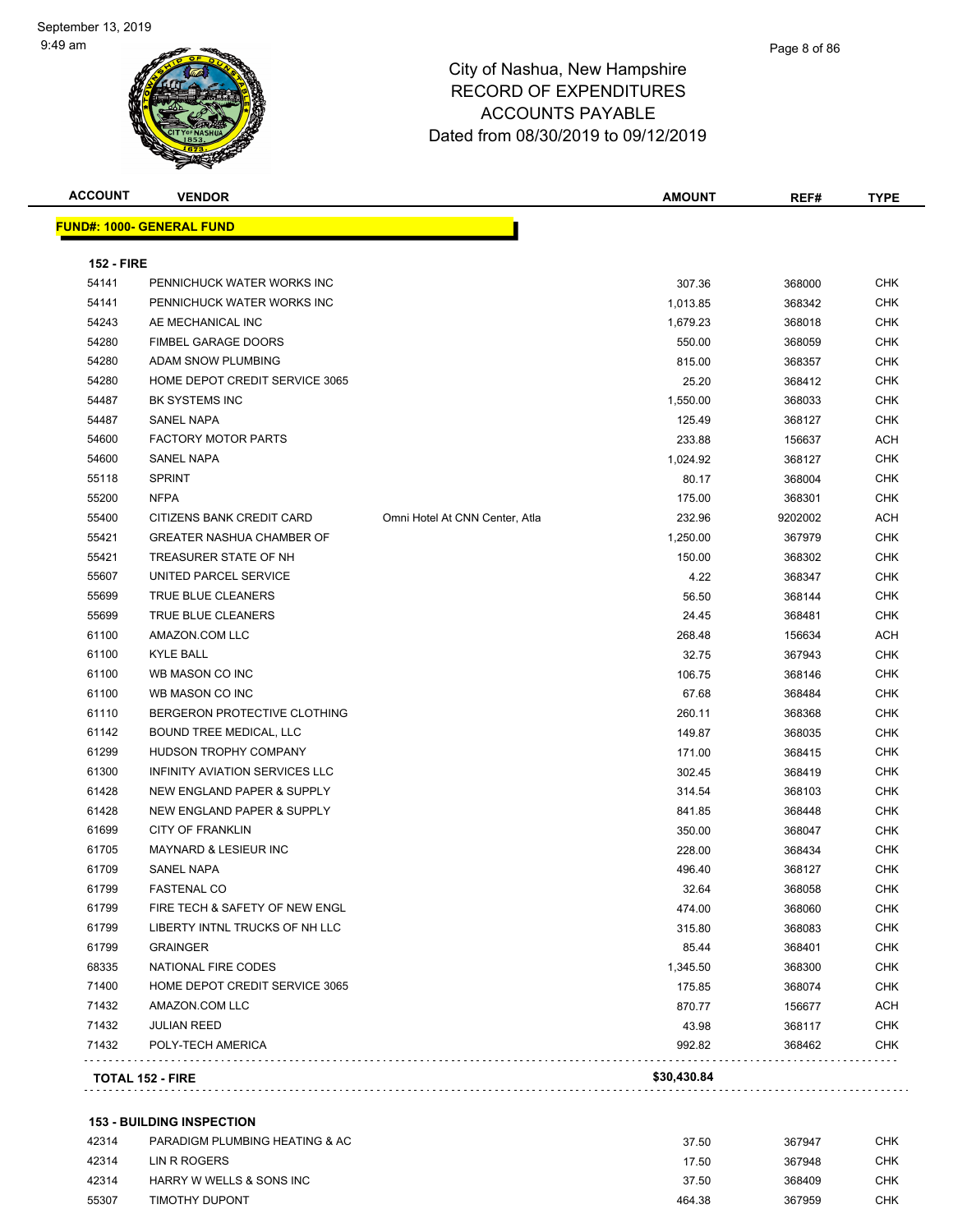

|               | <b>VENDOR</b>                                                           |                 | <b>AMOUNT</b> | REF#    | <b>TYPE</b>                                                                                                                                                                               |
|---------------|-------------------------------------------------------------------------|-----------------|---------------|---------|-------------------------------------------------------------------------------------------------------------------------------------------------------------------------------------------|
|               | <b>FUND#: 1000- GENERAL FUND</b>                                        |                 |               |         |                                                                                                                                                                                           |
|               | <b>153 - BUILDING INSPECTION</b>                                        |                 |               |         |                                                                                                                                                                                           |
| 55307         | DAWN MICHAUD                                                            |                 | 258.46        | 367962  | <b>CHK</b>                                                                                                                                                                                |
| 55307         | <b>JEFFREY RICHARD</b>                                                  |                 | 344.52        | 367968  | <b>CHK</b>                                                                                                                                                                                |
| 55307         | <b>WILLIAM MCKINNEY</b>                                                 |                 | 180.96        | 367973  | <b>CHK</b>                                                                                                                                                                                |
| 55421         | <b>NHBOA</b>                                                            |                 | 1,164.00      | 367998  | <b>CHK</b>                                                                                                                                                                                |
| 61299         | PRINT FACTORY                                                           |                 | 117.04        | 368463  | <b>CHK</b>                                                                                                                                                                                |
|               | <b>TOTAL 153 - BUILDING INSPECTION</b>                                  |                 | \$2,621.86    |         |                                                                                                                                                                                           |
|               | <b>155 - CODE ENFORCEMENT</b>                                           |                 |               |         |                                                                                                                                                                                           |
| 55307         | <b>NELSON ORTEGA</b>                                                    |                 | 223.24        | 367964  | <b>CHK</b>                                                                                                                                                                                |
|               | <b>TOTAL 155 - CODE ENFORCEMENT</b>                                     |                 | \$223.24      |         |                                                                                                                                                                                           |
|               |                                                                         |                 |               |         |                                                                                                                                                                                           |
| 54100         | <b>157 - CITYWIDE COMMUNICATIONS</b><br><b>EVERSOURCE</b>               |                 | 440.06        | 367978  | <b>CHK</b>                                                                                                                                                                                |
| 61299         | CITIZENS BANK CREDIT CARD                                               | Amazon          | 91.98         | 9202002 | <b>ACH</b>                                                                                                                                                                                |
|               |                                                                         |                 |               |         |                                                                                                                                                                                           |
| 71025         | CITIZENS BANK CREDIT CARD                                               | 4010 Bose Corp  | 1,049.85      | 9202002 | <b>ACH</b>                                                                                                                                                                                |
|               |                                                                         |                 |               |         |                                                                                                                                                                                           |
| 54835         | <b>159 - HYDRANT FEES-FIRE PROTECTION</b><br>PENNICHUCK WATER WORKS INC |                 | 246,040.46    | 368000  |                                                                                                                                                                                           |
|               | <b>TOTAL 159 - HYDRANT FEES-FIRE PROTECTION</b>                         |                 | \$246,040.46  |         |                                                                                                                                                                                           |
|               | <b>160 - PW-ADMIN &amp; ENGINEERING</b>                                 |                 |               |         |                                                                                                                                                                                           |
| 54141         | PENNICHUCK WATER WORKS INC                                              |                 | 89.65         | 368000  |                                                                                                                                                                                           |
| 55118         | <b>SPRINT</b>                                                           |                 | 114.08        | 368004  |                                                                                                                                                                                           |
| 55307         | <b>ROBERT MEUNIER</b>                                                   |                 | 163.56        | 368317  |                                                                                                                                                                                           |
| 55400         | <b>NHLSA</b>                                                            |                 | 150.00        | 367999  |                                                                                                                                                                                           |
| 55699         | <b>BURKE STREET NASHUA LLC</b>                                          |                 | 91.43         | 368037  |                                                                                                                                                                                           |
| 55699         | PATRICIA A GEDZIUN                                                      |                 | 375.00        | 368066  |                                                                                                                                                                                           |
| 55699         | LFRT CLEANING SERVICES INC                                              |                 | 665.00        | 368082  |                                                                                                                                                                                           |
| 61100         | AMAZON.COM LLC                                                          |                 | 79.97         | 156634  |                                                                                                                                                                                           |
| 61107         | ALECS SHOE STORE INC                                                    |                 | 104.95        | 368020  |                                                                                                                                                                                           |
| 61107         | ALECS SHOE STORE INC                                                    |                 | 5.05          | 368358  |                                                                                                                                                                                           |
| 71228         | CITIZENS BANK CREDIT CARD                                               | MSFT*MSBILLINFO | 15.00         | 9202002 |                                                                                                                                                                                           |
|               | <b>TOTAL 160 - PW-ADMIN &amp; ENGINEERING</b>                           |                 | \$1,853.69    |         |                                                                                                                                                                                           |
| 161 - STREETS |                                                                         |                 |               |         |                                                                                                                                                                                           |
| 54100         | <b>EVERSOURCE</b>                                                       |                 | 1,198.45      | 367978  |                                                                                                                                                                                           |
| 54100         | <b>EVERSOURCE</b>                                                       |                 | 1,654.38      | 368329  | <b>CHK</b><br><b>CHK</b><br><b>CHK</b><br><b>CHK</b><br><b>CHK</b><br><b>CHK</b><br><b>CHK</b><br>CHK<br><b>ACH</b><br><b>CHK</b><br><b>CHK</b><br><b>ACH</b><br><b>CHK</b><br><b>CHK</b> |
| 54141         | PENNICHUCK WATER WORKS INC                                              |                 | 698.61        | 368000  | <b>CHK</b>                                                                                                                                                                                |

 54280 STEVE SHUMSKY UNLIMITED DOOR 200.00 368138 CHK 54600 FACTORY MOTOR PARTS **Example 20 FACTORY MOTOR PARTS CONSUMING A CHECK CONSUMING A CHECK CONSUMING A CHECK CONSUMING A CHECK CONSUMING A CHECK CONSUMING A CHECK CONSUMING A CHECK CONSUMING A CHECK CONSUMING A CHECK** 54600 MILTON CAT 279.18 367993 CHK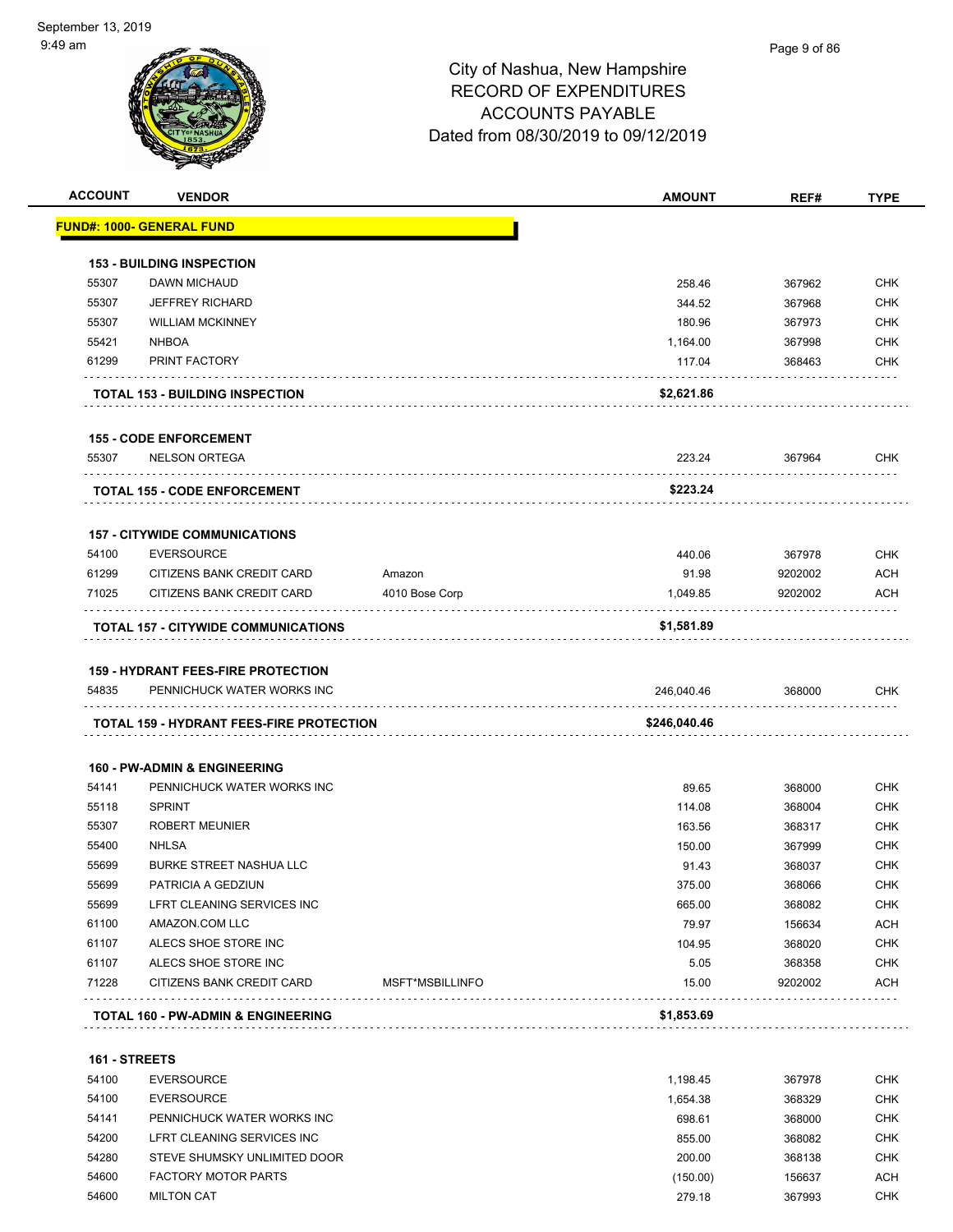#### Page 10 of 86

| <b>ACCOUNT</b> | <b>VENDOR</b>                     | <b>AMOUNT</b> | REF#   | <b>TYPE</b> |
|----------------|-----------------------------------|---------------|--------|-------------|
|                | <b>FUND#: 1000- GENERAL FUND</b>  |               |        |             |
|                |                                   |               |        |             |
| 161 - STREETS  |                                   |               |        |             |
| 54600          | CARPARTS DISTRIBUTION CENTER,     | 266.01        | 368042 | <b>CHK</b>  |
| 54600          | DONOVAN EQUIPMENT CO INC          | 750.00        | 368054 | <b>CHK</b>  |
| 54600          | <b>HOWARD P FAIRFIELD LLC</b>     | 54.66         | 368075 | <b>CHK</b>  |
| 54600          | LIBERTY INTNL TRUCKS OF NH LLC    | 2,311.06      | 368083 | <b>CHK</b>  |
| 54600          | MCDEVITT TRUCKS INC               | 139.98        | 368093 | <b>CHK</b>  |
| 54600          | R WHITE EQUIPMENT CENTER INC      | 8.00          | 368116 | <b>CHK</b>  |
| 54600          | <b>SANEL NAPA</b>                 | 426.11        | 368126 | <b>CHK</b>  |
| 54600          | SWEEPER PARTS SALES               | 337.00        | 368140 | <b>CHK</b>  |
| 54600          | TENNANT SALES & SERVICE CO        | 823.20        | 368143 | <b>CHK</b>  |
| 54600          | <b>MILTON CAT</b>                 | 1,475.67      | 368333 | <b>CHK</b>  |
| 54600          | <b>BSC INDUSTRIES INC</b>         | 2.50          | 368375 | <b>CHK</b>  |
| 54600          | CARPARTS DISTRIBUTION CENTER,     | 50.82         | 368376 | <b>CHK</b>  |
| 54600          | <b>CHAPPELL TRACTOR SALES INC</b> | 72.58         | 368379 | <b>CHK</b>  |
| 54600          | DONOVAN EQUIPMENT CO INC          | 37.00         | 368391 | <b>CHK</b>  |
| 54600          | <b>FASTENAL CO</b>                | 4.80          | 368394 | <b>CHK</b>  |
| 54600          | <b>GRAINGER</b>                   | 6.27          | 368401 | <b>CHK</b>  |
| 55118          | <b>SPRINT</b>                     | 63.27         | 368004 | <b>CHK</b>  |
| 55118          | VERIZON WIRELESS 242253167        | 160.04        | 368014 | <b>CHK</b>  |
| 55699          | MASS CRANE & HOIST SERVICE INC    | 893.00        | 156640 | <b>ACH</b>  |
| 61100          | AMAZON.COM LLC                    | 165.53        | 156677 | <b>ACH</b>  |
| 61100          | WB MASON CO INC                   | 117.25        | 368484 | <b>CHK</b>  |
| 61107          | REFLECTIVE APPAREL FACTORY INC    | 2,527.41      | 368118 | <b>CHK</b>  |
| 61107          | UNIFIRST CORPORATION              | 376.77        | 368145 | <b>CHK</b>  |
| 61107          | ALECS SHOE STORE INC              | 110.00        | 368358 | <b>CHK</b>  |
| 61107          | UNIFIRST CORPORATION              | 377.31        | 368482 | <b>CHK</b>  |
| 61166          | <b>BELLETETES INC</b>             | 24.00         | 368029 | <b>CHK</b>  |
| 61299          | <b>BELLETETES INC</b>             | 7.82          | 368029 | <b>CHK</b>  |
| 61299          | <b>FASTENAL CO</b>                | 14.56         | 368058 | <b>CHK</b>  |
| 61299          | <b>JACK THE LIQUIDATOR</b>        | 3,126.54      | 368426 | <b>CHK</b>  |
| 61300          | DENNIS K BURKE INC                | 15,712.50     | 368389 | <b>CHK</b>  |
| 61307          | SHATTUCK MALONE OIL CO            | 1,811.75      | 368344 | <b>CHK</b>  |
| 61428          | NEW ENGLAND PAPER & SUPPLY        | 424.18        | 368448 | <b>CHK</b>  |
| 61507          | <b>BROX INDUSTRIES INC</b>        | 361.26        | 368036 | <b>CHK</b>  |
| 61507          | CONTINENTAL PAVING INC            | 96.26         | 368048 | <b>CHK</b>  |
| 61507          | <b>BROX INDUSTRIES INC</b>        | 3,368.00      | 368374 | <b>CHK</b>  |
| 61507          | CONTINENTAL PAVING INC            | 1,598.09      | 368383 | <b>CHK</b>  |
| 61535          | <b>BROX INDUSTRIES INC</b>        | 110.50        | 368036 | <b>CHK</b>  |
| 61535          | <b>BROX INDUSTRIES INC</b>        | 434.98        | 368374 | <b>CHK</b>  |
| 61542          | AMAZON.COM LLC                    | 449.96        | 156677 | <b>ACH</b>  |
| 61542          | PERMA LINE CORP OF NEW ENGLAND    | 230.90        | 368112 | <b>CHK</b>  |
| 61542          | PERMA LINE CORP OF NEW ENGLAND    | 89.75         | 368457 | <b>CHK</b>  |
| 61556          | NASHUA WALLPAPER & PAINT CO       | 4.78          | 368101 | <b>CHK</b>  |
| 61556          | M & M ELECTRICAL SUPPLY CO INC    | 16.42         | 368430 | <b>CHK</b>  |
| 61560          | NASHUA LUMBER CO INC              | 120.00        | 368099 | <b>CHK</b>  |
| 61562          | HOME DEPOT CREDIT SERVICE 3065    | 115.31        | 368074 | <b>CHK</b>  |
| 61562          | NASHUA WALLPAPER & PAINT CO       | 99.28         | 368101 | <b>CHK</b>  |
| 61705          | <b>MAYNARD &amp; LESIEUR INC</b>  | 230.00        | 368090 | <b>CHK</b>  |
| 61705          | MAYNARD & LESIEUR INC             | 185.00        | 368091 | <b>CHK</b>  |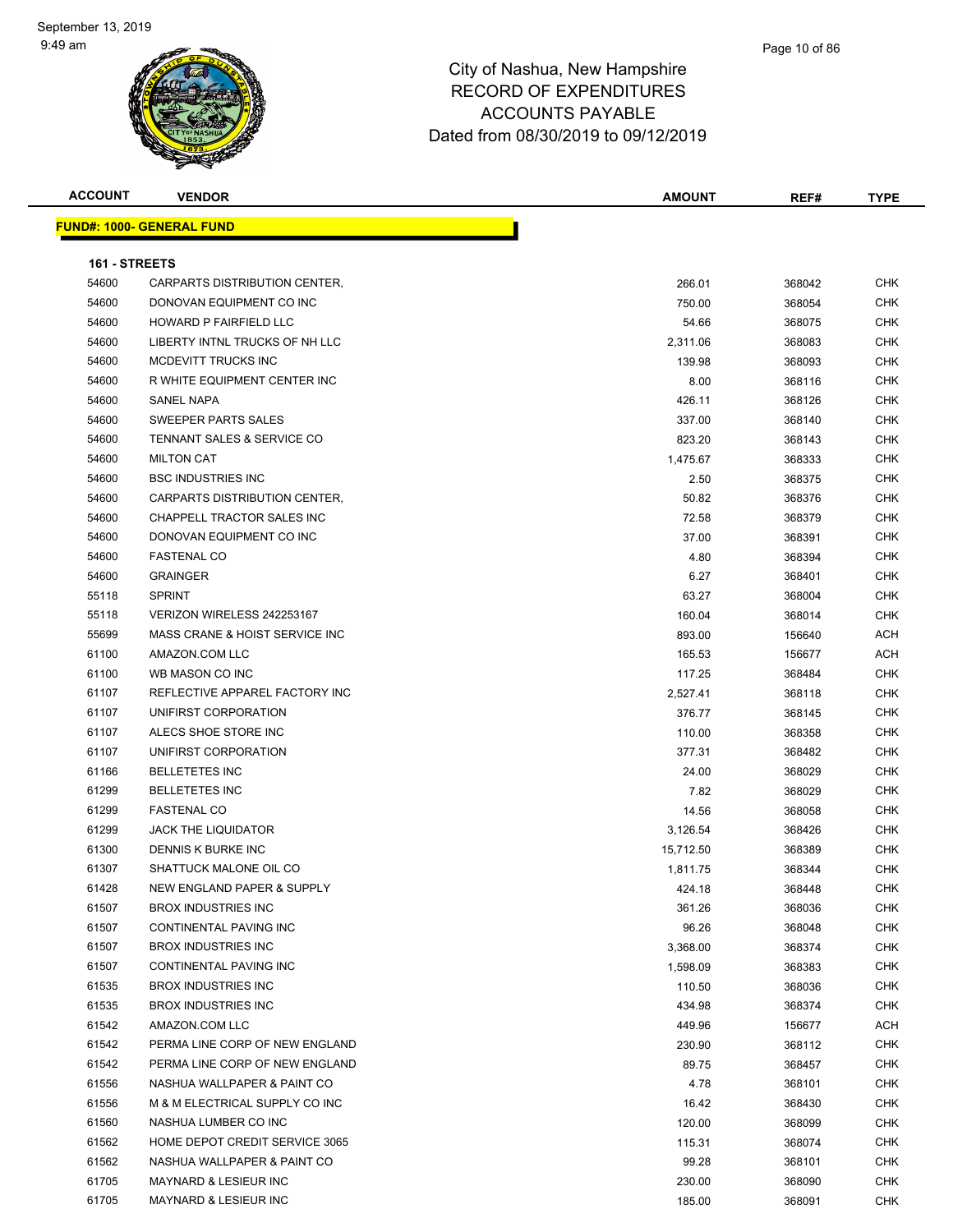| <b>ACCOUNT</b> | <b>VENDOR</b>                                      |            | <b>AMOUNT</b>   | REF#             | <b>TYPE</b>       |
|----------------|----------------------------------------------------|------------|-----------------|------------------|-------------------|
|                | <b>FUND#: 1000- GENERAL FUND</b>                   |            |                 |                  |                   |
| 161 - STREETS  |                                                    |            |                 |                  |                   |
| 61709          | <b>IRVING BLENDING AND PACKAGING</b>               |            | 519.57          | 368422           | <b>CHK</b>        |
| 61799          | NASHUA WALLPAPER & PAINT CO                        |            | 117.00          | 368101           | <b>CHK</b>        |
| 61799          | CARPARTS DISTRIBUTION CENTER,                      |            | 4.01            | 368376           | CHK               |
| 71025          | NASHUA WALLPAPER & PAINT CO                        |            | 56.98           | 368101           | <b>CHK</b>        |
| 71025          | SNAP ON TOOLS                                      |            | 19.50           | 368133           | <b>CHK</b>        |
| 71025          | <b>FASTENAL CO</b>                                 |            | 356.57          | 368394           | <b>CHK</b>        |
|                | <b>TOTAL 161 - STREETS</b>                         |            | \$45,997.33     |                  |                   |
|                | <b>162 - STREET LIGHTING</b>                       |            |                 |                  |                   |
| 54100          | <b>EVERSOURCE</b>                                  |            | 313.51          | 367978           | <b>CHK</b>        |
| 54100          | EVERSOUCE-POWER SUPPLY                             |            | 37,647.48       | 368327           | <b>CHK</b>        |
| 54100          | <b>EVERSOURCE</b>                                  |            | 74.88           | 368329           | CHK               |
|                | <b>TOTAL 162 - STREET LIGHTING</b>                 |            | \$38,035.87     |                  |                   |
|                | <b>166 - PARKING OPERATIONS</b>                    |            |                 |                  |                   |
| 45321          | <b>CHIANG PIN WEI</b>                              |            | 90.00           | 368458           | <b>CHK</b>        |
| 54100          | <b>EVERSOURCE</b>                                  |            | 306.86          | 367978           | <b>CHK</b>        |
| 54280          | GAGNONS ELECTRICAL SERVICE INC                     |            | 843.94          | 368397           | <b>CHK</b>        |
| 55600          | PRINT FACTORY                                      |            | 944.00          | 368463           | <b>CHK</b>        |
| 55699          | <b>POM INC</b>                                     |            | 100.00          | 368113           | CHK               |
| 61299          | NASHUA WALLPAPER & PAINT CO                        |            | 58.75           | 368101           | <b>CHK</b>        |
| 61542          | PERMA LINE CORP OF NEW ENGLAND                     |            | 103.75          | 368112           | <b>CHK</b>        |
| 71025          | NASHUA WALLPAPER & PAINT CO                        |            | 154.93          | 368101           | <b>CHK</b>        |
| 71025          | HOME DEPOT CREDIT SERVICE 3065                     |            | 141.97          | 368412           | <b>CHK</b>        |
|                | <b>TOTAL 166 - PARKING OPERATIONS</b>              |            | \$2,744.20      |                  |                   |
|                |                                                    |            |                 |                  |                   |
|                | <b>170 - HYDROELECTRIC OPERATIONS</b>              |            |                 |                  |                   |
| 54100          | EVERSOUCE-POWER SUPPLY                             |            | 266.36          | 367977           | <b>CHK</b>        |
| 54221<br>54221 | WASTE MANAGMENT OF<br>CHARLES GEORGE COMPANIES INC |            | 85.72<br>130.39 | 368354<br>368380 | <b>CHK</b><br>CHK |
|                | <b>TOTAL 170 - HYDROELECTRIC OPERATIONS</b>        |            | \$482.47        |                  |                   |
|                |                                                    |            |                 |                  |                   |
|                | <b>171 - COMMUNITY SERVICES</b>                    |            |                 |                  |                   |
| 61299          | <b>ALPHAGRAPHICS</b>                               |            | 742.35          | 368021           | <b>CHK</b>        |
| 61830          | CITIZENS BANK CREDIT CARD                          | Piktochart | 39.99           | 9202002          | <b>ACH</b>        |
| 61830          | CITIZENS BANK CREDIT CARD                          | Piktochart | 1.50            | 9202002          | <b>ACH</b>        |
|                | <b>TOTAL 171 - COMMUNITY SERVICES</b>              |            | \$783.84        |                  |                   |
|                | <b>172 - COMMUNITY HEALTH</b>                      |            |                 |                  |                   |
| 55307          | KIMBERLY BERNARD                                   |            | 43.62           | 367961           | <b>CHK</b>        |
| 55400          | NEW HAMPSHIRE PUBLIC HEALTH                        |            | 75.00           | 367996           | <b>CHK</b>        |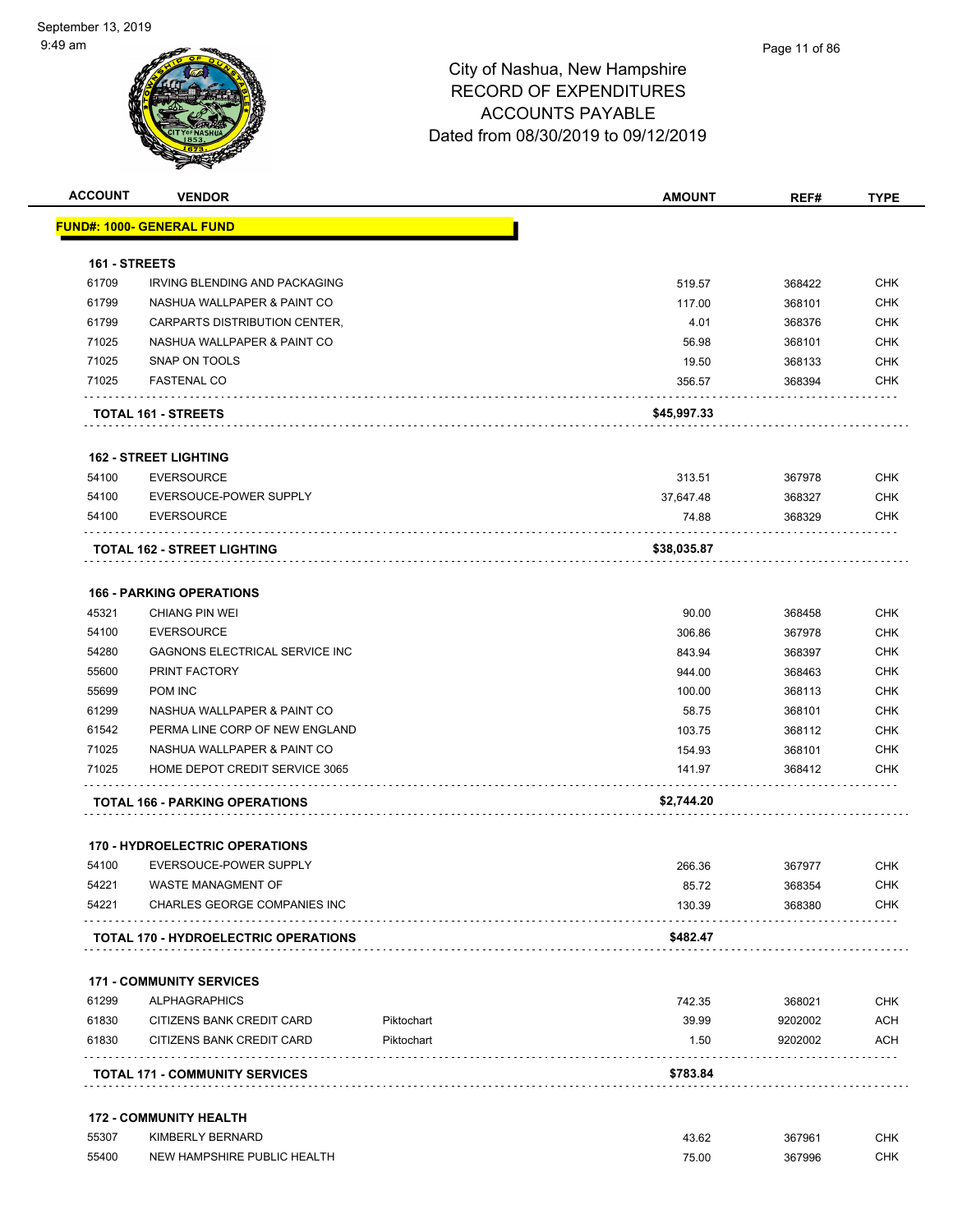| <b>ACCOUNT</b> | <b>VENDOR</b>                           |         | <b>AMOUNT</b> | REF#    | <b>TYPE</b> |
|----------------|-----------------------------------------|---------|---------------|---------|-------------|
|                | <u> FUND#: 1000- GENERAL FUND</u>       |         |               |         |             |
|                | <b>TOTAL 172 - COMMUNITY HEALTH</b>     |         | \$118.62      |         |             |
|                | <b>173 - ENVIRONMENTAL HEALTH</b>       |         |               |         |             |
| 55307          | <b>APRIL TORHAN</b>                     |         | 45.82         | 368479  | <b>CHK</b>  |
| 55421          | NATIONAL ENVIRON HEALTH ASSOC           |         | 390.00        | 368335  | <b>CHK</b>  |
|                | <b>TOTAL 173 - ENVIRONMENTAL HEALTH</b> |         | \$435.82      |         |             |
|                | <b>175 - WELFARE ASSISTANCE</b>         |         |               |         |             |
| 55810          | 22 MARSHALL STREET LLC                  |         | 1,045.00      | 368263  | <b>CHK</b>  |
| 55810          | 23-25 TEMPLE ST REALTY LLC              |         | 760.00        | 368264  | <b>CHK</b>  |
| 55810          | <b>TAIOB M ALI</b>                      |         | 750.00        | 368265  | <b>CHK</b>  |
| 55810          | BISHOP PROPERTY MANAGEMENT INC          |         | 1,175.00      | 368266  | <b>CHK</b>  |
| 55810          | HUBERT E BUCHANAN                       |         | 995.00        | 368267  | <b>CHK</b>  |
| 55810          | <b>L &amp; G PROPERTIES LLC</b>         |         | 540.00        | 368268  | <b>CHK</b>  |
| 55810          | NICHOLAS QUARATIELLO                    |         | 778.00        | 368269  | <b>CHK</b>  |
| 55810          | 188 CONCORD ST LLC                      |         | 508.05        | 368705  | <b>CHK</b>  |
| 55810          | 28-34 RAILROAD SQUARE LLC               |         | 1,275.00      | 368706  | <b>CHK</b>  |
| 55810          | 75-77 PINE STREET LLC                   |         | 800.00        | 368707  | <b>CHK</b>  |
| 55810          | <b>COTTON MILL SQUARE</b>               |         | 1,099.00      | 368708  | <b>CHK</b>  |
| 55810          | <b>COUNTRY BARN MOTEL</b>               |         | 1,110.42      | 368709  | <b>CHK</b>  |
| 55810          | FIRESIDE INN & SUITES                   |         | 1,400.00      | 368713  | <b>CHK</b>  |
| 55810          | HINCH CROWLEY REALTY ASSOC              |         | 900.00        | 368714  | <b>CHK</b>  |
| 55810          | J2RP LLC                                |         | 650.00        | 368715  | <b>CHK</b>  |
| 55810          | L & G PROPERTIES LLC                    |         | 800.00        | 368716  | <b>CHK</b>  |
| 55810          | LK41 REAL ESTATE LLC                    |         | 920.00        | 368717  | <b>CHK</b>  |
| 55810          | <b>MARIA GIAKOUMAKIS</b>                |         | 850.00        | 368718  | <b>CHK</b>  |
| 55810          | <b>MARYANN PAQUIN</b>                   |         | 480.00        | 368719  | <b>CHK</b>  |
| 55810          | <b>MOHAMMAD MOBEEN</b>                  |         | 900.00        | 368720  | <b>CHK</b>  |
| 55810          | <b>GILLES QUIRION</b>                   |         | 1,000.00      | 368721  | <b>CHK</b>  |
| 55810          | CITIZENS BANK CREDIT CARD               | Motel 6 | 717.15        | 9202002 | <b>ACH</b>  |
| 55814          | <b>EVERSOURCE</b>                       |         | 1,077.28      | 368261  | <b>CHK</b>  |
| 55814          | <b>LIBERTY UTILITIES</b>                |         | 269.20        | 368262  | <b>CHK</b>  |
| 55814          | <b>EVERSOURCE</b>                       |         | 1,034.02      | 368703  | <b>CHK</b>  |
| 55814          | <b>LIBERTY UTILITIES</b>                |         | 308.46        | 368704  | <b>CHK</b>  |
| 55820          | <b>CREMATION SOCIETY OF NH</b>          |         | 750.00        | 368710  | CHK         |
| 55820          | DAVIS FUNERAL HOME                      |         | 750.00        | 368711  | <b>CHK</b>  |
| 55820          | <b>FARWELL FUNERAL SERVICE INC</b>      |         | 750.00        | 368712  | <b>CHK</b>  |
|                | <b>TOTAL 175 - WELFARE ASSISTANCE</b>   |         | \$24,391.58   |         |             |

| 54100 | EVERSOUCE-POWER SUPPLY     | 2.989.24 | 368327 | СНК        |
|-------|----------------------------|----------|--------|------------|
| 54100 | EVERSOURCE                 | 9.860.52 | 368329 | <b>CHK</b> |
| 54114 | LIBERTY UTILITIES - NH     | 56.36    | 367983 | <b>CHK</b> |
| 54114 | LIBERTY UTILITIES - NH     | 121.55   | 367988 | CHK        |
| 54114 | DIRECT ENERGY BUSINESS     | 86.59    | 368390 | СНК        |
| 54141 | PENNICHUCK WATER WORKS INC | 4.894.74 | 368000 | снк        |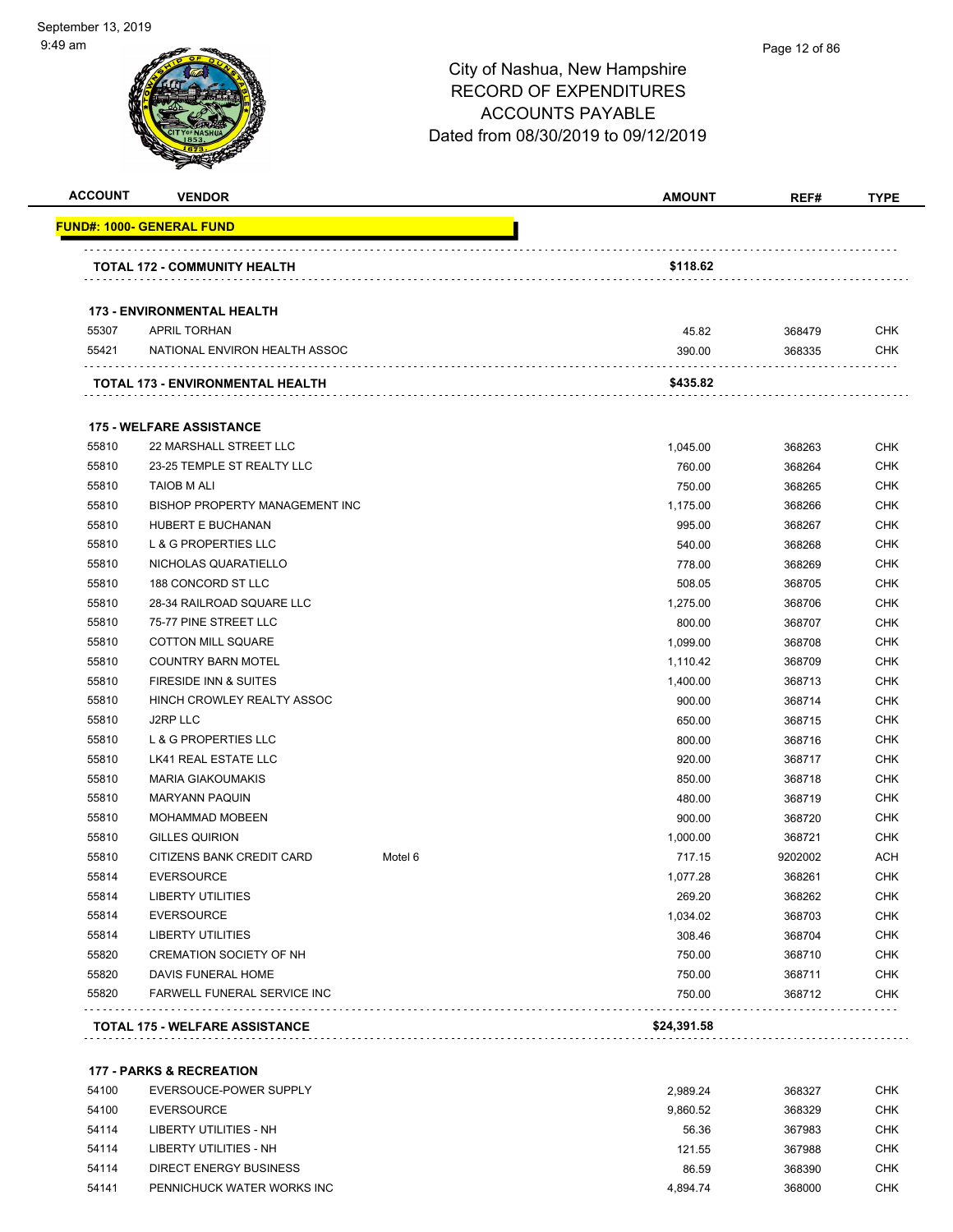

#### Page 13 of 86

| <b>ACCOUNT</b> | <b>VENDOR</b>                             |                        | <b>AMOUNT</b> | REF#    | <b>TYPE</b> |
|----------------|-------------------------------------------|------------------------|---------------|---------|-------------|
|                | <b>FUND#: 1000- GENERAL FUND</b>          |                        |               |         |             |
|                | <b>177 - PARKS &amp; RECREATION</b>       |                        |               |         |             |
| 54141          | PENNICHUCK WATER WORKS INC                |                        | 5,101.88      | 368342  | <b>CHK</b>  |
| 54280          | AIRGAS USA LLC                            |                        | 231.87        | 368019  | <b>CHK</b>  |
| 54280          | <b>BELLETETES INC</b>                     |                        | 179.46        | 368029  | <b>CHK</b>  |
| 54280          | <b>FASTENAL CO</b>                        |                        | 147.15        | 368058  | <b>CHK</b>  |
| 54280          | GATE CITY FENCE CO INC                    |                        | 511.40        | 368064  | <b>CHK</b>  |
| 54280          | <b>HAJOCA CORPORATION</b>                 |                        | 3,015.88      | 368070  | <b>CHK</b>  |
| 54280          | HOME DEPOT CREDIT SERVICE 3065            |                        | 105.29        | 368074  | <b>CHK</b>  |
| 54280          | LFRT CLEANING SERVICES INC                |                        | 300.00        | 368082  | <b>CHK</b>  |
| 54280          | NASHUA WALLPAPER & PAINT CO               |                        | 786.48        | 368101  | <b>CHK</b>  |
| 54280          | SITEONE LANDSCAPE SUPPLY LLC              |                        | 1,855.69      | 368132  | <b>CHK</b>  |
| 54280          | ALECS SHOE STORE INC                      |                        | 110.00        | 368358  | <b>CHK</b>  |
| 54280          | <b>BELLETETES INC</b>                     |                        | 4,295.80      | 368366  | <b>CHK</b>  |
| 54280          | <b>HAJOCA CORPORATION</b>                 |                        | 2,016.79      | 368406  | <b>CHK</b>  |
| 54280          | <b>HARRELL'S INC</b>                      |                        | 4,000.00      | 368408  | <b>CHK</b>  |
| 54280          | HOME DEPOT CREDIT SERVICE 3065            |                        | 198.70        | 368412  | <b>CHK</b>  |
| 54280          | NASHUA FARMERS EXCHANGE INC               |                        | 59.00         | 368443  | <b>CHK</b>  |
| 54280          | PIONEER MANUFACTURING COMPANY             |                        | 2,839.00      | 368461  | <b>CHK</b>  |
| 54280          | R WHITE EQUIPMENT CENTER INC              |                        | 49.98         | 368467  | <b>CHK</b>  |
| 54280          | SITEONE LANDSCAPE SUPPLY LLC              |                        | 228.86        | 368472  | <b>CHK</b>  |
| 54280          | <b>SPORTS LABS USA</b>                    |                        | 750.00        | 368473  | <b>CHK</b>  |
| 54600          | <b>SANEL NAPA</b>                         |                        | 99.57         | 368123  | <b>CHK</b>  |
| 54821          | UNITED SITE SERVICES NORTHEAST            |                        | 1,484.19      | 368483  | <b>CHK</b>  |
| 55118          | <b>SPRINT</b>                             |                        | 93.26         | 368004  | <b>CHK</b>  |
| 55200          | NATIONAL RECREATION & PARK                |                        | 110.00        | 367994  | <b>CHK</b>  |
| 55607          | PETTY CASH                                |                        | 6.29          | 367967  | <b>CHK</b>  |
| 55654          | CITIZENS BANK CREDIT CARD                 | Discount School Supply | 200.60        | 9202002 | <b>ACH</b>  |
| 55658          | BOSTON CELTICS GROUP SALES                |                        | 2,820.00      | 368322  | <b>CHK</b>  |
| 55658          | COURTYARD BY MARRIOTT NASHUA              |                        | 1,000.00      | 368384  | <b>CHK</b>  |
| 55658          | <b>NHRPA</b>                              |                        | 690.00        | 368449  | <b>CHK</b>  |
| 61100          | PETTY CASH                                |                        | 9.68          | 367967  | <b>CHK</b>  |
| 61299          | <b>B &amp; S LOCKSMITHS INC</b>           |                        | 27.30         | 368363  | <b>CHK</b>  |
| 61300          | DENNIS K BURKE INC                        |                        | 1,822.65      | 368052  | <b>CHK</b>  |
| 61542          | <b>MARSHALL SIGNS INC</b>                 |                        | 185.00        | 368433  | <b>CHK</b>  |
| 61705          | <b>MAYNARD &amp; LESIEUR INC</b>          |                        | 218.77        | 368089  | <b>CHK</b>  |
| 61799          | <b>FACTORY MOTOR PARTS</b>                |                        | 109.89        | 156637  | <b>ACH</b>  |
| 61799          | <b>BEST FORD</b>                          |                        | 2,095.02      | 368031  | <b>CHK</b>  |
| 61799          | CARPARTS DISTRIBUTION CENTER,             |                        | 139.19        | 368042  | CHK         |
| 61799          | LIBERTY INTNL TRUCKS OF NH LLC            |                        | 3,641.01      | 368083  | <b>CHK</b>  |
| 61799          | NASHUA OUTDOOR POWER EQUIPMENT            |                        | 2,736.61      | 368100  | <b>CHK</b>  |
| 61799          | SANEL NAPA                                |                        | 219.44        | 368123  | <b>CHK</b>  |
| 61799          | CARPARTS DISTRIBUTION CENTER,             |                        | 292.55        | 368376  | <b>CHK</b>  |
| 61799          | CHAPPELL TRACTOR SALES INC                |                        | 79.39         | 368379  | <b>CHK</b>  |
| 61799          | LIBERTY INTNL TRUCKS OF NH LLC            |                        | 212.61        | 368429  | <b>CHK</b>  |
| 71625          | M E O'BRIEN & SONS INC                    |                        | 2,012.84      | 368431  | <b>CHK</b>  |
|                | <b>TOTAL 177 - PARKS &amp; RECREATION</b> |                        | \$65,098.09   |         |             |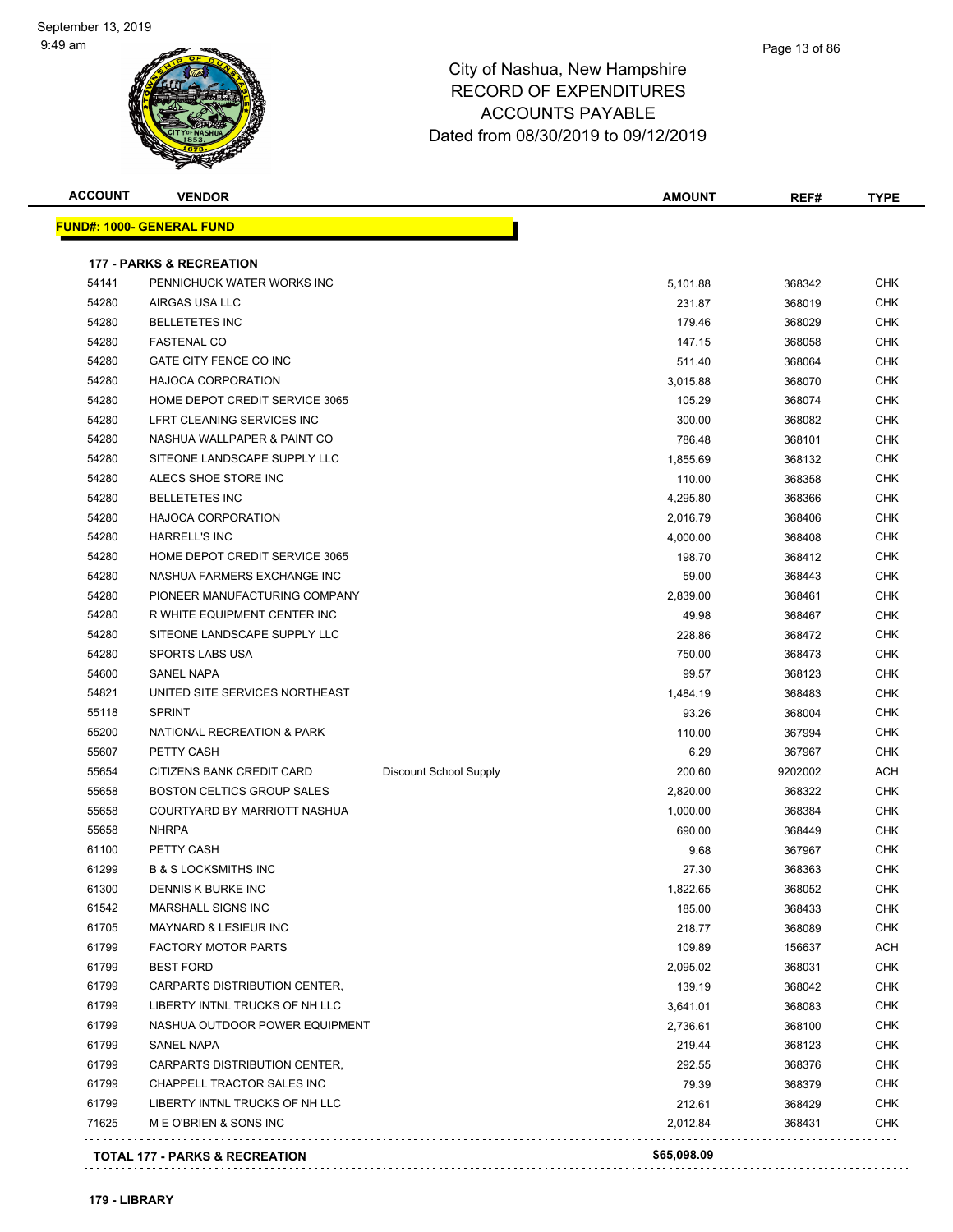

| <b>ACCOUNT</b> | <b>VENDOR</b>                    |                      | <b>AMOUNT</b> | REF#    | <b>TYPE</b> |
|----------------|----------------------------------|----------------------|---------------|---------|-------------|
|                | <b>FUND#: 1000- GENERAL FUND</b> |                      |               |         |             |
| 179 - LIBRARY  |                                  |                      |               |         |             |
| 54100          | EVERSOUCE-POWER SUPPLY           |                      | 8,709.44      | 368327  | <b>CHK</b>  |
| 54243          | PALMER & SICARD INC              |                      | 2,026.41      | 368456  | <b>CHK</b>  |
| 54280          | <b>CINTAS FIRE PROTECTION</b>    |                      | 1,601.73      | 368046  | CHK         |
| 54280          | HOME DEPOT CREDIT SERVICE 3065   |                      | 50.45         | 368074  | <b>CHK</b>  |
| 54280          | M & M ELECTRICAL SUPPLY CO INC   |                      | 430.20        | 368084  | <b>CHK</b>  |
| 54280          | NORTHEAST DOOR CORP              |                      | 332.50        | 368107  | CHK         |
| 54280          | <b>HUFF &amp; GAUTHIER INC</b>   |                      | 105.00        | 368416  | <b>CHK</b>  |
| 54428          | CONSTANT CONTACT INC             |                      | 1,050.00      | 368326  | <b>CHK</b>  |
| 54428          | CITIZENS BANK CREDIT CARD        | ADOBE*STOCK          | 29.99         | 9202002 | ACH         |
| 54428          | CITIZENS BANK CREDIT CARD        | DREAMHOST DH-FEE.COM | 134.40        | 9202002 | <b>ACH</b>  |
| 54487          | NASHUA OUTDOOR POWER EQUIPMENT   |                      | 268.32        | 368100  | CHK         |
| 55109          | <b>SPRINT</b>                    |                      | 50.29         | 368004  | <b>CHK</b>  |
| 55200          | <b>MERRI-HILL ROCK LIBRARIES</b> |                      | 35.00         | 367991  | CHK         |
| 55200          | <b>GREATER NASHUA CHAMBER OF</b> |                      | 500.00        | 368331  | <b>CHK</b>  |
| 55307          | <b>LARRY CASE</b>                |                      | 60.32         | 368043  | <b>CHK</b>  |
| 55400          | NEW HAMPSHIRE LIBRARY ASSOC      |                      | 35.00         | 367995  | CHK         |
| 55400          | NEW HAMPSHIRE LIBRARY ASSOC      |                      | 35.00         | 368336  | <b>CHK</b>  |
| 55400          | NHLA                             |                      | 95.00         | 368341  | CHK         |
| 55607          | PITNEY BOWES                     |                      | 273.60        | 368343  | CHK         |
| 61100          | WB MASON CO INC                  |                      | 126.99        | 368146  | CHK         |
| 61100          | WB MASON CO INC                  |                      | 152.70        | 368484  | CHK         |
| 61299          | AMAZON.COM LLC                   |                      | 130.39        | 156677  | ACH         |
| 61299          | <b>JENNIFER HOSKING</b>          |                      | 42.45         | 367960  | <b>CHK</b>  |
| 61299          | <b>JENNIFER MCCORMACK</b>        |                      | 43.40         | 368315  | CHK         |
| 61299          | <b>DEMCO</b>                     |                      | 58.40         | 368388  | <b>CHK</b>  |
| 61428          | <b>REXEL USA INC</b>             |                      | 2,300.56      | 156641  | ACH         |
| 61807          | <b>BAKER &amp; TAYLOR</b>        |                      | 627.75        | 368027  | CHK         |
| 61807          | <b>INGRAM LIBRARY SERVICES</b>   |                      | 60.46         | 368077  | <b>CHK</b>  |
| 61807          | <b>BAKER &amp; TAYLOR</b>        |                      | 2,000.46      | 368365  | <b>CHK</b>  |
| 61807          | <b>INGRAM LIBRARY SERVICES</b>   |                      | 287.65        | 368420  | <b>CHK</b>  |
| 61814          | <b>BAKER &amp; TAYLOR</b>        |                      | 16.49         | 368027  | CHK         |
| 61814          | MIDWEST TAPE                     |                      | 368.55        | 368096  | <b>CHK</b>  |
| 61814          | <b>BAKER &amp; TAYLOR</b>        |                      | 15.86         | 368365  | CHK         |
| 61814          | <b>MIDWEST TAPE</b>              |                      | 98.51         | 368439  | <b>CHK</b>  |
| 61819          | <b>INGRAM LIBRARY SERVICES</b>   |                      | 303.94        | 368420  | CHK         |
| 61821          | <b>CONCORD MONITOR</b>           |                      | 322.40        | 367976  | <b>CHK</b>  |
| 61830          | <b>OVERDRIVE INC</b>             |                      | 3,000.00      | 368453  | <b>CHK</b>  |
| 68322          | RHODE ISLAND NOVELTY             |                      | 76.36         | 368120  | CHK         |
| 71221          | AMAZON.COM LLC                   |                      | 13.99         | 156677  | <b>ACH</b>  |
|                |                                  |                      |               |         |             |

### **181 - COMMUNITY DEVELOPMENT**

| 55307 | DEBORA A CHISHOLM | 191.00   | 368304 | <b>CHK</b> |
|-------|-------------------|----------|--------|------------|
| 55699 | LUMEN STUDIO INC  | 4.343.80 | 156683 | ACH        |
| 61100 | WB MASON CO INC   | 31.94    | 368146 | CHK        |
| 61100 | WB MASON CO INC   | 76.73    | 368484 | СНК        |
| 61650 | WB MASON CO INC   | 29.07    | 368484 | CHK        |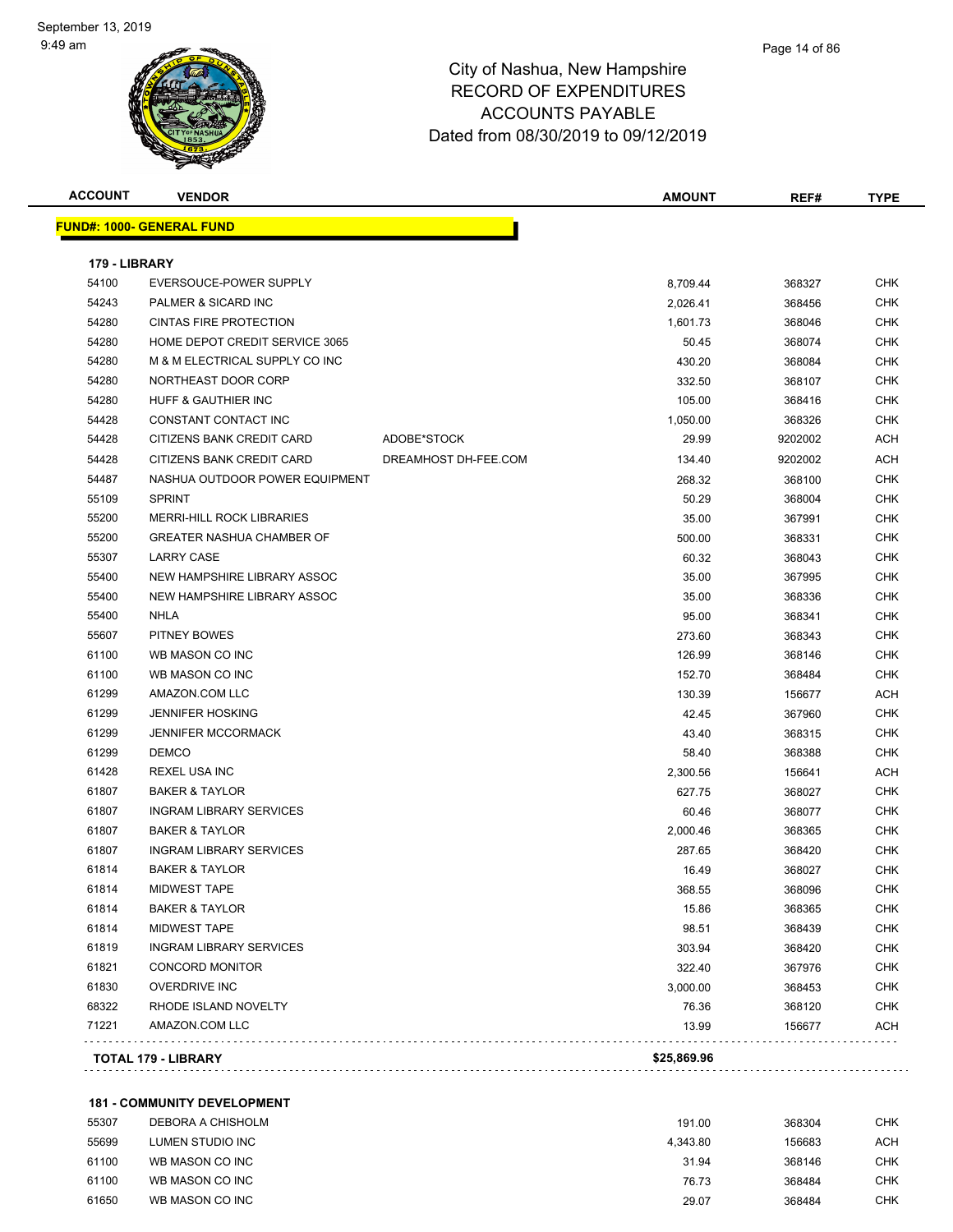| <b>ACCOUNT</b>      | <b>VENDOR</b>                                      | <b>AMOUNT</b>      | REF#             | <b>TYPE</b>              |
|---------------------|----------------------------------------------------|--------------------|------------------|--------------------------|
|                     | <u> FUND#: 1000- GENERAL FUND</u>                  |                    |                  |                          |
|                     | <b>181 - COMMUNITY DEVELOPMENT</b>                 |                    |                  |                          |
| 61830               | THE TELEGRAPH                                      | 213.20             | 368006           | <b>CHK</b>               |
|                     | TOTAL 181 - COMMUNITY DEVELOPMENT                  | \$4,885.74         |                  |                          |
|                     |                                                    |                    |                  |                          |
|                     | <b>182 - PLANNING AND ZONING</b>                   |                    |                  |                          |
| 55200               | URBAN LAND INSTITUTE                               | 220.00             | 368348           | <b>CHK</b>               |
| 55307               | DONALD SCOTT MCPHIE                                | 39.44              | 368316           | <b>CHK</b>               |
| 55421               | NH PLANNERS ASSOCIATION                            | 240.00             | 368339           | CHK                      |
| 55614               | HILLSBOROUGH COUNTY REGISTRY                       | 104.00             | 368410           | CHK                      |
|                     | TOTAL 182 - PLANNING AND ZONING                    | \$603.44           |                  |                          |
|                     | <b>183 - ECONOMIC DEVELOPMENT</b>                  |                    |                  |                          |
| 61100               | AMAZON.COM LLC                                     | 178.34             | 156677           | ACH                      |
|                     | <b>TOTAL 183 - ECONOMIC DEVELOPMENT</b>            | \$178.34           |                  |                          |
|                     |                                                    |                    |                  |                          |
| <b>191 - SCHOOL</b> |                                                    |                    |                  |                          |
| 53128               | GARY D ALTMAN ESQ.                                 | 2,870.00           | 368152           | <b>CHK</b>               |
| 53614               | <b>NHSAA</b>                                       | 900.00             | 368226           | <b>CHK</b>               |
| 53614               | SONOVA USA INC                                     | 16,515.00          | 368247           | <b>CHK</b>               |
| 53614               | <b>CLARK ASSOC</b>                                 | 36,098.30          | 368540           | <b>CHK</b>               |
| 53628               | ASAP FIRE & SAFETY CORP                            | 324.50             | 368155           | <b>CHK</b>               |
| 53628               | <b>BIG TEAMS LLC</b>                               | 2,790.00           | 368160           | <b>CHK</b>               |
| 53628               | <b>PROFISHANT INC</b>                              | 450.00             | 368234           | <b>CHK</b>               |
| 53628               | UNITED SITE SERVICES NORTHEAST                     | 144.34             | 368250           | <b>CHK</b>               |
| 53628               | EXPLORE THE OCEAN WORLD LLC                        | 200.00             | 368578           | <b>CHK</b>               |
| 53628               | <b>GREENLIGHT INTERACTIVE INC</b>                  | 1,750.00           | 368583           | <b>CHK</b>               |
| 53628               | MSB CONSULTING GROUP LLC                           | 348.96             | 368631           | <b>CHK</b>               |
| 53628               | PERFORMANCE REHAB INC                              | 5,698.88           | 368644           | <b>CHK</b>               |
| 53628               | PRODUCTINS NEW ENGLAND                             | 1,997.50           | 368650           | <b>CHK</b>               |
| 53628               | PROFISHANT INC                                     | 225.00             | 368651           | <b>CHK</b>               |
| 53628               | X2 DEVELOPMENT CORP                                | 600.00             | 368695           | <b>CHK</b>               |
| 53628               | YMCA OF GREATER NASHUA                             | 55,245.96          | 368696           | <b>CHK</b>               |
| 54100               | <b>EVERSOURCE</b>                                  | 44,831.58          | 368494           | <b>CHK</b>               |
| 54114               | <b>DIRECT ENERGY BUSINESS</b>                      | 451.12             | 368182           | <b>CHK</b>               |
| 54114               | LIBERTY UTILITIES<br><b>DIRECT ENERGY BUSINESS</b> | 851.78             | 368496           | <b>CHK</b>               |
| 54114               | PENNICHUCK WATER WORKS INC                         | 373.25             | 368551           | <b>CHK</b>               |
| 54141               |                                                    | 7,082.41           | 368498           | <b>CHK</b>               |
| 54280               | <b>BELLETETES INC</b>                              | 145.18             | 368158           | CHK                      |
| 54280<br>54280      | GATE CITY FENCE CO INC                             | 4,065.00           | 368197           | <b>CHK</b><br><b>CHK</b> |
| 54280               | NASHUA WALLPAPER & PAINT CO                        | 3,541.24           | 368224           | <b>CHK</b>               |
| 54280               | PASEK CORP<br>RMG ENTERPRISE LLC                   | 451.97             | 368229           | <b>CHK</b>               |
| 54280               | <b>BELLETETES INC</b>                              | 1,000.00<br>439.27 | 368240           | <b>CHK</b>               |
| 54280               | D & M STRIPING                                     | 840.00             | 368519<br>368549 | <b>CHK</b>               |
| 54280               | <b>GRANITE STATE HYDRAULICS INC</b>                | 675.00             | 368581           | <b>CHK</b>               |
| 54280               | HERITAGE WHOLESALERS                               |                    |                  | <b>CHK</b>               |
|                     |                                                    | 1,376.15           | 368592           |                          |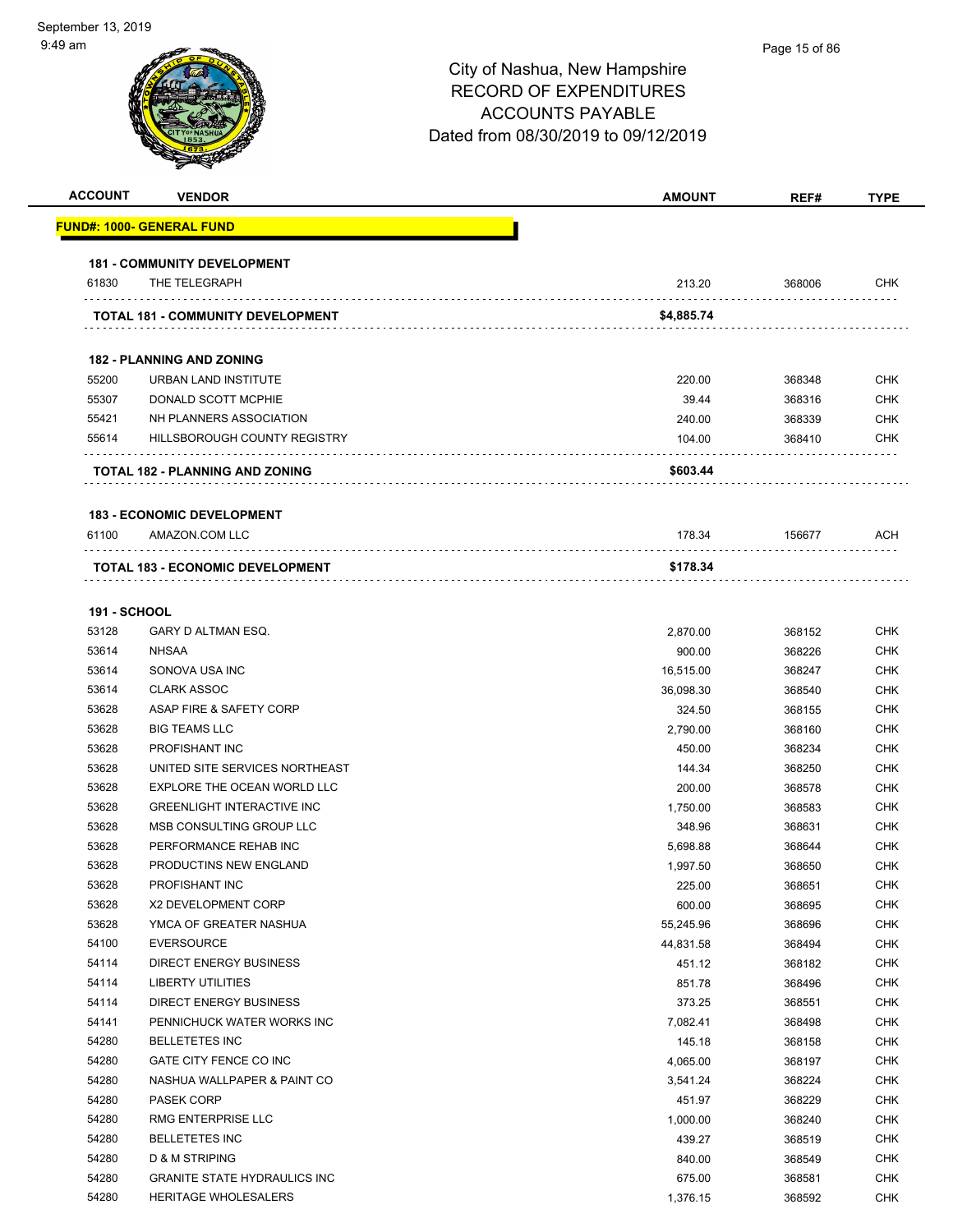### Page 16 of 86

| <b>ACCOUNT</b>      | <b>VENDOR</b>                    |                      | <b>AMOUNT</b> | REF#    | <b>TYPE</b> |
|---------------------|----------------------------------|----------------------|---------------|---------|-------------|
|                     | <b>FUND#: 1000- GENERAL FUND</b> |                      |               |         |             |
|                     |                                  |                      |               |         |             |
| <b>191 - SCHOOL</b> |                                  |                      |               |         |             |
| 54280               | NASHUA WALLPAPER & PAINT CO      |                      | 363.27        | 368634  | <b>CHK</b>  |
| 54280               | <b>VIKING ROOFING INC</b>        |                      | 235.06        | 368685  | <b>CHK</b>  |
| 54487               | CLEAN-O-RAMA                     |                      | 220.00        | 368171  | <b>CHK</b>  |
| 54487               | <b>BSN SPORTS</b>                |                      | 4,998.37      | 368526  | <b>CHK</b>  |
| 54487               | CLEAN-O-RAMA                     |                      | 440.00        | 368542  | <b>CHK</b>  |
| 54487               | RIDDELL/ALL AMERICAN SPORTS CO   |                      | 326.00        | 368656  | <b>CHK</b>  |
| 54600               | <b>BEST FORD</b>                 |                      | 707.50        | 368159  | CHK         |
| 54600               | <b>CARPARTS OF NASHUA</b>        |                      | 1,152.53      | 368168  | <b>CHK</b>  |
| 54600               | DEPENDABLE LOCK SERVICE INC      |                      | 175.00        | 368181  | CHK         |
| 54600               | <b>MAYNARD &amp; LESIEUR INC</b> |                      | 169.77        | 368215  | CHK         |
| 54600               | <b>SANEL NAPA</b>                |                      | 119.79        | 368241  | <b>CHK</b>  |
| 54600               | <b>SANEL NAPA</b>                |                      | 377.85        | 368661  | CHK         |
| 54899               | <b>CARD TECH ID</b>              |                      | 2,600.00      | 368166  | CHK         |
| 55109               | CONSOLIDATED COMMUNICATIONS      |                      | 897.10        | 368325  | <b>CHK</b>  |
| 55109               | <b>COMCAST</b>                   |                      | 4,889.37      | 368492  | <b>CHK</b>  |
| 55109               | CONSOLIDATED COMMUNICATIONS      |                      | 99.19         | 368493  | <b>CHK</b>  |
| 55109               | <b>FIRSTLIGHT FIBER</b>          |                      | 2,249.40      | 368495  | <b>CHK</b>  |
| 55109               | <b>WINDSTREAM</b>                |                      | 991.03        | 368503  | <b>CHK</b>  |
| 55109               | NATIONAL EMERGENCY NUMBER ASSN   |                      | 255.00        | 368635  | <b>CHK</b>  |
| 55200               | ASCD                             |                      | 89.00         | 368512  | CHK         |
| 55200               | <b>NHASBO</b>                    |                      | 200.00        | 368636  | <b>CHK</b>  |
| 55300               | DAVID QUIMBY                     |                      | 478.14        | 368236  | <b>CHK</b>  |
| 55300               | <b>NHASEA</b>                    |                      | 250.00        | 368637  | <b>CHK</b>  |
| 55307               | <b>JOANNE LAKE</b>               |                      | 20.53         | 368210  | <b>CHK</b>  |
| 55307               | MICHAEL MCQUILKIN                |                      | 33.79         | 368216  | <b>CHK</b>  |
| 55307               | <b>ASHLEY ODIERNO</b>            |                      | 185.71        | 368227  | <b>CHK</b>  |
| 55307               | <b>JOSEPH PARZYCH</b>            |                      | 444.85        | 368228  | <b>CHK</b>  |
| 55307               | <b>BRENDA CROCKER</b>            |                      | 16.47         | 368488  | <b>CHK</b>  |
| 55307               | <b>NATHAN BURNS</b>              |                      | 29.17         | 368530  | CHK         |
| 55307               | <b>MARISA DONATI</b>             |                      | 17.40         | 368553  | <b>CHK</b>  |
| 55307               | <b>SHARON FROTHINGHAM</b>        |                      | 12.18         | 368569  | <b>CHK</b>  |
| 55307               | <b>CHELSEY GILLIS</b>            |                      | 49.53         | 368575  | <b>CHK</b>  |
| 55307               | <b>LISA GINGRAS</b>              |                      | 214.05        | 368577  | <b>CHK</b>  |
| 55307               | DONNA LATINA                     |                      | 29.00         | 368608  | <b>CHK</b>  |
| 55307               | NATHAN MAZEROLLE                 |                      | 47.44         | 368619  | <b>CHK</b>  |
| 55307               | <b>JAHMAL MOSLEY</b>             |                      | 79.69         | 368629  | <b>CHK</b>  |
| 55307               | <b>DONALD TESSIER</b>            |                      | 23.20         | 368676  | <b>CHK</b>  |
| 55400               | KATHRYN MILLETTE                 |                      | 147.00        | 368489  | <b>CHK</b>  |
| 55400               | <b>CITY OF NASHUA</b>            |                      | 175.00        | 368491  | <b>CHK</b>  |
| 55500               | CITIZENS BANK CREDIT CARD        | <b>School Spring</b> | 650.00        | 9202002 | <b>ACH</b>  |
| 55500               | CITIZENS BANK CREDIT CARD        | MailChimp            | 45.00         | 9202002 | <b>ACH</b>  |
| 55500               | CITIZENS BANK CREDIT CARD        | Indeed               | 501.16        | 9202002 | <b>ACH</b>  |
| 55500               | CITIZENS BANK CREDIT CARD        | <b>School Spring</b> | 650.00        | 9202002 | ACH         |
| 55500               | CITIZENS BANK CREDIT CARD        | Indeed               | 498.84        | 9202002 | <b>ACH</b>  |
| 55500               | CITIZENS BANK CREDIT CARD        | <b>School Spring</b> | 650.00        | 9202002 | ACH         |
| 55600               | THE COPY SHOP                    |                      | 80.00         | 368175  | <b>CHK</b>  |
| 55607               | US POSTAL SERVICE                |                      | 695.00        | 368251  | <b>CHK</b>  |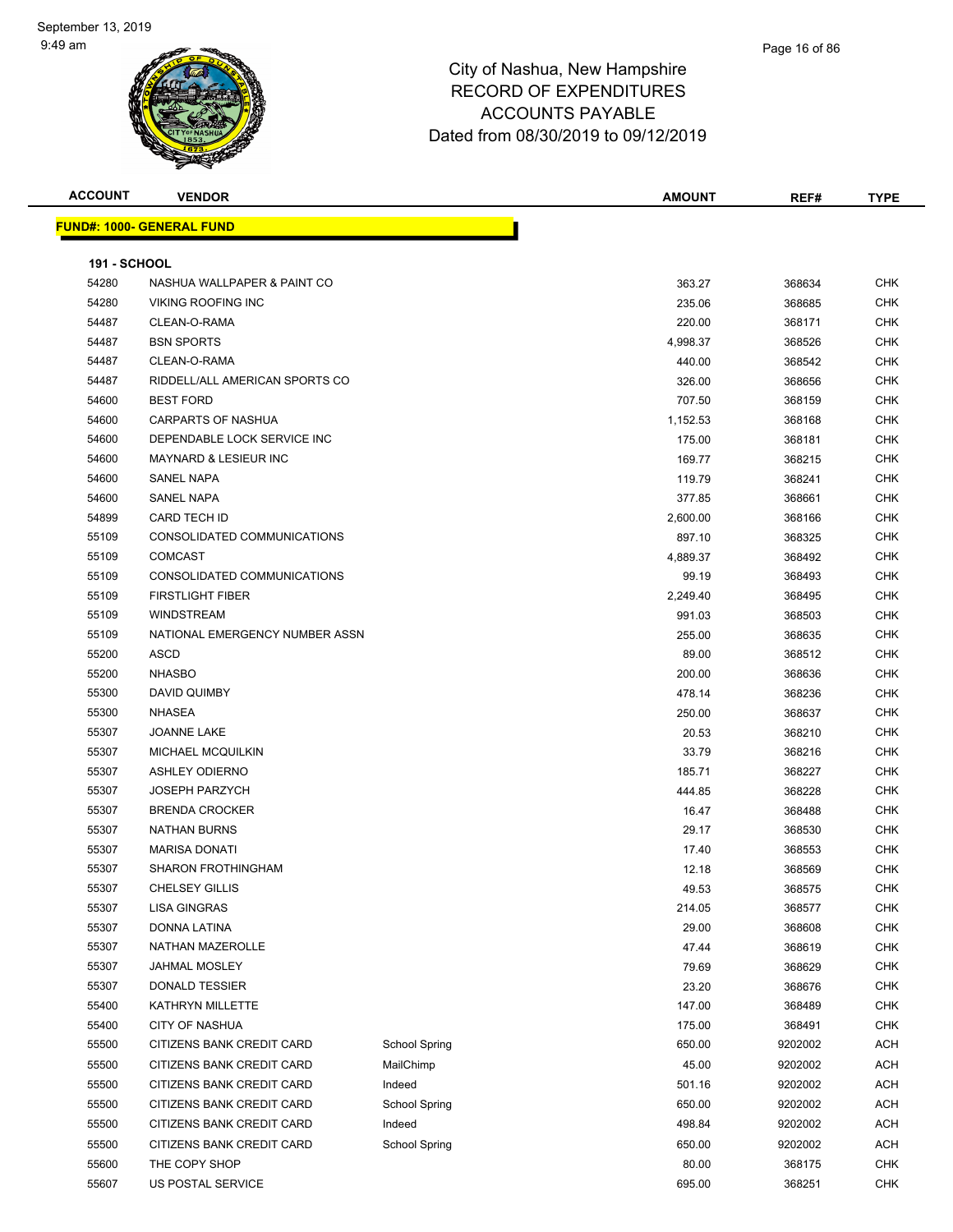#### Page 17 of 86

| <b>ACCOUNT</b>      | <b>VENDOR</b>                              | <b>AMOUNT</b> | REF#   | <b>TYPE</b>              |
|---------------------|--------------------------------------------|---------------|--------|--------------------------|
|                     | <b>FUND#: 1000- GENERAL FUND</b>           |               |        |                          |
|                     |                                            |               |        |                          |
| <b>191 - SCHOOL</b> |                                            |               |        |                          |
| 55607               | <b>MAILFINANCE</b>                         | 158.85        | 368497 | <b>CHK</b>               |
| 55607               | PETTY CASH                                 | 14.05         | 368499 | <b>CHK</b>               |
| 55607               | FORMAX - DIV BESCORP INC                   | 181.50        | 368568 | <b>CHK</b>               |
| 55607               | <b>CATHERINE LUI</b>                       | 38.19         | 368613 | <b>CHK</b>               |
| 55607               | US POSTAL SERVICE                          | 250.00        | 368682 | <b>CHK</b>               |
| 55642               | WILLIAM J DONOVAN                          | 58.00         | 368183 | <b>CHK</b>               |
| 55642               | <b>JOSEPH KURTA</b>                        | 68.00         | 368209 | <b>CHK</b>               |
| 55642               | <b>JONATHAN MOUNCE</b>                     | 58.00         | 368219 | <b>CHK</b>               |
| 55642               | DAVE ZWICKER                               | 68.00         | 368258 | <b>CHK</b>               |
| 55642               | <b>WILLIAM AUBIN</b>                       | 68.00         | 368513 | <b>CHK</b>               |
| 55642               | <b>JOHN BARRY</b>                          | 112.00        | 368515 | <b>CHK</b>               |
| 55642               | <b>KEVIN BOLDUC</b>                        | 58.00         | 368521 | <b>CHK</b>               |
| 55642               | DEE ANN BURNS                              | 146.00        | 368529 | <b>CHK</b>               |
| 55642               | <b>JOSEPH CERRA</b>                        | 58.00         | 368538 | CHK                      |
| 55642               | <b>DAVE CHESTNUTT</b>                      | 68.00         | 368539 | <b>CHK</b>               |
| 55642               | ROBERT A EARL                              | 58.00         | 368555 | <b>CHK</b>               |
| 55642               | PAUL FLEISNER                              | 136.00        | 368564 | <b>CHK</b>               |
| 55642               | <b>MARK T FOLEY</b>                        | 88.00         | 368565 | <b>CHK</b>               |
| 55642               | <b>JOSHUA FUHRMEISTER</b>                  | 176.00        | 368570 | <b>CHK</b>               |
| 55642               | <b>JOHN GEISLER</b>                        | 68.00         | 368573 | <b>CHK</b>               |
| 55642               | <b>BARRY J HAMMER</b>                      |               |        | <b>CHK</b>               |
| 55642               | <b>LANCE HEDQUIST</b>                      | 68.00         | 368586 |                          |
| 55642               | <b>JEFFREY ISABELLE</b>                    | 68.00         | 368588 | CHK<br><b>CHK</b>        |
| 55642               |                                            | 116.00        | 368597 |                          |
|                     | ROBERT W JOHNSON JR                        | 68.00         | 368599 | <b>CHK</b>               |
| 55642               | JAMES W JOSEF<br><b>CHARLES KAJEN</b>      | 146.00        | 368601 | <b>CHK</b><br><b>CHK</b> |
| 55642               |                                            | 68.00         | 368603 |                          |
| 55642               | THEODORE KITSIS<br>PATRICK MCCARTHY        | 68.00         | 368604 | <b>CHK</b>               |
| 55642               |                                            | 88.00         | 368620 | <b>CHK</b>               |
| 55642               | <b>JONATHAN MOUNCE</b>                     | 58.00         | 368630 | <b>CHK</b>               |
| 55642               | <b>JOACHIM S MUSEKIWA</b>                  | 68.00         | 368632 | <b>CHK</b>               |
| 55642               | <b>MARIO PENA</b>                          | 88.00         | 368643 | <b>CHK</b>               |
| 55642               | DAVID PROULX<br><b>HARRY ROSENSTEIN</b>    | 146.00        | 368652 | <b>CHK</b>               |
| 55642               |                                            | 68.00         | 368657 | <b>CHK</b>               |
| 55642               | <b>ISAAC RUGALI</b><br><b>GREG SARETTE</b> | 68.00         | 368659 | <b>CHK</b>               |
| 55642               |                                            | 58.00         | 368662 | <b>CHK</b>               |
| 55642               | RUSSELL SMITH                              | 58.00         | 368671 | <b>CHK</b>               |
| 55642               | JEFFREY SOULE                              | 146.00        | 368673 | <b>CHK</b>               |
| 55642               | ROLAND F ST GERMAIN JR                     | 58.00         | 368675 | <b>CHK</b>               |
| 55642               | <b>HECTOR F URREA</b>                      | 68.00         | 368681 | <b>CHK</b>               |
| 55642               | <b>GERALD M VEILLEUX</b>                   | 88.00         | 368684 | <b>CHK</b>               |
| 55642               | <b>GARY WRIGHT</b>                         | 58.00         | 368694 | <b>CHK</b>               |
| 55642               | <b>KAREN ZIELINSKI</b>                     | 68.00         | 368697 | <b>CHK</b>               |
| 55642               | DAVE ZWICKER                               | 176.00        | 368698 | <b>CHK</b>               |
| 55690               | FIRST STUDENT INC                          | 1,683.63      | 368192 | <b>CHK</b>               |
| 55690               | FIRST STUDENT INC                          | 19,896.59     | 368563 | <b>CHK</b>               |
| 55691               | CARING HANDS TRANSPORTATION LL             | 10,550.00     | 368167 | <b>CHK</b>               |
| 55691               | DURHAM SCHOOL SERVICES                     | 26,962.65     | 368184 | <b>CHK</b>               |
| 55691               | FIRST STUDENT INC                          | 2,073.10      | 368192 | <b>CHK</b>               |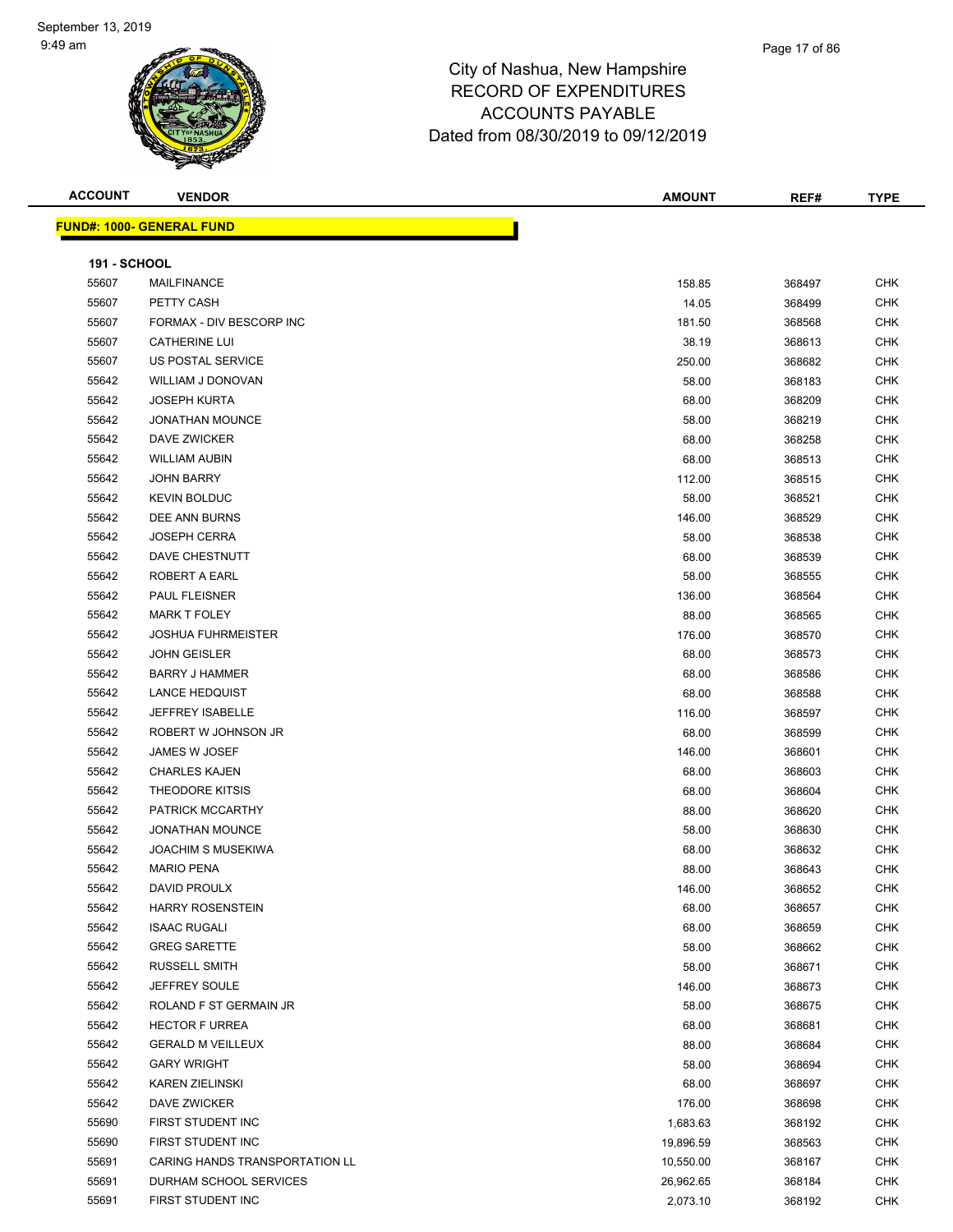**FUND#: 1000- GENERA** 

|  |  | ------- |  |
|--|--|---------|--|
|  |  |         |  |
|  |  |         |  |
|  |  |         |  |
|  |  |         |  |
|  |  |         |  |
|  |  |         |  |

| <b>ACCOUNT</b>      | <b>VENDOR</b>                            | <b>AMOUNT</b> | REF#   | <b>TYPE</b> |
|---------------------|------------------------------------------|---------------|--------|-------------|
|                     | <u> IND#: 1000- GENERAL FUND</u>         |               |        |             |
| <b>191 - SCHOOL</b> |                                          |               |        |             |
| 55691               | <b>JESSICA FLAGLER</b>                   | 464.00        | 368193 | <b>CHK</b>  |
| 55691               | <b>SARAH WINSLOW</b>                     | 464.00        | 368256 | <b>CHK</b>  |
| 55691               | <b>BRAD CANFIELD</b>                     | 986.00        | 368531 | <b>CHK</b>  |
| 55691               | FIRST STUDENT INC                        | 88,973.49     | 368563 | <b>CHK</b>  |
| 55694               | <b>CEDARCREST INC</b>                    | 3,938.10      | 368170 | <b>CHK</b>  |
| 55694               | COMPASS INNOVATIVE BEHAVIOR              | 2,425.00      | 368173 | <b>CHK</b>  |
| 55694               | <b>CROTCHED MOUNTAIN REHAB CTR</b>       | 15,019.86     | 368178 | <b>CHK</b>  |
| 55694               | <b>EASTER SEALS OF NEW HAMPSHIRE</b>     | 6,915.00      | 368186 | <b>CHK</b>  |
| 55694               | <b>GATEWAYS COMMUNITY SERVICES</b>       | 4,118.50      | 368198 | <b>CHK</b>  |
| 55694               | <b>MELMARK NEW ENGLAND</b>               | 52,668.00     | 368217 | <b>CHK</b>  |
| 55694               | NASHOBA LEARNING GROUP                   | 16,480.00     | 368222 | <b>CHK</b>  |
| 55694               | <b>REGIONAL SERVICES &amp; EDUCATION</b> | 5,115.64      | 368239 | <b>CHK</b>  |
| 55694               | <b>BOOTHBY THERAPY SERVICES LLC</b>      | 798.40        | 368523 | <b>CHK</b>  |
| 55694               | <b>CEDARCREST INC</b>                    | 1,400.00      | 368536 | <b>CHK</b>  |
| 55694               | <b>COMPASS INNOVATIVE BEHAVIOR</b>       | 4,850.00      | 368544 | <b>CHK</b>  |
| 55694               | <b>GATEWAYS COMMUNITY SERVICES</b>       | 761.40        | 368572 | <b>CHK</b>  |
| 55694               | <b>MELMARK NEW ENGLAND</b>               | 660.00        | 368625 | <b>CHK</b>  |
| 55694               | <b>MARLENE S MORGAN</b>                  | 75.00         | 368628 | <b>CHK</b>  |
|                     |                                          |               |        |             |

| 55694 | NASHOBA LEARNING GROUP                   | 16,480.00 | 368222 | <b>CHK</b> |
|-------|------------------------------------------|-----------|--------|------------|
| 55694 | <b>REGIONAL SERVICES &amp; EDUCATION</b> | 5,115.64  | 368239 | <b>CHK</b> |
| 55694 | <b>BOOTHBY THERAPY SERVICES LLC</b>      | 798.40    | 368523 | <b>CHK</b> |
| 55694 | <b>CEDARCREST INC</b>                    | 1,400.00  | 368536 | <b>CHK</b> |
| 55694 | <b>COMPASS INNOVATIVE BEHAVIOR</b>       | 4,850.00  | 368544 | <b>CHK</b> |
| 55694 | <b>GATEWAYS COMMUNITY SERVICES</b>       | 761.40    | 368572 | <b>CHK</b> |
| 55694 | <b>MELMARK NEW ENGLAND</b>               | 660.00    | 368625 | <b>CHK</b> |
| 55694 | <b>MARLENE S MORGAN</b>                  | 75.00     | 368628 | <b>CHK</b> |
| 55694 | SPAULDING YOUTH CTR                      | 20,030.17 | 368674 | <b>CHK</b> |
| 61100 | AMAZON.COM LLC                           | 609.68    | 156643 | <b>ACH</b> |
| 61100 | PETTY CASH                               | 99.27     | 368148 | <b>CHK</b> |
| 61100 | <b>SCHOOL SPECIALTY</b>                  | 490.25    | 368245 | <b>CHK</b> |
| 61100 | WB MASON CO INC                          | 3,686.44  | 368254 | <b>CHK</b> |
| 61100 | <b>ESSENTRA</b>                          | 745.16    | 368559 | <b>CHK</b> |
| 61100 | KRISTA PROVOST-TATE                      | 4.75      | 368653 | <b>CHK</b> |
| 61100 | WB MASON CO INC                          | 4,522.99  | 368688 | <b>CHK</b> |
| 61135 | AMAZON.COM LLC                           | 532.08    | 156643 | <b>ACH</b> |
| 61135 | AMAZON.COM LLC                           | 943.22    | 156692 | ACH        |
| 61135 | <b>BLICK ART MATERIALS</b>               | 1,230.01  | 368161 | <b>CHK</b> |
| 61135 | <b>CHERYL BURNS</b>                      | 84.00     | 368165 | <b>CHK</b> |
| 61135 | <b>DEMCO</b>                             | 117.71    | 368180 | <b>CHK</b> |
| 61135 | LAURA DYER                               | 91.86     | 368185 | <b>CHK</b> |
| 61135 | <b>ERIC ARMIN INC</b>                    | 46.80     | 368187 | <b>CHK</b> |
| 61135 | FIRE MOUNTAIN GEMS                       | 48.70     | 368191 | <b>CHK</b> |
| 61135 | <b>ASHLEY GALAFASSI</b>                  | 55.21     | 368196 | <b>CHK</b> |
| 61135 | <b>HANNAFORD</b>                         | 166.61    | 368201 | <b>CHK</b> |
| 61135 | LAKESHORE LEARNING MATERIALS             | 159.96    | 368211 | <b>CHK</b> |
| 61135 | <b>LEARNING A-Z</b>                      | 109.95    | 368212 | <b>CHK</b> |
| 61135 | <b>BRENDA LEMON</b>                      | 48.00     | 368213 | <b>CHK</b> |
| 61135 | KATHRYN MILLETTE                         | 11.99     | 368218 | <b>CHK</b> |
| 61135 | <b>MUSIC &amp; ART CENTERS</b>           | 416.50    | 368220 | <b>CHK</b> |
| 61135 | <b>NASCO</b>                             | 287.23    | 368221 | <b>CHK</b> |
| 61135 | REALLY GOOD STUFF LLC                    | 39.41     | 368238 | <b>CHK</b> |
| 61135 | SCHOOL DATEBOOKS INC                     | 4,880.96  | 368242 | <b>CHK</b> |
| 61135 | <b>SCHOOL SPECIALTY</b>                  | 4,428.87  | 368245 | <b>CHK</b> |
| 61135 | <b>TEACHERS PAY TEACHERS</b>             | 41.39     | 368248 | <b>CHK</b> |
| 61135 | <b>WAL-MART</b>                          | 131.06    | 368253 | <b>CHK</b> |
| 61135 | WB MASON CO INC                          | 2,292.44  | 368254 | <b>CHK</b> |
|       |                                          |           |        |            |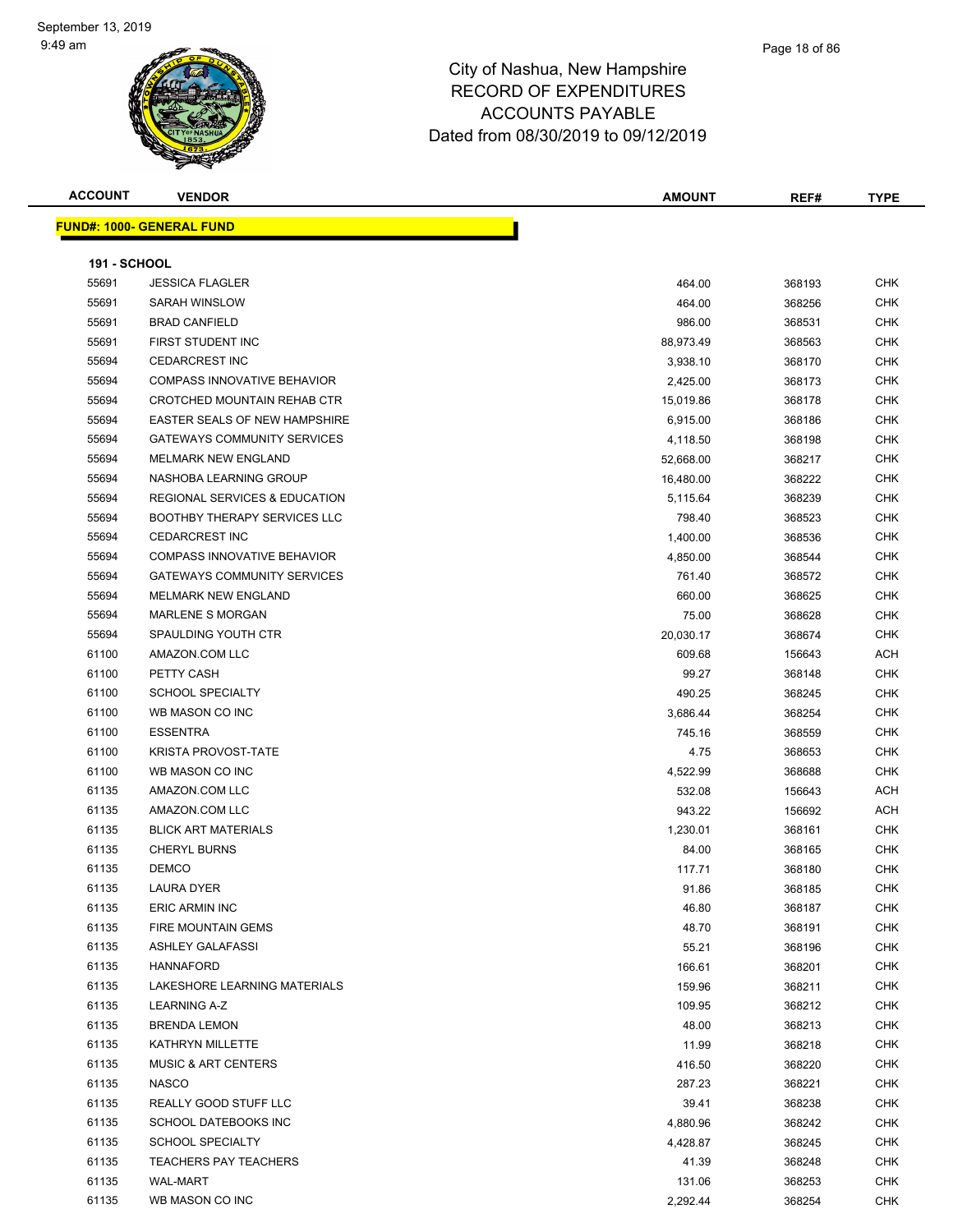#### Page 19 of 86

| <b>ACCOUNT</b>      | <b>VENDOR</b>                      | <b>AMOUNT</b> | REF#   | <b>TYPE</b> |
|---------------------|------------------------------------|---------------|--------|-------------|
|                     | <b>FUND#: 1000- GENERAL FUND</b>   |               |        |             |
|                     |                                    |               |        |             |
| <b>191 - SCHOOL</b> |                                    |               |        |             |
| 61135               | <b>WILSON LANGUAGE</b>             | 436.59        | 368255 | <b>CHK</b>  |
| 61135               | PETTY CASH                         | 30.00         | 368499 | <b>CHK</b>  |
| 61135               | PETTY CASH                         | 101.24        | 368500 | <b>CHK</b>  |
| 61135               | PETTY CASH                         | 104.94        | 368501 | <b>CHK</b>  |
| 61135               | AC MOORE                           | 237.19        | 368505 | CHK         |
| 61135               | <b>ALLISON ANNAND</b>              | 117.37        | 368507 | <b>CHK</b>  |
| 61135               | ARBOR SCIENTIFIC                   | 151.95        | 368509 | <b>CHK</b>  |
| 61135               | <b>BEAR PAW CREEK LLC</b>          | 83.00         | 368516 | <b>CHK</b>  |
| 61135               | CATHERINE BELANGER                 | 72.98         | 368517 | CHK         |
| 61135               | <b>BELLETETES INC</b>              | 76.82         | 368519 | CHK         |
| 61135               | <b>LISA BLANCHETTE</b>             | 232.31        | 368520 | CHK         |
| 61135               | <b>BOND AUTO PARTS</b>             | 87.94         | 368522 | CHK         |
| 61135               | PAMELA M BUE                       | 13.20         | 368527 | CHK         |
| 61135               | CAROLINA BIOLOGICAL SUPPLY CO      | 7.88          | 368532 | <b>CHK</b>  |
| 61135               | <b>CHERYL CARTER</b>               | 20.34         | 368534 | <b>CHK</b>  |
| 61135               | CARTRIDGE WORLD MANCHESTER         | 277.94        | 368535 | <b>CHK</b>  |
| 61135               | <b>CLASSROOM FRIENDLY SUPPLIES</b> | 1,007.28      | 368541 | <b>CHK</b>  |
| 61135               | <b>CURRICULUM ASSOCIATES LLC</b>   | 114.39        | 368547 | <b>CHK</b>  |
| 61135               | MARIA DOMINQUEZ-DIAZ               | 39.98         | 368552 | <b>CHK</b>  |
| 61135               | <b>LISA DUNCKLEE</b>               | 33.20         | 368554 | <b>CHK</b>  |
| 61135               | <b>FIRE MOUNTAIN GEMS</b>          | 2,041.06      | 368562 | CHK         |
| 61135               | <b>GENESIS INC</b>                 | 1,339.50      | 368574 | <b>CHK</b>  |
| 61135               | <b>GOPHER SPORT</b>                | 963.40        | 368579 | <b>CHK</b>  |
| 61135               | <b>GREAT MINDS</b>                 | 158.04        | 368582 | <b>CHK</b>  |
| 61135               | <b>ELIZABETH GREGOIRE</b>          | 188.80        | 368584 | <b>CHK</b>  |
| 61135               | <b>HANNAFORD</b>                   | 10.27         | 368587 | <b>CHK</b>  |
| 61135               | <b>ASHLEY CLARKE HEIN</b>          | 250.00        | 368589 | CHK         |
| 61135               | HENNIKER FORREST PRODUCTS          | 6,300.00      | 368591 | <b>CHK</b>  |
| 61135               | HOME DEPOT CREDIT SERVICE          | 83.13         | 368593 | <b>CHK</b>  |
| 61135               | KONICA MINOLTA BUSINESS            | (48.00)       | 368606 | <b>CHK</b>  |
| 61135               | <b>CASSANDRA LANCE</b>             | 25.22         | 368607 | <b>CHK</b>  |
| 61135               | <b>LEARNING A-Z</b>                | 109.95        | 368609 | <b>CHK</b>  |
| 61135               | <b>CAITLIN LOMANDO</b>             | 145.40        | 368612 | <b>CHK</b>  |
| 61135               | <b>JULIE MARA</b>                  | 300.46        | 368616 | CHK         |
| 61135               | MARKET BASKET ACCT 2589096         | 55.15         | 368617 | <b>CHK</b>  |
| 61135               | <b>DANIELLE MAROTTE</b>            | 329.75        | 368618 | CHK         |
| 61135               | <b>MAURA MCINTYRE</b>              | 209.35        | 368623 | <b>CHK</b>  |
| 61135               | NORTHEAST RECORD RETENTION         | 457.50        | 368639 | <b>CHK</b>  |
| 61135               | <b>KRISTIN POWELL</b>              | 91.78         | 368647 | CHK         |
| 61135               | <b>KRISTEN POWERS</b>              | 47.90         | 368648 | <b>CHK</b>  |
| 61135               | <b>MELISSA ROWELL</b>              | 40.00         | 368658 | <b>CHK</b>  |
| 61135               | ELLIE SAMUELSON                    | 97.98         | 368660 | CHK         |
| 61135               | <b>DIANNE SCHNEIDER</b>            | 102.44        | 368663 | <b>CHK</b>  |
| 61135               | CAROLYN SCHOLTEN                   | 61.28         | 368665 | CHK         |
| 61135               | <b>SCHOOL SPECIALTY</b>            | 2,682.70      | 368666 | CHK         |
| 61135               | UNIVERSITY OF OREGON               | 350.00        | 368680 | <b>CHK</b>  |
| 61135               | ANA VASCONCELOS                    | 61.73         | 368683 | CHK         |
| 61135               | <b>VISTAMATION INC</b>             | 1,047.24      | 368686 | CHK         |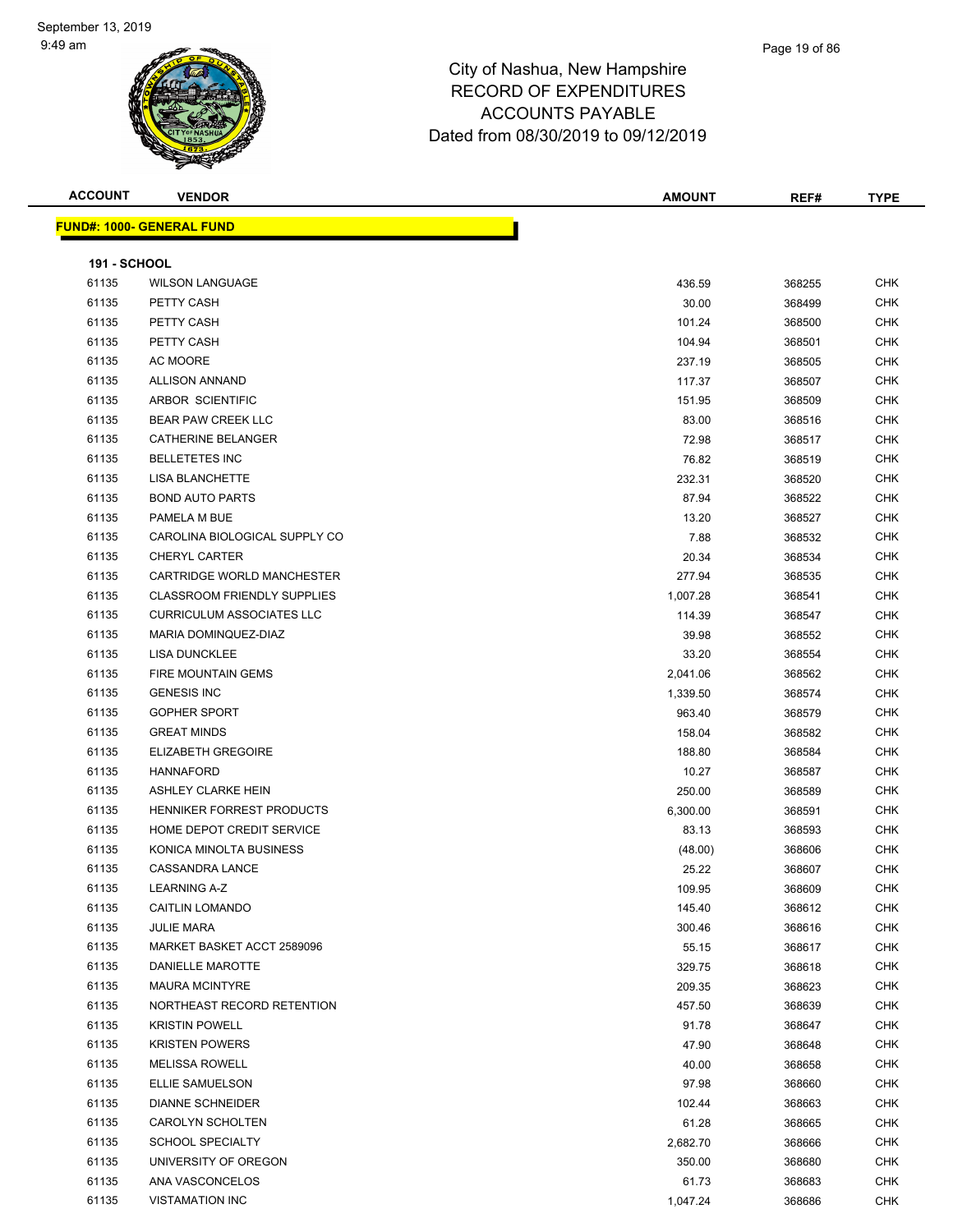| <b>ACCOUNT</b> |  |
|----------------|--|
|----------------|--|

**FUND#: 1000- GENERAL FUND**

| ACCOUNT             | <b>VENDOR</b>                     | <b>AMOUNT</b> | REF#   | <b>TYPE</b> |
|---------------------|-----------------------------------|---------------|--------|-------------|
|                     |                                   |               |        |             |
|                     | <u>  IND#: 1000- GENERAL FUND</u> |               |        |             |
|                     |                                   |               |        |             |
| <b>191 - SCHOOL</b> |                                   |               |        |             |
| 61135               | WB MASON CO INC                   | 2.604.93      | 368688 | СНК         |

| 61135 | WB MASON CO INC                       | 2,604.93 | 368688 | CHK        |
|-------|---------------------------------------|----------|--------|------------|
| 61135 | <b>WCEPS</b>                          | 198.00   | 368689 | <b>CHK</b> |
| 61135 | <b>JENNIFER WHITE</b>                 | 54.97    | 368690 | <b>CHK</b> |
| 61142 | AMAZON.COM LLC                        | 69.65    | 156692 | ACH        |
| 61142 | MEDCO SUPPLY INC                      | 24.82    | 156694 | ACH        |
| 61142 | <b>SCHOOL HEALTH</b>                  | 257.83   | 368243 | <b>CHK</b> |
| 61299 | PETTY CASH                            | 70.79    | 368148 | <b>CHK</b> |
| 61299 | ARCSOURCE INC                         | 245.48   | 368154 | CHK        |
| 61299 | <b>B &amp; S LOCKSMITHS INC</b>       | 53.61    | 368156 | CHK        |
| 61299 | <b>FASTENAL CO</b>                    | 134.07   | 368189 | <b>CHK</b> |
| 61299 | GATE CITY FENCE CO INC                | 2,022.90 | 368197 | <b>CHK</b> |
| 61299 | HOME DEPOT CREDIT SERVICES            | 330.63   | 368203 | <b>CHK</b> |
| 61299 | <b>WAL-MART</b>                       | 171.49   | 368253 | CHK        |
| 61299 | ACCURATE LABEL DESIGNS INC            | 1,759.95 | 368506 | <b>CHK</b> |
| 61299 | ARCSOURCE INC                         | 29.48    | 368510 | <b>CHK</b> |
| 61299 | <b>B &amp; S LOCKSMITHS INC</b>       | 364.00   | 368514 | <b>CHK</b> |
| 61299 | <b>FASTENAL CO</b>                    | 149.67   | 368561 | <b>CHK</b> |
| 61299 | HOME DEPOT CREDIT SERVICES            | 97.89    | 368594 | <b>CHK</b> |
| 61299 | MERRIMACK BUILDING SUPPLY INC         | 1,474.14 | 368626 | CHK        |
| 61299 | PAULA PAPANICOLAOU                    | 40.25    | 368640 | CHK        |
| 61299 | <b>WAL-MART</b>                       | 396.74   | 368687 | <b>CHK</b> |
| 61407 | REXEL USA INC                         | 858.00   | 156695 | ACH        |
| 61407 | <b>ALARMAX</b>                        | 312.75   | 368151 | <b>CHK</b> |
| 61407 | <b>GRAINGER</b>                       | 2,119.76 | 368199 | <b>CHK</b> |
| 61407 | INTERSTATE ALL BATTERY CENTER         | 1,216.98 | 368205 | <b>CHK</b> |
| 61407 | M & M ELECTRICAL SUPPLY CO INC        | 368.64   | 368214 | <b>CHK</b> |
| 61407 | <b>VANCE ALARMS</b>                   | 2,520.00 | 368252 | <b>CHK</b> |
| 61407 | <b>GRAINGER</b>                       | 1,527.04 | 368580 | <b>CHK</b> |
| 61407 | M & M ELECTRICAL SUPPLY CO INC        | 3,454.21 | 368614 | <b>CHK</b> |
| 61407 | <b>WILLIAMS COMMUNICATIONS SERVIC</b> | 3,795.00 | 368691 | CHK        |
| 61414 | F W WEBB COMPANY                      | 433.94   | 368188 | CHK        |
| 61414 | <b>HAJOCA CORPORATION</b>             | 467.78   | 368200 | <b>CHK</b> |
| 61414 | F W WEBB COMPANY                      | 386.58   | 368560 | CHK        |
| 61414 | <b>HAJOCA CORPORATION</b>             | 200.39   | 368585 | CHK        |
| 61421 | FILTER SALES & SERVICE INC            | 4,221.75 | 368190 | <b>CHK</b> |
| 61421 | JOMAR DISTRIBUTORS INC                | 33.30    | 368208 | CHK        |
| 61421 | CONTROL TECHNOLOGIES INC              | 1,163.00 | 368545 | CHK        |
| 61421 | JOMAR DISTRIBUTORS INC                | 781.48   | 368600 | <b>CHK</b> |
| 61421 | TRANE U.S. INC                        | 4,996.72 | 368678 | <b>CHK</b> |
| 61428 | CROSS-COUNTRY MAINT & SUPPLY          | 1,558.70 | 368169 | <b>CHK</b> |
| 61428 | CLEAN-O-RAMA                          | 6,697.60 | 368171 | CHK        |
| 61428 | NATIONWIDE SALES & SERVICE            | 343.90   | 368225 | CHK        |
| 61428 | WB MASON CO INC                       | 8,860.07 | 368254 | <b>CHK</b> |
| 61428 | <b>IMPERIAL DADE</b>                  | 593.89   | 368596 | CHK        |
| 61599 | COUSINEAU FOREST PRODUCTS             | 1,800.00 | 368176 | CHK        |
| 61599 | SITEONE LANDSCAPE SUPPLY LLC          | 23.43    | 368246 | CHK        |
| 61599 | <b>TURF PRODUCTS</b>                  | 71.71    | 368249 | CHK        |
| 61599 | <b>BROX INDUSTRIES INC</b>            | 415.20   | 368525 | <b>CHK</b> |
|       |                                       |          |        |            |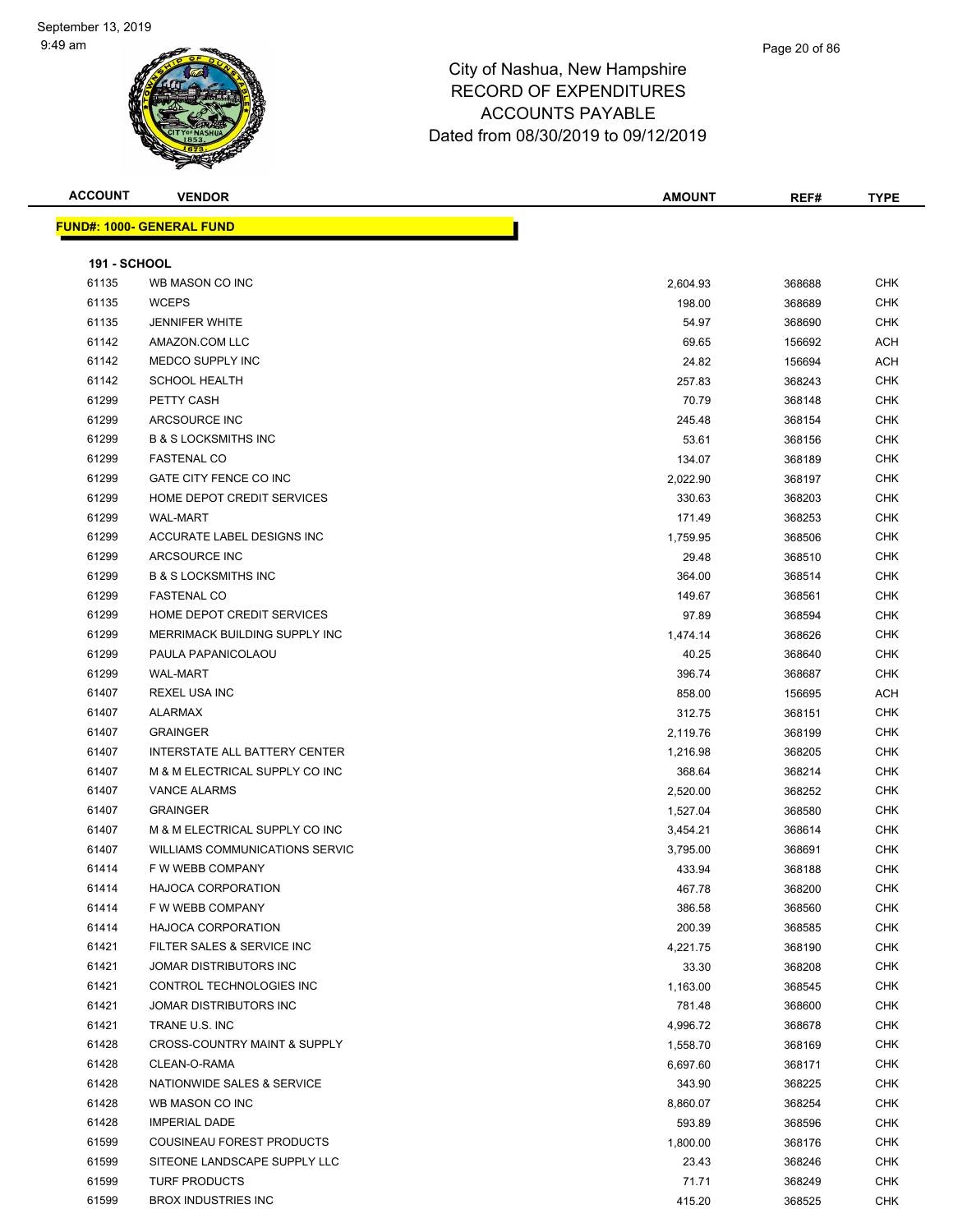#### Page 21 of 86

### City of Nashua, New Hampshire RECORD OF EXPENDITURES ACCOUNTS PAYABLE Dated from 08/30/2019 to 09/12/2019

| <b>ACCOUNT</b>      | <b>VENDOR</b>                     | AMOUNT       | REF#   | TYPE       |
|---------------------|-----------------------------------|--------------|--------|------------|
|                     | <b>FUND#: 1000- GENERAL FUND</b>  |              |        |            |
| <b>191 - SCHOOL</b> |                                   |              |        |            |
| 61599               | SITEONE LANDSCAPE SUPPLY LLC      | 1,077.68     | 368668 | <b>CHK</b> |
| 61599               | <b>TURF PRODUCTS</b>              | 286.37       | 368679 | <b>CHK</b> |
| 61607               | AMAZON.COM LLC                    | 296.76       | 156643 | ACH        |
| 61607               | <b>JAR SYSTEMS LLC</b>            | 1,020.00     | 368207 | CHK        |
| 61607               | CUSTOM COMPUTER SPECIALIST INC    | 242.89       | 368548 | <b>CHK</b> |
| 61607               | COMPUTER HUT dba IT INSIDERS      | 299.75       | 368598 | <b>CHK</b> |
| 61650               | KONICA MINOLTA BUSINESS           | 730.72       | 368606 | <b>CHK</b> |
| 61807               | <b>CURRICULUM ASSOCIATES LLC</b>  | 254.91       | 368179 | <b>CHK</b> |
| 61814               | FOLLETT SCHOOL SOLUTIONS INC      | 4,939.04     | 368194 | <b>CHK</b> |
| 61814               | FOLLETT SCHOOL SOLUTIONS INC      | 1,594.46     | 368195 | <b>CHK</b> |
| 61814               | PERMA-BOUND                       | 4,842.69     | 368232 | <b>CHK</b> |
| 61814               | FOLLETT SCHOOL SOLUTIONS INC      | 558.64       | 368566 | CHK        |
| 61814               | FOLLETT SCHOOL SOLUTIONS INC      | 2,076.33     | 368567 | <b>CHK</b> |
| 61814               | <b>JUNIOR LIBRARY GUILD</b>       | 865.80       | 368602 | CHK        |
| 61814               | PERMA-BOUND                       | 456.26       | 368645 | CHK        |
| 61821               | <b>EBSCO INFORMATION SERVICES</b> | 571.08       | 368556 | <b>CHK</b> |
| 61821               | <b>KRISTA PROVOST-TATE</b>        | 45.00        | 368653 | <b>CHK</b> |
| 61830               | ENCYCLOPAEDIA BRITANNICA INC      | 4,300.00     | 368557 | <b>CHK</b> |
| 61830               | <b>SCHOLASTIC INC</b>             | 1,343.68     | 368664 | <b>CHK</b> |
| 61875               | <b>CAMBRIDGE UNIVERSITY PRESS</b> | 2,380.17     | 156693 | ACH        |
| 61875               | <b>BOOK DEPOT</b>                 | 230.04       | 368162 | <b>CHK</b> |
| 61875               | BRIDGEPORT NATIONAL BINDERY IN    | 328.20       | 368164 | CHK        |
| 61875               | PEARSON EDUCATION                 | 23,666.04    | 368230 | <b>CHK</b> |
| 61875               | PERFECTION LEARNING CORP          | 1,315.89     | 368231 | <b>CHK</b> |
| 61875               | UNITED PARCEL SERVICE             | 195.32       | 368502 | CHK        |
| 61875               | <b>CENGAGE LEARNING INC</b>       | 310.25       | 368537 | CHK        |
| 61875               | <b>HEINEMANN</b>                  | 24,849.00    | 368590 | <b>CHK</b> |
| 71221               | COMPUTER HUT dba IT INSIDERS      | 651.80       | 368206 | <b>CHK</b> |
| 71221               | CUSTOM COMPUTER SPECIALIST INC    | 1,063.03     | 368548 | <b>CHK</b> |
| 71221               | COMPUTER HUT dba IT INSIDERS      | 2,675.55     | 368598 | <b>CHK</b> |
| 71228               | COMPUTER HUT dba IT INSIDERS      | 312.00       | 368598 | <b>CHK</b> |
| 71800               | SCHOOL SPECIALTY                  | 307.72       | 368245 | <b>CHK</b> |
| 71800               | <b>KERRY PILLSBURY</b>            | 99.99        | 368646 | <b>CHK</b> |
| 71999               | AMAZON.COM LLC                    | 40.55        | 156643 | <b>ACH</b> |
| 71999               | AMERICAN VAN EQUIPMENT            | 231.48       | 368153 | <b>CHK</b> |
| 71999               | WB MASON CO INC                   | 149.00       | 368688 | <b>CHK</b> |
|                     | TOTAL 191 - SCHOOL                | \$702,516.16 |        |            |

**193 - DEBT SERVICE**

|       | <b>TOTAL 193 - DEBT SERVICE</b> | \$715,550.71 |        |            |
|-------|---------------------------------|--------------|--------|------------|
| 75200 | US BANK N.A. (091000022)        | 279.000.00   | 156691 | <b>ACH</b> |
| 75200 | US BANK N.A. (091000022)        | 110.962.46   | 156690 | ACH        |
| 75200 | US BANK N.A. (091000022)        | 125.530.75   | 156689 | <b>ACH</b> |
| 75200 | US BANK N.A. (091000022)        | 57,557.50    | 156688 | <b>ACH</b> |
| 75100 | US BANK N.A. (091000022)        | 142.500.00   | 156690 | <b>ACH</b> |
|       |                                 |              |        |            |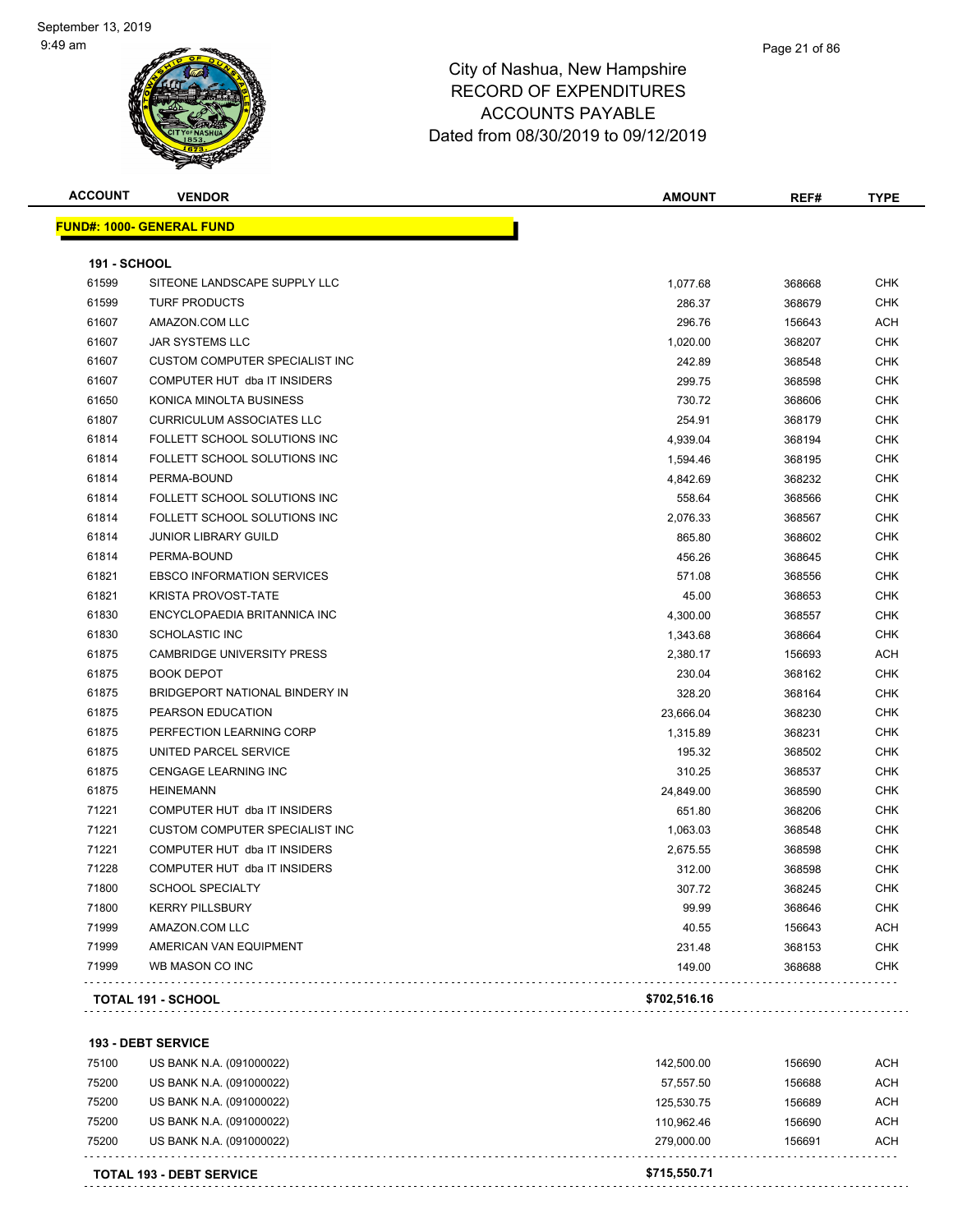| <b>ACCOUNT</b>      | <b>VENDOR</b>                                       | <b>AMOUNT</b>  | REF#    | <b>TYPE</b> |
|---------------------|-----------------------------------------------------|----------------|---------|-------------|
|                     | TOTAL FUND 1000 - GENERAL FUND                      | \$2,613,997.18 |         |             |
|                     | <b>FUND#: 1001- GF-CAPITAL IMPROVEMENTS</b>         |                |         |             |
| <b>152 - FIRE</b>   |                                                     |                |         |             |
| 81100               | ADAM SNOW PLUMBING                                  | 2,350.00       | 368357  | CHK         |
|                     | <b>TOTAL 152 - FIRE</b>                             | \$2,350.00     |         |             |
|                     | <b>177 - PARKS &amp; RECREATION</b>                 |                |         |             |
| 81100               | NASHUA WALLPAPER & PAINT CO                         | 516.19         | 368101  | CHK         |
|                     | <b>TOTAL 177 - PARKS &amp; RECREATION</b>           | \$516.19       |         |             |
|                     | <b>TOTAL FUND 1001 - GF-CAPITAL IMPROVEMENTS</b>    | \$2,866.19     |         |             |
|                     | <b>FUND#: 1010- GF-PRIOR YEAR ENC &amp; ESCROWS</b> |                |         |             |
| 150 - POLICE        |                                                     |                |         |             |
| 55699               | FIRE TECH & SAFETY OF NEW ENGL                      | 280.00         | 368395  | <b>CHK</b>  |
| 61110               | BODY ARMOR OUTLET LLC                               | 1,568.00       | 368034  | <b>CHK</b>  |
| 61121               | ATLANTIC TACTICAL INC                               | 1,313.36       | 368024  | <b>CHK</b>  |
| 71407               | ATLANTIC TACTICAL INC                               | 1,968.00       | 368024  | <b>CHK</b>  |
|                     | <b>TOTAL 150 - POLICE</b>                           | \$5,129.36     |         |             |
| 161 - STREETS       |                                                     |                |         |             |
| 54492               | <b>SPRINT</b>                                       | 1,314.15       | 368005  | <b>CHK</b>  |
| 71615               | <b>SPRINT</b>                                       | 233.90         | 368005  | CHK         |
|                     | <b>TOTAL 161 - STREETS</b>                          | \$1,548.05     |         |             |
|                     | <b>183 - ECONOMIC DEVELOPMENT</b>                   |                |         |             |
| 53142               | AECOM TECHNICAL SERVICES INC                        | 2,000.00       | 156676  | <b>ACH</b>  |
| 53142               | CITIZENS BANK CREDIT CARD<br>GoDaddy.com            | 84.85          | 9202002 | <b>ACH</b>  |
|                     | TOTAL 183 - ECONOMIC DEVELOPMENT                    | \$2,084.85     |         |             |
| <b>191 - SCHOOL</b> |                                                     |                |         |             |
| 54243               | CONTROL TECHNOLOGIES INC                            | 19,763.00      | 368174  | <b>CHK</b>  |
| 54280               | ARM CONSULTANTS LLC                                 | 66.00          | 368511  | <b>CHK</b>  |
| 61875               | <b>SCHOOL SPECIALTY II</b>                          | 938.40         | 368244  | <b>CHK</b>  |
| 71999               | <b>MEDICALESHOP</b>                                 | 3,945.43       | 368624  | <b>CHK</b>  |
|                     | <b>TOTAL 191 - SCHOOL</b>                           | \$24,712.83    |         |             |
|                     |                                                     |                |         |             |
|                     | TOTAL FUND 1010 - GF-PRIOR YEAR ENC & ESCROWS       | \$33,475.09    |         |             |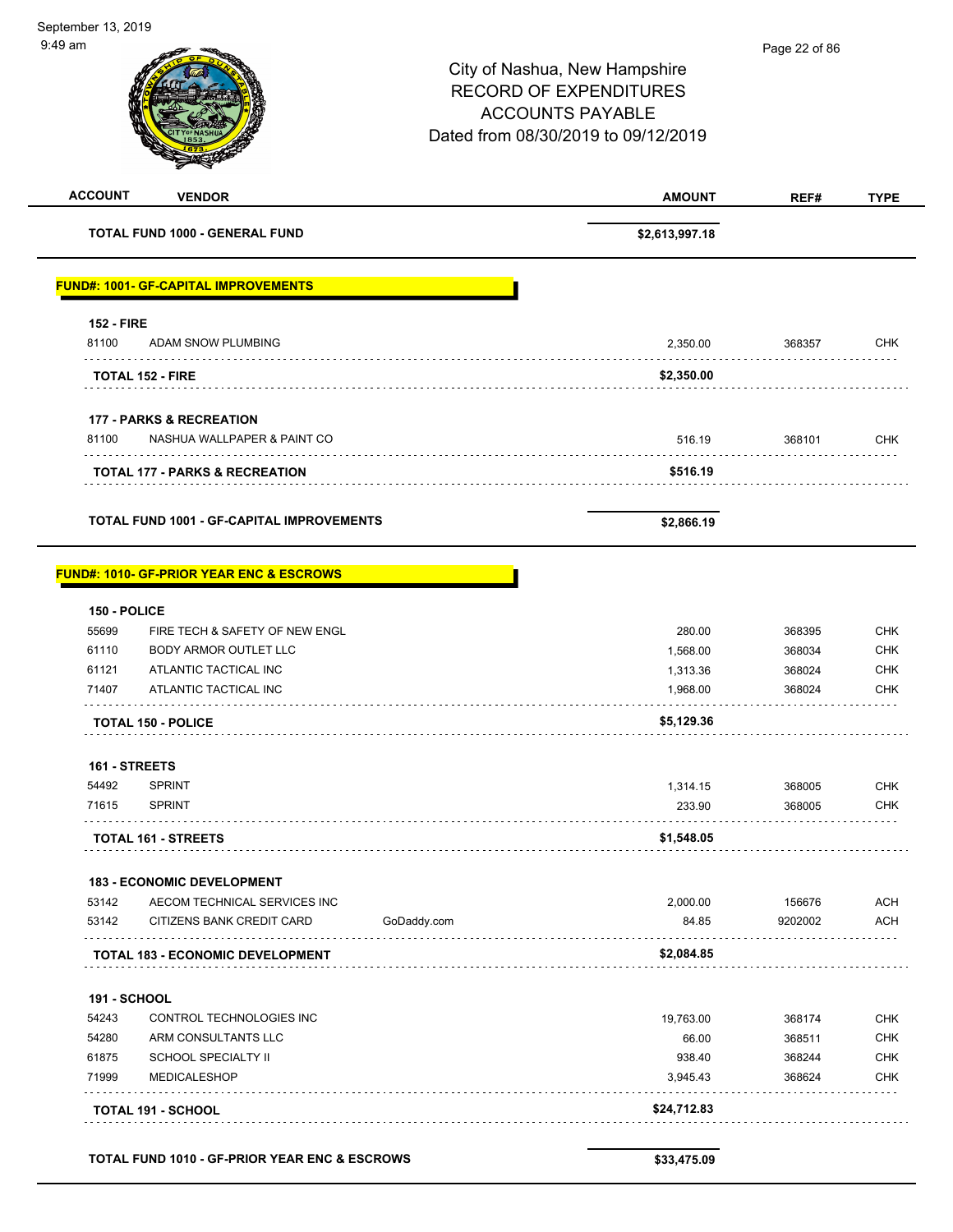

| <b>ACCOUNT</b> | <b>VENDOR</b>                                          | <b>AMOUNT</b> | REF#   | <b>TYPE</b> |
|----------------|--------------------------------------------------------|---------------|--------|-------------|
|                | <b>FUND#: 2100- FOOD SERVICES FUND</b>                 |               |        |             |
| 44503          | <b>ALEXIS BOULEY</b>                                   | 17.80         | 368524 | <b>CHK</b>  |
| 44503          | <b>KELLY CARR</b>                                      | 5.50          | 368533 | <b>CHK</b>  |
| 44503          | <b>KAYLA DESAUTELS</b>                                 | 37.75         | 368550 | <b>CHK</b>  |
| 44503          | <b>BENGT ERIKSSON</b>                                  | 29.90         | 368558 | <b>CHK</b>  |
| 44503          | MICHELLE LEBLANC                                       | 10.00         | 368610 | <b>CHK</b>  |
| 44503          | <b>FRANCES SHIERMAN</b>                                | 15.20         | 368667 | <b>CHK</b>  |
| 44503          | <b>KRYSTINA WILLIAMS</b>                               | 20.00         | 368692 | <b>CHK</b>  |
| 55307          | PAULE RALPH                                            | 74.24         | 368490 | <b>CHK</b>  |
| 55307          | <b>DOREEN BURGESS</b>                                  | 22.91         | 368528 | <b>CHK</b>  |
| 55307          | PAMELA CORREA                                          | 62.21         | 368546 | <b>CHK</b>  |
| 55307          | <b>ODETTE SLOSEK</b>                                   | 55.83         | 368669 | <b>CHK</b>  |
| 61100          | WB MASON CO INC                                        | 1,114.50      | 368254 | <b>CHK</b>  |
| 61100          | WB MASON CO INC                                        | 348.54        | 368688 | <b>CHK</b>  |
| 61214          | BELLAVANCE BEVERAGE CO INC                             | 3,470.67      | 368518 | <b>CHK</b>  |
| 61214          | COCA COLA BOTTLING CO                                  | 1,745.96      | 368543 | <b>CHK</b>  |
| 61214          | <b>GARELICK FARMS OF FRANKLIN</b>                      | 8,075.43      | 368571 | <b>CHK</b>  |
| 61214          | <b>GILLS PIZZA CO</b>                                  | 6,802.25      | 368576 | <b>CHK</b>  |
| 61214          | <b>M SAUNDERS INC</b>                                  | 8,569.00      | 368615 | <b>CHK</b>  |
| 61214          | NORTHCENTER FOODS                                      | 36,543.84     | 368638 | <b>CHK</b>  |
| 71000          | KITTREDGE EQUIPMENT CO - NH                            | 1,487.11      | 368605 | <b>CHK</b>  |
|                | <b>TOTAL FUND 2100 - FOOD SERVICES FUND</b>            | \$68,508.64   |        |             |
|                | <b>FUND#: 2201- DRIVERS EDUCATION FUND</b>             |               |        |             |
|                |                                                        |               |        |             |
| 61799          | <b>BEST FORD</b>                                       | 2,654.79      | 368159 | <b>CHK</b>  |
|                | <b>TOTAL FUND 2201 - DRIVERS EDUCATION FUND</b>        | \$2,654.79    |        |             |
|                | <b>FUND#: 2207- ADULT ED/CONTINUING ED</b>             |               |        |             |
| 55500          | MINUTEMAN PRESS OF NASHUA                              | 2,385.00      | 368627 | <b>CHK</b>  |
|                |                                                        |               |        |             |
|                | TOTAL FUND 2207 - ADULT ED/CONTINUING ED               | \$2,385.00    |        |             |
|                | <b>FUND#: 2212- ATHLETICS REVENUE FUND</b>             |               |        |             |
| 44563          | NASHUA SCHOOL DISTRICT 42                              | 1,616.72      | 156685 | <b>ACH</b>  |
|                | <b>TOTAL FUND 2212 - ATHLETICS REVENUE FUND</b>        | \$1,616.72    |        |             |
|                | <b>FUND#: 2503- PARKS &amp; REC PROGRAMS FUND</b>      |               |        |             |
|                |                                                        |               |        |             |
| 53600          | <b>CARAMBA SKILLS CAMP</b>                             | 5,680.00      | 368040 | <b>CHK</b>  |
| 53600          | <b>GATE CITY CHARTER SCHOOL</b>                        | 835.00        | 368063 | CHK         |
| 53600          | NASHUA COMMUNITY MUSIC SCHOOL                          | 2,430.00      | 368098 | <b>CHK</b>  |
| 53600          | NEW ENGLAND SCHOOL OF ARCHERY                          | 2,220.00      | 368104 | <b>CHK</b>  |
|                | <b>TOTAL FUND 2503 - PARKS &amp; REC PROGRAMS FUND</b> | \$11,165.00   |        |             |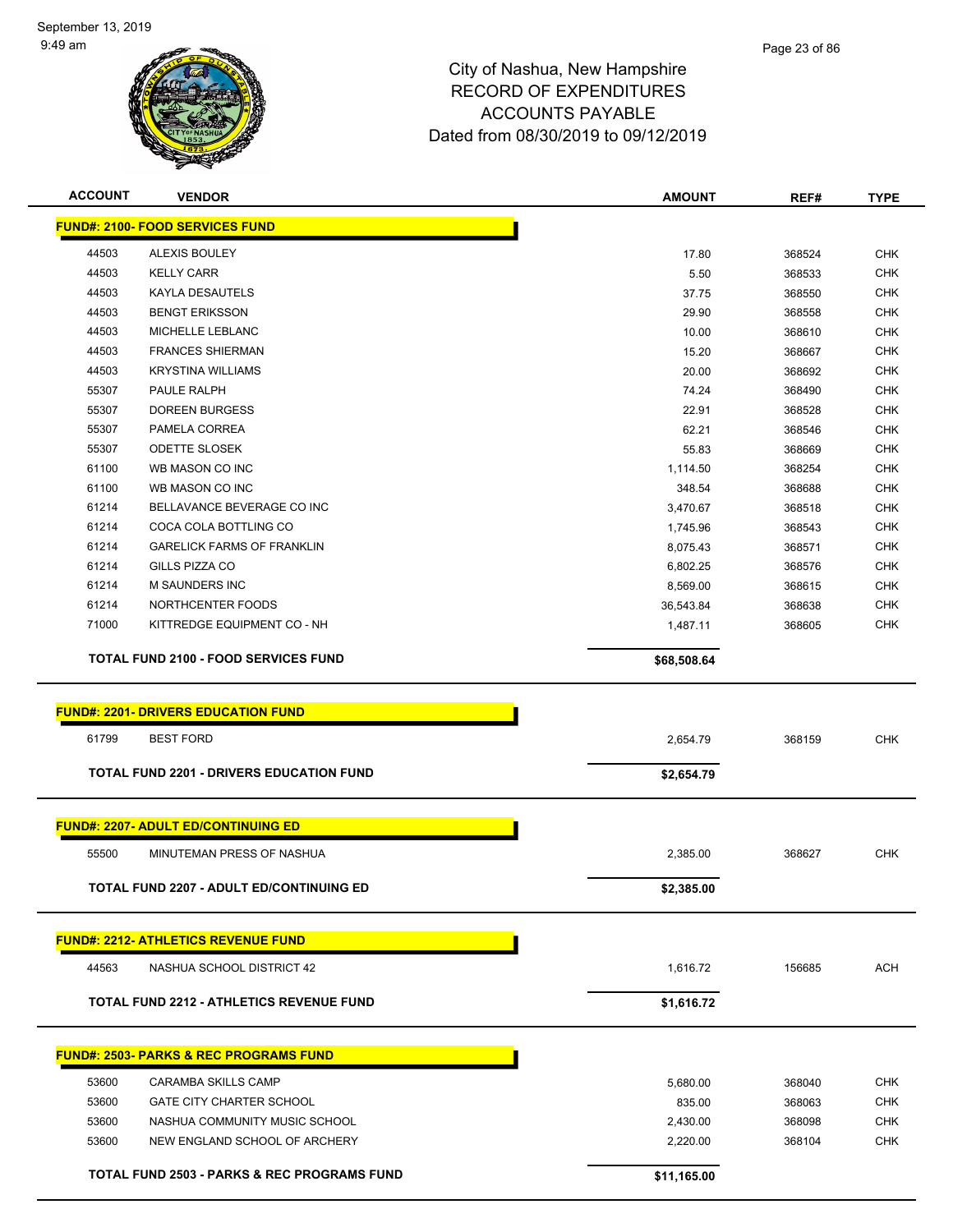September 13, 2019 9:49 am



| <b>ACCOUNT</b> | <b>VENDOR</b>                                            |        | <b>AMOUNT</b> | REF#    | <b>TYPE</b> |
|----------------|----------------------------------------------------------|--------|---------------|---------|-------------|
|                | <b>FUND#: 2504- HOLMAN STADIUM EVENTS FUND</b>           |        |               |         |             |
| 55658          | NASHUA POLICE ATHLETIC LEAGUE                            |        | 23,759.28     | 368446  | <b>CHK</b>  |
| 55699          | CREEDON AND CO INC                                       |        | 1,857.50      | 156679  | <b>ACH</b>  |
| 55699          | <b>EXTRA DUTY SOLUTIONS</b>                              |        | 791.90        | 156680  | <b>ACH</b>  |
| 55699          | BEANPOT BROADCASTING WXRV-FM                             |        | 4,055.00      | 368028  | <b>CHK</b>  |
| 55699          | <b>STADIUM GRAPHICS</b>                                  |        | 60.00         | 368137  | <b>CHK</b>  |
|                | <b>TOTAL FUND 2504 - HOLMAN STADIUM EVENTS FUND</b>      |        | \$30,523.68   |         |             |
|                | <b>FUND#: 2505- PEG ACCESS CHANNELS FUND</b>             |        |               |         |             |
| 54141          | PENNICHUCK WATER WORKS INC                               |        | 24.43         | 368000  | CHK         |
| 55300          | <b>JEFF POEHNERT</b>                                     |        | 159.50        | 368318  | <b>CHK</b>  |
| 55699          | <b>COMCAST</b>                                           |        | 10.34         | 367975  | <b>CHK</b>  |
| 55699          | AARDVARK THE DEAN OF CLEAN                               |        | 195.00        | 368017  | <b>CHK</b>  |
| 55699          | AARDVARK THE DEAN OF CLEAN                               |        | 195.00        | 368356  | <b>CHK</b>  |
|                | <b>TOTAL FUND 2505 - PEG ACCESS CHANNELS FUND</b>        |        | \$584.27      |         |             |
|                |                                                          |        |               |         |             |
|                | <b>FUND#: 2506- HUNT BLDG FACILITY RENTAL FUND</b>       |        |               |         |             |
| 54100          | <b>EVERSOURCE</b>                                        |        | 955.42        | 367978  | <b>CHK</b>  |
| 54114          | LIBERTY UTILITIES - NH                                   |        | 56.36         | 367982  | <b>CHK</b>  |
| 54200          | HOMEPLUS CLEANING                                        |        | 250.00        | 368414  | <b>CHK</b>  |
| 54200          | <b>MERRY MAIDS</b>                                       |        | 294.00        | 368438  | <b>CHK</b>  |
| 54280          | SOUTHERN NH PEST CONTROL                                 |        | 53.00         | 368134  | <b>CHK</b>  |
| 61100          | AMAZON.COM LLC                                           |        | 133.98        | 156677  | <b>ACH</b>  |
|                | TOTAL FUND 2506 - HUNT BLDG FACILITY RENTAL FUND         |        | \$1,742.76    |         |             |
|                | <b>FUND#: 2508- SPECIAL ROAD &amp; HIGHWAY FUND</b>      |        |               |         |             |
| 75100          | US BANK N.A. (091000022)                                 |        | 465,000.00    | 156690  | <b>ACH</b>  |
| 75200          | US BANK N.A. (091000022)                                 |        | 295,775.83    | 156690  | <b>ACH</b>  |
|                |                                                          |        |               |         |             |
|                | <b>TOTAL FUND 2508 - SPECIAL ROAD &amp; HIGHWAY FUND</b> |        | \$760,775.83  |         |             |
|                | <b>FUND#: 2511-201 MAIN STREET RENTAL FUND</b>           |        |               |         |             |
| 54114          | LIBERTY UTILITIES - NH                                   |        | 422.72        | 367985  | <b>CHK</b>  |
|                | <b>TOTAL FUND 2511 - 201 MAIN STREET RENTAL FUND</b>     |        |               |         |             |
|                |                                                          |        | \$422.72      |         |             |
|                | <b>FUND#: 3040- COMMUNICATIONS GRANTS FUND</b>           |        |               |         |             |
| 81300          | MOTOROLA SOLUTIONS INC                                   |        | 328,834.35    | 368334  | <b>CHK</b>  |
| 81300          | CITIZENS BANK CREDIT CARD                                | Amazon | 156.78        | 9202002 | <b>ACH</b>  |
| 81300          | CITIZENS BANK CREDIT CARD                                | Amazon | 153.96        | 9202002 | <b>ACH</b>  |
| 81300          | CITIZENS BANK CREDIT CARD                                | Amazon | 673.64        | 9202002 | <b>ACH</b>  |
|                |                                                          |        |               |         |             |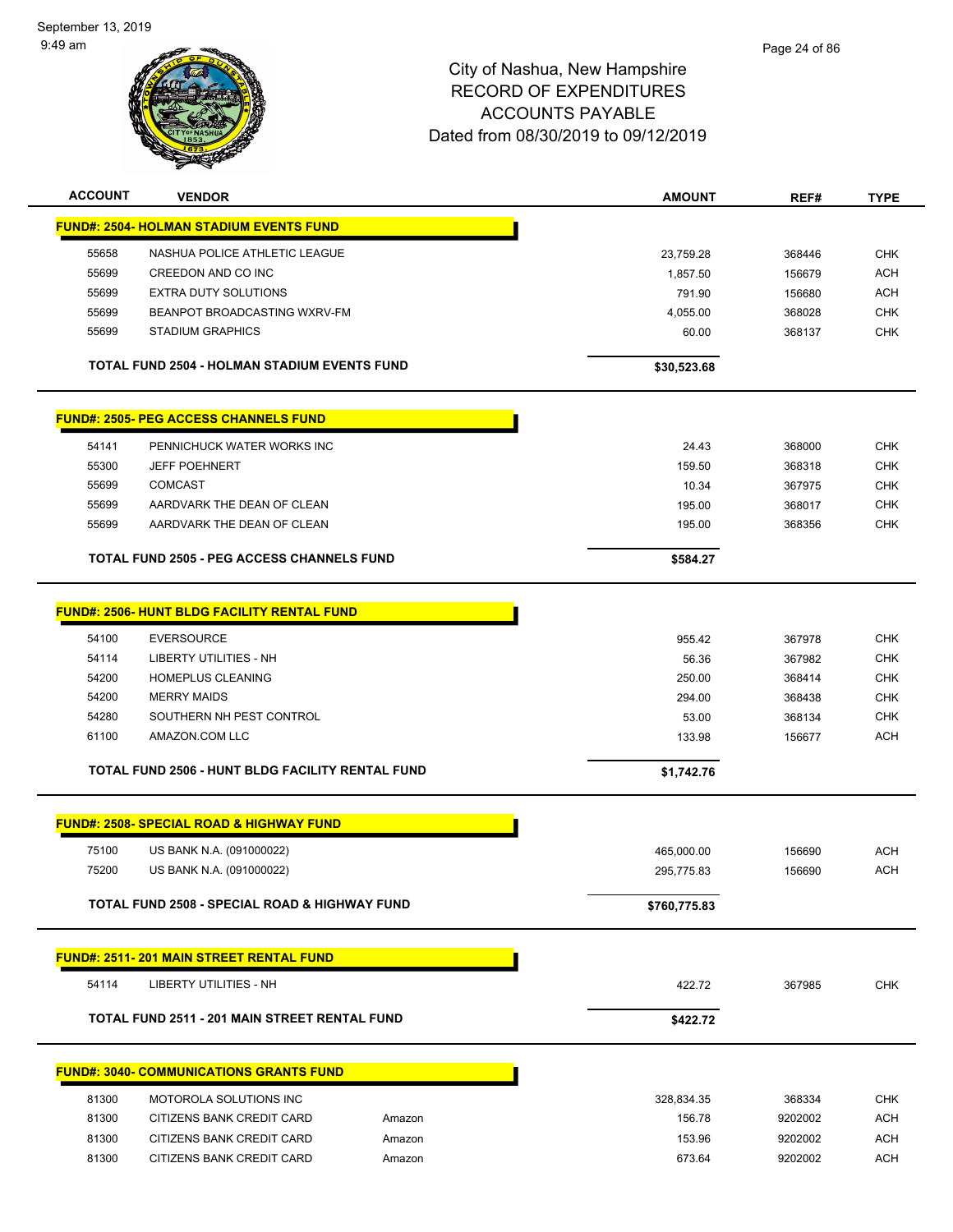| <b>ACCOUNT</b> | <b>VENDOR</b>                                                       |                                    | <b>AMOUNT</b>   | REF#             | <b>TYPE</b>              |
|----------------|---------------------------------------------------------------------|------------------------------------|-----------------|------------------|--------------------------|
|                | <b>TOTAL FUND 3040 - COMMUNICATIONS GRANTS FUND</b>                 |                                    | \$329,818.73    |                  |                          |
|                | <b>FUND#: 3050- POLICE GRANTS FUND</b>                              |                                    |                 |                  |                          |
| 55400          | CITIZENS BANK CREDIT CARD                                           | Safariland Training                | 895.00          | 9202002          | <b>ACH</b>               |
| 55400          | <b>ROBERT PAGE</b>                                                  |                                    | 614.92          | 367965           | CHK                      |
| 55400          | CITIZENS BANK CREDIT CARD                                           | PayPal NOTA                        | 499.00          | 9202002          | <b>ACH</b>               |
| 55400          | CITIZENS BANK CREDIT CARD                                           | PayPal NOTA                        | 499.00          | 9202002          | <b>ACH</b>               |
| 55400          | CITIZENS BANK CREDIT CARD                                           | Southwest                          | 1,000.00        | 9202002          | <b>ACH</b>               |
|                | <b>TOTAL FUND 3050 - POLICE GRANTS FUND</b>                         |                                    | \$3,507.92      |                  |                          |
|                | <b>FUND#: 3068- COMMUNITY SERVICES GRANTS FUND</b>                  |                                    |                 |                  |                          |
| 55100          | <b>SPRINT</b>                                                       |                                    | 75.98           | 368004           | <b>CHK</b>               |
| 55300          | <b>JESSICA AYALA</b>                                                |                                    | 86.19           | 367951           | <b>CHK</b>               |
| 55300          | PATRICIA CROOKER                                                    |                                    | 67.11           | 367939           | <b>CHK</b>               |
| 55300          | CHELSEA ST GEORGE                                                   |                                    | 82.09           | 367955           | CHK                      |
| 55300          | CITIZENS BANK CREDIT CARD                                           | Hilton Orlando Bonnet Creek        | 447.76          | 9202002          | <b>ACH</b>               |
| 55300          | <b>CITIZENS BANK CREDIT CARD</b>                                    | <b>Hilton Orlando Bonnet Creek</b> | 447.76          | 9202002          | <b>ACH</b>               |
| 55600          | <b>ALPHAGRAPHICS</b>                                                |                                    | 196.75          | 368360           | <b>CHK</b>               |
| 61100          | AMAZON.COM LLC                                                      |                                    | 94.34           | 156677           | <b>ACH</b>               |
| 61142          | AMAZON.COM LLC                                                      |                                    | 499.47          | 156677           | <b>ACH</b>               |
| 61917          | NICOLE VIAU                                                         |                                    | 43.51           | 367971           | <b>CHK</b>               |
| 68322          | <b>JESSICA HILLMAN</b>                                              |                                    | 91.44           | 368311           | <b>CHK</b>               |
|                | <b>TOTAL FUND 3068 - COMMUNITY SERVICES GRANTS FUND</b>             |                                    | \$2,132.40      |                  |                          |
|                | <b>FUND#: 3070- COMMUNITY HEALTH GRANTS FUND</b>                    |                                    |                 |                  |                          |
| 61100          | AMAZON.COM LLC                                                      |                                    | 101.57          | 156677           | <b>ACH</b>               |
| 61100          | AMAZON.COM LLC                                                      |                                    | 298.76          | 156677           | <b>ACH</b>               |
|                | <b>TOTAL FUND 3070 - COMMUNITY HEALTH GRANTS FUND</b>               |                                    | \$400.33        |                  |                          |
|                | <b>FUND#: 3090- URBAN PROGRAM GRANTS FUND</b>                       |                                    |                 |                  |                          |
|                |                                                                     |                                    |                 |                  |                          |
| 54210          | DAD'S ABATEMENT LLC                                                 |                                    | 20,000.00       | 368305           | <b>CHK</b>               |
| 54210          | DAD'S ABATEMENT LLC                                                 |                                    | 5,000.00        | 368305           | <b>CHK</b>               |
| 55307          | STEPHEN D VEGA                                                      |                                    | 97.90           | 367970           | <b>CHK</b>               |
| 55400<br>55614 | NH HOUSING FINANCE AUTHORITY<br><b>HILLSBOROUGH COUNTY REGISTRY</b> |                                    | 60.00<br>16.50  | 368338<br>368073 | <b>CHK</b><br><b>CHK</b> |
| 61100          | <b>BLUE RESERVE WATER</b>                                           |                                    |                 |                  | <b>CHK</b>               |
| 68345          | <b>DUSTIN ROBINSON</b>                                              |                                    | 74.85<br>350.00 | 368371<br>368319 | <b>CHK</b>               |
| 69025          | NWGM TITLE HOLDING CO II INC                                        |                                    | 72,732.25       | 368452           | <b>CHK</b>               |
|                |                                                                     |                                    |                 |                  |                          |
|                | TOTAL FUND 3090 - URBAN PROGRAM GRANTS FUND                         |                                    | \$98,331.50     |                  |                          |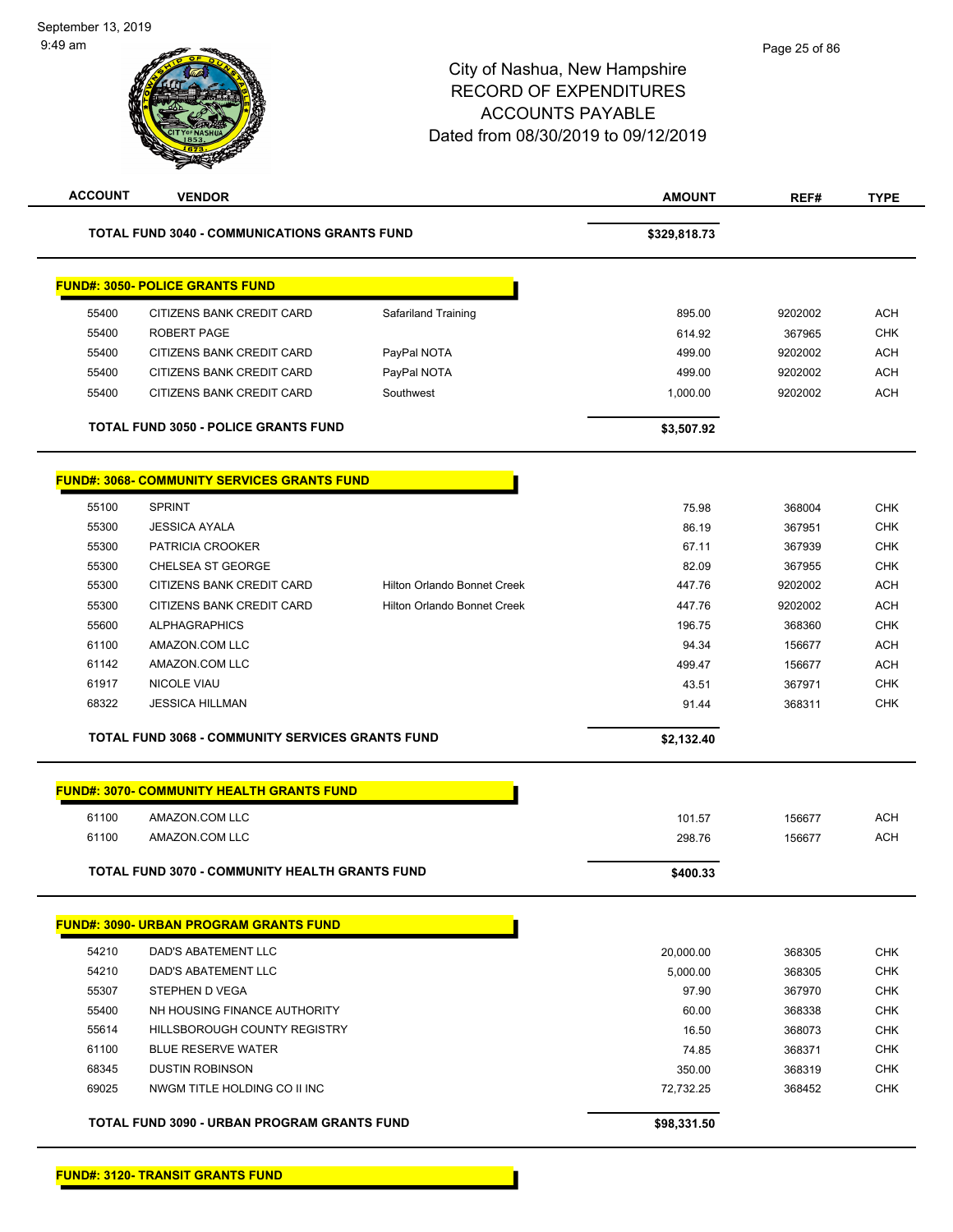

# Page 26 of 86

## City of Nashua, New Hampshire RECORD OF EXPENDITURES ACCOUNTS PAYABLE Dated from 08/30/2019 to 09/12/2019

| <b>ACCOUNT</b> | <b>VENDOR</b>                                | <b>AMOUNT</b> | REF#   | TYPE       |
|----------------|----------------------------------------------|---------------|--------|------------|
|                | <b>FUND#: 3120- TRANSIT GRANTS FUND</b>      |               |        |            |
| 54100          | <b>EVERSOURCE</b>                            | 1,051.94      | 367978 | <b>CHK</b> |
| 54100          | <b>EVERSOURCE</b>                            | 525.06        | 367978 | <b>CHK</b> |
| 54114          | LIBERTY UTILITIES - NH                       | 56.36         | 367986 | <b>CHK</b> |
| 54141          | PENNICHUCK WATER WORKS INC                   | 89.65         | 368000 | <b>CHK</b> |
| 54141          | PENNICHUCK WATER WORKS INC                   | 176.11        | 368000 | <b>CHK</b> |
| 54225          | R B LEWIS FIRE CONTROL SYSTEMS               | 990.00        | 368466 | <b>CHK</b> |
| 54280          | A-1 FLEET DOOR SERVICES INC                  | 155.00        | 156632 | <b>ACH</b> |
| 54280          | A-1 FLEET DOOR SERVICES INC                  | 608.00        | 156675 | ACH        |
| 54280          | BILLS WORLD CLASS CLEANING SER               | 550.00        | 368032 | <b>CHK</b> |
| 54280          | HOME DEPOT CREDIT SERVICE 3065               | 74.96         | 368412 | <b>CHK</b> |
| 54600          | D & R TOWING INC                             | 165.00        | 368051 | <b>CHK</b> |
| 55109          | CONSOLIDATED COMMUNICATIONS                  | 50.00         | 368325 | <b>CHK</b> |
| 55118          | <b>SPRINT</b>                                | 21.09         | 368004 | <b>CHK</b> |
| 55200          | NEW HAMPSHIRE TRANSIT ASSOC                  | 625.00        | 368337 | <b>CHK</b> |
| 55400          | <b>JOHN SAVAGE</b>                           | 305.99        | 367949 | <b>CHK</b> |
| 55400          | <b>CAMILLE PATTISON</b>                      | 46.00         | 367966 | <b>CHK</b> |
| 61100          | WB MASON CO INC                              | 253.80        | 368146 | <b>CHK</b> |
| 61107          | CINTAS#016                                   | 86.54         | 368045 | <b>CHK</b> |
| 61107          | CINTAS#016                                   | 134.39        | 368381 | <b>CHK</b> |
| 61299          | AMAZON.COM LLC                               | 51.32         | 156677 | <b>ACH</b> |
| 61299          | <b>IMPERIAL DADE</b>                         | 187.32        | 368076 | <b>CHK</b> |
| 61299          | HOME DEPOT CREDIT SERVICE 3065               | 49.91         | 368412 | <b>CHK</b> |
| 61299          | <b>SANEL NAPA</b>                            | 68.94         | 368125 | <b>CHK</b> |
| 61299          | <b>FASTENAL CO</b>                           | 8.72          | 368394 | <b>CHK</b> |
| 61299          | HOME DEPOT CREDIT SERVICE 3065               | 76.23         | 368412 | <b>CHK</b> |
| 61799          | <b>QUIRK GM PARTS DEPOT</b>                  | 1,261.67      | 368465 | <b>CHK</b> |
| 61799          | <b>GILLIG LLC</b>                            | 237.15        | 368068 | <b>CHK</b> |
| 61799          | ALLIANCE BUS GROUP INC                       | 175.95        | 368359 | <b>CHK</b> |
| 61799          | <b>GILLIG LLC</b>                            | 45.31         | 368399 | <b>CHK</b> |
| 61799          | RYDER FLEET PRODUCTS COM INC                 | 17.14         | 368468 | <b>CHK</b> |
| 61799          | RYDER FLEET PRODUCTS                         | 674.64        | 368469 | <b>CHK</b> |
| 61799          | <b>SANEL NAPA</b>                            | 354.12        | 368125 | <b>CHK</b> |
| 61799          | <b>QUIRK GM PARTS DEPOT</b>                  | 831.51        | 368465 | <b>CHK</b> |
| 61799          | <b>CUMMINS NORTHEAST LLC</b>                 | 248.72        | 368050 | <b>CHK</b> |
| 61799          | <b>SANEL NAPA</b>                            | 23.56         | 368125 | <b>CHK</b> |
| 61799          | <b>CUMMINS NORTHEAST LLC</b>                 | 44.70         | 368385 | <b>CHK</b> |
| 61799          | FREIGHTLINER OF NH INC                       | 177.70        | 368396 | <b>CHK</b> |
| 61799          | AMAZON.COM LLC                               | 46.47         | 156634 | ACH        |
| 61799          | SANEL NAPA                                   | 22.60         | 368125 | <b>CHK</b> |
| 68240          | AMAZON.COM LLC                               | 34.46         | 156634 | <b>ACH</b> |
| 68240          | <b>CRESTLINE SPECIALTIES INC</b>             | 119.71        | 368049 | <b>CHK</b> |
| 68240          | COMMONWEALTH OF MASS                         | 6.30          | 368321 | <b>CHK</b> |
|                | <b>TOTAL FUND 3120 - TRANSIT GRANTS FUND</b> | \$10,729.04   |        |            |

#### **FUND#: 3800- SCHOOL GRANTS FUND**

| 53600 | EXPLORE THE OCEAN WORLD LLC | 246.50 | 368578 | СНК |
|-------|-----------------------------|--------|--------|-----|
| 53600 | EXPLORE THE OCEAN WORLD LLC | 255.00 | 368578 | СНК |

 $\blacksquare$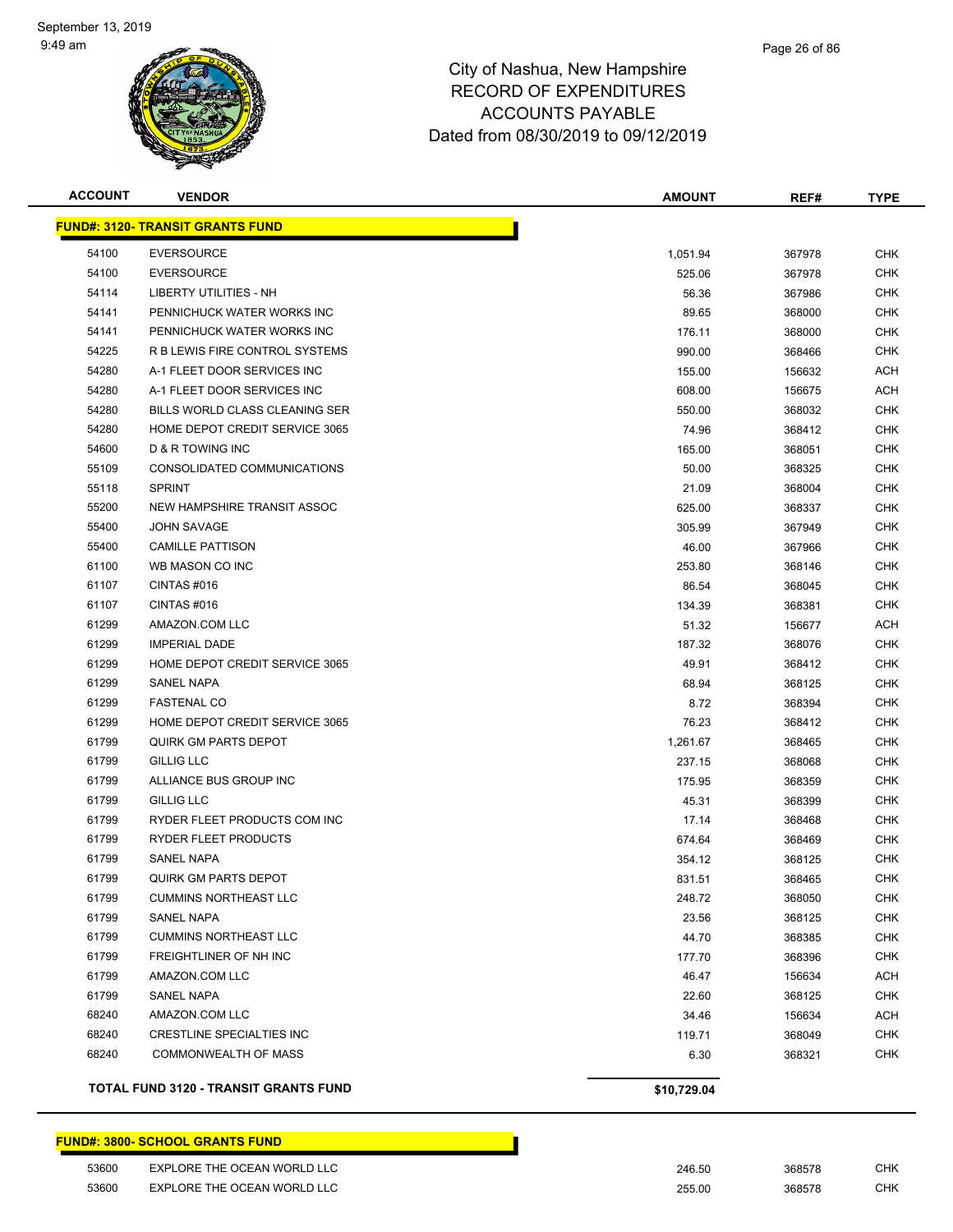

| <b>ACCOUNT</b> | <b>VENDOR</b>                          | <b>AMOUNT</b> | REF#   | <b>TYPE</b> |
|----------------|----------------------------------------|---------------|--------|-------------|
|                | <b>FUND#: 3800- SCHOOL GRANTS FUND</b> |               |        |             |
| 53600          | EXPLORE THE OCEAN WORLD LLC            | 491.00        | 368578 | <b>CHK</b>  |
| 53600          | EXPLORE THE OCEAN WORLD LLC            | 246.50        | 368578 | <b>CHK</b>  |
| 53600          | EXPLORE THE OCEAN WORLD LLC            | 255.00        | 368578 | <b>CHK</b>  |
| 53628          | MCGRATH CONSULTING GROUP               | 20,000.00     | 368621 | <b>CHK</b>  |
| 53628          | PAPER ROOSTER LLC                      | 17,500.00     | 368641 | <b>CHK</b>  |
| 53628          | <b>INTERIM HEALTHCARE</b>              | 3,767.75      | 368204 | <b>CHK</b>  |
| 54487          | <b>SCHOOL SPECIALTY</b>                | 301.82        | 368245 | <b>CHK</b>  |
| 54487          | NASHUA LUMBER CO INC                   | 1,358.50      | 368633 | <b>CHK</b>  |
| 55109          | CONSOLIDATED COMMUNICATIONS            | 182.99        | 368325 | CHK         |
| 55300          | AMANDA BASTONI                         | 47.32         | 368157 | <b>CHK</b>  |
| 55300          | NASHUA HS NORTH STUDENT ACT            | 1,300.00      | 368223 | CHK         |
| 55300          | DAVID QUIMBY                           | 520.00        | 368236 | <b>CHK</b>  |
| 55300          | <b>JASON SMITH</b>                     | 294.00        | 368670 | <b>CHK</b>  |
| 55307          | <b>TAYLOR PAQUETTE</b>                 | 36.74         | 368642 | <b>CHK</b>  |
| 55400          | CPI INC                                | 989.00        | 368177 | <b>CHK</b>  |
| 61135          | <b>COLLINS SPORTS</b>                  | 171.82        | 368172 | <b>CHK</b>  |
| 61135          | PRO AV SYSTEMS INC                     | 622.00        | 368233 | <b>CHK</b>  |
| 61135          | WOODWIND & BRASSWIND                   | 2,928.75      | 368257 | <b>CHK</b>  |
| 61135          | <b>HUMAN KINETICS</b>                  | 67.14         | 368595 | <b>CHK</b>  |
| 61135          | <b>SCHOOL SPECIALTY</b>                | 10,015.85     | 368666 | CHK         |
| 61299          | AMAZON.COM LLC                         | 27.00         | 156643 | <b>ACH</b>  |
| 61299          | ARLENE AGOSTO DE KANE                  | 189.84        | 368150 | <b>CHK</b>  |
| 61299          | AMAZON.COM LLC                         | 402.06        | 156643 | <b>ACH</b>  |
| 61299          | <b>SCHOOL SPECIALTY</b>                | 1,888.98      | 368245 | <b>CHK</b>  |
| 61299          | WB MASON CO INC                        | 38.08         | 368688 | <b>CHK</b>  |
| 61299          | LITTLE SIGN COMPANY INC                | 120.00        | 368611 | <b>CHK</b>  |
| 61299          | WB MASON CO INC                        | 132.45        | 368688 | <b>CHK</b>  |
| 61299          | AMAZON.COM LLC                         | 107.92        | 156692 | ACH         |
| 61299          | <b>ABLENET INC</b>                     | 815.00        | 368504 | <b>CHK</b>  |
| 61299          | <b>SCHOOL SPECIALTY</b>                | 214.18        | 368245 | <b>CHK</b>  |
| 61299          | WB MASON CO INC                        | 46.43         | 368254 | CHK         |
| 61299          | <b>SCHOOL SPECIALTY</b>                | 145.12        | 368666 | <b>CHK</b>  |
| 61299          | WB MASON CO INC                        | 22.92         | 368688 | <b>CHK</b>  |
| 61807          | <b>BRAINPOP LLC</b>                    | 2,550.00      | 368163 | <b>CHK</b>  |
| 61807          | READING WAREHOUSE INC (THE)            | 1,062.80      | 368237 | <b>CHK</b>  |
| 61807          | READING WAREHOUSE INC (THE)            | 2,486.39      | 368654 | <b>CHK</b>  |
| 61875          | QUAVERMUSIC.COM LLC                    | 1,680.00      | 368235 | <b>CHK</b>  |
| 61875          | PERMA-BOUND                            | 511.21        | 368232 | <b>CHK</b>  |
| 61875          | AMAZON.COM LLC                         | 1,594.00      | 156692 | <b>ACH</b>  |
| 61875          | MCGRAW HILL SCHOOL EDUCATION           | 268.00        | 368622 | <b>CHK</b>  |
| 61875          | THERAPRO INC                           | 1,256.25      | 368677 | <b>CHK</b>  |
| 61875          | <b>WILSON LANGUAGE</b>                 | 733.21        | 368693 | <b>CHK</b>  |
| 61875          | <b>CURRICULUM ASSOCIATES LLC</b>       | 312.48        | 368547 | <b>CHK</b>  |
| 61875          | <b>SOCIAL THINKING</b>                 | 457.88        | 368672 | <b>CHK</b>  |
| 71221          | APPLE INC                              | 57,851.36     | 368508 | <b>CHK</b>  |
| 71221          | COMPUTER HUT dba IT INSIDERS           | 1,802.90      | 368598 | <b>CHK</b>  |
| 71228          | <b>RETHINK AUTISM, INC</b>             | 14,500.00     | 368655 | CHK         |
| 71999          | PRO AV SYSTEMS INC                     | 1,587.00      | 368233 | <b>CHK</b>  |
| 71999          | PRO AV SYSTEMS INC                     | 6,681.00      | 368649 | <b>CHK</b>  |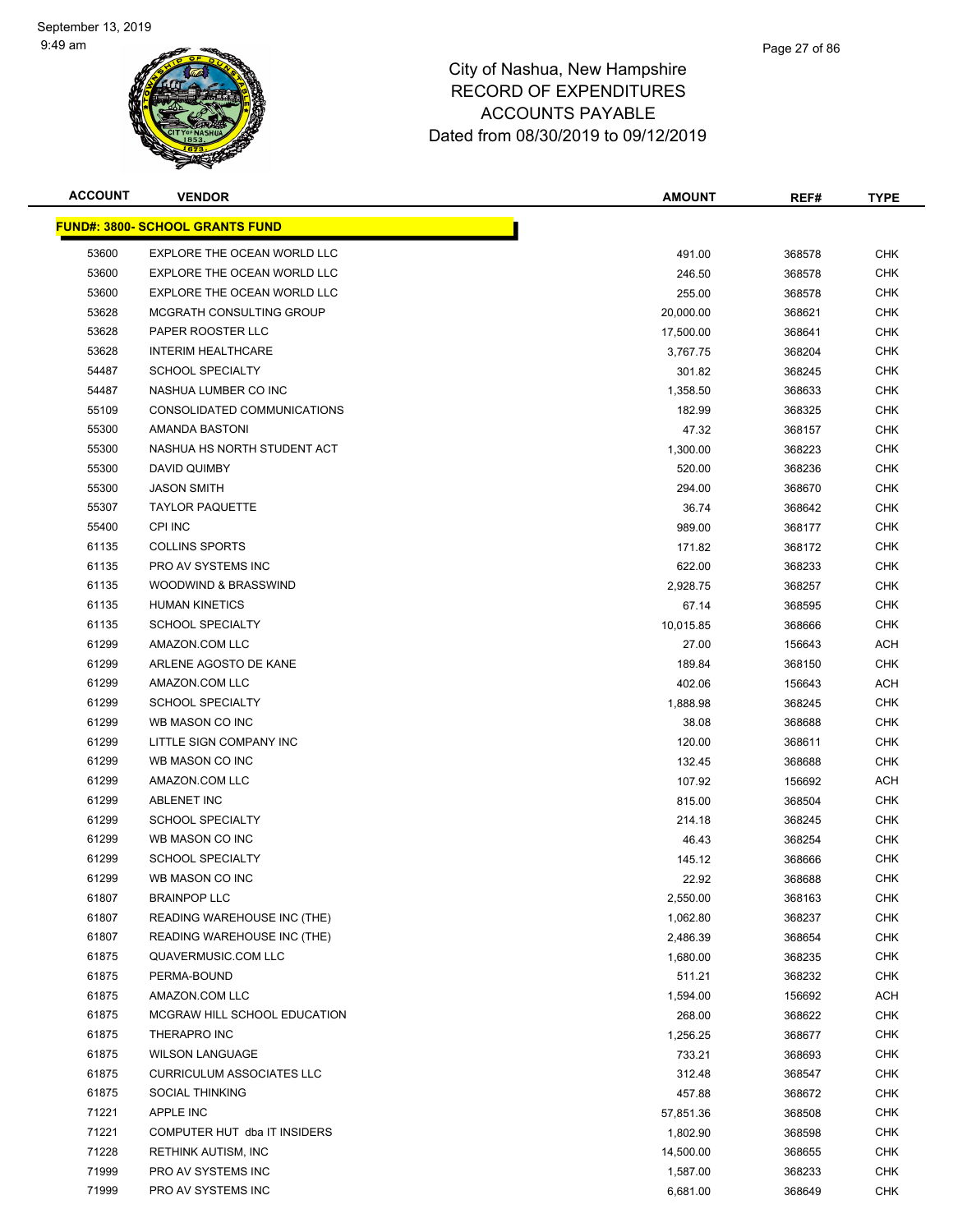September 13, 2019 9:49 am



| <b>FUND#: 3800- SCHOOL GRANTS FUND</b><br>71999<br>HOME DEPOT CREDIT SERVICE<br>368202<br>1,163.13<br>71999<br><b>MEDICALESHOP</b><br>368624<br>1,162.82<br><b>TOTAL FUND 3800 - SCHOOL GRANTS FUND</b><br>\$163,408.09<br><b>FUND#: 3810- FOOD SERVICE GRANTS FUND</b><br>61214<br>M SAUNDERS INC<br>534.25<br>368615<br>61214<br><b>M SAUNDERS INC</b><br>808.35<br>368615<br>61214<br>M SAUNDERS INC<br>879.25<br>368615<br>61214<br>M SAUNDERS INC<br>368615<br>1,416.30<br>61214<br><b>M SAUNDERS INC</b><br>600.00<br>368615<br>61214<br>M SAUNDERS INC<br>1,225.77<br>368615<br>61214<br><b>M SAUNDERS INC</b><br>716.65<br>368615<br>61299<br>NORTHCENTER FOODS<br>63.54<br>368638<br>61299<br>NORTHCENTER FOODS<br>31.77<br>368638<br>61299<br>NORTHCENTER FOODS<br>31.77<br>368638<br>61299<br>NORTHCENTER FOODS<br>31.77<br>368638<br><b>TOTAL FUND 3810 - FOOD SERVICE GRANTS FUND</b><br>\$6,339.42<br><u> FUND#: 4005- TRAFFIC VIOLATIONS FUND</u> | <b>CHK</b><br><b>CHK</b><br><b>CHK</b><br>CHK<br><b>CHK</b><br><b>CHK</b><br><b>CHK</b><br><b>CHK</b><br><b>CHK</b><br><b>CHK</b><br><b>CHK</b><br><b>CHK</b> |
|------------------------------------------------------------------------------------------------------------------------------------------------------------------------------------------------------------------------------------------------------------------------------------------------------------------------------------------------------------------------------------------------------------------------------------------------------------------------------------------------------------------------------------------------------------------------------------------------------------------------------------------------------------------------------------------------------------------------------------------------------------------------------------------------------------------------------------------------------------------------------------------------------------------------------------------------------------------|---------------------------------------------------------------------------------------------------------------------------------------------------------------|
|                                                                                                                                                                                                                                                                                                                                                                                                                                                                                                                                                                                                                                                                                                                                                                                                                                                                                                                                                                  |                                                                                                                                                               |
|                                                                                                                                                                                                                                                                                                                                                                                                                                                                                                                                                                                                                                                                                                                                                                                                                                                                                                                                                                  |                                                                                                                                                               |
|                                                                                                                                                                                                                                                                                                                                                                                                                                                                                                                                                                                                                                                                                                                                                                                                                                                                                                                                                                  |                                                                                                                                                               |
|                                                                                                                                                                                                                                                                                                                                                                                                                                                                                                                                                                                                                                                                                                                                                                                                                                                                                                                                                                  |                                                                                                                                                               |
|                                                                                                                                                                                                                                                                                                                                                                                                                                                                                                                                                                                                                                                                                                                                                                                                                                                                                                                                                                  |                                                                                                                                                               |
|                                                                                                                                                                                                                                                                                                                                                                                                                                                                                                                                                                                                                                                                                                                                                                                                                                                                                                                                                                  |                                                                                                                                                               |
|                                                                                                                                                                                                                                                                                                                                                                                                                                                                                                                                                                                                                                                                                                                                                                                                                                                                                                                                                                  |                                                                                                                                                               |
|                                                                                                                                                                                                                                                                                                                                                                                                                                                                                                                                                                                                                                                                                                                                                                                                                                                                                                                                                                  |                                                                                                                                                               |
|                                                                                                                                                                                                                                                                                                                                                                                                                                                                                                                                                                                                                                                                                                                                                                                                                                                                                                                                                                  |                                                                                                                                                               |
|                                                                                                                                                                                                                                                                                                                                                                                                                                                                                                                                                                                                                                                                                                                                                                                                                                                                                                                                                                  |                                                                                                                                                               |
|                                                                                                                                                                                                                                                                                                                                                                                                                                                                                                                                                                                                                                                                                                                                                                                                                                                                                                                                                                  |                                                                                                                                                               |
|                                                                                                                                                                                                                                                                                                                                                                                                                                                                                                                                                                                                                                                                                                                                                                                                                                                                                                                                                                  |                                                                                                                                                               |
|                                                                                                                                                                                                                                                                                                                                                                                                                                                                                                                                                                                                                                                                                                                                                                                                                                                                                                                                                                  |                                                                                                                                                               |
|                                                                                                                                                                                                                                                                                                                                                                                                                                                                                                                                                                                                                                                                                                                                                                                                                                                                                                                                                                  |                                                                                                                                                               |
|                                                                                                                                                                                                                                                                                                                                                                                                                                                                                                                                                                                                                                                                                                                                                                                                                                                                                                                                                                  |                                                                                                                                                               |
|                                                                                                                                                                                                                                                                                                                                                                                                                                                                                                                                                                                                                                                                                                                                                                                                                                                                                                                                                                  |                                                                                                                                                               |
|                                                                                                                                                                                                                                                                                                                                                                                                                                                                                                                                                                                                                                                                                                                                                                                                                                                                                                                                                                  |                                                                                                                                                               |
|                                                                                                                                                                                                                                                                                                                                                                                                                                                                                                                                                                                                                                                                                                                                                                                                                                                                                                                                                                  | <b>CHK</b>                                                                                                                                                    |
|                                                                                                                                                                                                                                                                                                                                                                                                                                                                                                                                                                                                                                                                                                                                                                                                                                                                                                                                                                  |                                                                                                                                                               |
|                                                                                                                                                                                                                                                                                                                                                                                                                                                                                                                                                                                                                                                                                                                                                                                                                                                                                                                                                                  |                                                                                                                                                               |
|                                                                                                                                                                                                                                                                                                                                                                                                                                                                                                                                                                                                                                                                                                                                                                                                                                                                                                                                                                  |                                                                                                                                                               |
| 54625<br>1ST PRIORITY TOWING & RECOVERY<br>368015<br>1,380.00                                                                                                                                                                                                                                                                                                                                                                                                                                                                                                                                                                                                                                                                                                                                                                                                                                                                                                    | <b>CHK</b>                                                                                                                                                    |
| 54625<br><b>D &amp; R TOWING INC</b><br>1,185.00<br>368051                                                                                                                                                                                                                                                                                                                                                                                                                                                                                                                                                                                                                                                                                                                                                                                                                                                                                                       | <b>CHK</b>                                                                                                                                                    |
| 54625<br><b>1ST PRIORITY TOWING &amp; RECOVERY</b><br>290.00<br>368355                                                                                                                                                                                                                                                                                                                                                                                                                                                                                                                                                                                                                                                                                                                                                                                                                                                                                           | <b>CHK</b>                                                                                                                                                    |
| 55100<br><b>SPRINT</b><br>298.66<br>368004                                                                                                                                                                                                                                                                                                                                                                                                                                                                                                                                                                                                                                                                                                                                                                                                                                                                                                                       | <b>CHK</b>                                                                                                                                                    |
| 61100<br><b>T2 SYSTEMS INC</b><br>208.20<br>368477                                                                                                                                                                                                                                                                                                                                                                                                                                                                                                                                                                                                                                                                                                                                                                                                                                                                                                               | CHK                                                                                                                                                           |
| 61107<br>WORK N GEAR LLC<br>278.94<br>368486                                                                                                                                                                                                                                                                                                                                                                                                                                                                                                                                                                                                                                                                                                                                                                                                                                                                                                                     | <b>CHK</b>                                                                                                                                                    |
|                                                                                                                                                                                                                                                                                                                                                                                                                                                                                                                                                                                                                                                                                                                                                                                                                                                                                                                                                                  |                                                                                                                                                               |
| <b>TOTAL FUND 4005 - TRAFFIC VIOLATIONS FUND</b><br>\$3,640.80                                                                                                                                                                                                                                                                                                                                                                                                                                                                                                                                                                                                                                                                                                                                                                                                                                                                                                   |                                                                                                                                                               |
|                                                                                                                                                                                                                                                                                                                                                                                                                                                                                                                                                                                                                                                                                                                                                                                                                                                                                                                                                                  |                                                                                                                                                               |
| <b>FUND#: 4025- DOJ DRUG FORFEITURE FUND</b>                                                                                                                                                                                                                                                                                                                                                                                                                                                                                                                                                                                                                                                                                                                                                                                                                                                                                                                     |                                                                                                                                                               |
| 54100<br><b>EVERSOURCE</b><br>276.75<br>368329                                                                                                                                                                                                                                                                                                                                                                                                                                                                                                                                                                                                                                                                                                                                                                                                                                                                                                                   | <b>CHK</b>                                                                                                                                                    |
| 55118<br>VERIZON WIRELESS-785728687<br>410.56<br>368010                                                                                                                                                                                                                                                                                                                                                                                                                                                                                                                                                                                                                                                                                                                                                                                                                                                                                                          | <b>CHK</b>                                                                                                                                                    |
| 55400<br><b>CONFERENCES AND SEMINARS</b><br>245.00<br>367963                                                                                                                                                                                                                                                                                                                                                                                                                                                                                                                                                                                                                                                                                                                                                                                                                                                                                                     | <b>CHK</b>                                                                                                                                                    |
| 55400<br>CONFERENCES AND SEMINARS<br>245.00<br>368306                                                                                                                                                                                                                                                                                                                                                                                                                                                                                                                                                                                                                                                                                                                                                                                                                                                                                                            | <b>CHK</b>                                                                                                                                                    |
| 55400<br><b>CONFERENCES AND SEMINARS</b><br>245.00<br>368309                                                                                                                                                                                                                                                                                                                                                                                                                                                                                                                                                                                                                                                                                                                                                                                                                                                                                                     | <b>CHK</b>                                                                                                                                                    |
| 55400<br><b>CONFERENCES AND SEMINARS</b><br>245.00<br>368310                                                                                                                                                                                                                                                                                                                                                                                                                                                                                                                                                                                                                                                                                                                                                                                                                                                                                                     | <b>CHK</b>                                                                                                                                                    |
| 55400<br>245.00<br><b>CONFERENCES AND SEMINARS</b><br>368313                                                                                                                                                                                                                                                                                                                                                                                                                                                                                                                                                                                                                                                                                                                                                                                                                                                                                                     | <b>CHK</b>                                                                                                                                                    |
| 55400<br><b>CONFERENCES AND SEMINARS</b><br>245.00<br>368314                                                                                                                                                                                                                                                                                                                                                                                                                                                                                                                                                                                                                                                                                                                                                                                                                                                                                                     | <b>CHK</b>                                                                                                                                                    |
| 55400<br>CONFERENCES AND SEMINARS<br>245.00<br>368320                                                                                                                                                                                                                                                                                                                                                                                                                                                                                                                                                                                                                                                                                                                                                                                                                                                                                                            | <b>CHK</b>                                                                                                                                                    |
| 55699<br><b>COMCAST</b><br>313.17<br>368324                                                                                                                                                                                                                                                                                                                                                                                                                                                                                                                                                                                                                                                                                                                                                                                                                                                                                                                      | <b>CHK</b>                                                                                                                                                    |
| 55699<br><b>TRANSUNION RISK &amp; ALTERNATIVE</b><br>122.00<br>368480                                                                                                                                                                                                                                                                                                                                                                                                                                                                                                                                                                                                                                                                                                                                                                                                                                                                                            |                                                                                                                                                               |
| TOTAL FUND 4025 - DOJ DRUG FORFEITURE FUND<br>\$2,837.48                                                                                                                                                                                                                                                                                                                                                                                                                                                                                                                                                                                                                                                                                                                                                                                                                                                                                                         | <b>CHK</b>                                                                                                                                                    |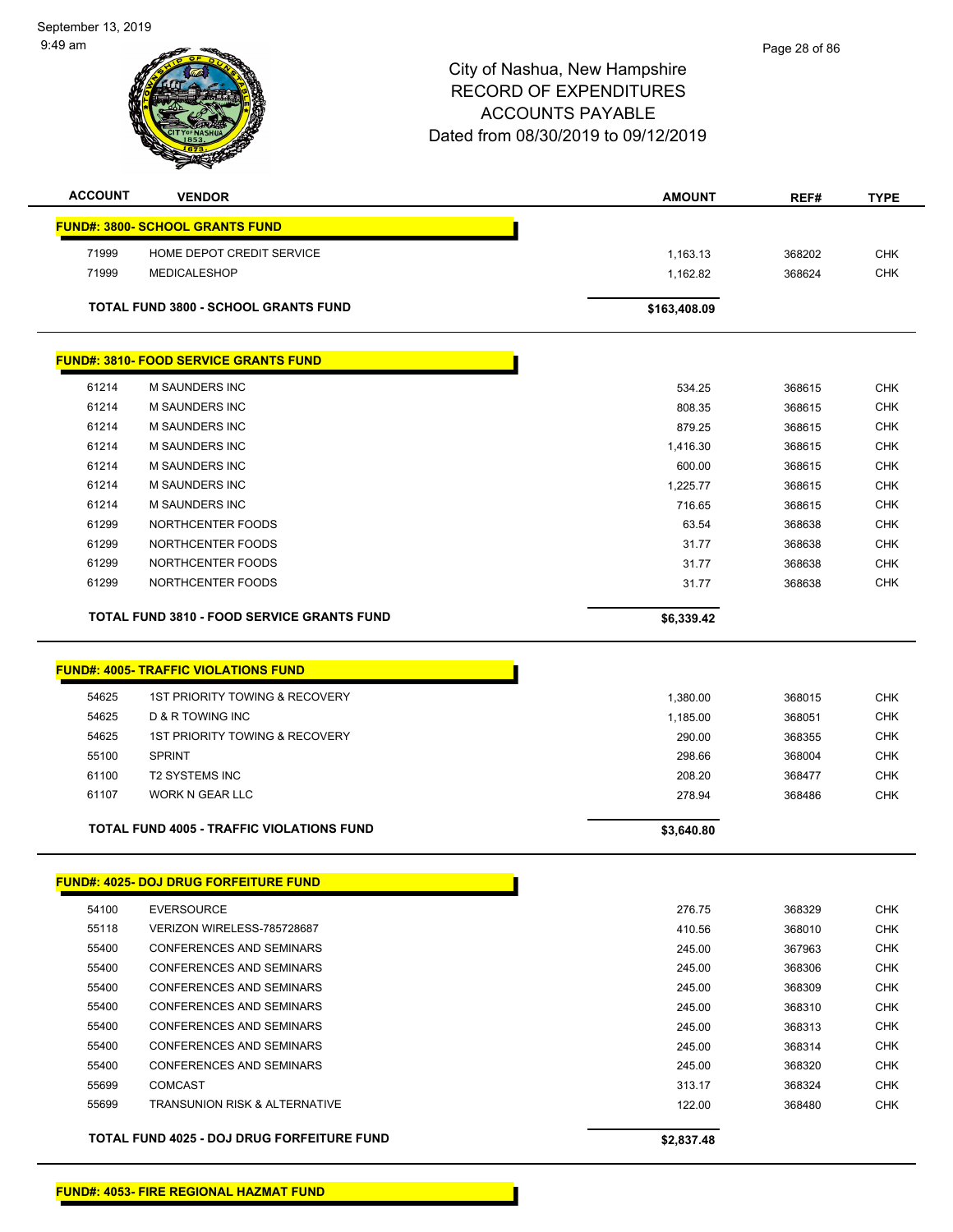September 13, 2019 9:49 am



| <b>ACCOUNT</b> | <b>VENDOR</b>                                          | <b>AMOUNT</b> | REF#   | <b>TYPE</b> |
|----------------|--------------------------------------------------------|---------------|--------|-------------|
|                | <b>FUND#: 4053- FIRE REGIONAL HAZMAT FUND</b>          |               |        |             |
| 71000          | MCKESSON MEDICAL-SURGICAL                              | 2,200.67      | 156684 | <b>ACH</b>  |
| 71000          | ATLANTIC SAFETY PRODUCTS                               | 792.00        | 368361 | <b>CHK</b>  |
| 71000          | INDUSTRIAL PROTECTION SERVICES                         | 162.00        | 368418 | <b>CHK</b>  |
|                | TOTAL FUND 4053 - FIRE REGIONAL HAZMAT FUND            | \$3,154.67    |        |             |
|                | <b>FUND#: 4090- LIB-LOST/DAMAGED BOOK FINES</b>        |               |        |             |
| 61299          | AMAZON.COM LLC                                         | 186.14        | 156677 | <b>ACH</b>  |
|                | TOTAL FUND 4090 - LIB-LOST/DAMAGED BOOK FINES          | \$186.14      |        |             |
|                | <b>FUND#: 5000- CAP PROJECTS-GEN GOVT BLDGS</b>        |               |        |             |
| 81200          | PALMER & SICARD INC                                    | 21,431.25     | 368455 | <b>CHK</b>  |
|                | TOTAL FUND 5000 - CAP PROJECTS-GEN GOVT BLDGS          | \$21,431.25   |        |             |
|                | <b>FUND#: 5020- CAPITAL PROJECTS-POLICE</b>            |               |        |             |
| 81200          | J LAWRENCE HALL INC                                    | 6,055.00      | 368079 | <b>CHK</b>  |
|                | TOTAL FUND 5020 - CAPITAL PROJECTS-POLICE              | \$6,055.00    |        |             |
|                |                                                        |               |        |             |
|                | <b>FUND#: 5100- CAP PROJECTS-ECONOMIC DEV</b>          |               |        |             |
| 53142          | FULL CIRCLE CONSULTING LLC                             | 4,000.00      | 156682 | <b>ACH</b>  |
|                | TOTAL FUND 5100 - CAP PROJECTS-ECONOMIC DEV            | \$4,000.00    |        |             |
|                | <b>FUND#: 5200- CAPITAL PROJECTS-PUBLIC WORKS</b>      |               |        |             |
| 81704          | <b>HAYNER SWANSON INC</b>                              | 51,525.93     | 368072 | <b>CHK</b>  |
| 81704          | S W COLE ENGINEERING INC                               | 36,487.50     | 368284 | <b>CHK</b>  |
|                | <b>TOTAL FUND 5200 - CAPITAL PROJECTS-PUBLIC WORKS</b> | \$88,013.43   |        |             |
|                | <u> FUND#: 5700- CAP PROJECTS-BROAD ST PARKWAY</u>     |               |        |             |
| 81700          | <b>LIBERTY UTILITIES - NH</b>                          | 61.82         | 367989 | <b>CHK</b>  |
|                | TOTAL FUND 5700 - CAP PROJECTS-BROAD ST PARKWAY        | \$61.82       |        |             |
|                | <b>FUND#: 5800- SCHOOL CAPITAL PROJECTS FUND</b>       |               |        |             |
| 81200          | ARM CONSULTANTS LLC                                    | 8,277.00      | 368511 | <b>CHK</b>  |
|                | TOTAL FUND 5800 - SCHOOL CAPITAL PROJECTS FUND         | \$8,277.00    |        |             |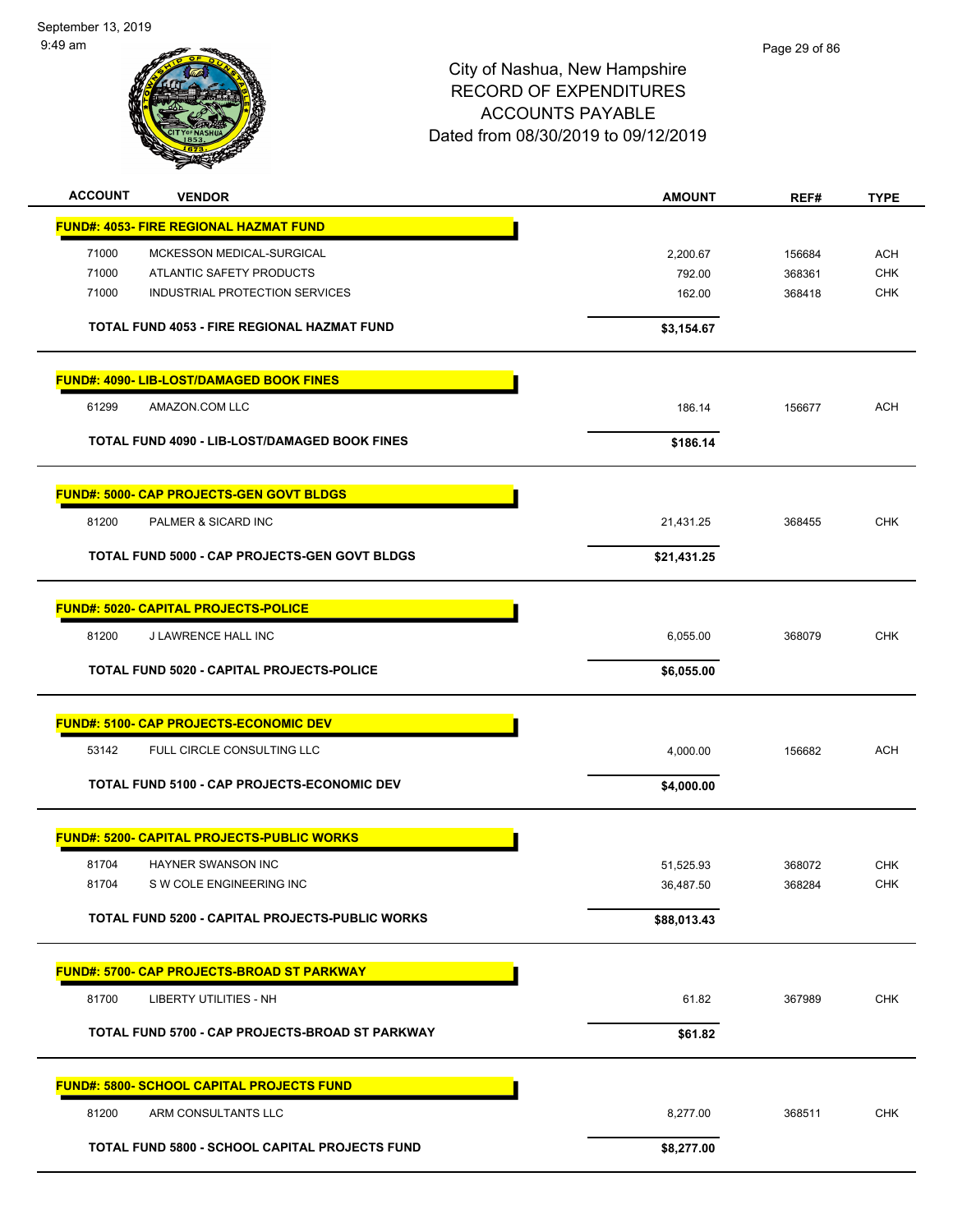

#### Page 30 of 86

## City of Nashua, New Hampshire RECORD OF EXPENDITURES ACCOUNTS PAYABLE Dated from 08/30/2019 to 09/12/2019

| <b>ACCOUNT</b> | <b>VENDOR</b>                        | <b>AMOUNT</b> | REF#   | <b>TYPE</b> |
|----------------|--------------------------------------|---------------|--------|-------------|
|                | <b>FUND#: 6000- SOLID WASTE FUND</b> |               |        |             |
| 54100          | <b>EVERSOURCE</b>                    | 195.19        | 367978 | <b>CHK</b>  |
| 54141          | PENNICHUCK WATER WORKS INC           | 399.80        | 368000 | <b>CHK</b>  |
| 54200          | BILLS WORLD CLASS CLEANING SER       | 780.00        | 368032 | <b>CHK</b>  |
| 54280          | AMAZON.COM LLC                       | 620.76        | 156634 | <b>ACH</b>  |
| 54280          | HOME DEPOT CREDIT SERVICE 3065       | 15.94         | 368074 | <b>CHK</b>  |
| 54280          | <b>ISCO INDUSTRIES</b>               | 2,797.68      | 368078 | <b>CHK</b>  |
| 54280          | <b>ISCO INDUSTRIES</b>               | 2,365.10      | 368423 | <b>CHK</b>  |
| 54492          | <b>SPRINT</b>                        | 1,314.15      | 368005 | <b>CHK</b>  |
| 54600          | <b>FACTORY MOTOR PARTS</b>           | 236.13        | 156637 | ACH         |
| 54600          | <b>FACTORY MOTOR PARTS</b>           | 156.18        | 156681 | ACH         |
| 54600          | <b>MILTON CAT</b>                    | 6,586.26      | 367992 | <b>CHK</b>  |
| 54600          | C <sub>2</sub> ALT FUELS             | 460.00        | 368038 | <b>CHK</b>  |
| 54600          | CARPARTS DISTRIBUTION CENTER,        | 492.05        | 368042 | <b>CHK</b>  |
| 54600          | DONOVAN SPRING CO INC                | 300.44        | 368055 | <b>CHK</b>  |
| 54600          | FREIGHTLINER OF NH INC               | 389.09        | 368062 | CHK         |
| 54600          | LIBERTY INTNL TRUCKS OF NH LLC       | (9.13)        | 368083 | <b>CHK</b>  |
| 54600          | MCDEVITT TRUCKS INC                  | 268.75        | 368093 | <b>CHK</b>  |
| 54600          | SANEL NAPA                           | 67.18         | 368126 | <b>CHK</b>  |
| 54600          | <b>SANEL NAPA</b>                    | 277.14        | 368129 | <b>CHK</b>  |
| 54600          | <b>MILTON CAT</b>                    | 974.89        | 368332 | <b>CHK</b>  |
| 54600          | CARPARTS DISTRIBUTION CENTER,        | 65.21         | 368376 | <b>CHK</b>  |
| 54600          | NEW ENGLAND KENWORTH                 | 562.38        | 368447 | <b>CHK</b>  |
| 54600          | P/M SERVICES OF NH                   | 950.00        | 368454 | <b>CHK</b>  |
| 54828          | US BANK EQUIPMENT FINANCE            | 141.68        | 368350 | <b>CHK</b>  |
| 55699          | CYN ENVIROMENTAL SERVICES            | 592.50        | 156636 | ACH         |
| 55699          | NORTHEAST RESOURCE RECOVERY          | 2,485.00      | 368108 | <b>CHK</b>  |
| 55699          | <b>EVERSOURCE</b>                    | 537.25        | 368328 | <b>CHK</b>  |
| 55699          | <b>MILTON CAT</b>                    | 2,479.25      | 368333 | <b>CHK</b>  |
| 55699          | NORTHEAST RESOURCE RECOVERY          | 2,362.00      | 368450 | <b>CHK</b>  |
| 61100          | AMAZON.COM LLC                       | 169.99        | 156634 | <b>ACH</b>  |
| 61107          | UNIFIRST CORPORATION                 | 121.99        | 368145 | <b>CHK</b>  |
| 61107          | UNIFIRST CORPORATION                 | 125.19        | 368482 | <b>CHK</b>  |
| 61110          | ALECS SHOE STORE INC                 | 109.95        | 368358 | <b>CHK</b>  |
| 61307          | SHATTUCK MALONE OIL CO               | 865.82        | 368003 | <b>CHK</b>  |
| 61307          | SHATTUCK MALONE OIL CO               | 917.92        | 368344 | <b>CHK</b>  |
| 61542          | PERMA LINE CORP OF NEW ENGLAND       | 61.70         | 368112 | <b>CHK</b>  |
| 61705          | <b>GCR TIRES &amp; SERVICE</b>       | 3,354.10      | 368065 | <b>CHK</b>  |
| 61705          | MAYNARD & LESIEUR INC                | 1,175.50      | 368087 | <b>CHK</b>  |
| 61705          | <b>GCR TIRES &amp; SERVICE</b>       | 3,494.57      | 368398 | <b>CHK</b>  |
| 75100          | US BANK N.A. (091000022)             | 407,500.00    | 156690 | <b>ACH</b>  |
| 75200          | US BANK N.A. (091000022)             | 13,825.00     | 156689 | <b>ACH</b>  |
| 75200          | US BANK N.A. (091000022)             | 112,211.88    | 156690 | <b>ACH</b>  |
|                | TOTAL FUND 6000 - SOLID WASTE FUND   | \$572,796.48  |        |             |

Г

#### **FUND#: 6200- WASTEWATER FUND**

| 21775 | ATTORNEY JAMES KAKLAMANOS | 43.74  | 367937 | СНК |
|-------|---------------------------|--------|--------|-----|
| 21775 | <b>JCW TITLE</b>          | 152.30 | 367941 | СНК |

| 43.74  | 367937 | CHK |
|--------|--------|-----|
| 152.30 | 367941 | CHK |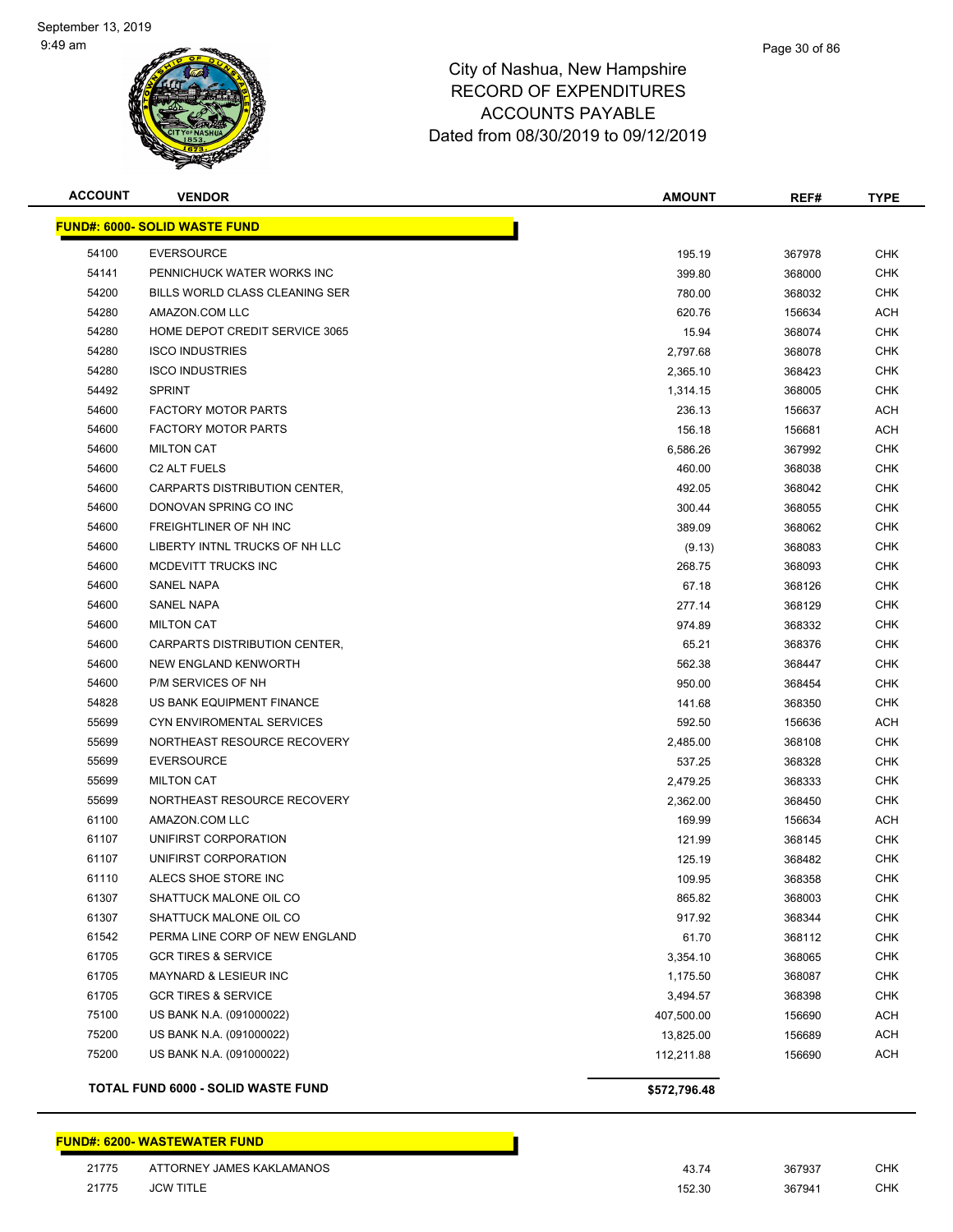

| <b>ACCOUNT</b> | <b>VENDOR</b>                       | <b>AMOUNT</b> | REF#   | <b>TYPE</b> |
|----------------|-------------------------------------|---------------|--------|-------------|
|                | <b>FUND#: 6200- WASTEWATER FUND</b> |               |        |             |
| 21775          | <b>KEYES LAW OFFICE</b>             | 20.30         | 367942 | <b>CHK</b>  |
| 21775          | LAW OFFICE OF RICHARD SHEA          | 43.74         | 367945 | <b>CHK</b>  |
| 21775          | THE TITLE TEAM                      | 65.17         | 367950 | <b>CHK</b>  |
| 21775          | <b>GREGG MULDOON</b>                | 64.98         | 368701 | <b>CHK</b>  |
| 21775          | PAUL TALLO                          | 102.89        | 368702 | <b>CHK</b>  |
| 44597          | HILLSBOROUGH COUNTY REGISTRY        | 19.50         | 368410 | <b>CHK</b>  |
| 53107          | <b>EASTERN ANALYTICAL INC</b>       | 32.50         | 368056 | <b>CHK</b>  |
| 53107          | EASTERN ANALYTICAL INC              | 315.25        | 368393 | CHK         |
| 53467          | US POSTAL SERVICE                   | 3,000.15      | 368283 | <b>CHK</b>  |
| 53467          | PENNICHUCK WATER WORKS INC          | 10,041.68     | 368342 | <b>CHK</b>  |
| 54114          | LIBERTY UTILITIES - NH              | 60.12         | 367981 | CHK         |
| 54141          | PENNICHUCK WATER WORKS INC          | 15.76         | 368000 | CHK         |
| 54141          | PENNICHUCK WATER WORKS INC          | 156.72        | 368342 | <b>CHK</b>  |
| 54300          | CONTINENTAL PAVING INC              | 1,401.87      | 368048 | <b>CHK</b>  |
| 54300          | TEAM EJP MIDDLETON MA               | 281.38        | 368142 | <b>CHK</b>  |
| 54300          | WILLIAM N LAMARRE CONCRETE          | 1,925.00      | 368147 | <b>CHK</b>  |
| 54300          | <b>BROX INDUSTRIES INC</b>          | 1,320.09      | 368374 | <b>CHK</b>  |
| 54300          | CONTINENTAL PAVING INC              | 509.36        | 368383 | <b>CHK</b>  |
| 54487          | F W WEBB COMPANY                    | 1,312.62      | 368057 | CHK         |
| 54487          | <b>FASTENAL CO</b>                  | 287.71        | 368058 | <b>CHK</b>  |
| 54487          | <b>GRAINGER</b>                     | 1,946.43      | 368069 | <b>CHK</b>  |
| 54487          | <b>HAJOCA CORPORATION</b>           | 30.79         | 368071 | <b>CHK</b>  |
| 54487          | <b>MOTION INDUSTRIES INC</b>        | 3,136.07      | 368097 | <b>CHK</b>  |
| 54487          | NEW HAMPSHIRE HYDRAULICS INC        | 2,310.00      | 368105 | CHK         |
| 54487          | <b>SANEL NAPA</b>                   | 194.38        | 368124 | <b>CHK</b>  |
| 54487          | <b>SEALPRO LLC</b>                  | 500.00        | 368130 | <b>CHK</b>  |
| 54487          | <b>FASTENAL CO</b>                  | 31.70         | 368394 | <b>CHK</b>  |
| 54487          | <b>GRAINGER</b>                     | 881.26        | 368401 | CHK         |
| 54487          | <b>HAJOCA CORPORATION</b>           | 33.22         | 368407 | <b>CHK</b>  |
| 54487          | M & M ELECTRICAL SUPPLY CO INC      | 449.81        | 368430 | CHK         |
| 54487          | <b>MOTION INDUSTRIES INC</b>        | 245.00        | 368441 | CHK         |
| 54487          | <b>MOTION INDUSTRIES INC</b>        | 114.46        | 368442 | CHK         |
| 54487          | PINE MOTOR PARTS                    | 509.71        | 368460 | CHK         |
| 54600          | CARPARTS DISTRIBUTION CENTER,       | 318.46        | 368042 | <b>CHK</b>  |
| 54600          | SANEL NAPA                          | 47.67         | 368124 | <b>CHK</b>  |
| 54600          | SANEL NAPA                          | 46.47         | 368126 | <b>CHK</b>  |
| 54600          | LIBERTY INTNL TRUCKS OF NH LLC      | 66.94         | 368429 | <b>CHK</b>  |
| 54828          | US BANK EQUIPMENT FINANCE           | 123.14        | 368349 | <b>CHK</b>  |
| 54828          | US BANK EQUIPMENT FINANCE           | 28.14         | 368350 | <b>CHK</b>  |
| 55109          | CONSOLIDATED COMMUNICATIONS         | 533.33        | 368325 | <b>CHK</b>  |
| 55109          | <b>FIRSTLIGHT</b>                   | 60.86         | 368330 | <b>CHK</b>  |
| 55118          | <b>SPRINT</b>                       | 93.22         | 368004 | <b>CHK</b>  |
| 55118          | VERIZON WIRELESS-342053899-003      | 120.03        | 368013 | <b>CHK</b>  |
| 55400          | NEW HAMPSHIRE WATER POLLUTION       | 90.00         | 367997 | <b>CHK</b>  |
| 55699          | POWER UP GENERATOR SERVICE CO       | 5,191.19      | 368114 | <b>CHK</b>  |
| 55699          | PROGRESSIVE ALARM SERVICES INC      | 1,288.00      | 368115 | <b>CHK</b>  |
| 55699          | SAFETY KLEEN SYSTEMS INC            | 601.55        | 368121 | <b>CHK</b>  |
| 55699          | ST JOSEPHS BUSINESS & HEALTH        | 329.00        | 368136 | <b>CHK</b>  |
| 55699          | STANLEY ELEVATOR CO INC             | 158.00        | 368475 | <b>CHK</b>  |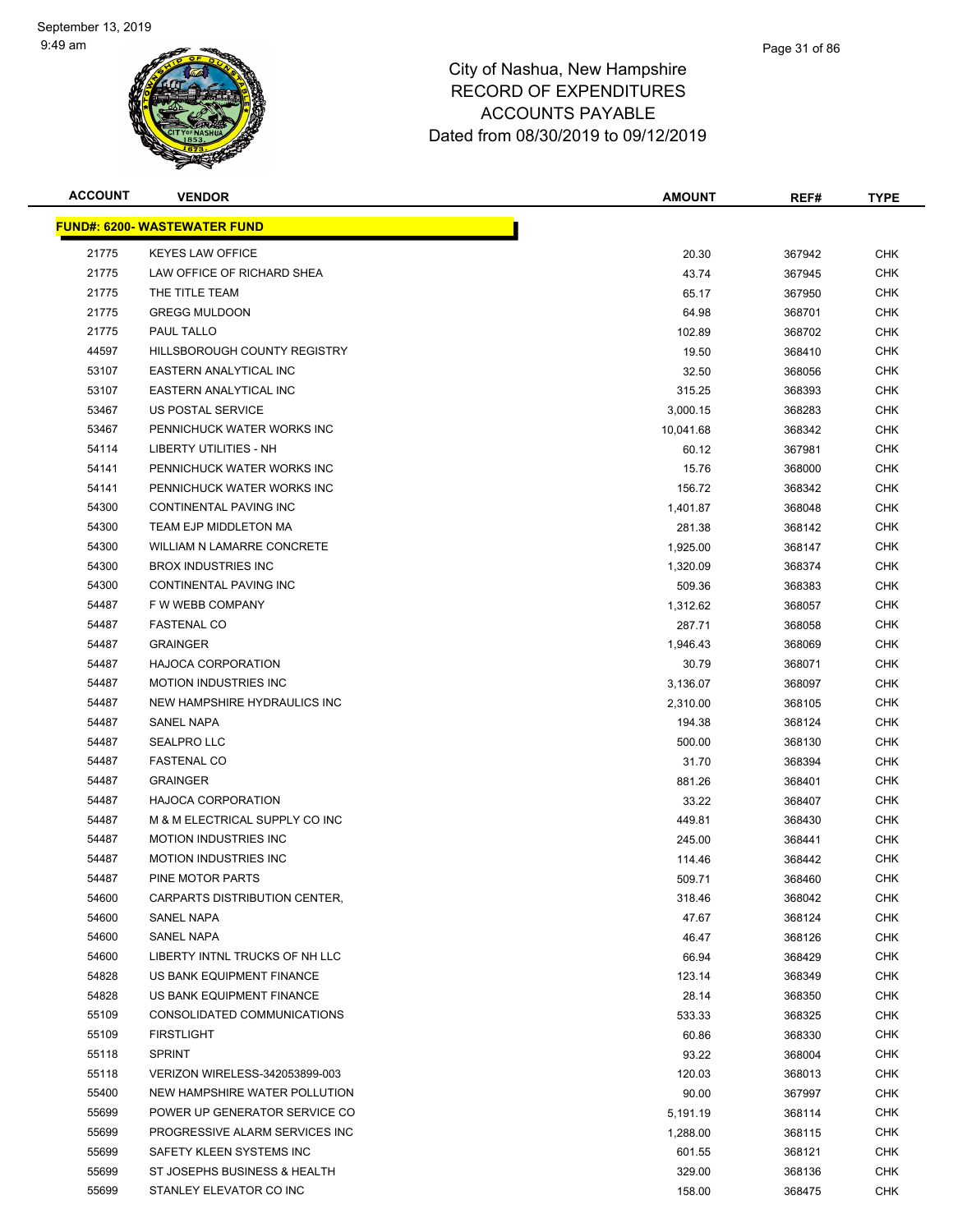

| <b>ACCOUNT</b> | <b>VENDOR</b>                            |                        | <b>AMOUNT</b> | REF#    | <b>TYPE</b> |
|----------------|------------------------------------------|------------------------|---------------|---------|-------------|
|                | <b>FUND#: 6200- WASTEWATER FUND</b>      |                        |               |         |             |
| 55699          | WILLIAM P DAVIS EXCAVATION LLC           |                        | 2,900.00      | 368485  | <b>CHK</b>  |
| 61100          | WB MASON CO INC                          |                        | 274.43        | 368146  | <b>CHK</b>  |
| 61107          | ALECS SHOE STORE INC                     |                        | 110.00        | 368020  | <b>CHK</b>  |
| 61107          | UNIFIRST CORPORATION                     |                        | 325.23        | 368145  | <b>CHK</b>  |
| 61107          | ALECS SHOE STORE INC                     |                        | 419.85        | 368358  | <b>CHK</b>  |
| 61107          | UNIFIRST CORPORATION                     |                        | 276.89        | 368482  | <b>CHK</b>  |
| 61149          | <b>HACH COMPANY</b>                      |                        | 404.37        | 368405  | <b>CHK</b>  |
| 61156          | <b>MAROON GROUP LLC</b>                  |                        | 3,355.35      | 156639  | <b>ACH</b>  |
| 61156          | PVS CHEMICAL SOLUTIONS INC               |                        | 4,014.97      | 156687  | <b>ACH</b>  |
| 61156          | <b>BORDEN &amp; REMINGTON CORP</b>       |                        | 2,985.66      | 368372  | <b>CHK</b>  |
| 61299          | AMAZON.COM LLC                           |                        | 44.97         | 156677  | <b>ACH</b>  |
| 61299          | ARCSOURCE INC                            |                        | 226.09        | 368023  | <b>CHK</b>  |
| 61299          | <b>GRAINGER</b>                          |                        | 228.34        | 368069  | <b>CHK</b>  |
| 61299          | <b>JETTER DEPOT</b>                      |                        | 244.00        | 368080  | <b>CHK</b>  |
| 61299          | <b>JOE GRAFIX LLC</b>                    |                        | 800.00        | 368427  | <b>CHK</b>  |
| 61307          | SHATTUCK MALONE OIL CO                   |                        | 6,139.59      | 368344  | <b>CHK</b>  |
| 61428          | <b>GRAINGER</b>                          |                        | 483.90        | 368069  | <b>CHK</b>  |
| 61428          | <b>IMPERIAL DADE</b>                     |                        | 510.86        | 368076  | <b>CHK</b>  |
| 71025          | <b>GRAINGER</b>                          |                        | 234.10        | 368401  | <b>CHK</b>  |
| 71228          | CITIZENS BANK CREDIT CARD                | <b>MSFT*MSBILLINFO</b> | 15.00         | 9202002 | <b>ACH</b>  |
| 75100          | US BANK N.A. (091000022)                 |                        | 120,000.00    | 156690  | <b>ACH</b>  |
| 75200          | US BANK N.A. (091000022)                 |                        | 95,650.46     | 156690  | <b>ACH</b>  |
| 81700          | TEAM EJP CONCORD NH                      |                        | 27,778.00     | 368141  | <b>CHK</b>  |
|                | <b>TOTAL FUND 6200 - WASTEWATER FUND</b> |                        | \$308,073.72  |         |             |

|  |  | <b>FUND#: 6500- PROPERTY &amp; CASUALTY FUND</b> |  |  |
|--|--|--------------------------------------------------|--|--|
|--|--|--------------------------------------------------|--|--|

| 54236 | STANLEY CONVERGENT SECURITY         | 240.18   | 368474 | <b>CHK</b> |
|-------|-------------------------------------|----------|--------|------------|
| 55307 | <b>ROSS DUGAS</b>                   | 42.34    | 368308 | <b>CHK</b> |
| 59207 | DARTMOUTH HITCHCOCK CLINIC          | 341.00   | 368271 | <b>CHK</b> |
| 59207 | EMERSON HOSPITAL INC                | 293.00   | 368272 | <b>CHK</b> |
| 59207 | FOUNDATION MEDICAL PARTNERS         | 231.00   | 368273 | <b>CHK</b> |
| 59207 | <b>INJURED WORKERS PHARMACY LLC</b> | 179.71   | 368275 | <b>CHK</b> |
| 59207 | MANCHESTER EYE ASSOCIATES           | 185.00   | 368276 | <b>CHK</b> |
| 59207 | ORTHOPEDIC PHYSICAL THERAPY         | 190.00   | 368277 | <b>CHK</b> |
| 59207 | PERFORMANCE REHAB INC               | 555.00   | 368279 | <b>CHK</b> |
| 59207 | SO NH REGIONAL MEDICAL CENTER       | 660.19   | 368280 | <b>CHK</b> |
| 59207 | STONERIVER PHARMACY SOLUTIONS       | 288.35   | 368281 | <b>CHK</b> |
| 59207 | UNITY SURVEILLANCE &                | 1,750.00 | 368282 | <b>CHK</b> |
| 59207 | SHARE HEALTH DATA                   | 18.63    | 368723 | <b>CHK</b> |
| 59207 | APPLE THERAPY MANCHESTER            | 333.12   | 368725 | <b>CHK</b> |
| 59207 | <b>CONCORD FAMILY VISION PLLC</b>   | 993.00   | 368726 | <b>CHK</b> |
| 59207 | DARTMOUTH HITCHCOCK CLINIC          | 993.00   | 368727 | <b>CHK</b> |
| 59207 | DIGISTREAM SOUTH FLORIDA INC.       | 1,974.15 | 368728 | <b>CHK</b> |
| 59207 | FOUNDATION MEDICAL PARTNERS         | 174.00   | 368730 | <b>CHK</b> |
| 59207 | <b>HERNER CHIROPRACTIC</b>          | 165.00   | 368731 | <b>CHK</b> |
| 59207 | <b>INJURED WORKERS PHARMACY LLC</b> | 169.86   | 368732 | CHK        |
| 59207 | <b>MAIN STREET CHIROPRACTIC</b>     | 677.00   | 368733 | <b>CHK</b> |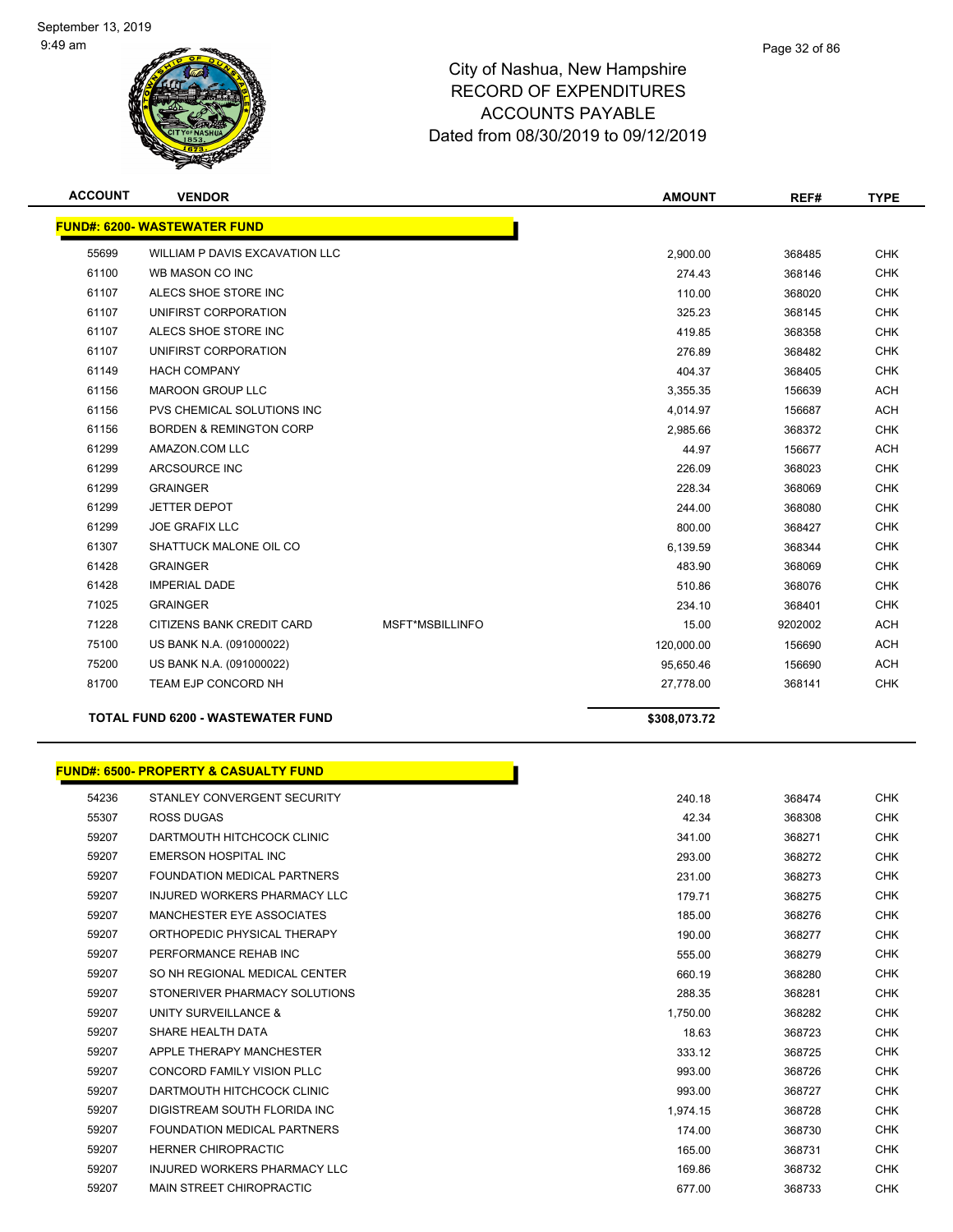

| <b>ACCOUNT</b> | <b>VENDOR</b>                                         | <b>AMOUNT</b>  | REF#   | <b>TYPE</b> |
|----------------|-------------------------------------------------------|----------------|--------|-------------|
|                | <b>FUND#: 6500- PROPERTY &amp; CASUALTY FUND</b>      |                |        |             |
| 59207          | OCCUPATIONAL HEALTH CTRS SOUTH                        | 273.60         | 368736 | <b>CHK</b>  |
| 59207          | ORTHOTICS IN MOTION                                   | 450.00         | 368737 | <b>CHK</b>  |
| 59207          | PRO SPORTS ORTHOPEDICS INC                            | 375.00         | 368738 | <b>CHK</b>  |
| 59207          | ST JOSEPH HOSPITAL                                    | 1,773.00       | 368739 | <b>CHK</b>  |
| 59250          | AMERICAN SECURITY & FIRE                              | 3,170.00       | 368724 | <b>CHK</b>  |
| 59250          | <b>MARVELL PLATE GLASS INC</b>                        | 217.68         | 368734 | CHK         |
| 59275          | <b>GATE CITY COLLISION CENTERS</b>                    | 6,640.79       | 368270 | <b>CHK</b>  |
| 59275          | <b>ILLG AUTOMOTIVE CORP</b>                           | 4,367.70       | 368274 | <b>CHK</b>  |
| 59275          | <b>SARAH PALING</b>                                   | 48.24          | 368278 | <b>CHK</b>  |
| 59275          | PAULA GOGAN                                           | 955.82         | 368722 | <b>CHK</b>  |
| 59275          | <b>ENTERPRISE HOLDINGS INC</b>                        | 819.56         | 368729 | <b>CHK</b>  |
| 59275          | METROPOLITAN APPRAISAL                                | 95.00          | 368735 | <b>CHK</b>  |
| 68360          | ST JOSEPHS BUSINESS & HEALTH                          | 164.00         | 368345 | <b>CHK</b>  |
|                |                                                       |                |        |             |
|                | TOTAL FUND 6500 - PROPERTY & CASUALTY FUND            | \$29,803.92    |        |             |
|                |                                                       |                |        |             |
|                | <b>FUND#: 6600- BENEFITS SELF INSURANCE FUND</b>      |                |        |             |
| 14100          | <b>MDX MEDICAL INC</b>                                | 10,000.00      | 368437 | <b>CHK</b>  |
| 21516          | <b>BOSTON MUTUAL LIFE INSURANCE</b>                   | 5,469.65       | 156647 | <b>ACH</b>  |
| 21520          | COLONIAL LIFE AND ACCIDENT INS                        | 1,194.27       | 156615 | <b>ACH</b>  |
| 21520          | COLONIAL LIFE AND ACCIDENT INS                        | 1,945.89       | 156657 | <b>ACH</b>  |
| 21545          | <b>ALLEGIANT CARE</b>                                 | 43,868.00      | 156633 | <b>ACH</b>  |
| 52815          | ANTHEM BCBS OF NE                                     | 4,872.00       | 156645 | <b>ACH</b>  |
| 59165          | ANTHEM BCBS OF NE                                     | 73,885.91      | 156678 | <b>ACH</b>  |
| 59500          | NORTHEAST DELTA DENTAL                                | 24,532.85      | 156611 | <b>ACH</b>  |
| 59500          | ANTHEM BCBS OF NE                                     | 97,158.58      | 156678 | <b>ACH</b>  |
| 59507          | ANTHEM BCBS OF NE                                     | 78,307.38      | 156645 | <b>ACH</b>  |
| 59507          | ANTHEM BCBS OF NE                                     | 30,871.97      | 156678 | <b>ACH</b>  |
| 59507          | ANTHEM BCBS OF NE                                     | 105,406.66     | 156645 | <b>ACH</b>  |
| 59507          | ANTHEM BCBS OF NE                                     | 154,586.06     | 156678 | <b>ACH</b>  |
| 59507          | ANTHEM BCBS OF NE                                     | 562,212.35     | 156645 | <b>ACH</b>  |
| 59507          | ANTHEM BCBS OF NE                                     | 447,977.42     | 156678 | <b>ACH</b>  |
| 59507          | <b>HEALTH PLANS INC</b>                               | 10,430.19      | 156649 | <b>ACH</b>  |
| 59525          | NORTHEAST DELTA DENTAL                                | 66,198.18      | 156611 | <b>ACH</b>  |
| 59525          | NORTHEAST DELTA DENTAL                                | 75,925.82      | 156652 | <b>ACH</b>  |
|                | <b>TOTAL FUND 6600 - BENEFITS SELF INSURANCE FUND</b> | \$1,794,843.18 |        |             |
|                |                                                       |                |        |             |
|                | <b>FUND#: 7050- HOLMAN STADIUM IMPROVEMNTS ETF</b>    |                |        |             |
| 61299          | UNITED SITE SERVICES NORTHEAST                        | 109.94         | 368483 | <b>CHK</b>  |
|                | TOTAL FUND 7050 - HOLMAN STADIUM IMPROVEMNTS ETF      | \$109.94       |        |             |
|                |                                                       |                |        |             |
|                | <b>FUND#: 7052- MINE FALLS PARK ETF</b>               |                |        |             |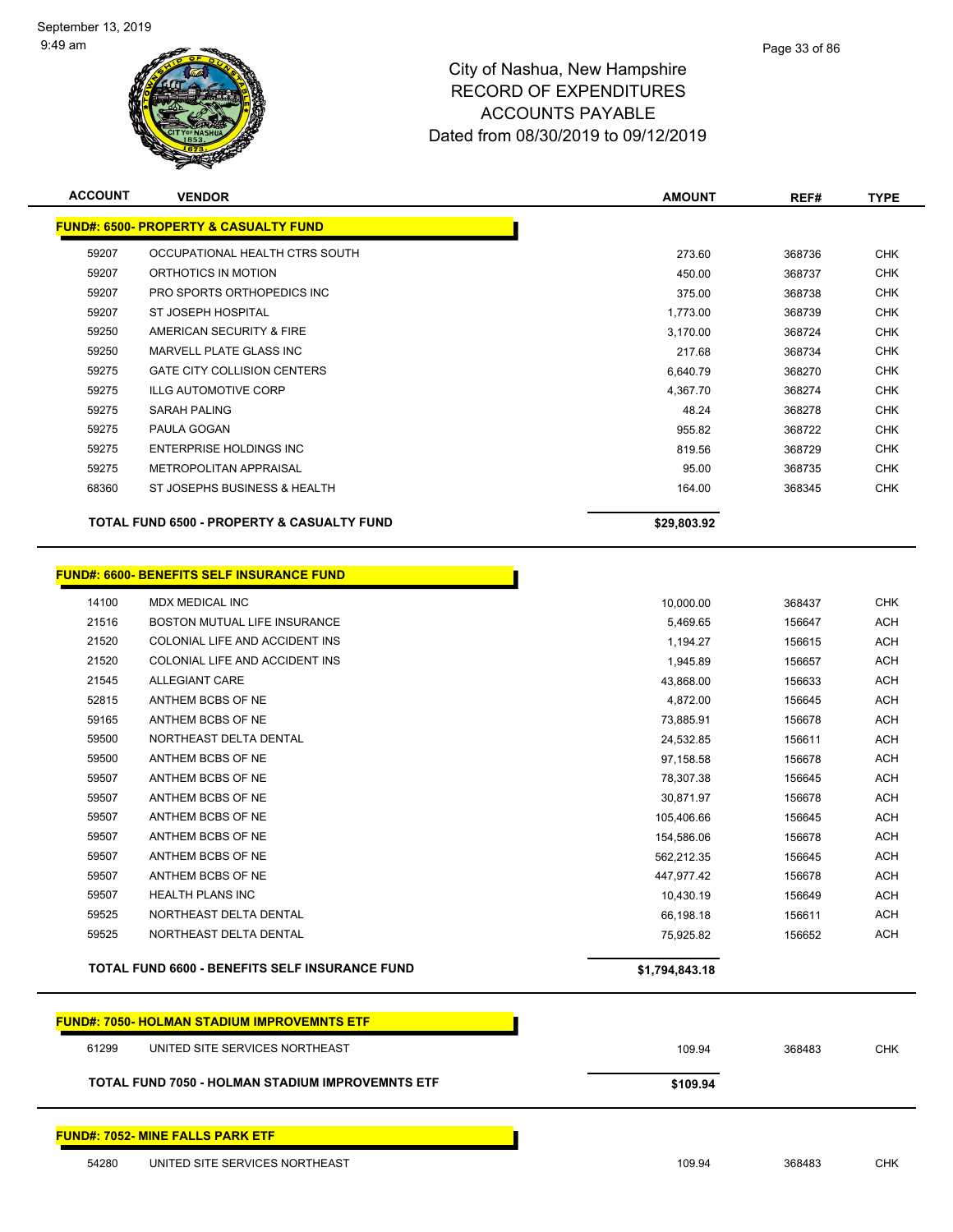| <b>ACCOUNT</b>                                 | <b>VENDOR</b>                                          | <b>AMOUNT</b> | REF#   | <b>TYPE</b> |
|------------------------------------------------|--------------------------------------------------------|---------------|--------|-------------|
|                                                | TOTAL FUND 7052 - MINE FALLS PARK ETF                  | \$109.94      |        |             |
|                                                | <b>FUND#: 7506- ETF CONTRIB-WOODLAWN CEMETERY</b>      |               |        |             |
| 54214                                          | SOUTHERN NH TREE & LANDSCAPE L                         | 1,750.00      | 368135 | <b>CHK</b>  |
| 81200                                          | MAHAN SLATE ROOFING CO INC                             | 1,500.00      | 368086 | <b>CHK</b>  |
|                                                | TOTAL FUND 7506 - ETF CONTRIB-WOODLAWN CEMETERY        | \$3,250.00    |        |             |
|                                                | <b>FUND#: 7565- SCHOOL RELATED PROGRAMS-ETF</b>        |               |        |             |
| 61135<br>AMAZON.COM LLC                        |                                                        | 166.54        | 156643 | <b>ACH</b>  |
|                                                | TOTAL FUND 7565 - SCHOOL RELATED PROGRAMS-ETF          | \$166.54      |        |             |
| <b>FUND#: 7580- PAVING ETF</b>                 |                                                        |               |        |             |
| 81700                                          | S W COLE ENGINEERING INC                               | 9,230.00      | 368284 | <b>CHK</b>  |
| <b>TOTAL FUND 7580 - PAVING ETF</b>            |                                                        | \$9,230.00    |        |             |
|                                                | <b>FUND#: 7582- ARLINGTON ST COMMUNITY CENTER</b>      |               |        |             |
| 61299<br><b>MEGAN CARON</b>                    |                                                        | 127.09        | 367954 | <b>CHK</b>  |
|                                                | <b>TOTAL FUND 7582 - ARLINGTON ST COMMUNITY CENTER</b> | \$127.09      |        |             |
| <b>FUND#: 8063- LIBRARY-HENRY STEARNS FUND</b> |                                                        |               |        |             |
| 61807<br><b>BAKER &amp; TAYLOR</b>             |                                                        | 648.59        | 368027 | <b>CHK</b>  |
| 61807                                          | <b>INGRAM LIBRARY SERVICES</b>                         | 19.76         | 368077 | <b>CHK</b>  |
| 61807<br><b>BAKER &amp; TAYLOR</b>             |                                                        | 343.33        | 368365 | <b>CHK</b>  |
|                                                | <b>TOTAL FUND 8063 - LIBRARY-HENRY STEARNS FUND</b>    | \$1,011.68    |        |             |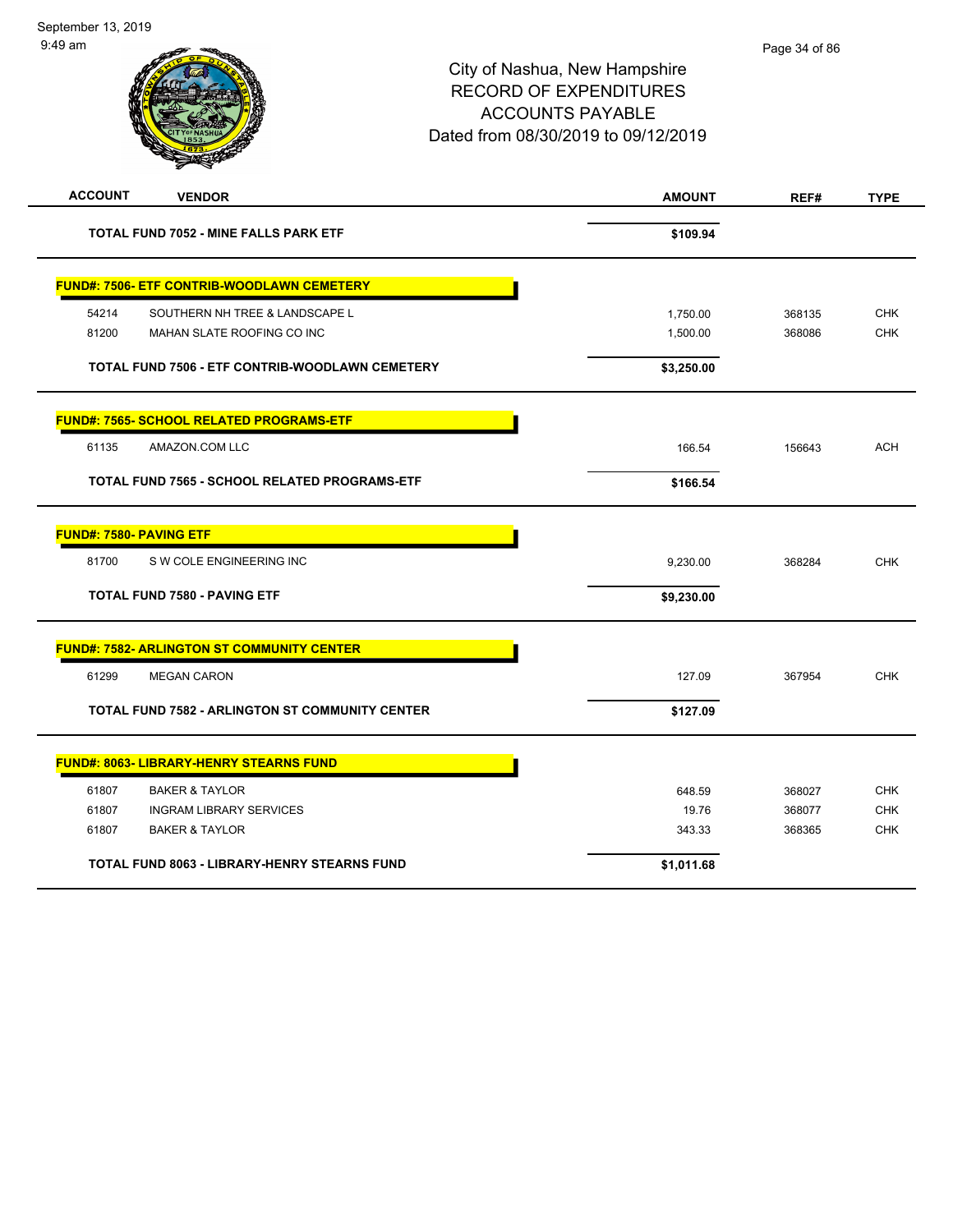

| <b>ACCOUNT</b> | <b>VENDOR</b> |                                        | <b>AMOUNT</b><br>REF# | <b>TYPE</b> |
|----------------|---------------|----------------------------------------|-----------------------|-------------|
|                |               | <b>EXPENDITURE SUMMARY BY FUND</b>     | <b>AMOUNT</b>         |             |
|                | 1000          | <b>GENERAL FUND</b>                    | 2,613,997.18          |             |
|                | 1001          | <b>GF-CAPITAL IMPROVEMENTS</b>         | 2,866.19              |             |
|                | 1010          | <b>GF-PRIOR YEAR ENC &amp; ESCROWS</b> | 33,475.09             |             |
|                | 2100          | <b>FOOD SERVICES FUND</b>              | 68,508.64             |             |
|                | 2201          | DRIVERS EDUCATION FUND                 | 2,654.79              |             |
|                | 2207          | ADULT ED/CONTINUING ED                 | 2,385.00              |             |
|                | 2212          | ATHLETICS REVENUE FUND                 | 1,616.72              |             |
|                | 2503          | PARKS & REC PROGRAMS FUND              | 11,165.00             |             |
|                | 2504          | HOLMAN STADIUM EVENTS FUND             | 30,523.68             |             |
|                | 2505          | PEG ACCESS CHANNELS FUND               | 584.27                |             |
|                | 2506          | HUNT BLDG FACILITY RENTAL FUND         | 1,742.76              |             |
|                | 2508          | SPECIAL ROAD & HIGHWAY FUND            | 760,775.83            |             |
|                | 2511          | 201 MAIN STREET RENTAL FUND            | 422.72                |             |
|                | 3040          | <b>COMMUNICATIONS GRANTS FUND</b>      | 329,818.73            |             |
|                | 3050          | POLICE GRANTS FUND                     | 3,507.92              |             |
|                | 3068          | COMMUNITY SERVICES GRANTS FUND         | 2,132.40              |             |
|                | 3070          | COMMUNITY HEALTH GRANTS FUND           | 400.33                |             |
|                | 3090          | URBAN PROGRAM GRANTS FUND              | 98,331.50             |             |
|                | 3120          | <b>TRANSIT GRANTS FUND</b>             | 10,729.04             |             |
|                | 3800          | <b>SCHOOL GRANTS FUND</b>              | 163,408.09            |             |
|                | 3810          | FOOD SERVICE GRANTS FUND               | 6,339.42              |             |
|                | 4005          | <b>TRAFFIC VIOLATIONS FUND</b>         | 3,640.80              |             |
|                | 4025          | DOJ DRUG FORFEITURE FUND               | 2,837.48              |             |
|                | 4053          | FIRE REGIONAL HAZMAT FUND              | 3,154.67              |             |
|                | 4090          | LIB-LOST/DAMAGED BOOK FINES            | 186.14                |             |
|                | 5000          | CAP PROJECTS-GEN GOVT BLDGS            | 21,431.25             |             |
|                | 5020          | CAPITAL PROJECTS-POLICE                | 6,055.00              |             |
|                | 5100          | CAP PROJECTS-ECONOMIC DEV              | 4,000.00              |             |
|                | 5200          | CAPITAL PROJECTS-PUBLIC WORKS          | 88,013.43             |             |
|                | 5700          | CAP PROJECTS-BROAD ST PARKWAY          | 61.82                 |             |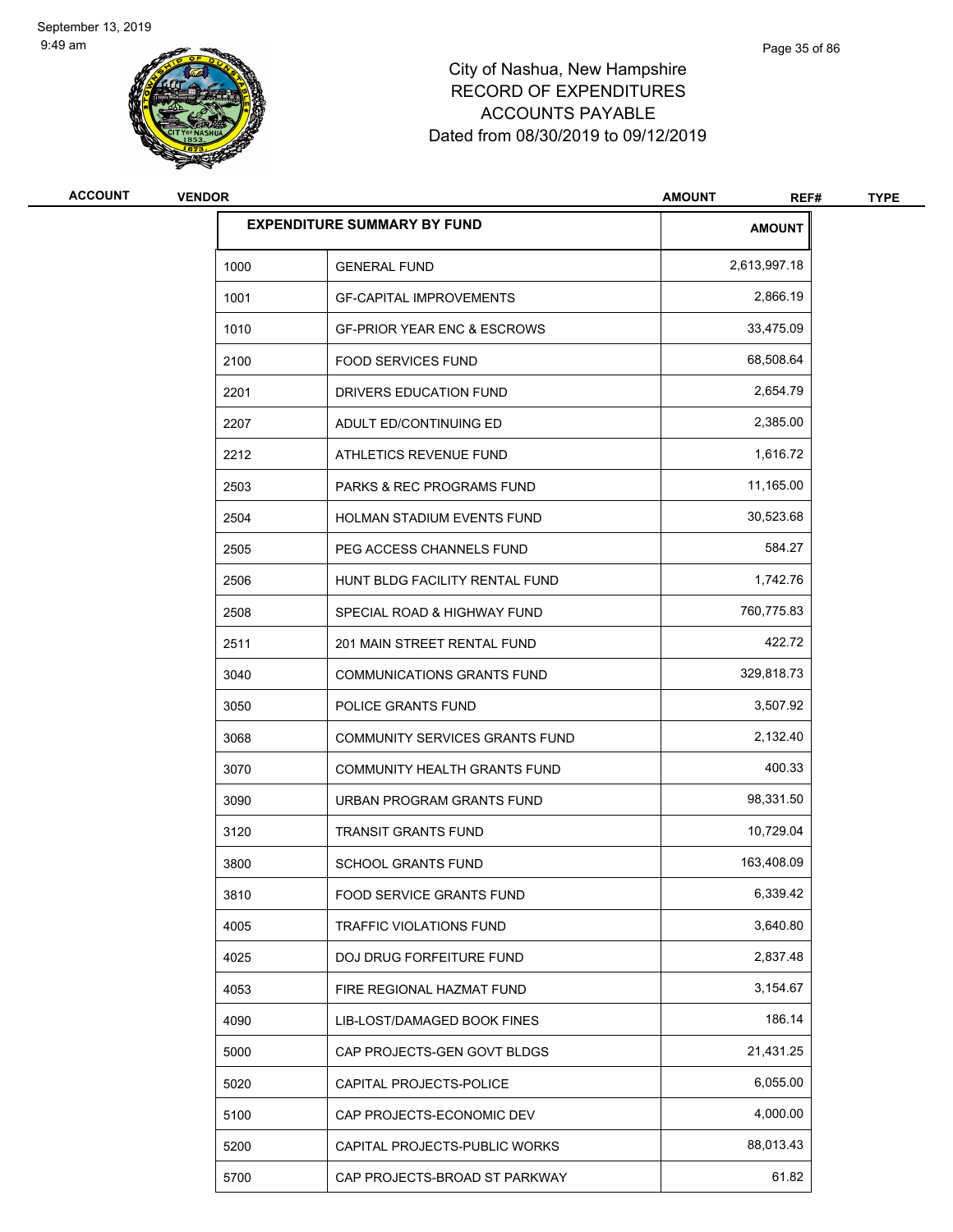

| <b>ACCOUNT</b> | <b>VENDOR</b> |                                       | <b>AMOUNT</b><br>REF# | <b>TYPE</b> |
|----------------|---------------|---------------------------------------|-----------------------|-------------|
|                |               |                                       | <b>AMOUNT</b>         |             |
|                | 5800          | SCHOOL CAPITAL PROJECTS FUND          | 8,277.00              |             |
|                | 6000          | <b>SOLID WASTE FUND</b>               | 572,796.48            |             |
|                | 6200          | <b>WASTEWATER FUND</b>                | 308,073.72            |             |
|                | 6500          | PROPERTY & CASUALTY FUND              | 29,803.92             |             |
|                | 6600          | BENEFITS SELF INSURANCE FUND          | 1,794,843.18          |             |
|                | 7050          | <b>HOLMAN STADIUM IMPROVEMNTS ETF</b> | 109.94                |             |
|                | 7052          | MINE FALLS PARK ETF                   | 109.94                |             |
|                | 7506          | ETF CONTRIB-WOODLAWN CEMETERY         | 3,250.00              |             |
|                | 7565          | <b>SCHOOL RELATED PROGRAMS-ETF</b>    | 166.54                |             |
|                | 7580          | <b>PAVING ETF</b>                     | 9,230.00              |             |
|                | 7582          | ARLINGTON ST COMMUNITY CENTER         | 127.09                |             |
|                | 8063          | <b>LIBRARY-HENRY STEARNS FUND</b>     | 1,011.68              |             |
|                | <b>TOTAL:</b> |                                       | 7,002,565.38          |             |
|                |               |                                       |                       |             |

Page 36 of 86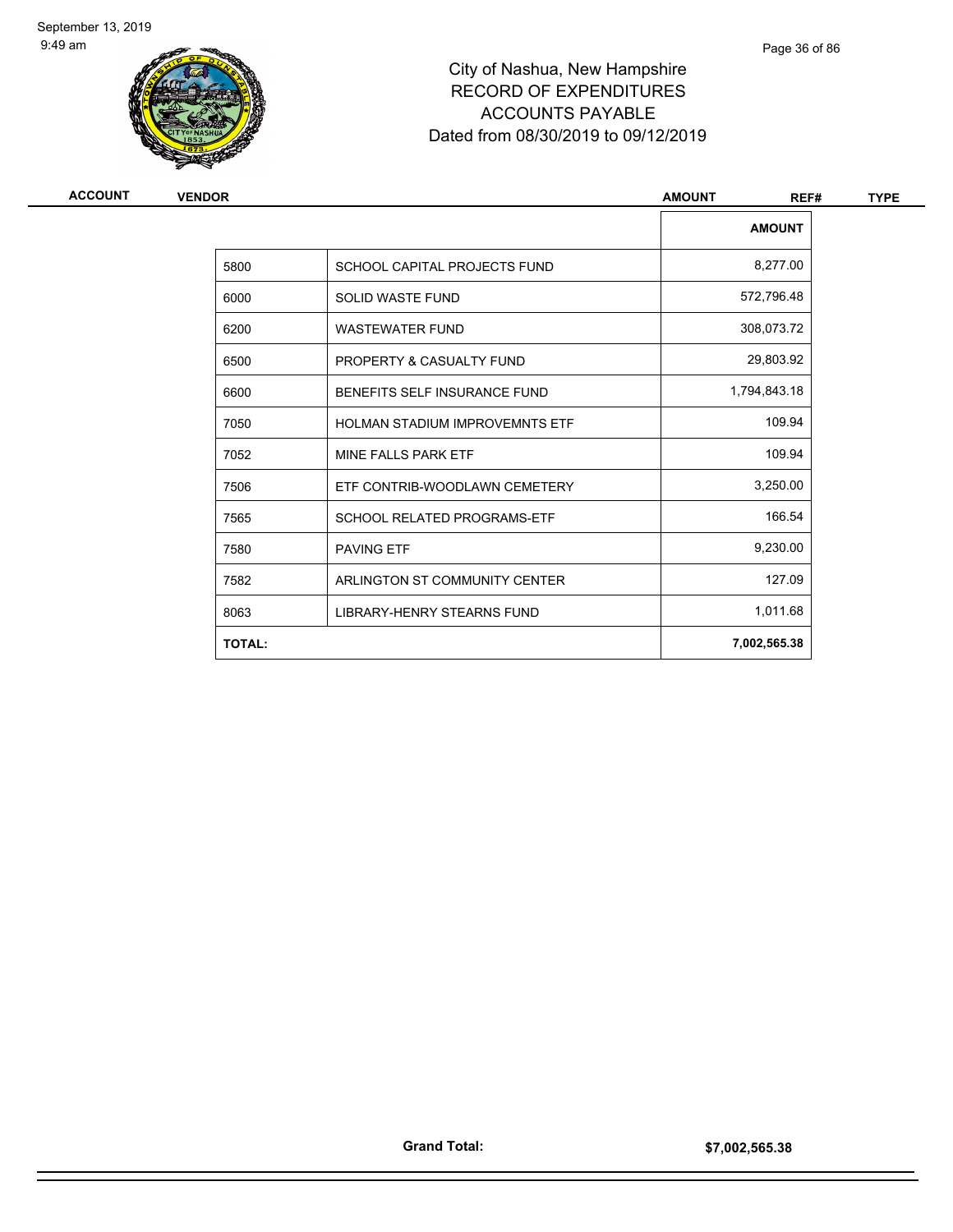

Page 37 of 86

|     | <b>PAY DATE</b>                   | <b>ACCOUNT</b>                             | <b>DESCRIPTION</b>                       | <b>AMOUNT</b> |
|-----|-----------------------------------|--------------------------------------------|------------------------------------------|---------------|
|     | <b>FUND#: 1000 - GENERAL FUND</b> |                                            |                                          |               |
| 101 | <b>MAYOR</b>                      |                                            |                                          |               |
|     | 9/5/19                            | 51100                                      | ADMINISTRATIVE ASSISTANT II              | 679.35        |
|     | 9/12/19                           | 51100                                      | ADMINISTRATIVE ASSISTANT II              | 679.35        |
|     | 9/5/19                            | 51100                                      | CHIEF OF STAFF                           | 1,686.60      |
|     | 9/12/19                           | 51100                                      | CHIEF OF STAFF                           | 1,686.60      |
|     | 9/5/19                            | 51100                                      | COMMUNICATIONS & SPECIAL PRJ COORDINATOR | 851.95        |
|     | 9/12/19                           | 51100                                      | COMMUNICATIONS & SPECIAL PRJ COORDINATOR | 851.95        |
|     | 9/5/19                            | 51100                                      | CONSTITUENT SERVICES COORDINATOR         | 851.96        |
|     | 9/12/19                           | 51100                                      | CONSTITUENT SERVICES COORDINATOR         | 851.95        |
|     | 9/5/19                            | 51500                                      | <b>MAYOR</b>                             | 2,290.80      |
|     | 9/12/19                           | 51500                                      | <b>MAYOR</b>                             | 2,290.80      |
|     | <b>TOTAL 101 - MAYOR</b>          |                                            |                                          | \$12,721.31   |
| 102 | <b>BOARD OF ALDERMEN</b>          |                                            |                                          |               |
|     | 9/5/19                            | 51100                                      | LEGISLATIVE AFFAIRS MANAGER              | 1,751.00      |
|     | 9/12/19                           | 51100                                      | LEGISLATIVE AFFAIRS MANAGER              | 1,751.00      |
|     | 9/5/19                            | 51200                                      | LEGISLATIVE TRANSCRIPTION SPEC           | 349.19        |
|     | 9/12/19                           | 51200                                      | LEGISLATIVE TRANSCRIPTION SPEC           | 411.08        |
|     |                                   | <b>TOTAL 102 - BOARD OF ALDERMEN</b>       |                                          | \$4,262.27    |
| 103 | LEGAL                             |                                            |                                          |               |
|     | 9/5/19                            | 51100                                      | <b>CORPORATION COUNSEL</b>               | 2,561.50      |
|     | 9/12/19                           | 51100                                      | <b>CORPORATION COUNSEL</b>               | 2,561.50      |
|     | 9/5/19                            | 51100                                      | DEPUTY CORPORATION COUNSEL               | 4,444.49      |
|     | 9/12/19                           | 51100                                      | DEPUTY CORPORATION COUNSEL               | 4,444.50      |
|     | 9/5/19                            | 51100                                      | <b>LEGAL ASSISTANT</b>                   | 2,065.25      |
|     | 9/12/19                           | 51100                                      | <b>LEGAL ASSISTANT</b>                   | 2,065.25      |
|     | TOTAL 103 - LEGAL                 |                                            |                                          | \$18,142.49   |
| 106 |                                   | <b>ADMINISTRATIVE SERVICES</b>             |                                          |               |
|     | 9/5/19                            | 51100                                      | ADMINISTRATIVE ASSISTANT I               | 735.30        |
|     | 9/12/19                           | 51100                                      | ADMINISTRATIVE ASSISTANT I               | 735.29        |
|     | 9/5/19                            | 51100                                      | ADMINISTRATIVE SERVICES DIRECTOR         | 2,023.90      |
|     | 9/12/19                           | 51100                                      | ADMINISTRATIVE SERVICES DIRECTOR         | 2,023.90      |
|     |                                   | <b>TOTAL 106 - ADMINISTRATIVE SERVICES</b> |                                          | \$5,518.39    |
|     | <b>CITY CLERK</b>                 |                                            |                                          |               |
| 107 |                                   |                                            | <b>CITY CLERK</b>                        | 1,907.15      |
|     | 9/5/19                            | 51100                                      |                                          |               |
|     | 9/12/19                           | 51100                                      | <b>CITY CLERK</b>                        | 1,907.15      |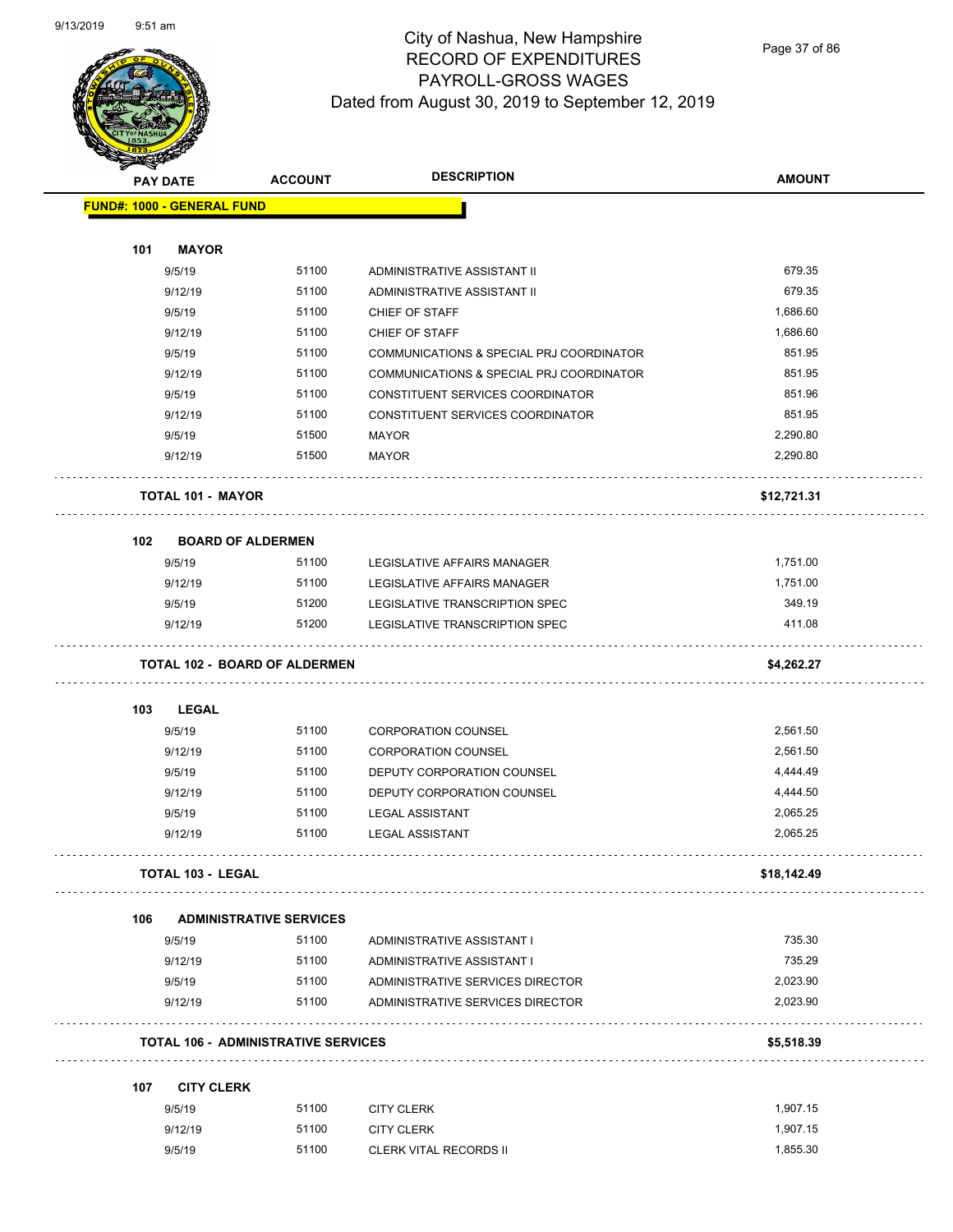Page 38 of 86

| <b>MERRY</b>                      |                                                  |                                        |               |
|-----------------------------------|--------------------------------------------------|----------------------------------------|---------------|
| <b>PAY DATE</b>                   | <b>ACCOUNT</b>                                   | <b>DESCRIPTION</b>                     | <b>AMOUNT</b> |
| <b>FUND#: 1000 - GENERAL FUND</b> |                                                  |                                        |               |
|                                   |                                                  |                                        |               |
| 107<br><b>CITY CLERK</b>          |                                                  |                                        |               |
| 9/12/19                           | 51100                                            | <b>CLERK VITAL RECORDS II</b>          | 1,855.30      |
| 9/5/19                            | 51100                                            | DEPARTMENT COORDINATOR, CC             | 730.70        |
| 9/12/19                           | 51100                                            | DEPARTMENT COORDINATOR, CC             | 730.70        |
| 9/5/19                            | 51100                                            | DEPUTY CITY CLERK                      | 1,264.95      |
| 9/12/19                           | 51100                                            | DEPUTY CITY CLERK                      | 1,264.95      |
| 9/5/19                            | 51300                                            | <b>OVERTIME</b>                        | 359.78        |
| 9/12/19                           | 51300                                            | <b>OVERTIME</b>                        | 662.99        |
| <b>TOTAL 107 - CITY CLERK</b>     |                                                  |                                        | \$12,538.97   |
| 110                               | <b>ARLINGTON ST COMMUNITY CENTER</b>             |                                        |               |
| 9/5/19                            | 51100                                            | ARLINGTON ST COMMUNITY CENTER DIRECTOR | 1,043.55      |
| 9/12/19                           | 51100                                            | ARLINGTON ST COMMUNITY CENTER DIRECTOR | 1,043.55      |
|                                   | <b>TOTAL 110 - ARLINGTON ST COMMUNITY CENTER</b> |                                        | \$2,087.10    |
| 111                               | <b>HUMAN RESOURCES</b>                           |                                        |               |
| 9/5/19                            | 51100                                            | HR SPEC                                | 979.90        |
| 9/12/19                           | 51100                                            | HR SPEC                                | 979.91        |
| 9/5/19                            | 51100                                            | HRIS & PAYROLL ANALYST                 | 1,239.00      |
| 9/12/19                           | 51100                                            | HRIS & PAYROLL ANALYST                 | 1,239.00      |
| 9/5/19                            | 51100                                            | HUMAN RESOURCES DIRECTOR               | 1,907.35      |
| 9/12/19                           | 51100                                            | HUMAN RESOURCES DIRECTOR               | 1,907.35      |
| 9/5/19                            | 51100                                            | HUMAN RESOURCES MANAGER                | 1,313.50      |
| 9/12/19                           | 51100                                            | HUMAN RESOURCES MANAGER                | 1,313.50      |
| 9/5/19                            | 51100                                            | PAYROLL ANALYST                        | 2,349.98      |
| 9/12/19                           | 51100                                            | PAYROLL ANALYST                        | 2,349.95      |
| 9/5/19                            | 51100                                            | PAYROLL MANAGER                        | 1,651.40      |
| 9/12/19                           | 51100                                            | PAYROLL MANAGER                        | 1,651.40      |
| 9/5/19                            | 51300                                            | <b>OVERTIME</b>                        | 88.12         |
| 9/12/19                           | 51300                                            | <b>OVERTIME</b>                        | 22.04         |
| 9/5/19                            | 51750                                            | <b>RETIREMENT &amp; SEPARATION PAY</b> | 408.63        |
|                                   | <b>TOTAL 111 - HUMAN RESOURCES</b>               |                                        | \$19,401.03   |
| 122                               | <b>INFORMATION TECHNOLOGY</b>                    |                                        |               |
| 9/5/19                            | 51100                                            | ADMIN ASSISTANT III                    | 824.10        |
| 9/12/19                           | 51100                                            | ADMIN ASSISTANT III                    | 824.10        |
| 9/5/19                            | 51100                                            | <b>ENTERPRISE SYS ADMINISTRATOR</b>    | 1,651.40      |
| 9/12/19                           | 51100                                            | <b>ENTERPRISE SYS ADMINISTRATOR</b>    | 1,651.40      |
| 9/5/19                            | 51100                                            | ERP SYSTEM ADMIN DBA                   | 1,973.35      |
| 9/12/19                           | 51100                                            | ERP SYSTEM ADMIN DBA                   | 1,973.35      |

9/5/19 51100 IT APPLICATIONS ANALYST 1,445.41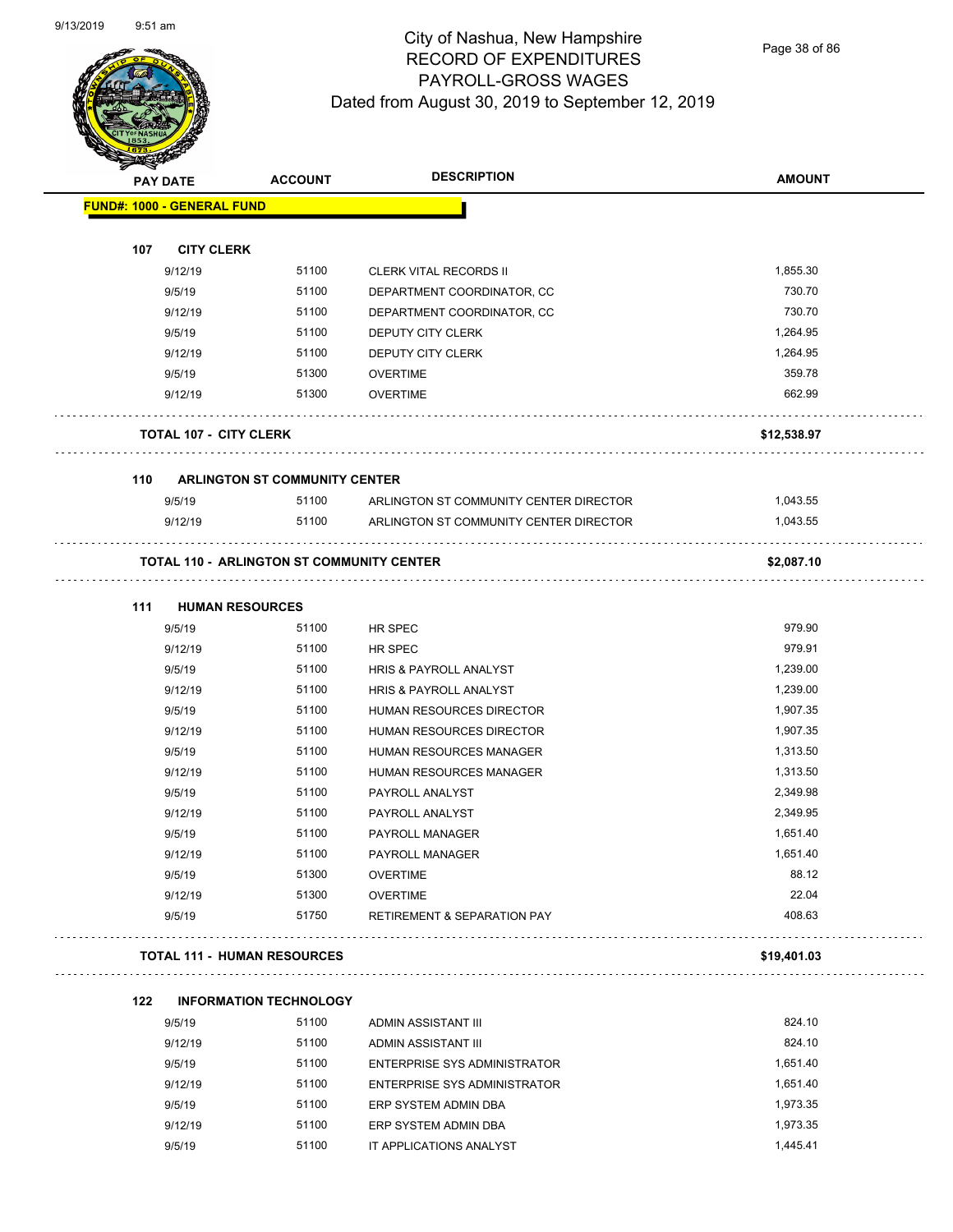

| <b>STARTER</b> |                                           |                |                                          |               |
|----------------|-------------------------------------------|----------------|------------------------------------------|---------------|
|                | <b>PAY DATE</b>                           | <b>ACCOUNT</b> | <b>DESCRIPTION</b>                       | <b>AMOUNT</b> |
|                | <b>FUND#: 1000 - GENERAL FUND</b>         |                |                                          |               |
|                |                                           |                |                                          |               |
| 122            | <b>INFORMATION TECHNOLOGY</b>             |                |                                          |               |
|                | 9/12/19                                   | 51100          | IT APPLICATIONS ANALYST                  | 1,445.40      |
|                | 9/5/19                                    | 51100          | IT DIVISION DIRECTOR                     | 2,427.25      |
|                | 9/12/19                                   | 51100          | IT DIVISION DIRECTOR                     | 2,427.25      |
|                | 9/5/19                                    | 51100          | IT INFRASTRUCTURE ANALYST                | 1,334.10      |
|                | 9/12/19                                   | 51100          | IT INFRASTRUCTURE ANALYST                | 1,334.10      |
|                | 9/5/19                                    | 51100          | IT MANAGER, INFRASTRUCTURE               | 2,177.35      |
|                | 9/12/19                                   | 51100          | IT MANAGER, INFRASTRUCTURE               | 2,177.36      |
|                | 9/5/19                                    | 51100          | IT MANAGER, PROJECT/DEVELOPMENT SERVICES | 1,684.21      |
|                | 9/12/19                                   | 51100          | IT MANAGER, PROJECT/DEVELOPMENT SERVICES | 1,684.20      |
|                | 9/5/19                                    | 51100          | IT MANAGER, TECHNICAL SERVICES           | 1,620.45      |
|                | 9/12/19                                   | 51100          | IT MANAGER, TECHNICAL SERVICES           | 1,620.45      |
|                | 9/5/19                                    | 51100          | TECHNICAL SPEC II NET SUPPORT            | 1,273.15      |
|                | 9/12/19                                   | 51100          | TECHNICAL SPEC II NET SUPPORT            | 1,273.15      |
|                | 9/5/19                                    | 51100          | <b>TECHNICAL SPECIALIST I</b>            | 888.90        |
|                | 9/12/19                                   | 51100          | <b>TECHNICAL SPECIALIST I</b>            | 888.90        |
|                | 9/5/19                                    | 51100          | WEB ADMINISTRATOR/GRAPHIC DESINGER       | 983.40        |
|                | 9/12/19                                   | 51100          | WEB ADMINISTRATOR/GRAPHIC DESINGER       | 983.40        |
|                |                                           |                |                                          |               |
|                | <b>TOTAL 122 - INFORMATION TECHNOLOGY</b> |                |                                          | \$36,566.13   |
| 126            | <b>FINANCIAL SERVICES</b>                 |                |                                          |               |
|                | 9/5/19                                    | 51100          | <b>ACCOUNTANT</b>                        | 1,062.30      |
|                | 9/12/19                                   | 51100          | <b>ACCOUNTANT</b>                        | 1,062.30      |
|                | 9/5/19                                    | 51100          | ACCOUNTS PAYABLE COORDINATOR             | 2,362.35      |
|                | 9/12/19                                   | 51100          | ACCOUNTS PAYABLE COORDINATOR             | 2,362.35      |
|                | 9/5/19                                    | 51100          | ACCOUNTS PAYABLE SUPV                    | 1,158.35      |
|                | 9/12/19                                   | 51100          | ACCOUNTS PAYABLE SUPV                    | 1,158.35      |
|                | 9/5/19                                    | 51100          | <b>CFO COMPTROLLER</b>                   | 2,664.05      |
|                | 9/12/19                                   | 51100          | <b>CFO COMPTROLLER</b>                   | 2,664.05      |
|                | 9/5/19                                    | 51100          | DEP TREASURER TAX COLLECTOR              | 1,243.25      |
|                | 9/12/19                                   | 51100          | DEP TREASURER TAX COLLECTOR              | 1,243.25      |
|                | 9/5/19                                    | 51100          | FINANCE AND ADMIN MANAGER                | 888.05        |
|                | 9/12/19                                   | 51100          | FINANCE AND ADMIN MANAGER                | 888.05        |
|                | 9/5/19                                    | 51100          | <b>MVR CLERK I</b>                       | 598.34        |
|                | 9/12/19                                   | 51100          | MVR CLERK I                              | 598.34        |
|                | 9/5/19                                    | 51100          | MVR CLERK II                             | 1,895.14      |
|                | 9/12/19                                   | 51100          | MVR CLERK II                             | 1,895.15      |
|                | 9/5/19                                    | 51100          | MVR CLERK III                            | 1,565.41      |
|                | 9/12/19                                   | 51100          | MVR CLERK III                            | 1,565.40      |
|                | 9/5/19                                    | 51100          | ORDINANCE VIOLATIONS COORDINATOR         | 299.55        |
|                | 9/12/19                                   | 51100          | ORDINANCE VIOLATIONS COORDINATOR         | 299.55        |
|                | 9/5/19                                    | 51100          | REVENUE ACCOUNTS SPEC                    | 898.05        |
|                | 9/12/19                                   | 51100          | REVENUE ACCOUNTS SPEC                    | 898.05        |
|                | 9/5/19                                    | 51100          | REVENUE COORDINATOR                      | 1,103.65      |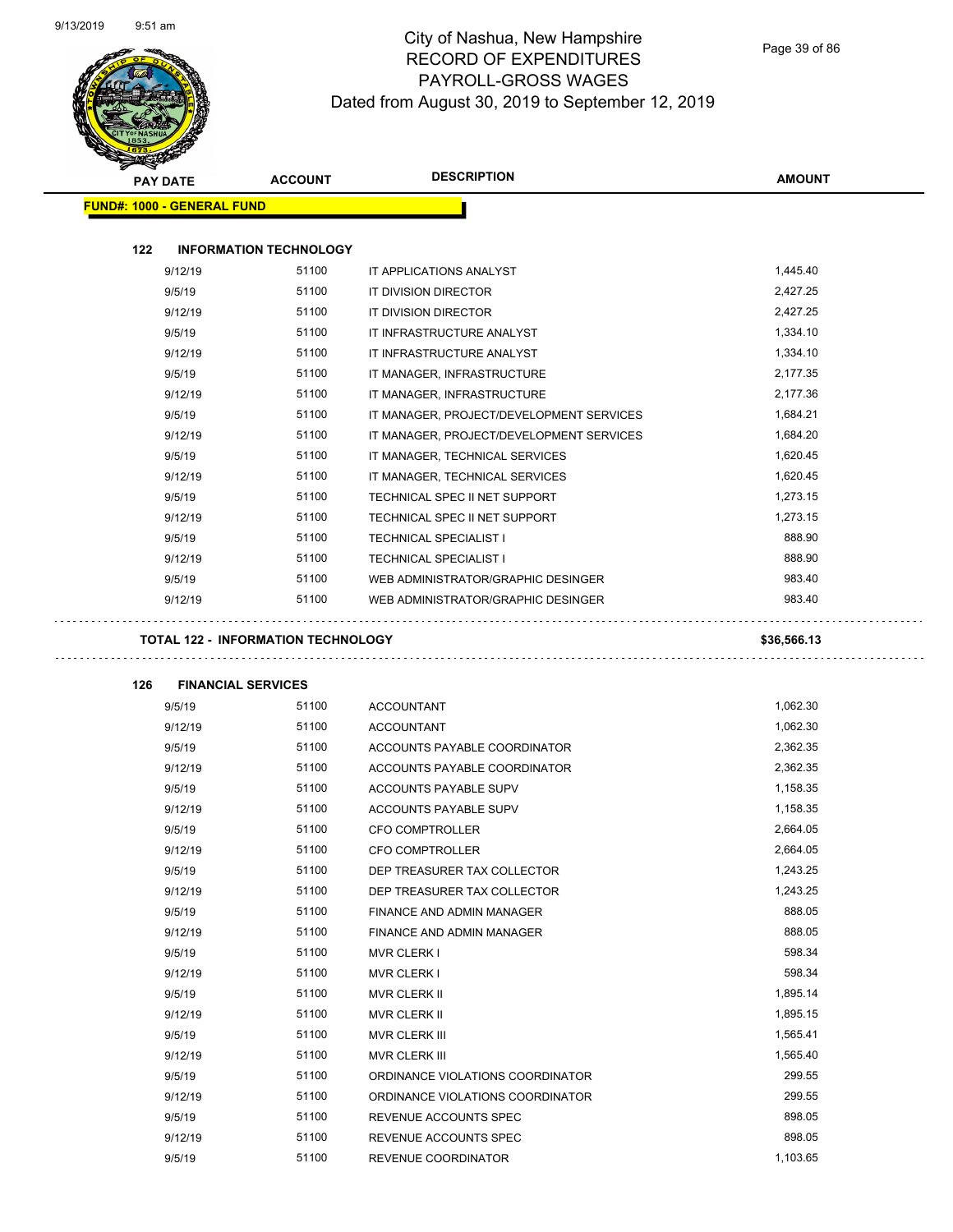

Page 40 of 86

|     | <b>PAY DATE</b>   | <b>ACCOUNT</b>                        | <b>DESCRIPTION</b>                                               | <b>AMOUNT</b> |
|-----|-------------------|---------------------------------------|------------------------------------------------------------------|---------------|
|     |                   | <b>FUND#: 1000 - GENERAL FUND</b>     |                                                                  |               |
| 126 |                   | <b>FINANCIAL SERVICES</b>             |                                                                  |               |
|     | 9/12/19           | 51100                                 | REVENUE COORDINATOR                                              | 1,103.65      |
|     | 9/5/19            | 51100                                 | <b>SENIOR FINANCE MANAGER</b>                                    | 1,776.05      |
|     | 9/12/19           | 51100                                 | SENIOR FINANCE MANAGER                                           | 1,776.05      |
|     | 9/5/19            | 51100                                 | SENIOR FINANCIAL ANALYST                                         | 1,268.05      |
|     | 9/12/19           | 51100                                 | SENIOR FINANCIAL ANALYST                                         | 1,268.05      |
|     | 9/5/19            | 51100                                 | SR MGR ACCT FIN REPORTING                                        | 461.03        |
|     | 9/12/19           | 51100                                 | SR MGR ACCT FIN REPORTING                                        | 461.02        |
|     | 9/5/19            | 51100                                 | SUPV VEHICLE REGISTRATION                                        | 1,282.70      |
|     | 9/12/19           | 51100                                 | SUPV VEHICLE REGISTRATION                                        | 1,282.70      |
|     | 9/5/19            | 51100                                 | TREASURER TAX COLLECTOR                                          | 2,177.35      |
|     | 9/12/19           | 51100                                 | TREASURER TAX COLLECTOR                                          | 2,177.35      |
|     | 9/5/19            | 51200                                 | <b>TRUST ACCOUNTANT PT</b>                                       | 785.88        |
|     | 9/12/19           | 51200                                 | TRUST ACCOUNTANT PT                                              | 779.44        |
|     | 9/5/19            | 51300                                 | <b>OVERTIME</b>                                                  | 276.51        |
|     | 9/12/19           | 51300                                 | <b>OVERTIME</b>                                                  | 130.71        |
|     |                   | <b>TOTAL 126 - FINANCIAL SERVICES</b> |                                                                  | \$47,379.87   |
| 129 |                   | <b>CITY BUILDINGS</b>                 |                                                                  |               |
|     | 9/5/19            | 51100                                 | <b>BUILDING MANAGER</b>                                          | 1,305.25      |
|     | 9/12/19           | 51100                                 | <b>BUILDING MANAGER</b>                                          | 1,305.24      |
|     | 9/5/19            | 51100                                 | <b>CUSTODIAN I</b>                                               | 1,282.70      |
|     | 9/12/19           | 51100                                 | <b>CUSTODIAN I</b>                                               | 1,282.70      |
|     | 9/5/19            | 51100                                 | MAINTENANCE SPEC                                                 | 1,440.85      |
|     | 9/12/19           | 51100                                 | MAINTENANCE SPEC                                                 | 1,440.85      |
|     | 9/5/19            | 51300                                 | <b>OVERTIME</b>                                                  | 59.67         |
|     |                   | <b>TOTAL 129 - CITY BUILDINGS</b>     |                                                                  | \$8,117.26    |
|     |                   |                                       |                                                                  |               |
| 130 | 9/5/19            | <b>PURCHASING</b><br>51100            | <b>PURCHASING AGENT I</b>                                        | 774.95        |
|     | 9/12/19           | 51100                                 | PURCHASING AGENT I                                               | 774.95        |
|     | 9/5/19            | 51100                                 | PURCHASING AGENT II                                              | 956.14        |
|     | 9/12/19           | 51100                                 | PURCHASING AGENT II                                              | 938.10        |
|     | 9/5/19            | 51100                                 | PURCHASING MANAGER                                               | 1,776.05      |
|     | 9/12/19           | 51100                                 | <b>PURCHASING MANAGER</b>                                        | 1,776.05      |
|     |                   |                                       |                                                                  | 326.81        |
|     | 9/5/19<br>9/12/19 | 51200<br>51200                        | MESSENGER MAIL DISTRIBUTION CL<br>MESSENGER MAIL DISTRIBUTION CL | 355.40        |
|     |                   | <b>TOTAL 130 - PURCHASING</b>         |                                                                  | \$7,678.45    |
|     |                   |                                       |                                                                  |               |
| 131 |                   | <b>HUNT BUILDING</b>                  |                                                                  |               |
|     | 9/5/19            | 51100                                 | HUNT MEMORIAL BLDG & ARTS ADM                                    | 394.19        |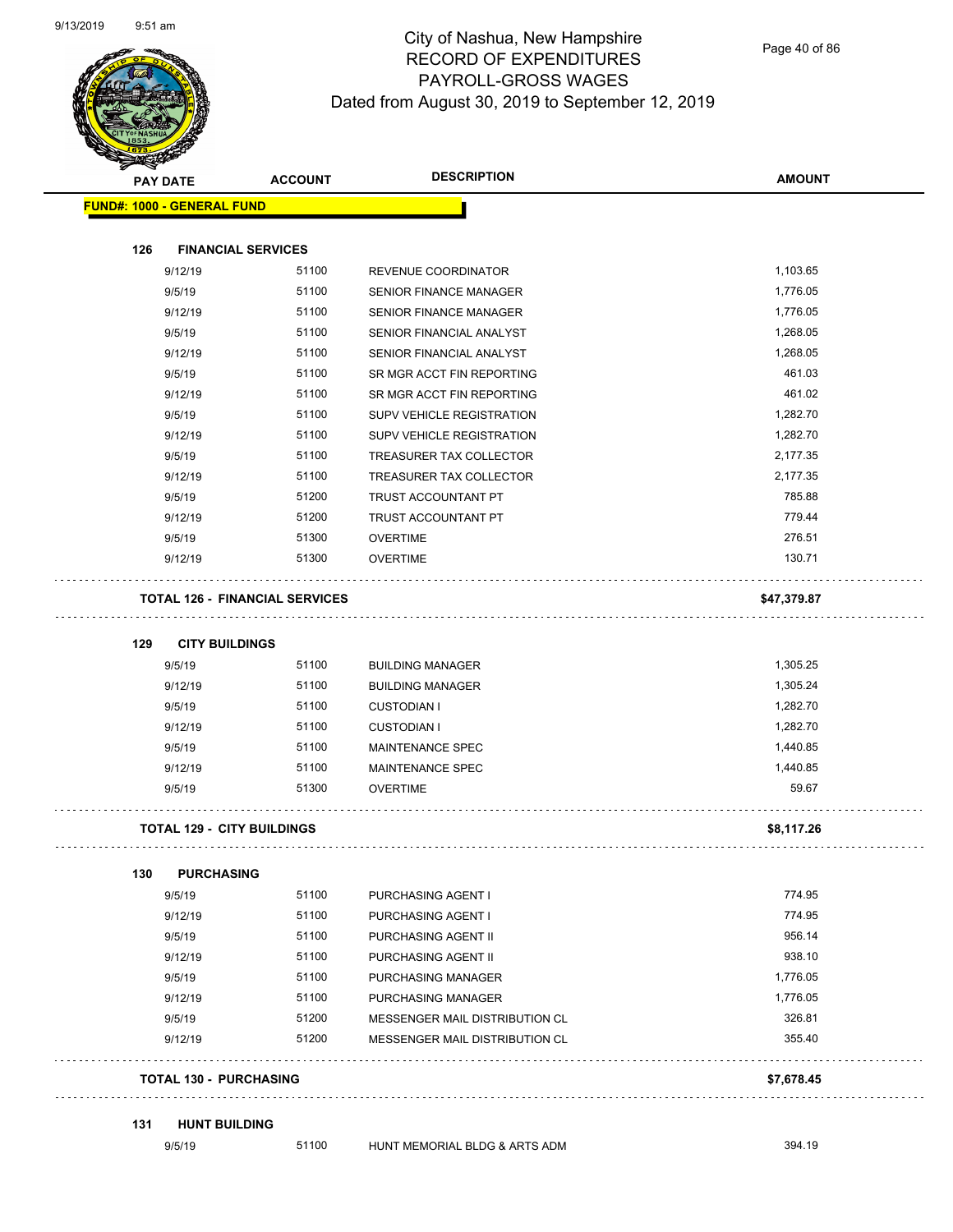Page 41 of 86

|                  | <b>PAY DATE</b>                      | <b>ACCOUNT</b> | <b>DESCRIPTION</b>            | <b>AMOUNT</b> |
|------------------|--------------------------------------|----------------|-------------------------------|---------------|
|                  | <b>FUND#: 1000 - GENERAL FUND</b>    |                |                               |               |
| 131              | <b>HUNT BUILDING</b>                 |                |                               |               |
|                  | 9/12/19                              | 51100          | HUNT MEMORIAL BLDG & ARTS ADM | 394.19        |
|                  | <b>TOTAL 131 - HUNT BUILDING</b>     |                |                               | \$788.38      |
| 132 <sub>2</sub> | <b>ASSESSING</b>                     |                |                               |               |
|                  | 9/5/19                               | 51100          | ASSESSING ADMIN SPEC I CSR    | 670.15        |
|                  | 9/12/19                              | 51100          | ASSESSING ADMIN SPEC I CSR    | 670.15        |
|                  | 9/5/19                               | 51100          | ASSESSING ADMIN SPEC II CSR   | 730.70        |
|                  | 9/12/19                              | 51100          | ASSESSING ADMIN SPEC II CSR   | 730.70        |
|                  | 9/5/19                               | 51100          | ASSESSING ADMIN SPEC III CSR  | 1,020.05      |
|                  | 9/12/19                              | 51100          | ASSESSING ADMIN SPEC III CSR  | 1,020.04      |
|                  | 9/5/19                               | 51100          | ASSESSOR I                    | 813.44        |
|                  | 9/12/19                              | 51100          | ASSESSOR I                    | 813.45        |
|                  | 9/5/19                               | 51100          | ASSESSOR II                   | 1,171.16      |
|                  | 9/12/19                              | 51100          | ASSESSOR II                   | 1,171.15      |
|                  | 9/5/19                               | 51100          | ASSESSOR III                  | 2,518.80      |
|                  | 9/12/19                              | 51100          | ASSESSOR III                  | 2,518.80      |
|                  | 9/5/19                               | 51100          | DEPARTMENT COORDINATOR        | 968.65        |
|                  | 9/12/19                              | 51100          | DEPARTMENT COORDINATOR        | 968.65        |
|                  | <b>TOTAL 132 - ASSESSING</b>         |                |                               | \$15,785.89   |
| 134              | <b>GIS</b>                           |                |                               |               |
|                  | 9/5/19                               | 51100          | <b>GIS TECHNICIAN II</b>      | 1,199.70      |
|                  | 9/12/19                              | 51100          | <b>GIS TECHNICIAN II</b>      | 1,199.70      |
|                  | <b>TOTAL 134 - GIS</b>               |                |                               | \$2,399.40    |
| 140              | <b>PINEWOOD CEMETERY</b>             |                |                               |               |
|                  | 9/12/19                              | 51400          | WAGES TEMPORARY/SEASONAL      | 370.50        |
|                  | <b>TOTAL 140 - PINEWOOD CEMETERY</b> |                |                               | \$370.50      |
| 142              | <b>WOODLAWN CEMETERY</b>             |                |                               |               |
|                  | 9/5/19                               | 51100          | <b>GROUNDSKEEPER CEMETERY</b> | 1,480.00      |
|                  | 9/12/19                              | 51100          | <b>GROUNDSKEEPER CEMETERY</b> | 1,480.01      |
|                  | 9/5/19                               | 51100          | SUBFOREMAN CEMETERY           | 901.26        |
|                  | 9/12/19                              | 51100          | SUBFOREMAN CEMETERY           | 901.25        |
|                  | 9/5/19                               | 51100          | SUPERINTENDENT CEMETERY I     | 1,263.75      |
|                  | 9/12/19                              | 51100          | SUPERINTENDENT CEMETERY I     | 1,263.75      |
|                  | 9/5/19                               | 51400          | WAGES TEMPORARY/SEASONAL      | 520.00        |
|                  |                                      |                |                               |               |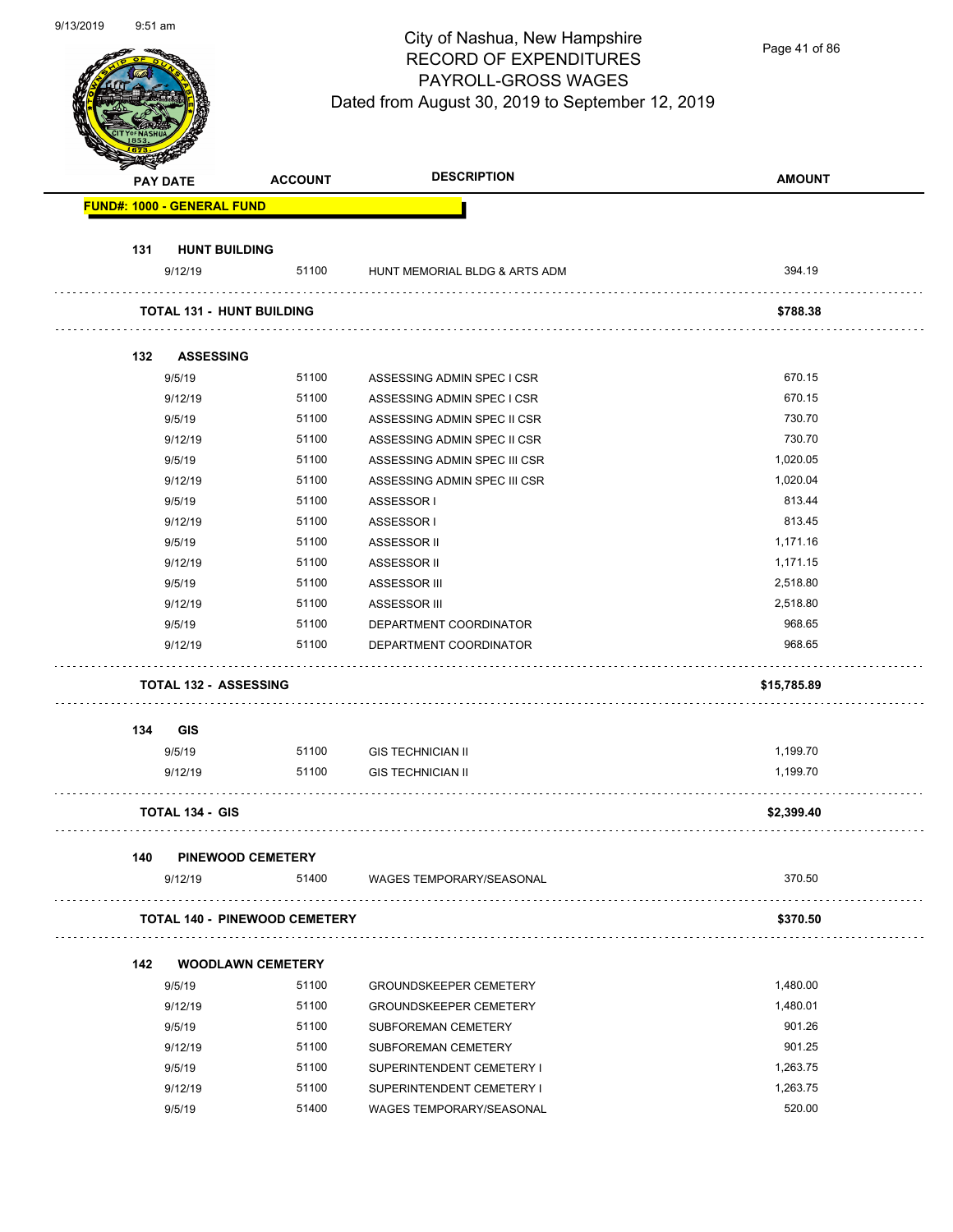

Page 42 of 86

|                                   |                                                       | <b>DESCRIPTION</b>                   |               |
|-----------------------------------|-------------------------------------------------------|--------------------------------------|---------------|
| <b>PAY DATE</b>                   | <b>ACCOUNT</b>                                        |                                      | <b>AMOUNT</b> |
| <b>FUND#: 1000 - GENERAL FUND</b> |                                                       |                                      |               |
|                                   | <b>TOTAL 142 - WOODLAWN CEMETERY</b>                  |                                      | \$7,810.02    |
| 144                               | <b>EDGEWOOD &amp; SUBURBAN CEMETERIES</b>             |                                      |               |
| 9/5/19                            | 51100                                                 | <b>GROUNDSKEEPER CEMETERY</b>        | 1,286.25      |
| 9/12/19                           | 51100                                                 | <b>GROUNDSKEEPER CEMETERY</b>        | 1,286.25      |
| 9/5/19                            | 51100                                                 | <b>SUBFOREMAN CEMETERY</b>           | 778.65        |
| 9/12/19                           | 51100                                                 | <b>SUBFOREMAN CEMETERY</b>           | 778.65        |
| 9/5/19                            | 51100                                                 | SUPERINTENDENT CEMETERY II           | 1,282.70      |
| 9/12/19                           | 51100                                                 | SUPERINTENDENT CEMETERY II           | 1,282.70      |
| 9/5/19                            | 51400                                                 | <b>WAGES TEMPORARY/SEASONAL</b>      | 1,040.00      |
| 9/12/19                           | 51400                                                 | <b>WAGES TEMPORARY/SEASONAL</b>      | 624.00        |
|                                   | <b>TOTAL 144 - EDGEWOOD &amp; SUBURBAN CEMETERIES</b> |                                      | \$8,359.20    |
| 150<br><b>POLICE</b>              |                                                       |                                      |               |
| 9/5/19                            | 51100                                                 | <b>1ST YEAR OFFICERS</b>             | 3,157.20      |
| 9/12/19                           | 51100                                                 | <b>1ST YEAR OFFICERS</b>             | 3,157.20      |
| 9/5/19                            | 51100                                                 | 1ST YR OFFICERS CERTIFIED SPEC       | 2,199.80      |
| 9/12/19                           | 51100                                                 | 1ST YR OFFICERS CERTIFIED SPEC       | 2,199.80      |
| 9/5/19                            | 51100                                                 | 1st YR SPECIAL OFFICER CERTIFIED II  | 2,860.00      |
| 9/12/19                           | 51100                                                 | 1st YR SPECIAL OFFICER CERTIFIED II  | 2,860.00      |
| 9/5/19                            | 51100                                                 | <b>ACCOUNT CLERK III</b>             | 2,333.75      |
| 9/12/19                           | 51100                                                 | <b>ACCOUNT CLERK III</b>             | 2,333.75      |
| 9/5/19                            | 51100                                                 | ADMIN ASSISTANT I DETECTIVES         | 2,889.65      |
| 9/12/19                           | 51100                                                 | ADMIN ASSISTANT I DETECTIVES         | 2,889.65      |
| 9/5/19                            | 51100                                                 | ADMIN ASSISTANT I LEGAL              | 774.05        |
| 9/12/19                           | 51100                                                 | ADMIN ASSISTANT I LEGAL              | 774.05        |
| 9/5/19                            | 51100                                                 | ADMIN ASSISTANT II LEGAL             | 784.25        |
| 9/12/19                           | 51100                                                 | ADMIN ASSISTANT II LEGAL             | 784.25        |
| 9/5/19                            | 51100                                                 | ADMIN ASSISTANT III PROF STANDARDS   | 983.25        |
| 9/12/19                           | 51100                                                 | ADMIN ASSISTANT III PROF STANDARDS   | 983.25        |
| 9/5/19                            | 51100                                                 | ADMIN ASSISTANT III SERVICES         | 810.56        |
| 9/12/19                           | 51100                                                 | ADMIN ASSISTANT III SERVICES         | 810.55        |
| 9/5/19                            | 51100                                                 | ADMIN ASSISTANT IV UNIFORM FIELD OPS | 853.00        |
| 9/12/19                           | 51100                                                 | ADMIN ASSISTANT IV UNIFORM FIELD OPS | 853.00        |
| 9/5/19                            | 51100                                                 | ADMIN SUPERVISOR DETECTIVES          | 943.95        |
| 9/12/19                           | 51100                                                 | ADMIN SUPERVISOR DETECTIVES          | 943.95        |
| 9/5/19                            | 51100                                                 | ADMINISTRATIVE PROJECT SPEC          | 1,480.05      |
| 9/12/19                           | 51100                                                 | ADMINISTRATIVE PROJECT SPEC          | 1,480.05      |
| 9/5/19                            | 51100                                                 | ANIMAL CONTROL OFFICER               | 1,028.90      |
| 9/12/19                           | 51100                                                 | ANIMAL CONTROL OFFICER               | 1,028.90      |
| 9/5/19                            | 51100                                                 | ASSISTANT RECORDS MANAGER            | 1,028.25      |
| 9/12/19                           | 51100                                                 | ASSISTANT RECORDS MANAGER            | 1,028.25      |
| 9/5/19                            | 51100                                                 | AUTO MECHANIC 1ST CLASS              | 1,755.20      |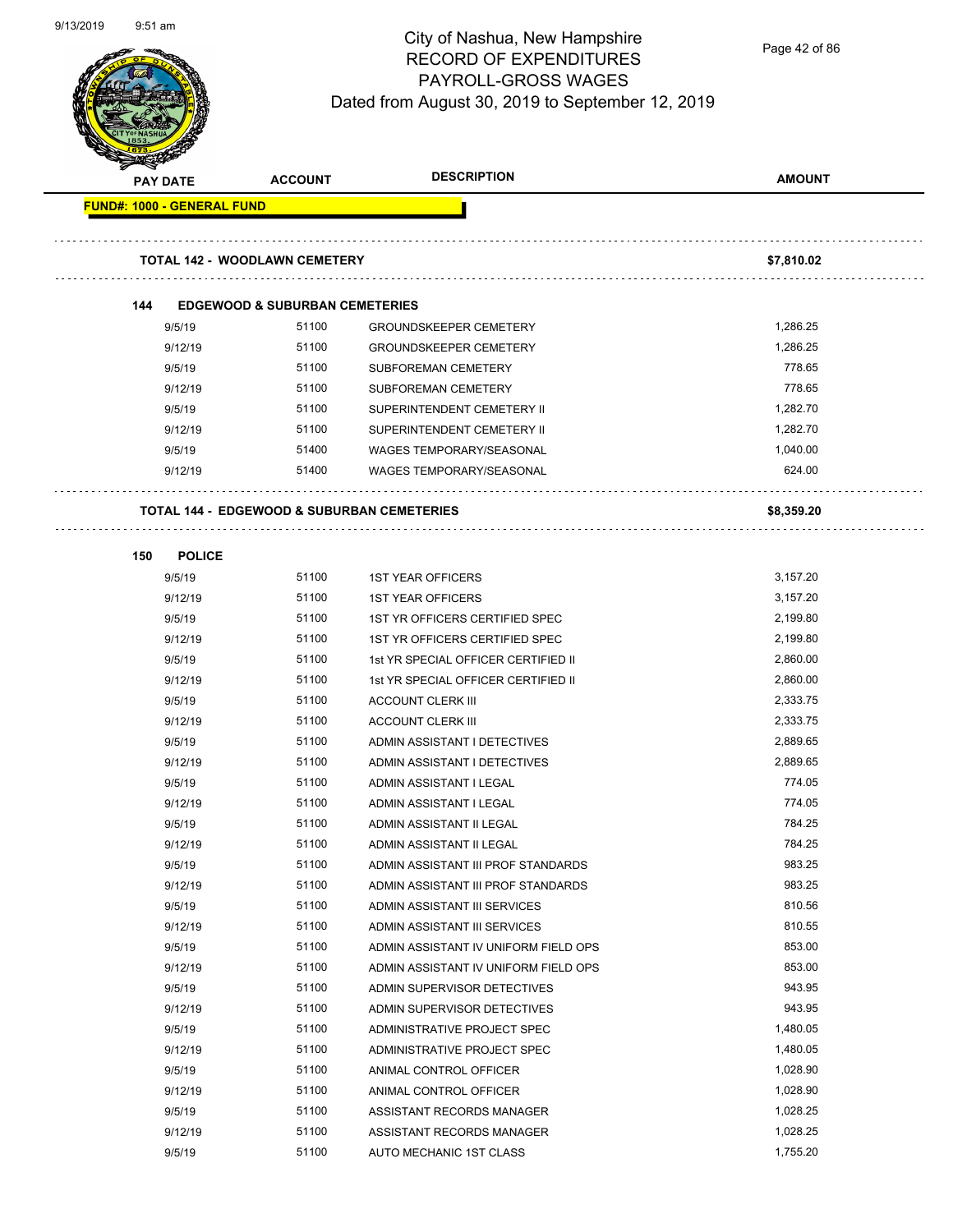

Page 43 of 86

|     | <b>PAY DATE</b>                   | <b>ACCOUNT</b> | <b>DESCRIPTION</b>               | <b>AMOUNT</b> |
|-----|-----------------------------------|----------------|----------------------------------|---------------|
|     | <b>FUND#: 1000 - GENERAL FUND</b> |                |                                  |               |
|     |                                   |                |                                  |               |
| 150 | <b>POLICE</b>                     |                |                                  |               |
|     | 9/12/19                           | 51100          | AUTO MECHANIC 1ST CLASS          | 1,755.20      |
|     | 9/5/19                            | 51100          | <b>BUILDING MAINTENANCE SUPV</b> | 1,028.25      |
|     | 9/12/19                           | 51100          | <b>BUILDING MAINTENANCE SUPV</b> | 1,028.24      |
|     | 9/5/19                            | 51100          | <b>CAPTAIN</b>                   | 16,247.19     |
|     | 9/12/19                           | 51100          | <b>CAPTAIN</b>                   | 16,560.06     |
|     | 9/5/19                            | 51100          | CHIEF OF POLICE                  | 2,928.65      |
|     | 9/12/19                           | 51100          | CHIEF OF POLICE                  | 2,928.65      |
|     | 9/5/19                            | 51100          | COMM TECH ALL DESIGNATIONS       | 6,756.67      |
|     | 9/12/19                           | 51100          | COMM TECH ALL DESIGNATIONS       | 6,755.52      |
|     | 9/5/19                            | 51100          | COMMUNITY POLICE COORD CEMD      | 1,354.20      |
|     | 9/12/19                           | 51100          | COMMUNITY POLICE COORD CEMD      | 1,354.20      |
|     | 9/5/19                            | 51100          | <b>CRIME ANALYST</b>             | 1,096.70      |
|     | 9/12/19                           | 51100          | <b>CRIME ANALYST</b>             | 1,096.70      |
|     | 9/5/19                            | 51100          | <b>CUSTODIAN III</b>             | 2,384.54      |
|     | 9/12/19                           | 51100          | <b>CUSTODIAN III</b>             | 2,384.54      |
|     | 9/5/19                            | 51100          | DEPUTY CHIEF OF POLICE           | 5,030.80      |
|     | 9/12/19                           | 51100          | DEPUTY CHIEF OF POLICE           | 5,210.84      |
|     | 9/5/19                            | 51100          | DETENTION SPEC                   | 2,719.30      |
|     | 9/12/19                           | 51100          | DETENTION SPEC                   | 2,719.30      |
|     | 9/5/19                            | 51100          | DISPATCHERS ALL DESIGNATIONS     | 3,831.80      |
|     | 9/12/19                           | 51100          | DISPATCHERS ALL DESIGNATIONS     | 3,831.80      |
|     | 9/5/19                            | 51100          | FLEET MAINTENANCE ASST SUPV      | 963.20        |
|     | 9/12/19                           | 51100          | FLEET MAINTENANCE ASST SUPV      | 963.20        |
|     | 9/5/19                            | 51100          | IT MANAGER/SOFTWARE SPECIALIST   | 1,728.00      |
|     | 9/12/19                           | 51100          | IT MANAGER/SOFTWARE SPECIALIST   | 1,728.00      |
|     | 9/5/19                            | 51100          | IT PROGRAMS ADMIN & INSTRUCTOR   | 1,081.50      |
|     | 9/12/19                           | 51100          | IT PROGRAMS ADMIN & INSTRUCTOR   | 1,081.50      |
|     | 9/5/19                            | 51100          | LIEUTENANT                       | 17,622.76     |
|     | 9/12/19                           | 51100          | LIEUTENANT                       | 17,735.16     |
|     | 9/5/19                            | 51100          | NPD BUSINESS COORDINATOR         | 1,080.60      |
|     | 9/12/19                           | 51100          | NPD BUSINESS COORDINATOR         | 1,080.60      |
|     | 9/5/19                            | 51100          | NPD BUSINESS MANAGER             | 1,802.00      |
|     | 9/12/19                           | 51100          | NPD BUSINESS MANAGER             | 1,802.00      |
|     | 9/5/19                            | 51100          | NPD NETWORK ADMINISTRATOR        | 1,377.50      |
|     | 9/12/19                           | 51100          | NPD NETWORK ADMINISTRATOR        | 1,377.50      |
|     | 9/5/19                            | 51100          | PARALEGAL                        | 871.10        |
|     | 9/12/19                           | 51100          | PARALEGAL                        | 871.10        |
|     | 9/5/19                            | 51100          | PATROLMAN ALL RANKS              | 177,429.90    |
|     | 9/12/19                           | 51100          | PATROLMAN ALL RANKS              | 175,996.72    |
|     | 9/5/19                            | 51100          | POLICE ATTORNEY                  | 2,942.33      |
|     | 9/12/19                           | 51100          | POLICE ATTORNEY                  | 2,942.33      |
|     | 9/5/19                            | 51100          | RECORDS & COMMUNICATIONS MGR     | 1,589.40      |
|     | 9/12/19                           | 51100          | RECORDS & COMMUNICATIONS MGR     | 1,589.40      |
|     | 9/5/19                            | 51100          | <b>RECORDS TECHNICIAN I</b>      | 1,398.80      |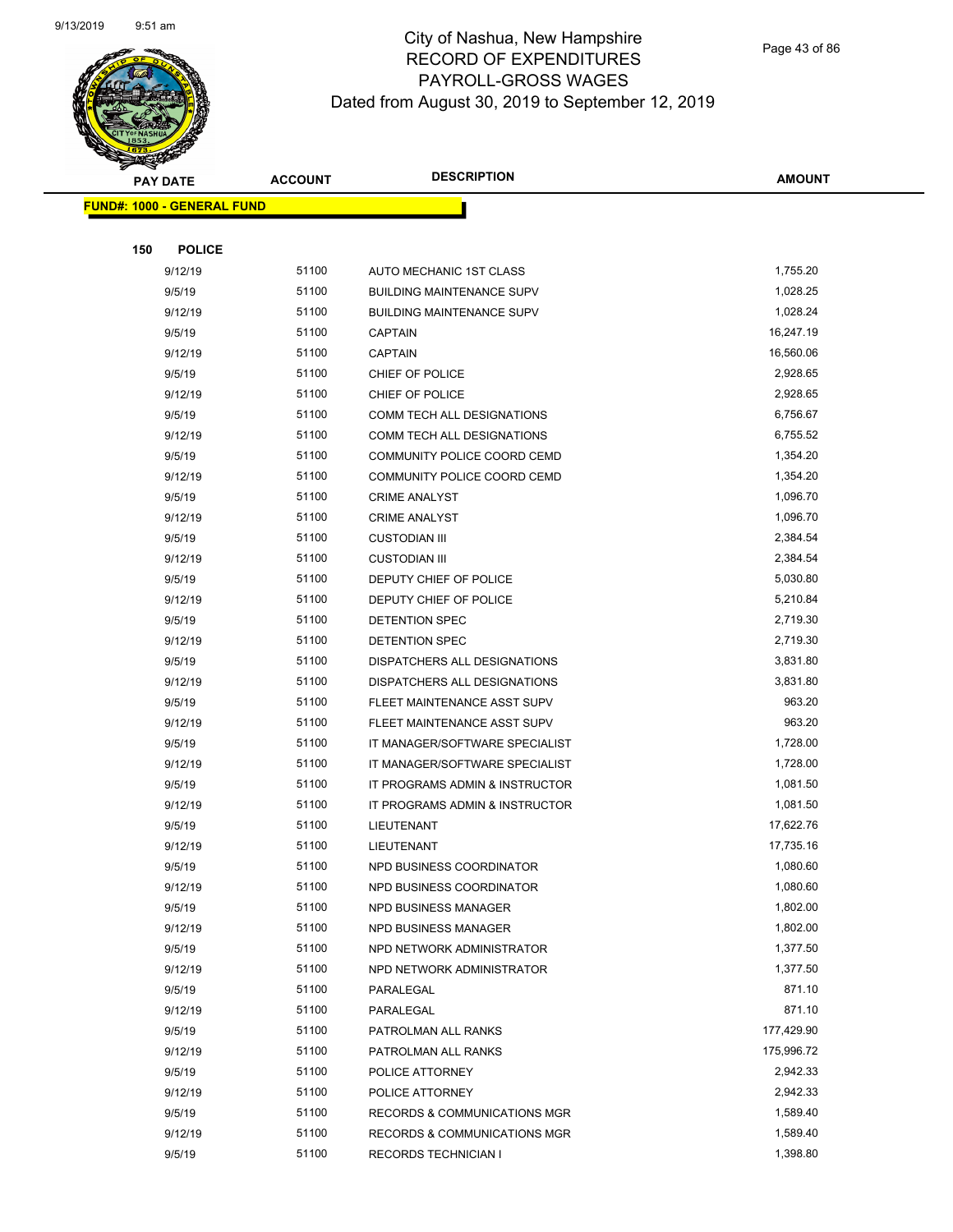

Page 44 of 86

| <b>PAY DATE</b>                   | <b>ACCOUNT</b> | <b>DESCRIPTION</b>                     | <b>AMOUNT</b> |
|-----------------------------------|----------------|----------------------------------------|---------------|
| <b>FUND#: 1000 - GENERAL FUND</b> |                |                                        |               |
|                                   |                |                                        |               |
| 150<br><b>POLICE</b>              |                |                                        |               |
| 9/12/19                           | 51100          | <b>RECORDS TECHNICIAN I</b>            | 1,398.80      |
| 9/5/19                            | 51100          | RECORDS TECHNICIAN II                  | 1,709.85      |
| 9/12/19                           | 51100          | RECORDS TECHNICIAN II                  | 1,709.85      |
| 9/5/19                            | 51100          | <b>SERGEANT</b>                        | 42,895.60     |
| 9/12/19                           | 51100          | <b>SERGEANT</b>                        | 43,252.40     |
| 9/5/19                            | 51100          | SHIFT LEADER                           | 2,185.00      |
| 9/12/19                           | 51100          | SHIFT LEADER                           | 2,185.00      |
| 9/5/19                            | 51100          | <b>SUPV POLICE FLEET</b>               | 1,306.35      |
| 9/12/19                           | 51100          | <b>SUPV POLICE FLEET</b>               | 1,306.35      |
| 9/5/19                            | 51200          | <b>ACCREDITATION MANAGER</b>           | 1,151.84      |
| 9/12/19                           | 51200          | <b>ACCREDITATION MANAGER</b>           | 1,151.84      |
| 9/5/19                            | 51200          | SENIOR RELATIONS SPECIALIST            | 739.92        |
| 9/12/19                           | 51200          | SENIOR RELATIONS SPECIALIST            | 739.92        |
| 9/5/19                            | 51300          | <b>OVERTIME</b>                        | 4,656.28      |
| 9/12/19                           | 51300          | <b>OVERTIME</b>                        | 4,817.46      |
| 9/5/19                            | 51309          | <b>OVERTIME-TRAINING</b>               | 478.63        |
| 9/12/19                           | 51309          | <b>OVERTIME-TRAINING</b>               | 588.40        |
| 9/5/19                            | 51315          | <b>OVERTIME-WITNESS</b>                | 3,355.13      |
| 9/12/19                           | 51315          | <b>OVERTIME-WITNESS</b>                | 2,237.15      |
| 9/5/19                            | 51322          | OVERTIME-INVESTIGATIVE                 | 7,728.65      |
| 9/12/19                           | 51322          | OVERTIME-INVESTIGATIVE                 | 3,656.02      |
| 9/5/19                            | 51330          | OVERTIME-COVERAGE                      | 32,110.29     |
| 9/12/19                           | 51330          | OVERTIME-COVERAGE                      | 26,016.28     |
| 9/5/19                            | 51412          | <b>WAGES PER DIEM</b>                  | 299.61        |
| 9/12/19                           | 51412          | <b>WAGES PER DIEM</b>                  | 99.87         |
| 9/12/19                           | 51600          | LONGEVITY                              | 5,300.00      |
| 9/12/19                           | 51628          | <b>EXTRA HOLIDAY</b>                   | 57,238.38     |
| 9/5/19                            | 51700          | <b>STIPENDS</b>                        | 438.04        |
| 9/12/19                           | 51700          | <b>STIPENDS</b>                        | 438.03        |
| 9/5/19                            | 51750          | <b>RETIREMENT &amp; SEPARATION PAY</b> | 6,204.32      |
| 9/5/19                            | 52800          | EDUCATIONAL ASSISTANCE                 | 900.00        |
| 9/12/19                           | 52800          | EDUCATIONAL ASSISTANCE                 | 480.00        |
| 9/12/19                           | 52809          | <b>WELLNESS PROGRAM</b>                | 159.95        |
| 9/5/19                            | 61107          | <b>CLOTHING &amp; UNIFORMS</b>         | 1,625.76      |
| 9/12/19                           | 61107          | <b>CLOTHING &amp; UNIFORMS</b>         | 681.25        |
| <b>TOTAL 150 - POLICE</b>         |                |                                        | \$813,308.48  |

**152 FIRE**

| 9/5/19  | 51100 | ADMINISTRATIVE ASSISTANT II    | 2.378.65 |
|---------|-------|--------------------------------|----------|
| 9/12/19 | 51100 | ADMINISTRATIVE ASSISTANT II    | 2.378.65 |
| 9/5/19  | 51100 | <b>ASST FIRE CHIEF</b>         | 2.525.92 |
| 9/12/19 | 51100 | <b>ASST FIRE CHIEF</b>         | 2.525.92 |
| 9/5/19  | 51100 | ASST SUPERINTENDENT PREVENTION | 3.291.72 |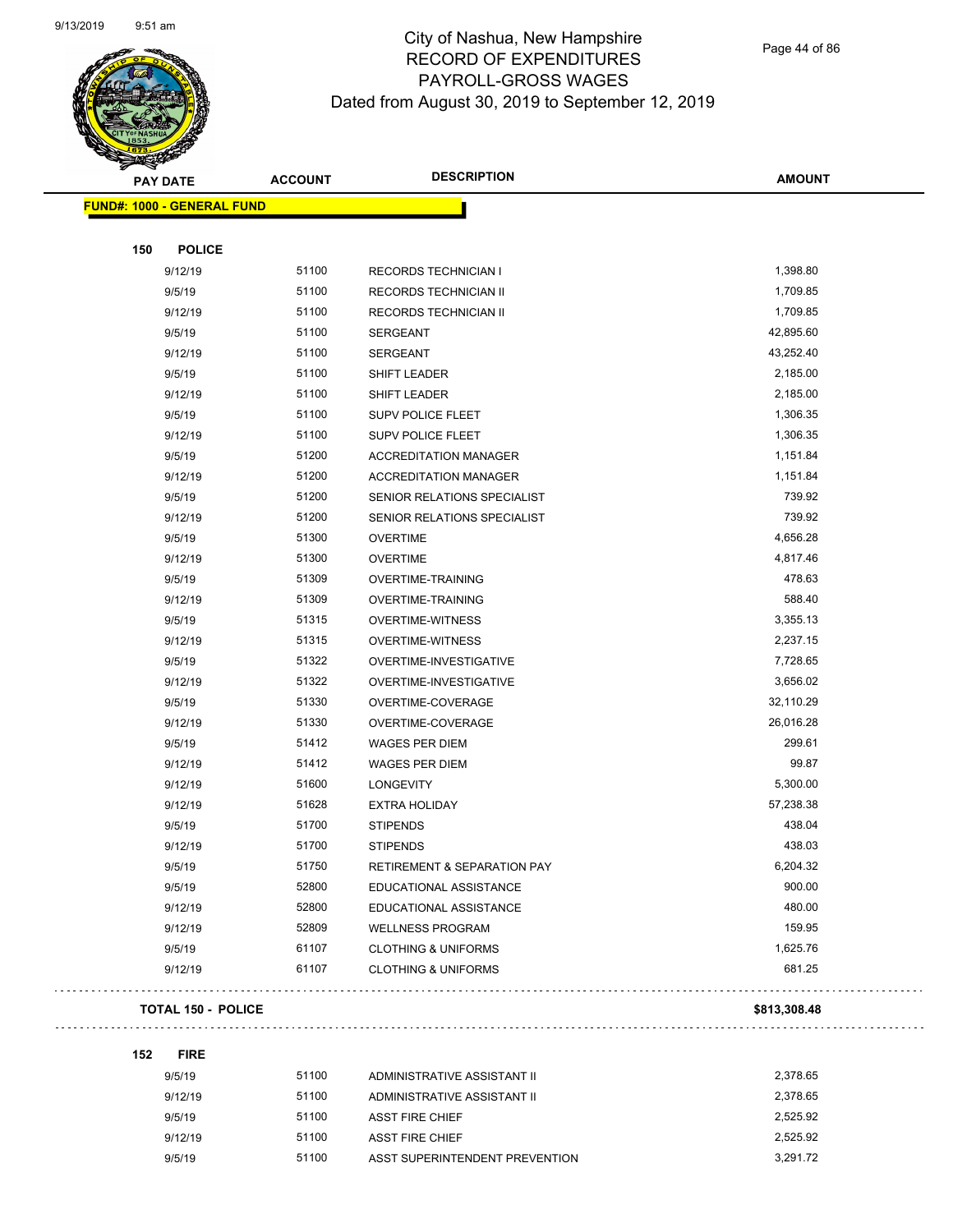

Page 45 of 86

| <b>PAY DATE</b>                   | <b>ACCOUNT</b> | <b>DESCRIPTION</b>                  | <b>AMOUNT</b> |
|-----------------------------------|----------------|-------------------------------------|---------------|
| <b>FUND#: 1000 - GENERAL FUND</b> |                |                                     |               |
|                                   |                |                                     |               |
| 152                               | <b>FIRE</b>    |                                     |               |
| 9/12/19                           | 51100          | ASST SUPERINTENDENT PREVENTION      | 3,291.72      |
| 9/5/19                            | 51100          | <b>CAPTAIN</b>                      | 10,469.21     |
| 9/12/19                           | 51100          | <b>CAPTAIN</b>                      | 10,469.22     |
| 9/5/19                            | 51100          | <b>CAPTAIN FIRE TRAINING SAFETY</b> | 1,799.56      |
| 9/12/19                           | 51100          | CAPTAIN FIRE TRAINING SAFETY        | 1,799.56      |
| 9/5/19                            | 51100          | <b>DEPUTY FIRE CHIEF</b>            | 8,903.65      |
| 9/12/19                           | 51100          | DEPUTY FIRE CHIEF                   | 8,903.65      |
| 9/5/19                            | 51100          | <b>EXEC ASST BUSINESS COORD</b>     | 888.00        |
| 9/12/19                           | 51100          | <b>EXEC ASST BUSINESS COORD</b>     | 888.00        |
| 9/5/19                            | 51100          | <b>FIRE CHIEF</b>                   | 2,762.72      |
| 9/12/19                           | 51100          | <b>FIRE CHIEF</b>                   | 2,762.72      |
| 9/5/19                            | 51100          | <b>FIRE DISPATCH ALL RANKS</b>      | 11,370.02     |
| 9/12/19                           | 51100          | FIRE DISPATCH ALL RANKS             | 11,377.62     |
| 9/5/19                            | 51100          | FIRE DISPATCHER CLERK TRAINER       | 1,682.42      |
| 9/12/19                           | 51100          | FIRE DISPATCHER CLERK TRAINER       | 1,682.42      |
| 9/5/19                            | 51100          | FIRE LIEUTENANT                     | 42,078.17     |
| 9/12/19                           | 51100          | FIRE LIEUTENANT                     | 42,078.12     |
| 9/5/19                            | 51100          | <b>FIRE MECHANIC</b>                | 1,381.76      |
| 9/12/19                           | 51100          | <b>FIRE MECHANIC</b>                | 1,381.76      |
| 9/5/19                            | 51100          | FIRE TRAINING OFFICER               | 1,645.88      |
| 9/12/19                           | 51100          | FIRE TRAINING OFFICER               | 1,645.88      |
| 9/5/19                            | 51100          | <b>FIREFIGHTERS ALL RANKS</b>       | 129,371.22    |
| 9/12/19                           | 51100          | <b>FIREFIGHTERS ALL RANKS</b>       | 129,107.01    |
| 9/5/19                            | 51100          | SUPERINTENDENT FIRE ALARM           | 1,835.72      |
| 9/12/19                           | 51100          | SUPERINTENDENT FIRE ALARM           | 1,835.72      |
| 9/5/19                            | 51100          | SUPERINTENDENT FIRE FLEET           | 1,799.56      |
| 9/12/19                           | 51100          | SUPERINTENDENT FIRE FLEET           | 1,799.56      |
| 9/5/19                            | 51100          | SUPERINTENDENT FIRE PREVENTION      | 1,817.56      |
| 9/12/19                           | 51100          | SUPERINTENDENT FIRE PREVENTION      | 1,817.56      |
| 9/5/19                            | 51300          | OVERTIME                            | 1,070.24      |
| 9/12/19                           | 51300          | <b>OVERTIME</b>                     | 951.83        |
| 9/5/19                            | 51330          | OVERTIME-COVERAGE                   | 19,011.78     |
| 9/12/19                           | 51330          | OVERTIME-COVERAGE                   | 17,779.96     |
| 9/12/19                           | 51628          | <b>EXTRA HOLIDAY</b>                | 53,399.79     |
| 9/5/19                            | 51650          | <b>ADDITIONAL HOURS</b>             | 43,003.93     |
| 9/12/19                           | 51650          | ADDITIONAL HOURS                    | 39,752.37     |
| 9/5/19                            | 51700          | <b>STIPENDS</b>                     | 4,740.97      |
| 9/12/19                           | 51700          | <b>STIPENDS</b>                     | 4,755.80      |
| 9/12/19                           | 52800          | EDUCATIONAL ASSISTANCE              | 861.00        |
| 9/12/19                           | 61107          | <b>CLOTHING &amp; UNIFORMS</b>      | 600.00        |
|                                   |                |                                     |               |

#### **TOTAL 152 - FIRE \$637,674.50**

 $\ddot{\phantom{a}}$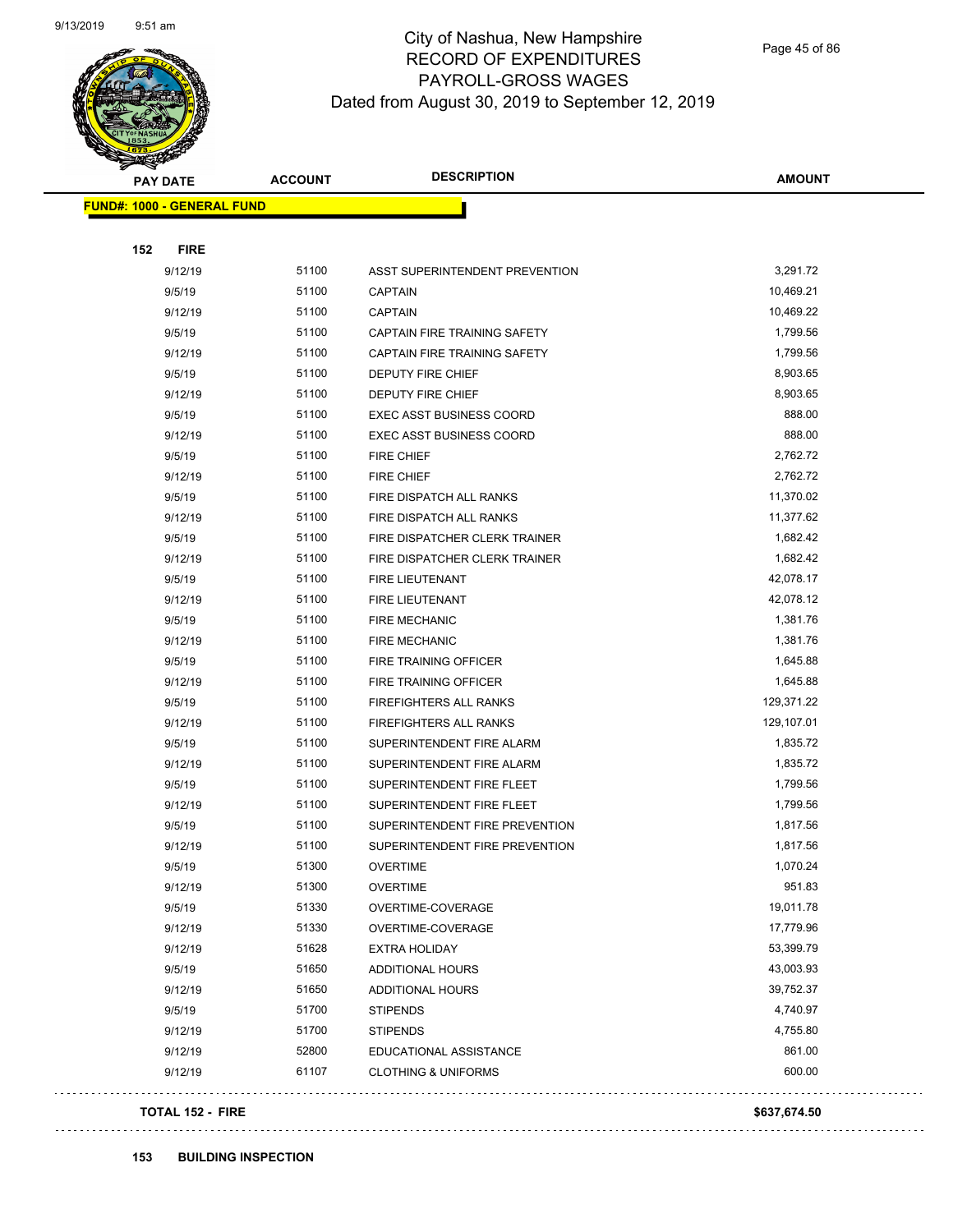

Page 46 of 86

|     | <b>PAY DATE</b>                            | <b>ACCOUNT</b> | <b>DESCRIPTION</b>                    | <b>AMOUNT</b> |
|-----|--------------------------------------------|----------------|---------------------------------------|---------------|
|     | <b>FUND#: 1000 - GENERAL FUND</b>          |                |                                       |               |
|     |                                            |                |                                       |               |
| 153 | <b>BUILDING INSPECTION</b>                 |                |                                       |               |
|     | 9/5/19                                     | 51100          | <b>BLD INSP ASST PLANS EXAMINER</b>   | 1,069.30      |
|     | 9/12/19                                    | 51100          | <b>BLD INSP ASST PLANS EXAMINER</b>   | 1,069.30      |
|     | 9/5/19                                     | 51100          | <b>BUILDING AND UTILITIES INSPCTR</b> | 3,713.45      |
|     | 9/12/19                                    | 51100          | <b>BUILDING AND UTILITIES INSPCTR</b> | 3,713.45      |
|     | 9/5/19                                     | 51100          | <b>BUILDING DEPARTMENT MANAGER</b>    | 1,677.35      |
|     | 9/12/19                                    | 51100          | <b>BUILDING DEPARTMENT MANAGER</b>    | 1,677.35      |
|     | 9/5/19                                     | 51100          | PERMIT TECHNICIAN I                   | 1,315.65      |
|     | 9/12/19                                    | 51100          | PERMIT TECHNICIAN I                   | 1,315.65      |
|     | 9/5/19                                     | 51100          | <b>PLANS EXAMINER</b>                 | 1,298.65      |
|     | 9/12/19                                    | 51100          | <b>PLANS EXAMINER</b>                 | 1,298.65      |
|     | 9/12/19                                    | 51300          | <b>OVERTIME</b>                       | 130.17        |
|     |                                            |                |                                       |               |
|     | <b>TOTAL 153 - BUILDING INSPECTION</b>     |                |                                       | \$18,278.97   |
|     |                                            |                |                                       |               |
| 155 | <b>CODE ENFORCEMENT</b>                    |                |                                       |               |
|     | 9/5/19                                     | 51100          | <b>CODE ENFORCEMENT OFFICER II</b>    | 2,822.40      |
|     | 9/12/19                                    | 51100          | <b>CODE ENFORCEMENT OFFICER II</b>    | 2,822.41      |
|     | 9/5/19                                     | 51100          | MGR CODE ENFORCEMENT DEPT             | 1,607.75      |
|     | 9/12/19                                    | 51100          | MGR CODE ENFORCEMENT DEPT             | 1,607.75      |
|     |                                            |                |                                       |               |
|     | <b>TOTAL 155 - CODE ENFORCEMENT</b>        |                |                                       | \$8,860.31    |
|     |                                            |                |                                       |               |
| 156 | <b>EMERGENCY MANAGEMENT</b>                |                |                                       |               |
|     | 9/5/19                                     | 51100          | EMERGENCY MANAGEMENT DIRECTOR         | 1,776.05      |
|     | 9/12/19                                    | 51100          | <b>EMERGENCY MANAGEMENT DIRECTOR</b>  | 1,776.05      |
|     | 9/5/19                                     | 51200          | EMERGENCY MANAGEMENT COORDINAT        | 759.12        |
|     | 9/12/19                                    | 51200          | EMERGENCY MANAGEMENT COORDINAT        | 747.95        |
|     |                                            |                |                                       |               |
|     | TOTAL 156 - EMERGENCY MANAGEMENT           |                |                                       | \$5,059.17    |
|     |                                            |                |                                       |               |
| 157 | <b>CITYWIDE COMMUNICATIONS</b>             |                |                                       |               |
|     | 9/5/19                                     | 51100          | <b>COMM SYS ENGR TECH</b>             | 1,616.80      |
|     | 9/12/19                                    | 51100          | <b>COMM SYS ENGR TECH</b>             | 1,616.80      |
|     | 9/5/19                                     | 51200          | <b>RADIO SYSTEMS MANAGER</b>          | 1,371.96      |
|     | 9/12/19                                    | 51200          | RADIO SYSTEMS MANAGER                 | 1,371.96      |
|     |                                            |                |                                       |               |
|     | <b>TOTAL 157 - CITYWIDE COMMUNICATIONS</b> |                |                                       | \$5,977.52    |
|     |                                            |                |                                       |               |
| 160 | <b>PW-ADMIN &amp; ENGINEERING</b>          |                |                                       |               |
|     | 9/5/19                                     | 51100          | ADMINISTRATIVE ASSISTANT II           | 786.85        |
|     | 9/12/19                                    | 51100          | ADMINISTRATIVE ASSISTANT II           | 786.85        |
|     | 9/5/19                                     | 51100          | ASSISTANT DIRECTOR OF PUBLIC WORKS    | 1,711.31      |
|     | 9/12/19                                    | 51100          | ASSISTANT DIRECTOR OF PUBLIC WORKS    | 1,711.30      |
|     |                                            |                |                                       |               |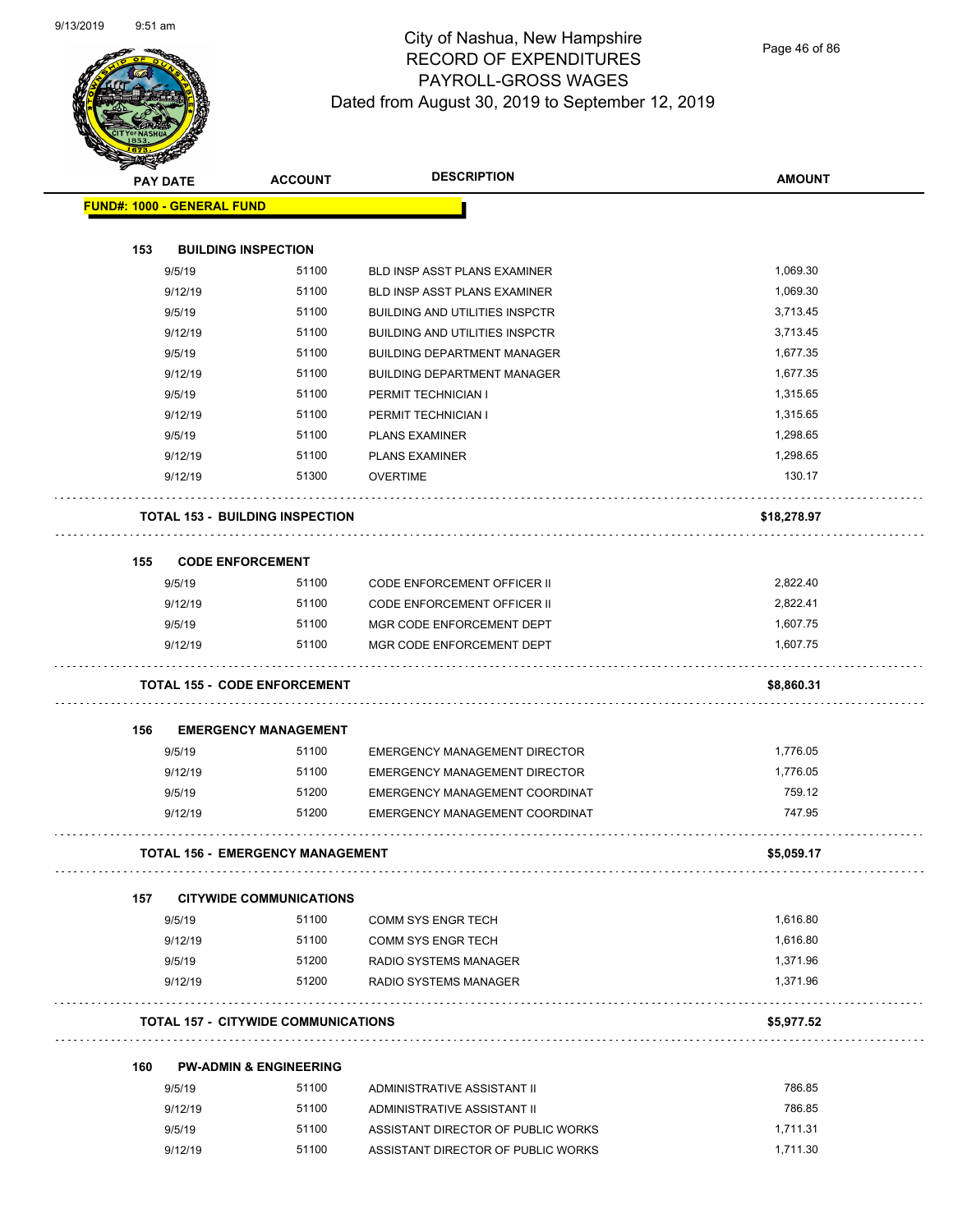

Page 47 of 86

| <b>PAY DATE</b>                               | <b>ACCOUNT</b>                    | <b>DESCRIPTION</b>                           | <b>AMOUNT</b> |
|-----------------------------------------------|-----------------------------------|----------------------------------------------|---------------|
| <b>FUND#: 1000 - GENERAL FUND</b>             |                                   |                                              |               |
| 160                                           | <b>PW-ADMIN &amp; ENGINEERING</b> |                                              |               |
|                                               | 51100                             |                                              | 1,210.00      |
| 9/5/19<br>9/12/19                             | 51100                             | <b>CITY ENGINEER</b><br><b>CITY ENGINEER</b> | 1,210.00      |
| 9/5/19                                        | 51100                             | <b>CITY SURVEYOR</b>                         | 1,257.20      |
| 9/12/19                                       | 51100                             | <b>CITY SURVEYOR</b>                         | 1,257.20      |
| 9/5/19                                        | 51100                             | <b>DEPUTY CITY ENGINEER</b>                  | 780.45        |
| 9/12/19                                       | 51100                             | <b>DEPUTY CITY ENGINEER</b>                  | 780.45        |
| 9/5/19                                        | 51100                             | <b>DIRECTOR PUBLIC WORKS</b>                 | 1,933.90      |
| 9/12/19                                       | 51100                             | <b>DIRECTOR PUBLIC WORKS</b>                 | 1,933.90      |
| 9/5/19                                        | 51100                             | DIVISION OPERATIONS MANAGER                  | 1,546.45      |
| 9/12/19                                       | 51100                             | <b>DIVISION OPERATIONS MANAGER</b>           | 1,546.45      |
| 9/5/19                                        | 51100                             | DPW CONTRACT ADMINISTRATOR                   | 372.85        |
| 9/12/19                                       | 51100                             | DPW CONTRACT ADMINISTRATOR                   | 372.85        |
| 9/5/19                                        | 51100                             | <b>ENGINEERING INSPECTOR</b>                 | 2,093.65      |
| 9/12/19                                       | 51100                             | <b>ENGINEERING INSPECTOR</b>                 | 2,093.65      |
| 9/5/19                                        | 51100                             | <b>EXECUTIVE ASSISTANT</b>                   | 810.85        |
| 9/12/19                                       | 51100                             | <b>EXECUTIVE ASSISTANT</b>                   | 810.85        |
| 9/5/19                                        | 51100                             | PUBLIC RELATIONS ADMINISTRATOR               | 752.95        |
| 9/12/19                                       | 51100                             | PUBLIC RELATIONS ADMINISTRATOR               | 752.94        |
| 9/5/19                                        | 51100                             | <b>SENIOR STAFF ENGINEER</b>                 | 1,139.20      |
| 9/12/19                                       | 51100                             | <b>SENIOR STAFF ENGINEER</b>                 | 1,139.20      |
| 9/5/19                                        | 51100                             | <b>SENIOR TRAFFIC ENGINEER</b>               | 1,776.04      |
| 9/12/19                                       | 51100                             | <b>SENIOR TRAFFIC ENGINEER</b>               | 1,776.04      |
| 9/5/19                                        | 51100                             | <b>STAFF ENGINEER</b>                        | 1,124.60      |
| 9/12/19                                       | 51100                             | <b>STAFF ENGINEER</b>                        | 1,124.60      |
| 9/5/19                                        | 51100                             | STREET CONSTRUCTION ENGINEER                 | 1,480.05      |
| 9/12/19                                       | 51100                             | STREET CONSTRUCTION ENGINEER                 | 1,480.04      |
| 9/12/19                                       | 51300                             | <b>OVERTIME</b>                              | 277.50        |
| <b>TOTAL 160 - PW-ADMIN &amp; ENGINEERING</b> |                                   |                                              | \$37,830.17   |

| 161 | <b>STREETS</b> |       |                             |          |
|-----|----------------|-------|-----------------------------|----------|
|     | 9/5/19         | 51100 | ADMINISTRATIVE ASSISTANT II | 822.90   |
|     | 9/12/19        | 51100 | ADMINISTRATIVE ASSISTANT II | 822.90   |
|     | 9/5/19         | 51100 | AUTO MECH 1ST CLASS NIGHTS  | 4,353.60 |
|     | 9/12/19        | 51100 | AUTO MECH 1ST CLASS NIGHTS  | 4.344.00 |
|     | 9/5/19         | 51100 | AUTO MECH 2ND CLASS         | 1.959.20 |
|     | 9/12/19        | 51100 | AUTO MECH 2ND CLASS         | 1.959.20 |
|     | 9/5/19         | 51100 | AUTO MECHANIC 1ST CLASS     | 3.229.20 |
|     | 9/12/19        | 51100 | AUTO MECHANIC 1ST CLASS     | 3.229.20 |
|     | 9/5/19         | 51100 | EQUIP OPR STREET REPAIR     | 6.875.20 |

9/12/19 51100 EQUIP OPR STREET REPAIR 6,943.02 9/5/19 51100 FLEET MAINTENANCE FOREMAN 1,324.60 9/12/19 51100 FLEET MAINTENANCE FOREMAN 1,324.60 9/5/19 51100 FLEET MANAGER STREET DEPT 1,207.70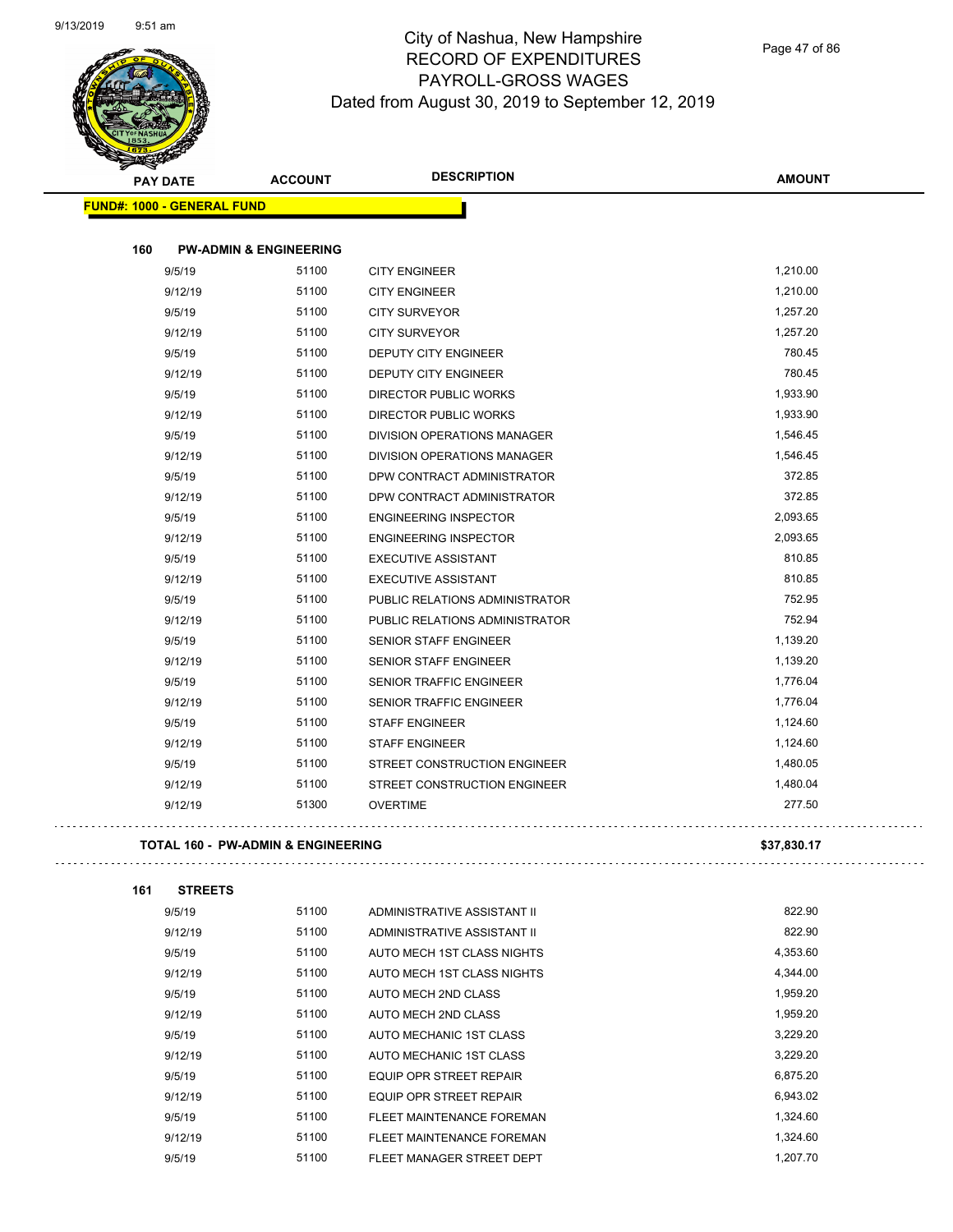

Page 48 of 86

| <b>STATES DE</b> |                                   |                                       | <b>DESCRIPTION</b>             |               |
|------------------|-----------------------------------|---------------------------------------|--------------------------------|---------------|
|                  | <b>PAY DATE</b>                   | <b>ACCOUNT</b>                        |                                | <b>AMOUNT</b> |
|                  | <b>FUND#: 1000 - GENERAL FUND</b> |                                       |                                |               |
|                  |                                   |                                       |                                |               |
| 161              | <b>STREETS</b>                    |                                       |                                |               |
|                  | 9/12/19                           | 51100                                 | FLEET MANAGER STREET DEPT      | 1,207.70      |
|                  | 9/5/19                            | 51100                                 | FOREMAN LABOR STREET           | 2,649.20      |
|                  | 9/12/19                           | 51100                                 | FOREMAN LABOR STREET           | 2,649.20      |
|                  | 9/5/19                            | 51100                                 | <b>MASON PIPELAYER</b>         | 3,759.20      |
|                  | 9/12/19                           | 51100                                 | <b>MASON PIPELAYER</b>         | 3,759.20      |
|                  | 9/5/19                            | 51100                                 | OPERATIONS SUPERVISOR          | 1,116.35      |
|                  | 9/12/19                           | 51100                                 | OPERATIONS SUPERVISOR          | 1,116.35      |
|                  | 9/5/19                            | 51100                                 | <b>SIGN MAINTENANCE</b>        | 1,869.77      |
|                  | 9/12/19                           | 51100                                 | <b>SIGN MAINTENANCE</b>        | 1,864.81      |
|                  | 9/5/19                            | 51100                                 | STOREKEEPER PWD                | 1,087.28      |
|                  | 9/12/19                           | 51100                                 | STOREKEEPER PWD                | 1,027.95      |
|                  | 9/5/19                            | 51100                                 | <b>STREET FOREMAN</b>          | 2,649.19      |
|                  | 9/12/19                           | 51100                                 | <b>STREET FOREMAN</b>          | 2,649.20      |
|                  | 9/5/19                            | 51100                                 | SUPERINTENDENT OF STREETS      | 1,973.35      |
|                  | 9/12/19                           | 51100                                 | SUPERINTENDENT OF STREETS      | 1,973.35      |
|                  | 9/5/19                            | 51100                                 | <b>TRAFFIC FOREMAN</b>         | 1,351.10      |
|                  | 9/12/19                           | 51100                                 | <b>TRAFFIC FOREMAN</b>         | 1,351.10      |
|                  | 9/5/19                            | 51100                                 | <b>TRAFFIC TECHNICIAN I</b>    | 2,008.08      |
|                  | 9/12/19                           | 51100                                 | TRAFFIC TECHNICIAN I           | 2,231.20      |
|                  | 9/5/19                            | 51100                                 | TRUCK DRIVER STREET REPAIR     | 14,709.08     |
|                  | 9/12/19                           | 51100                                 | TRUCK DRIVER STREET REPAIR     | 15,046.49     |
|                  | 9/5/19                            | 51100                                 | <b>WELDER FIRST CLASS</b>      | 1,060.80      |
|                  | 9/12/19                           | 51100                                 | <b>WELDER FIRST CLASS</b>      | 1,060.80      |
|                  | 9/5/19                            | 51300                                 | <b>OVERTIME</b>                | 1,688.53      |
|                  | 9/12/19                           | 51300                                 | <b>OVERTIME</b>                | 1,236.34      |
|                  |                                   | 61107                                 | <b>CLOTHING &amp; UNIFORMS</b> | 109.99        |
|                  | 9/12/19                           |                                       |                                |               |
|                  | <b>TOTAL 161 - STREETS</b>        |                                       |                                | \$111,600.93  |
| 166              | <b>PARKING OPERATIONS</b>         |                                       |                                |               |
|                  | 9/5/19                            | 51100                                 | PARKING MAINTENANCE            | 1,333.10      |
|                  | 9/12/19                           | 51100                                 | PARKING MAINTENANCE            | 1,333.10      |
|                  | 9/5/19                            | 51100                                 | <b>PARKING MANAGER</b>         | 947.55        |
|                  | 9/12/19                           | 51100                                 | <b>PARKING MANAGER</b>         | 947.55        |
|                  | 9/5/19                            | 51300                                 | <b>OVERTIME</b>                | 37.24         |
|                  | 8/31/19                           | 55118                                 | TELEPHONE-CELLULAR             | 33.00         |
|                  |                                   |                                       |                                |               |
|                  |                                   | <b>TOTAL 166 - PARKING OPERATIONS</b> |                                | \$4,631.54    |
| 171              | <b>COMMUNITY SERVICES</b>         |                                       |                                |               |
|                  | 9/5/19                            | 51100                                 | DIRECTOR HEALTH AND COMM SVS   | 2,030.45      |
|                  | 9/12/19                           | 51100                                 | DIRECTOR HEALTH AND COMM SVS   | 2,030.45      |
|                  | 9/5/19                            | 51100                                 | <b>EPIDEMIOLOGIST</b>          | 1,084.10      |
|                  |                                   |                                       |                                |               |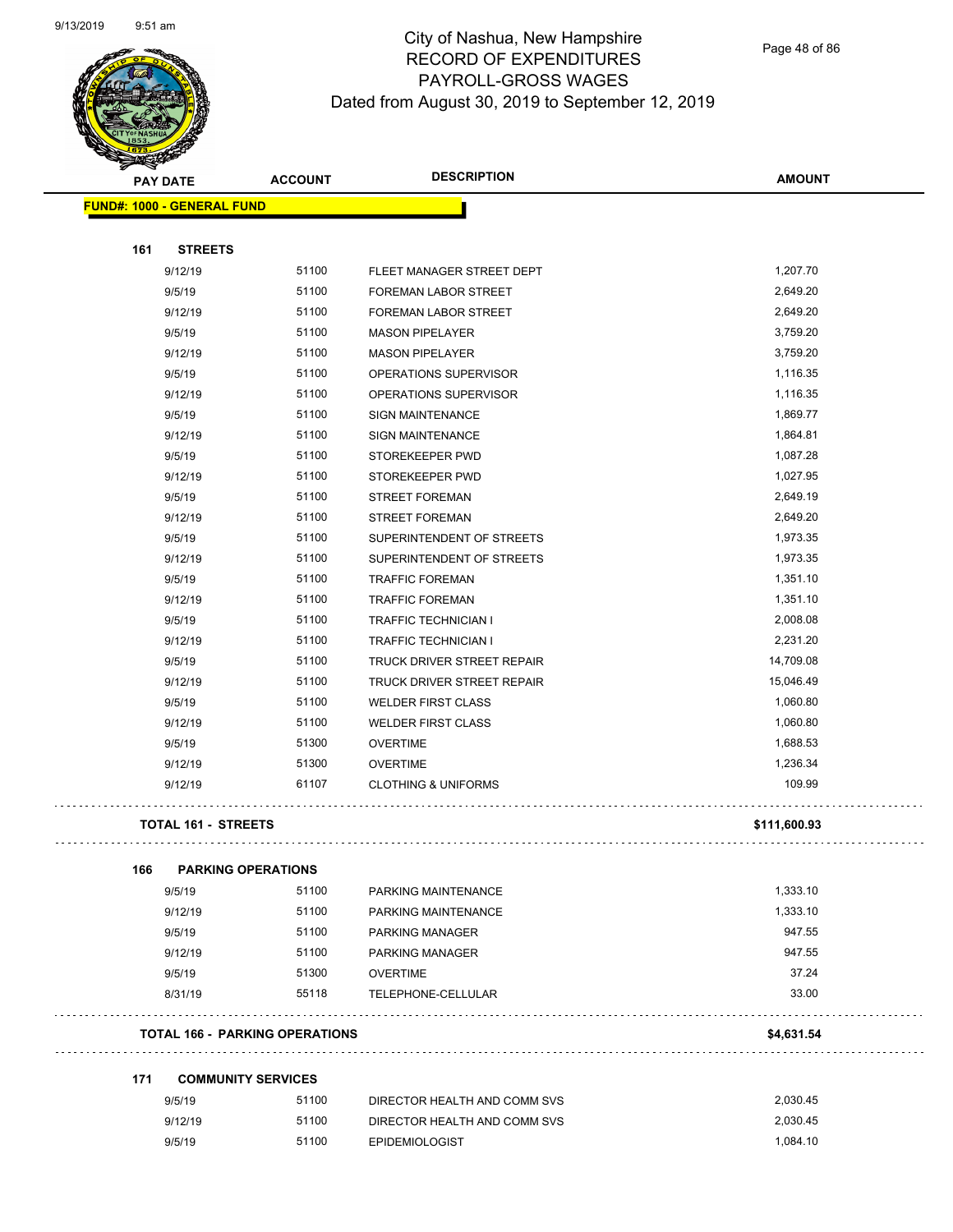

Page 49 of 86

|     | <b>PAY DATE</b>                   | <b>ACCOUNT</b>                          | <b>DESCRIPTION</b>               | <b>AMOUNT</b> |
|-----|-----------------------------------|-----------------------------------------|----------------------------------|---------------|
|     | <b>FUND#: 1000 - GENERAL FUND</b> |                                         |                                  |               |
| 171 |                                   | <b>COMMUNITY SERVICES</b>               |                                  |               |
|     | 9/12/19                           | 51100                                   | <b>EPIDEMIOLOGIST</b>            | 1,084.10      |
|     | 9/5/19                            | 51100                                   | <b>HEALTH PROMOTION SPEC</b>     | 1,030.95      |
|     | 9/12/19                           | 51100                                   | <b>HEALTH PROMOTION SPEC</b>     | 1,030.95      |
|     |                                   | <b>TOTAL 171 - COMMUNITY SERVICES</b>   |                                  | \$8,291.00    |
| 172 |                                   | <b>COMMUNITY HEALTH</b>                 |                                  |               |
|     | 9/5/19                            | 51100                                   | ADMINISTRATIVE ASSISTANT II      | 842.72        |
|     | 9/12/19                           | 51100                                   | ADMINISTRATIVE ASSISTANT II      | 842.71        |
|     | 9/5/19                            | 51100                                   | <b>BILINGUAL OUTREACH WORKER</b> | 924.60        |
|     | 9/12/19                           | 51100                                   | <b>BILINGUAL OUTREACH WORKER</b> | 924.60        |
|     | 9/5/19                            | 51100                                   | CHIEF PUBLIC HEALTH NURSE        | 1,612.80      |
|     | 9/12/19                           | 51100                                   | CHIEF PUBLIC HEALTH NURSE        | 1,612.80      |
|     | 9/5/19                            | 51100                                   | PUB HEALTH NURSE                 | 3,654.10      |
|     | 9/12/19                           | 51100                                   | PUB HEALTH NURSE                 | 3,654.10      |
|     | 9/5/19                            | 51300                                   | <b>OVERTIME</b>                  | 40.27         |
|     | 9/12/19                           | 51300                                   | <b>OVERTIME</b>                  | 15.80         |
|     | 9/5/19                            | 51412                                   | <b>WAGES PER DIEM</b>            | 222.00        |
|     | 9/12/19                           | 51412                                   | <b>WAGES PER DIEM</b>            | 333.33        |
|     |                                   | <b>TOTAL 172 - COMMUNITY HEALTH</b>     |                                  | \$14,679.83   |
|     |                                   |                                         |                                  |               |
| 173 |                                   | <b>ENVIRONMENTAL HEALTH</b>             |                                  |               |
|     | 9/5/19                            | 51100                                   | DEP HEALTH OFFICER/LAB DIRECTOR  | 1,239.00      |
|     | 9/12/19                           | 51100                                   | DEP HEALTH OFFICER/LAB DIRECTOR  | 1,239.00      |
|     | 9/5/19                            | 51100                                   | ENVIRONMENTAL HEALTH SPEC        | 2,735.55      |
|     | 9/12/19                           | 51100                                   | ENVIRONMENTAL HEALTH SPEC        | 2,735.56      |
|     | 9/5/19                            | 51100                                   | ENVIRONMENTAL TECH OFFICE MGR    | 1,085.35      |
|     | 9/12/19                           | 51100                                   | ENVIRONMENTAL TECH OFFICE MGR    | 1,085.35      |
|     | 9/5/19                            | 51100                                   | MANAGER ENVIRONMENTAL HEALTH     | 1,677.36      |
|     | 9/12/19                           | 51100                                   | MANAGER ENVIRONMENTAL HEALTH     | 1,677.35      |
|     | 9/12/19                           | 51300                                   | <b>OVERTIME</b>                  | 17.47         |
|     |                                   | <b>TOTAL 173 - ENVIRONMENTAL HEALTH</b> |                                  | \$13,491.99   |
| 174 |                                   | <b>WELFARE ADMINISTRATION</b>           |                                  |               |
|     | 9/5/19                            | 51100                                   | CASE TECHNICIAN WELFARE          | 2,633.93      |
|     | 9/12/19                           | 51100                                   | CASE TECHNICIAN WELFARE          | 2,633.95      |
|     | 9/5/19                            | 51100                                   | <b>INTAKE WORKER</b>             | 849.40        |
|     | 9/12/19                           | 51100                                   | <b>INTAKE WORKER</b>             | 849.40        |
|     | 9/5/19                            | 51100                                   | SENIOR CASE TECHNICIAN           | 1,094.60      |
|     |                                   |                                         |                                  |               |
|     | 9/12/19                           | 51100                                   | SENIOR CASE TECHNICIAN           | 1,094.60      |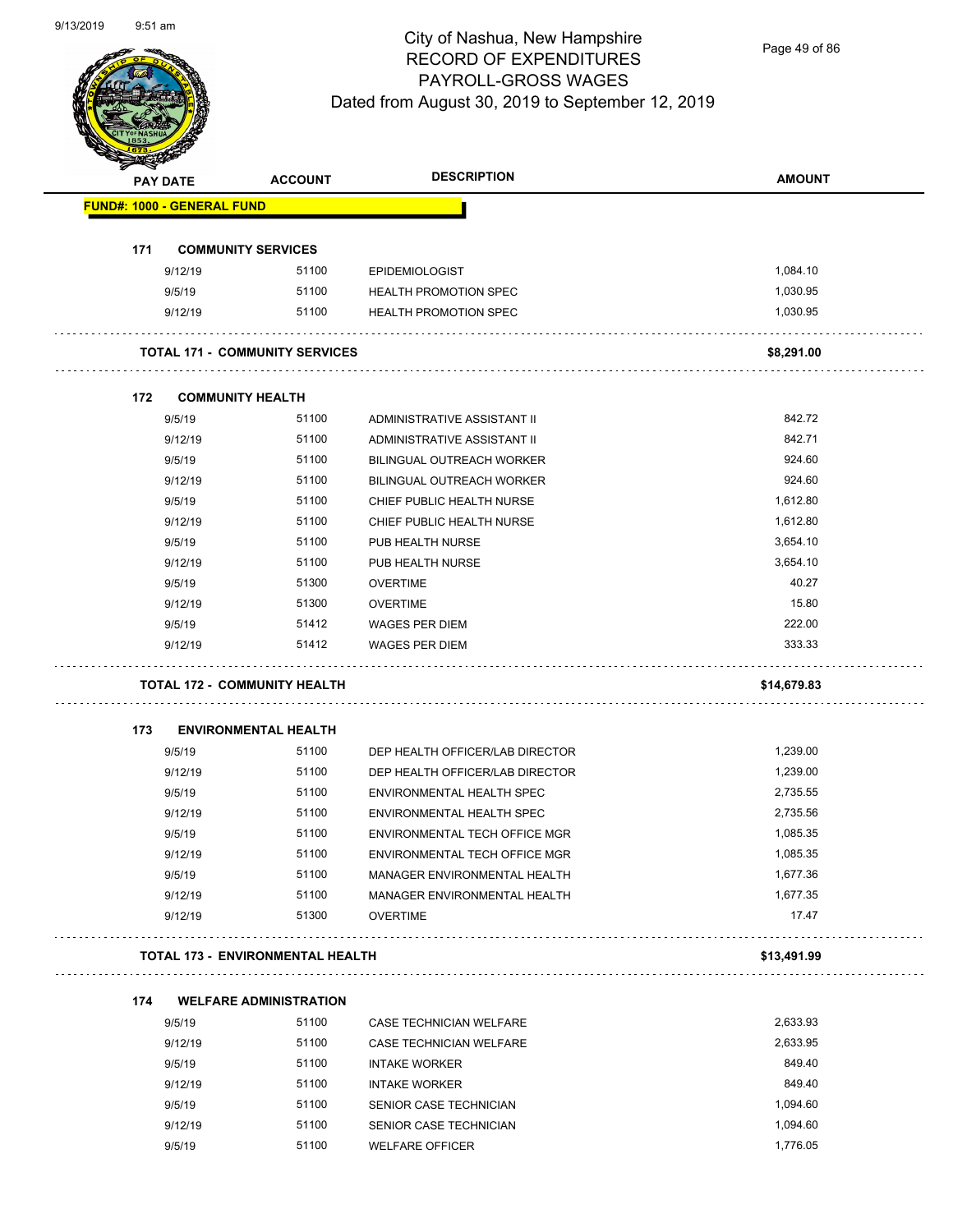#### City of Nashua, New Hampshire RECORD OF EXPENDITURES PAYROLL-GROSS WAGES  $\frac{1}{2}$

Page 50 of 86

|     |                                   |                                           | Dated from August 30, 2019 to September 12, 2019             |                      |
|-----|-----------------------------------|-------------------------------------------|--------------------------------------------------------------|----------------------|
|     | <b>PAY DATE</b>                   | <b>ACCOUNT</b>                            | <b>DESCRIPTION</b>                                           | <b>AMOUNT</b>        |
|     | <b>FUND#: 1000 - GENERAL FUND</b> |                                           |                                                              |                      |
| 174 |                                   | <b>WELFARE ADMINISTRATION</b>             |                                                              |                      |
|     | 9/12/19                           | 51100                                     | <b>WELFARE OFFICER</b>                                       | 1,776.05             |
|     |                                   | <b>TOTAL 174 - WELFARE ADMINISTRATION</b> |                                                              | \$12,707.98          |
|     |                                   |                                           |                                                              |                      |
| 177 | <b>PARKS &amp; RECREATION</b>     |                                           |                                                              |                      |
|     | 9/5/19                            | 51100                                     | ADMINISTRATIVE ASSISTANT II                                  | 860.15               |
|     | 9/12/19                           | 51100                                     | ADMINISTRATIVE ASSISTANT II                                  | 860.16<br>979.60     |
|     | 9/5/19                            | 51100                                     | EQUIPMENT OPERATOR, PARKS                                    | 979.61               |
|     | 9/12/19                           | 51100                                     | EQUIPMENT OPERATOR, PARKS                                    | 3,973.80             |
|     | 9/5/19                            | 51100                                     | <b>FOREMAN LABOR PARK</b>                                    |                      |
|     | 9/12/19                           | 51100                                     | FOREMAN LABOR PARK                                           | 3,973.80<br>7,114.80 |
|     | 9/5/19                            | 51100                                     | <b>GROUNDSKEEPER MAINTENANCE</b>                             |                      |
|     | 9/12/19                           | 51100                                     | <b>GROUNDSKEEPER MAINTENANCE</b>                             | 7,114.80             |
|     | 9/5/19                            | 51100                                     | <b>GROUNDSMAN I</b>                                          | 5,881.05             |
|     | 9/12/19                           | 51100                                     | <b>GROUNDSMAN I</b>                                          | 5,957.52             |
|     | 9/5/19                            | 51100<br>51100                            | <b>GROUNDSMAN II</b>                                         | 882.00<br>882.00     |
|     | 9/12/19                           |                                           | <b>GROUNDSMAN II</b>                                         |                      |
|     | 9/5/19                            | 51100                                     | <b>LEAD GROUNDSMAN</b>                                       | 1,981.60             |
|     | 9/12/19                           | 51100                                     | <b>LEAD GROUNDSMAN</b>                                       | 1,981.60             |
|     | 9/5/19                            | 51100                                     | PROGRAM COORDINATOR                                          | 390.90               |
|     | 9/12/19                           | 51100                                     | PROGRAM COORDINATOR                                          | 390.90               |
|     | 9/5/19                            | 51100                                     | RECREATION PROGRAM MANAGER                                   | 1,092.80             |
|     | 9/12/19                           | 51100                                     | RECREATION PROGRAM MANAGER                                   | 1,092.80<br>979.60   |
|     | 9/5/19                            | 51100                                     | STELLOS STADIUM ATTENDANT                                    |                      |
|     | 9/12/19                           | 51100<br>51100                            | STELLOS STADIUM ATTENDANT                                    | 982.00<br>1,973.35   |
|     | 9/5/19                            | 51100                                     | SUPERINTENDENT OF PARKS RECR<br>SUPERINTENDENT OF PARKS RECR | 1,973.35             |
|     | 9/12/19<br>9/5/19                 | 51300                                     | <b>OVERTIME</b>                                              | 2,562.10             |
|     | 9/12/19                           | 51300                                     | <b>OVERTIME</b>                                              | 3,457.67             |
|     |                                   |                                           |                                                              |                      |
|     | 9/5/19<br>9/12/19                 | 51400<br>51400                            | WAGES TEMPORARY/SEASONAL                                     | 2,311.00<br>1,213.50 |
|     |                                   |                                           | WAGES TEMPORARY/SEASONAL                                     |                      |
|     | 9/5/19                            | 51420                                     | <b>WAGES-GAME OFFICIALS</b>                                  | 250.00               |
|     |                                   | <b>TOTAL 177 - PARKS &amp; RECREATION</b> |                                                              | \$62,092.46          |
|     |                                   |                                           |                                                              |                      |
| 179 | <b>LIBRARY</b><br>9/5/19          | 51100                                     | ASSISTANT DIRECTOR LIBRARY                                   | 1,655.50             |
|     | 9/12/19                           | 51100                                     | ASSISTANT DIRECTOR LIBRARY                                   | 1,655.50             |
|     | 9/5/19                            | 51100                                     | ASSISTANT LIBRARIAN CIRCULATIO                               | 1,084.10             |

9/12/19 51100 ASSISTANT LIBRARIAN CIRCULATIO 1,084.10 9/5/19 51100 ASSISTANT LIBRARIAN TECH SVS 870.72 9/12/19 51100 ASSISTANT LIBRARIAN TECH SVS 819.50 9/5/19 51100 ASSISTANT LIBRARIAN YOUTH SERV 879.76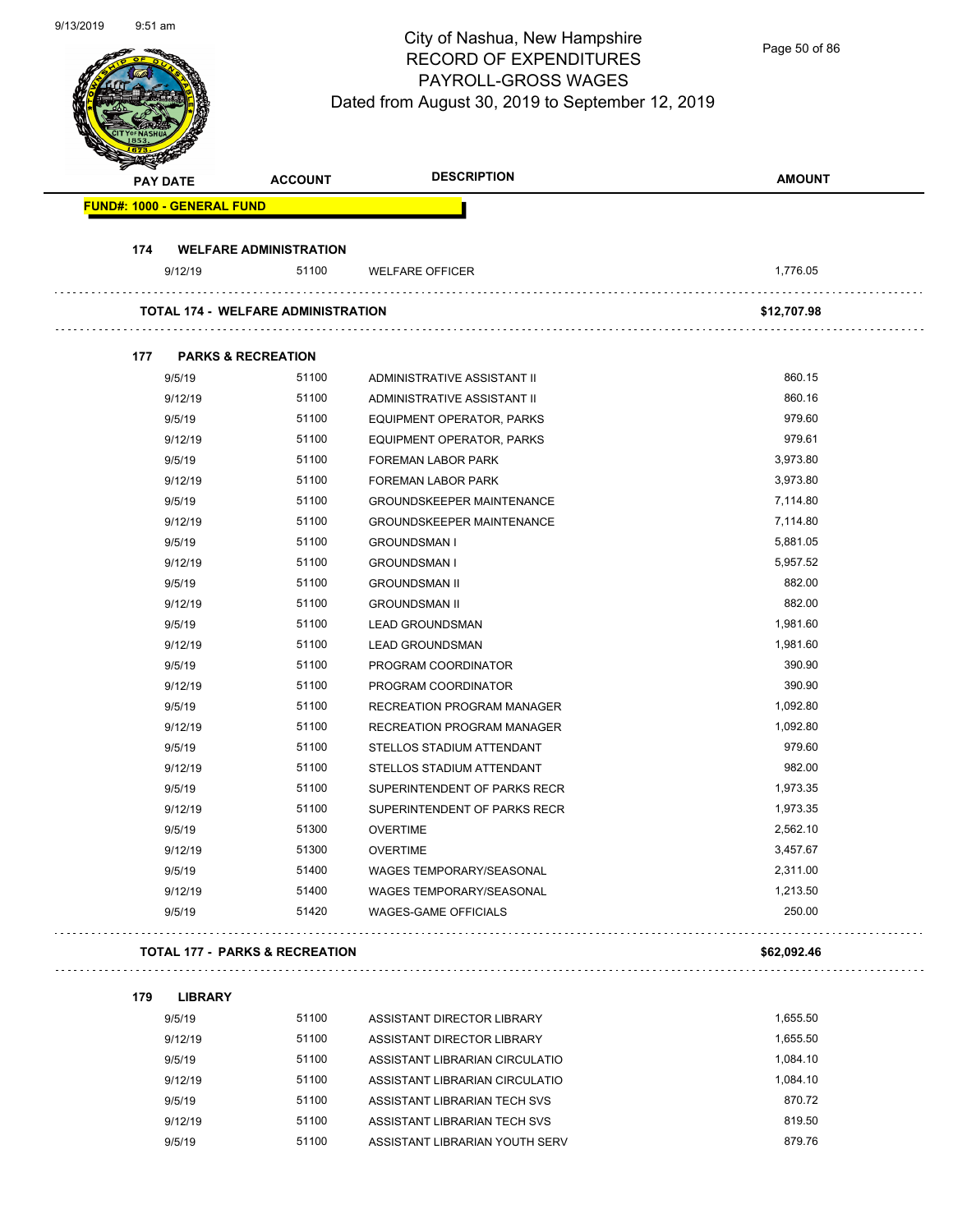

Page 51 of 86

|     | <b>PAY DATE</b>                   | <b>ACCOUNT</b> | <b>DESCRIPTION</b>                 | <b>AMOUNT</b> |
|-----|-----------------------------------|----------------|------------------------------------|---------------|
|     | <b>FUND#: 1000 - GENERAL FUND</b> |                |                                    |               |
|     |                                   |                |                                    |               |
| 179 | <b>LIBRARY</b>                    |                |                                    |               |
|     | 9/12/19                           | 51100          | ASSISTANT LIBRARIAN YOUTH SERV     | 890.62        |
|     | 9/5/19                            | 51100          | <b>DIRECTOR LIBRARY</b>            | 2,210.20      |
|     | 9/12/19                           | 51100          | <b>DIRECTOR LIBRARY</b>            | 2,210.20      |
|     | 9/5/19                            | 51100          | <b>IT COORDINATOR</b>              | 962.94        |
|     | 9/12/19                           | 51100          | <b>IT COORDINATOR</b>              | 962.95        |
|     | 9/5/19                            | 51100          | <b>JANITOR</b>                     | 552.00        |
|     | 9/12/19                           | 51100          | <b>JANITOR</b>                     | 110.40        |
|     | 9/5/19                            | 51100          | LIBRARIAN ADULT SERVICES           | 921.95        |
|     | 9/12/19                           | 51100          | LIBRARIAN ADULT SERVICES           | 921.95        |
|     | 9/5/19                            | 51100          | <b>LIBRARIAN CIRCULATION</b>       | 1,117.35      |
|     | 9/12/19                           | 51100          | <b>LIBRARIAN CIRCULATION</b>       | 1,117.35      |
|     | 9/5/19                            | 51100          | LIBRARIAN OUTREACH SVS             | 1,113.10      |
|     | 9/12/19                           | 51100          | LIBRARIAN OUTREACH SVS             | 1,113.09      |
|     | 9/5/19                            | 51100          | <b>LIBRARIAN TECH SERVICES</b>     | 1,155.30      |
|     | 9/12/19                           | 51100          | <b>LIBRARIAN TECH SERVICES</b>     | 1,155.29      |
|     | 9/5/19                            | 51100          | LIBRARIAN YOUTH SERVICES           | 2,496.95      |
|     | 9/12/19                           | 51100          | LIBRARIAN YOUTH SERVICES           | 2,507.96      |
|     | 9/5/19                            | 51100          | LIBRARY ASSISTANT CIRCULATION      | 6,566.80      |
|     | 9/12/19                           | 51100          | LIBRARY ASSISTANT CIRCULATION      | 6,575.45      |
|     | 9/5/19                            | 51100          | LIBRARY ASSISTANT MEDIA SERVIC     | 787.51        |
|     | 9/12/19                           | 51100          | LIBRARY ASSISTANT MEDIA SERVIC     | 787.50        |
|     | 9/5/19                            | 51100          | LIBRARY ASSISTANT TECH SVS         | 787.51        |
|     | 9/12/19                           | 51100          | LIBRARY ASSISTANT TECH SVS         | 787.50        |
|     | 9/5/19                            | 51100          | LIBRARY ASSISTANT YOUTH SERVIC     | 2,185.72      |
|     | 9/12/19                           | 51100          | LIBRARY ASSISTANT YOUTH SERVIC     | 2,185.73      |
|     | 9/5/19                            | 51100          | <b>MAINTENANCE SUPV</b>            | 949.45        |
|     | 9/12/19                           | 51100          | MAINTENANCE SUPV                   | 949.45        |
|     | 9/5/19                            | 51100          | PAGE & COLLECTION COORDINATOR      | 935.81        |
|     | 9/12/19                           | 51100          | PAGE & COLLECTION COORDINATOR      | 935.81        |
|     | 9/5/19                            | 51100          | REFERENCE LIBRARIAN ADULT SERV     | 3,292.38      |
|     | 9/12/19                           | 51100          | REFERENCE LIBRARIAN ADULT SERV     | 3,282.74      |
|     | 9/5/19                            | 51100          | REFERENCE LIBRARIAN TECH SVS       | 842.48        |
|     | 9/12/19                           | 51100          | REFERENCE LIBRARIAN TECH SVS       | 842.50        |
|     | 9/5/19                            | 51200          | <b>JANITOR</b>                     | 204.28        |
|     | 9/12/19                           | 51200          | <b>JANITOR</b>                     | 201.09        |
|     | 9/5/19                            | 51200          | LIBRARY ASSISTANT TECH SVS         | 449.01        |
|     | 9/12/19                           | 51200          | LIBRARY ASSISTANT TECH SVS         | 462.90        |
|     | 9/5/19                            | 51200          | <b>LIBRARY PAGE</b>                | 913.40        |
|     | 9/12/19                           | 51200          | <b>LIBRARY PAGE</b>                | 860.48        |
|     | 9/5/19                            | 51200          | RECEPTIONIST/DATA ENTRY SPECIALIST | 463.80        |
|     | 9/12/19                           | 51200          | RECEPTIONIST/DATA ENTRY SPECIALIST | 463.80        |
|     | 9/5/19                            | 51200          | REFERENCE LIBRARIAN ADULT SERV     | 759.92        |
|     | 9/12/19                           | 51200          | REFERENCE LIBRARIAN ADULT SERV     | 759.92        |
|     | 9/5/19                            | 51200          | <b>SECURITY LIBRARY</b>            | 385.94        |
|     |                                   |                |                                    |               |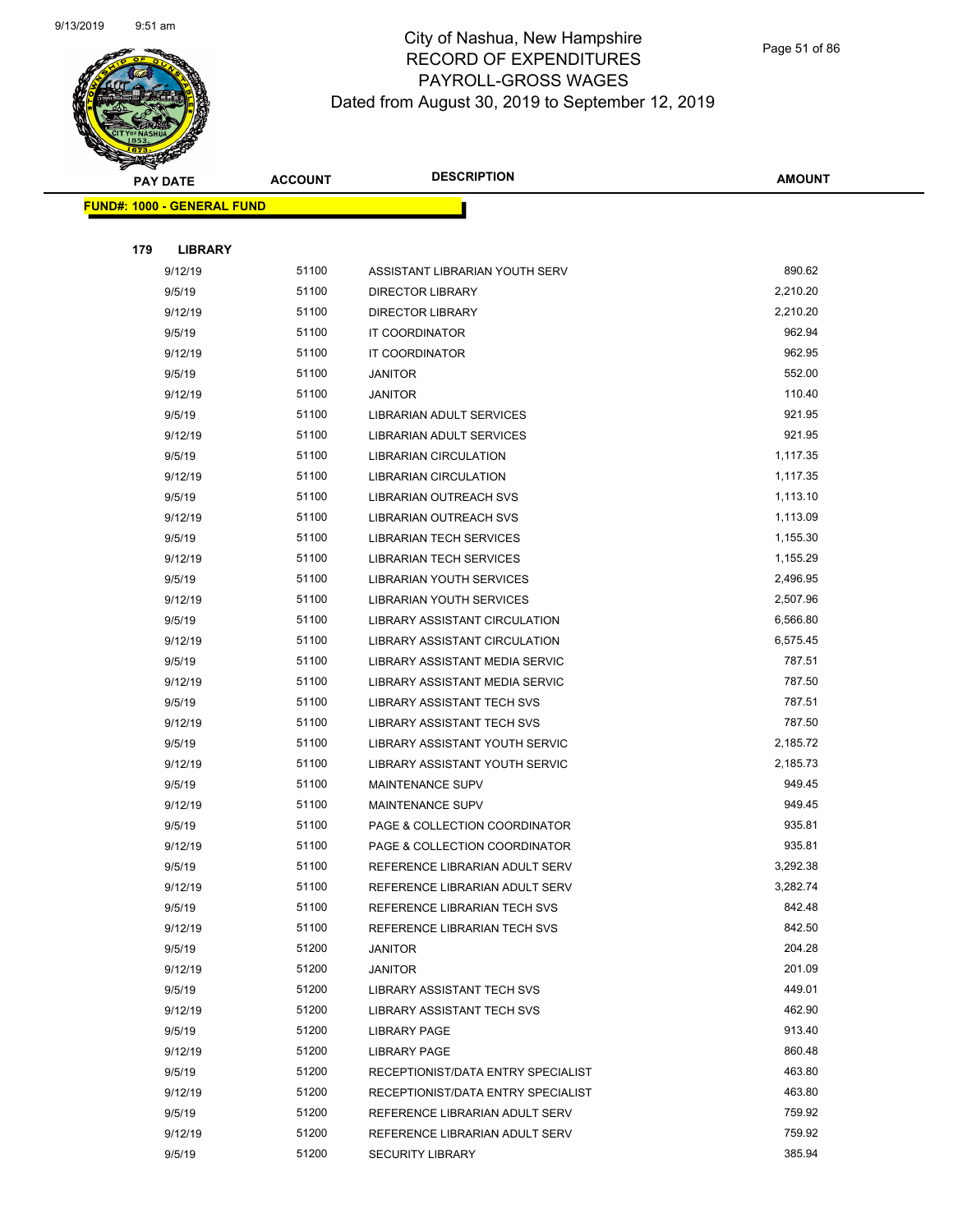

Page 52 of 86

| <b>PAY DATE</b>                   | <b>ACCOUNT</b>                           | <b>DESCRIPTION</b>              | <b>AMOUNT</b> |
|-----------------------------------|------------------------------------------|---------------------------------|---------------|
| <b>FUND#: 1000 - GENERAL FUND</b> |                                          |                                 |               |
| 179<br><b>LIBRARY</b>             |                                          |                                 |               |
| 9/12/19                           | 51200                                    | <b>SECURITY LIBRARY</b>         | 394.24        |
| 9/5/19                            | 51300                                    | <b>OVERTIME</b>                 | 1,072.03      |
| 9/12/19                           | 51300                                    | <b>OVERTIME</b>                 | 318.51        |
| 9/5/19                            | 52800                                    | EDUCATIONAL ASSISTANCE          | 480.00        |
| <b>TOTAL 179 - LIBRARY</b>        |                                          |                                 | \$70,452.44   |
| 181                               | <b>COMMUNITY DEVELOPMENT</b>             |                                 |               |
| 9/5/19                            | 51100                                    | ADMINISTRATIVE ASSISTANT II     | 786.85        |
| 9/12/19                           | 51100                                    | ADMINISTRATIVE ASSISTANT II     | 786.85        |
| 9/5/19                            | 51100                                    | DIRECTOR COMMUNITY DEVELOPMENT  | 2,427.25      |
| 9/12/19                           | 51100                                    | DIRECTOR COMMUNITY DEVELOPMENT  | 2,427.25      |
| 9/5/19                            | 51100                                    | <b>TRANSPORTATION PLANNER</b>   | 1,313.35      |
| 9/12/19                           | 51100                                    | <b>TRANSPORTATION PLANNER</b>   | 1,313.35      |
| 9/5/19                            | 51100                                    | <b>WATERWAYS MANAGER</b>        | 1,612.80      |
| 9/12/19                           | 51100                                    | <b>WATERWAYS MANAGER</b>        | 1,612.80      |
| 9/5/19                            | 51200                                    | ADMINISTRATIVE ASSISTANT I      | 390.64        |
| 9/12/19                           | 51200                                    | ADMINISTRATIVE ASSISTANT I      | 133.64        |
| 9/5/19                            | 51400                                    | WAGES TEMPORARY/SEASONAL        | 100.00        |
| 9/12/19                           | 51400                                    | <b>WAGES TEMPORARY/SEASONAL</b> | 100.00        |
|                                   | <b>TOTAL 181 - COMMUNITY DEVELOPMENT</b> |                                 | \$13,004.78   |
| 182                               | <b>PLANNING AND ZONING</b>               |                                 |               |
| 9/5/19                            | 51100                                    | DEPARTMENT COORDINATOR          | 1,048.50      |
| 9/12/19                           | 51100                                    | DEPARTMENT COORDINATOR          | 1,048.50      |
| 9/5/19                            | 51100                                    | DEPUTY PLANNING MANAGER         | 2,861.15      |
| 9/12/19                           | 51100                                    | DEPUTY PLANNING MANAGER         | 2,861.15      |
| 9/5/19                            | 51100                                    | MANAGER PLANNING DEPT           | 2,210.20      |
| 9/12/19                           | 51100                                    | MANAGER PLANNING DEPT           | 2,210.20      |
| 9/5/19                            | 51100                                    | PLANNER I                       | 1,918.15      |
| 9/12/19                           | 51100                                    | PLANNER I                       | 1,918.15      |
| 9/5/19                            | 51100                                    | ZONING COORDINATOR              | 839.35        |
| 9/12/19                           | 51100                                    | ZONING COORDINATOR              | 839.34        |
|                                   | <b>TOTAL 182 - PLANNING AND ZONING</b>   |                                 | \$17,754.69   |
| 183                               | <b>ECONOMIC DEVELOPMENT</b>              |                                 |               |
| 9/5/19                            | 51100                                    | DWNTWN SPCLST & OED PGRM COOR   | 920.90        |
|                                   |                                          |                                 |               |

| 9/5/19  | 51100 | DWNTWN SPCLST & OED PGRM COOR | 920.90   |
|---------|-------|-------------------------------|----------|
| 9/12/19 | 51100 | DWNTWN SPCLST & OED PGRM COOR | 920.90   |
| 9/5/19  | 51100 | ECONOMIC DEV DIRECTOR         | 2.202.85 |
| 9/12/19 | 51100 | ECONOMIC DEV DIRECTOR         | 2.202.85 |
| 9/5/19  | 51100 | HUNT MEMORIAL BLDG & ARTS ADM | 394.21   |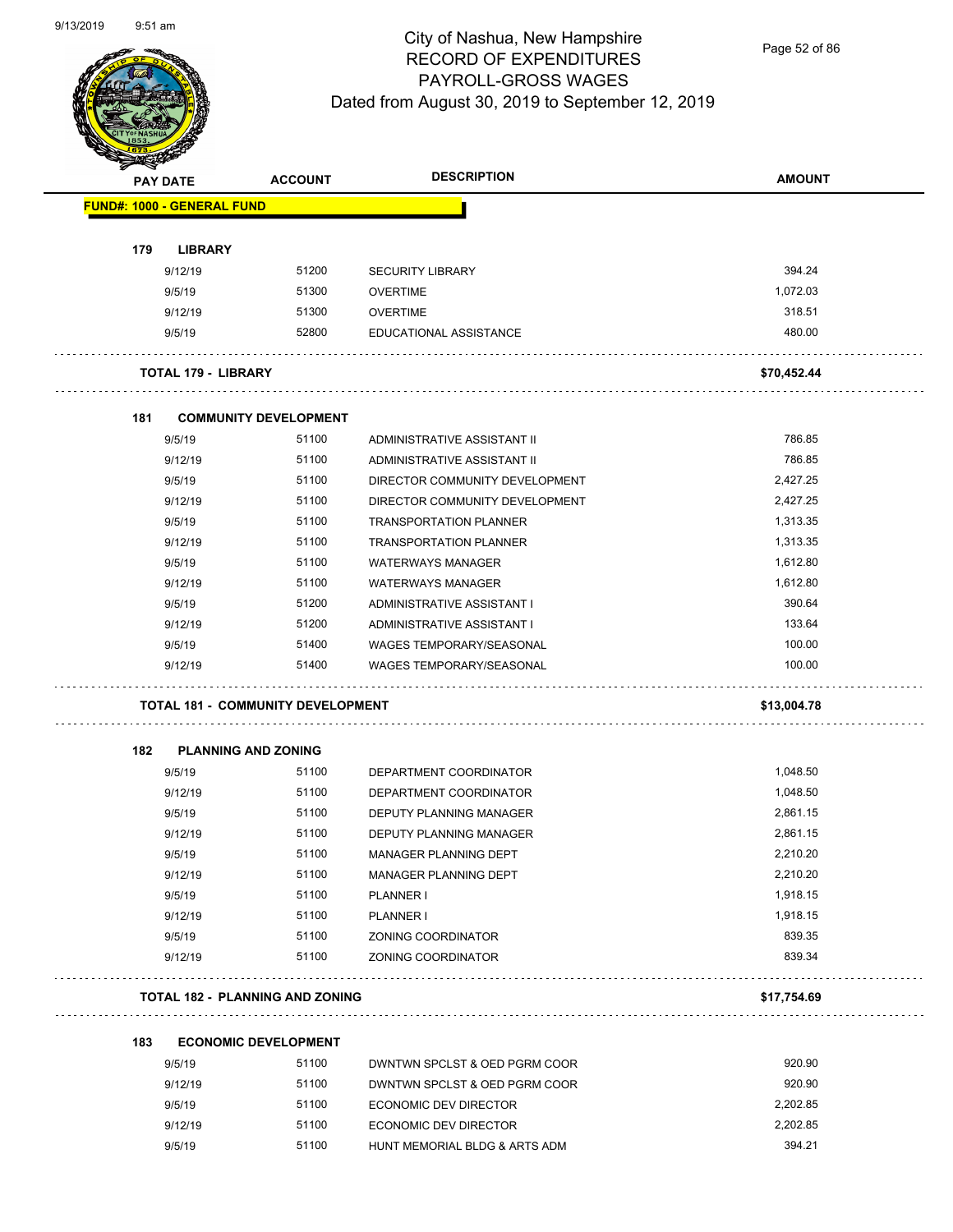Page 53 of 86

| <b>PAY DATE</b>                   | <b>ACCOUNT</b>                   | <b>DESCRIPTION</b>               | <b>AMOUNT</b> |
|-----------------------------------|----------------------------------|----------------------------------|---------------|
| <b>FUND#: 1000 - GENERAL FUND</b> |                                  |                                  |               |
| 183                               | <b>ECONOMIC DEVELOPMENT</b>      |                                  |               |
| 9/12/19                           | 51100                            | HUNT MEMORIAL BLDG & ARTS ADM    | 394.21        |
|                                   | TOTAL 183 - ECONOMIC DEVELOPMENT |                                  | \$7,035.92    |
| <b>SCHOOL</b><br>191              |                                  |                                  |               |
| 9/12/19                           | 51100                            | 21 CENTURY COORDINATOR           | 2,612.30      |
| 9/12/19                           | 51100                            | 21 CENTURY ELEM MFAM RES COORD   | 1,477.27      |
| 9/5/19                            | 51100                            | <b>7PAR CTE NHN</b>              | 356.75        |
| 9/12/19                           | 51100                            | <b>7PAR CTE NHN</b>              | 449.52        |
| 9/12/19                           | 51100                            | ASSISTANT DIRECTOR BUSINESS      | 3,219.60      |
| 9/12/19                           | 51100                            | ASSISTANT DIRECTOR OF TECHNOLOGY | 3,208.70      |
| 9/12/19                           | 51100                            | ASSISTANT PRINCIPAL AMH          | 1,581.70      |
| 9/12/19                           | 51100                            | <b>ASSISTANT PRINCIPAL BIC</b>   | 2,875.00      |
| 9/12/19                           | 51100                            | ASSISTANT PRINCIPAL BIR          | 1,509.60      |
| 9/12/19                           | 51100                            | ASSISTANT PRINCIPAL BRO          | 3,357.70      |
| 9/12/19                           | 51100                            | ASSISTANT PRINCIPAL CHARL        | 3,293.00      |
| 9/12/19                           | 51100                            | ASSISTANT PRINCIPAL DR CRSP      | 1,646.49      |
| 9/12/19                           | 51100                            | ASSISTANT PRINCIPAL ELM          | 6,769.20      |
| 9/12/19                           | 51100                            | ASSISTANT PRINCIPAL FES          | 2,875.00      |
| 9/12/19                           | 51100                            | ASSISTANT PRINCIPAL FMS          | 3,288.50      |
| 9/12/19                           | 51100                            | ASSISTANT PRINCIPAL LEDGE        | 3,292.90      |
| 9/12/19                           | 51100                            | ASSISTANT PRINCIPAL MDE          | 3,115.40      |
| 9/12/19                           | 51100                            | ASSISTANT PRINCIPAL MTP          | 1,437.50      |
| 9/12/19                           | 51100                            | ASSISTANT PRINCIPAL NHN          | 13,806.39     |
| 9/12/19                           | 51100                            | ASSISTANT PRINCIPAL NHS          | 13,884.60     |
| 9/12/19                           | 51100                            | ASSISTANT PRINCIPAL SHE          | 1,461.59      |
| 9/12/19                           | 51100                            | ASSISTANT SUPERINTENDENT         | 8,830.90      |
| 9/12/19                           | 51100                            | ASST DIRECTOR PLANT OPS          | 3,025.42      |
| 9/12/19                           | 51100                            | <b>ASST DIRECTOR SPED</b>        | 7,323.00      |
| 9/12/19                           | 51100                            | ASST SYSTEMS ADMIN FULL YEAR     | 18,993.69     |
| 9/12/19                           | 51100                            | ATTENDANCE OFFICER               | 2,543.80      |
| 9/12/19                           | 51100                            | CAREER CENTER COORD NHN          | 1,689.54      |
| 9/12/19                           | 51100                            | CHIEF OPERATING OFFICER          | 4,323.70      |
| 9/5/19                            | 51100                            | CLERICAL ACADEMY NHN             | 2,753.68      |
| 9/12/19                           | 51100                            | CLERICAL ACADEMY NHN             | 3,130.95      |
| 9/5/19                            | 51100                            | CLERICAL ACADEMY NHS             | 2,967.80      |
| 9/12/19                           | 51100                            | CLERICAL ACADEMY NHS             | 3,072.06      |
| 9/5/19                            | 51100                            | <b>CLERICAL ASST SUPER SUP</b>   | 1,389.15      |
| 9/12/19                           | 51100                            | CLERICAL ASST SUPER SUP          | 1,215.11      |
|                                   | 51100                            |                                  | 793.90        |
| 9/5/19                            |                                  | CLERICAL ATHLETIC NHN            |               |
| 9/12/19                           | 51100                            | CLERICAL ATHLETIC NHN            | 815.65        |
| 9/5/19                            | 51100                            | CLERICAL ATHLETIC NHS            | 711.75        |
| 9/12/19                           | 51100                            | CLERICAL ATHLETIC NHS            | 731.25        |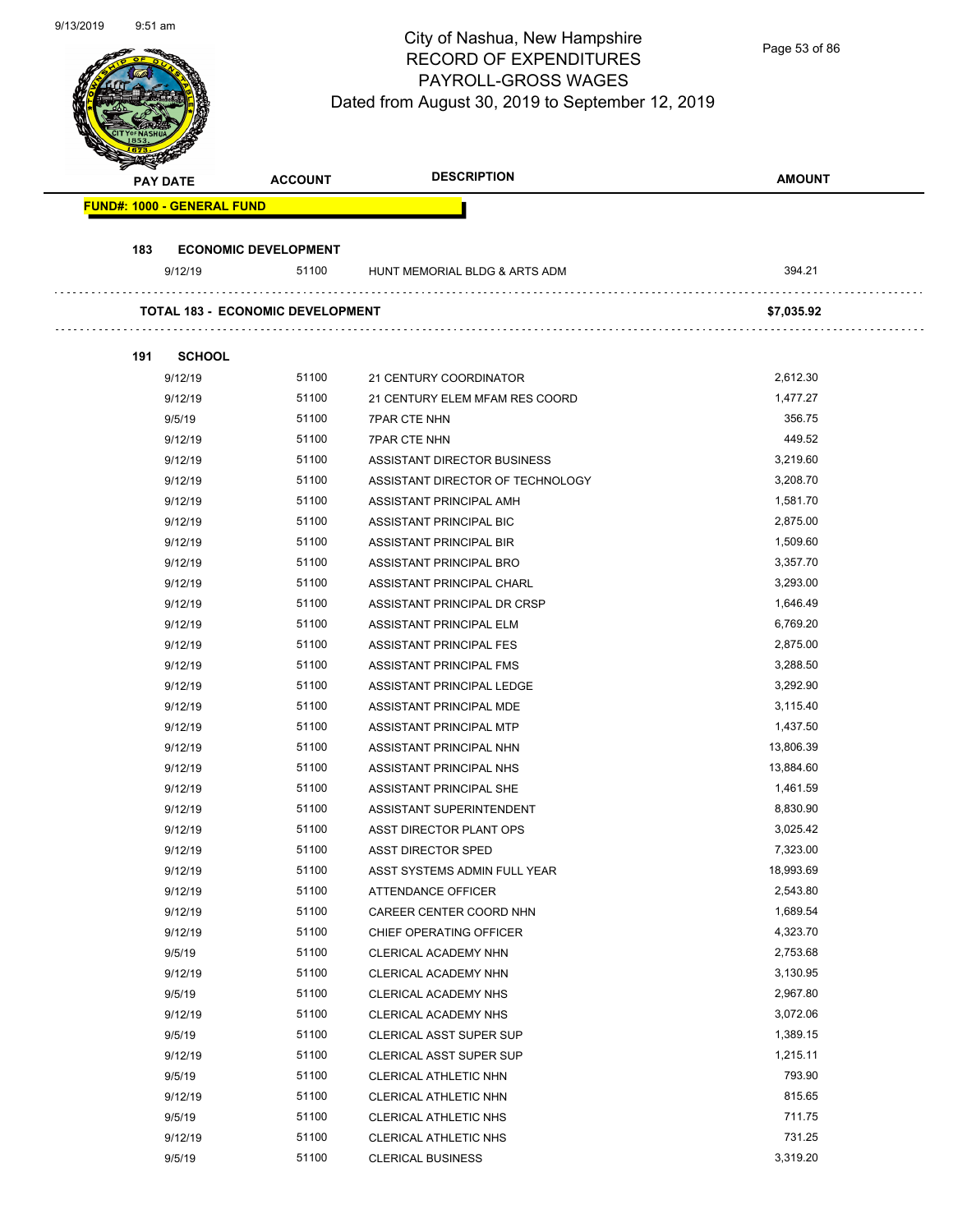

Page 54 of 86

|     | <b>PAY DATE</b>                   | <b>ACCOUNT</b> | <b>DESCRIPTION</b>              | <b>AMOUNT</b> |
|-----|-----------------------------------|----------------|---------------------------------|---------------|
|     | <b>FUND#: 1000 - GENERAL FUND</b> |                |                                 |               |
|     |                                   |                |                                 |               |
| 191 | <b>SCHOOL</b>                     |                |                                 |               |
|     | 9/12/19                           | 51100          | <b>CLERICAL BUSINESS</b>        | 3,319.20      |
|     | 9/5/19                            | 51100          | CLERICAL CHIEF OP OFFICER SUP   | 743.16        |
|     | 9/12/19                           | 51100          | CLERICAL CHIEF OP OFFICER SUP   | 738.25        |
|     | 9/5/19                            | 51100          | <b>CLERICAL CTE NHN</b>         | 630.36        |
|     | 9/12/19                           | 51100          | <b>CLERICAL CTE NHN</b>         | 695.25        |
|     | 9/5/19                            | 51100          | <b>CLERICAL CTE NHS</b>         | 772.15        |
|     | 9/12/19                           | 51100          | <b>CLERICAL CTE NHS</b>         | 815.65        |
|     | 9/5/19                            | 51100          | CLERICAL GUIDANCE ELM           | 653.54        |
|     | 9/12/19                           | 51100          | CLERICAL GUIDANCE ELM           | 676.71        |
|     | 9/5/19                            | 51100          | CLERICAL GUIDANCE NHN           | 1,943.38      |
|     | 9/12/19                           | 51100          | CLERICAL GUIDANCE NHN           | 1,979.03      |
|     | 9/5/19                            | 51100          | <b>CLERICAL GUIDANCE NHS</b>    | 1,747.71      |
|     | 9/12/19                           | 51100          | <b>CLERICAL GUIDANCE NHS</b>    | 1,905.30      |
|     | 9/5/19                            | 51100          | <b>CLERICAL HUMAN RESOURCES</b> | 2,240.83      |
|     | 9/12/19                           | 51100          | <b>CLERICAL HUMAN RESOURCES</b> | 2,249.26      |
|     | 9/5/19                            | 51100          | <b>CLERICAL PAYROLL SUP</b>     | 1,532.29      |
|     | 9/12/19                           | 51100          | <b>CLERICAL PAYROLL SUP</b>     | 1,532.30      |
|     | 9/5/19                            | 51100          | <b>CLERICAL PLANT OPS</b>       | 766.14        |
|     | 9/12/19                           | 51100          | <b>CLERICAL PLANT OPS</b>       | 766.15        |
|     | 9/5/19                            | 51100          | <b>CLERICAL PRINCIPAL AMH</b>   | 1,357.64      |
|     | 9/12/19                           | 51100          | CLERICAL PRINCIPAL AMH          | 1,497.40      |
|     | 9/5/19                            | 51100          | <b>CLERICAL PRINCIPAL BIC</b>   | 1,505.65      |
|     | 9/12/19                           | 51100          | <b>CLERICAL PRINCIPAL BIC</b>   | 1,503.40      |
|     | 9/5/19                            | 51100          | <b>CLERICAL PRINCIPAL BIR</b>   | 1,462.72      |
|     | 9/12/19                           | 51100          | <b>CLERICAL PRINCIPAL BIR</b>   | 1,631.30      |
|     | 9/5/19                            | 51100          | CLERICAL PRINCIPAL BRO          | 1,505.65      |
|     | 9/12/19                           | 51100          | <b>CLERICAL PRINCIPAL BRO</b>   | 1,537.15      |
|     | 9/5/19                            | 51100          | CLERICAL PRINCIPAL CHA          | 1,460.79      |
|     | 9/12/19                           | 51100          | CLERICAL PRINCIPAL CHA          | 1,532.30      |
|     | 9/5/19                            | 51100          | <b>CLERICAL PRINCIPAL DRC</b>   | 1,378.22      |
|     | 9/12/19                           | 51100          | CLERICAL PRINCIPAL DRC          | 1,499.65      |
|     | 9/5/19                            | 51100          | CLERICAL PRINCIPAL ELM          | 2,635.95      |
|     | 9/12/19                           | 51100          | <b>CLERICAL PRINCIPAL ELM</b>   | 2,679.33      |
|     | 9/5/19                            | 51100          | <b>CLERICAL PRINCIPAL FES</b>   | 1,339.15      |
|     | 9/12/19                           | 51100          | <b>CLERICAL PRINCIPAL FES</b>   | 1,499.65      |
|     | 9/5/19                            | 51100          | <b>CLERICAL PRINCIPAL FMS</b>   | 2,351.31      |
|     | 9/12/19                           | 51100          | <b>CLERICAL PRINCIPAL FMS</b>   | 2,351.30      |
|     | 9/5/19                            | 51100          | CLERICAL PRINCIPAL LDG          | 1,394.63      |
|     | 9/12/19                           | 51100          | CLERICAL PRINCIPAL LDG          | 1,461.40      |
|     | 9/5/19                            | 51100          | <b>CLERICAL PRINCIPAL MDE</b>   | 1,570.55      |
|     | 9/12/19                           | 51100          | <b>CLERICAL PRINCIPAL MDE</b>   | 1,570.55      |
|     | 9/5/19                            | 51100          | <b>CLERICAL PRINCIPAL MTP</b>   | 1,506.40      |
|     | 9/12/19                           | 51100          | <b>CLERICAL PRINCIPAL MTP</b>   | 1,535.65      |
|     | 9/5/19                            | 51100          | CLERICAL PRINCIPAL NHN          | 1,497.40      |
|     |                                   |                |                                 |               |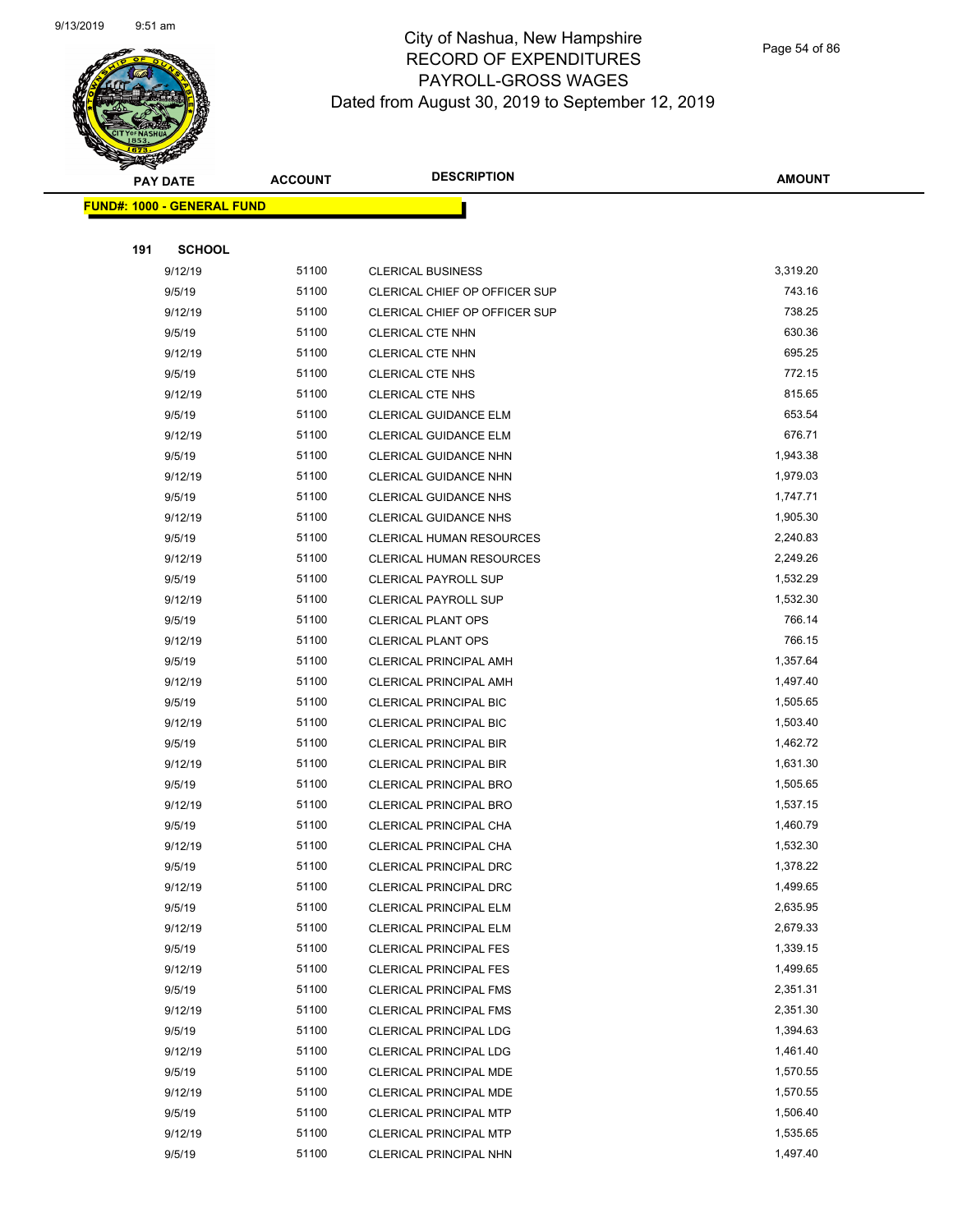

Page 55 of 86

|     | <b>PAY DATE</b>                   | <b>ACCOUNT</b> | <b>DESCRIPTION</b>               | <b>AMOUNT</b>        |
|-----|-----------------------------------|----------------|----------------------------------|----------------------|
|     | <b>FUND#: 1000 - GENERAL FUND</b> |                |                                  |                      |
|     |                                   |                |                                  |                      |
| 191 | <b>SCHOOL</b>                     |                |                                  |                      |
|     | 9/12/19                           | 51100          | CLERICAL PRINCIPAL NHN           | 1,497.40             |
|     | 9/5/19                            | 51100          | <b>CLERICAL PRINCIPAL NHS</b>    | 2,072.63             |
|     | 9/12/19                           | 51100          | <b>CLERICAL PRINCIPAL NHS</b>    | 2,028.75             |
|     | 9/5/19                            | 51100          | <b>CLERICAL PRINCIPAL NSE</b>    | 1,350.10             |
|     | 9/12/19                           | 51100          | <b>CLERICAL PRINCIPAL NSE</b>    | 1,371.85             |
|     | 9/5/19                            | 51100          | CLERICAL PRINCIPAL PMS           | 1,872.45             |
|     | 9/12/19                           | 51100          | <b>CLERICAL PRINCIPAL PMS</b>    | 2,157.75             |
|     | 9/5/19                            | 51100          | CLERICAL PRINCIPAL SHE           | 1,493.28             |
|     | 9/12/19                           | 51100          | CLERICAL PRINCIPAL SHE           | 1,546.90             |
|     | 9/5/19                            | 51100          | <b>CLERICAL RECEPTIONIST NHN</b> | 793.90               |
|     | 9/12/19                           | 51100          | CLERICAL RECEPTIONIST NHN        | 815.65               |
|     | 9/5/19                            | 51100          | <b>CLERICAL RECEPTIONIST NHS</b> | 695.25               |
|     | 9/12/19                           | 51100          | <b>CLERICAL RECEPTIONIST NHS</b> | 695.25               |
|     | 9/5/19                            | 51100          | CLERICAL SPECIAL ED NHN          | 711.75               |
|     | 9/12/19                           | 51100          | CLERICAL SPECIAL ED NHN          | 731.25               |
|     | 9/5/19                            | 51100          | CLERICAL SPECIAL ED NHS          | 692.26               |
|     | 9/12/19                           | 51100          | CLERICAL SPECIAL ED NHS          | 726.38               |
|     | 9/5/19                            | 51100          | CLERICAL SPECIAL ED SUP          | 1,421.87             |
|     | 9/12/19                           | 51100          | CLERICAL SPECIAL ED SUP          | 1,417.23             |
|     | 9/5/19                            | 51100          | <b>CLERICAL STUDENT SERV SUP</b> | 822.77               |
|     | 9/12/19                           | 51100          | <b>CLERICAL STUDENT SERV SUP</b> | 828.25               |
|     | 9/5/19                            | 51100          | CLERICAL SUPERINTENDANT HRLY     | 779.64               |
|     | 9/12/19                           | 51100          | CLERICAL SUPERINTENDANT HRLY     | 779.64               |
|     | 9/12/19                           | 51100          | CLERICAL SUPERINTENDANT SUP      | 1,848.30             |
|     | 9/5/19                            | 51100          | <b>CUSTODIAN AMH</b>             | 1,389.60             |
|     | 9/12/19                           | 51100          | <b>CUSTODIAN AMH</b>             | 1,389.60             |
|     | 9/5/19                            | 51100          | <b>CUSTODIAN ASST HEAD ELM</b>   | 791.20               |
|     | 9/12/19                           | 51100          | <b>CUSTODIAN ASST HEAD ELM</b>   | 791.20               |
|     | 9/5/19                            | 51100          | <b>CUSTODIAN ASST HEAD FMS</b>   | 791.20               |
|     | 9/12/19                           | 51100          | CUSTODIAN ASST HEAD FMS          | 791.20               |
|     | 9/5/19                            | 51100          | <b>CUSTODIAN ASST HEAD NHN</b>   | 1,590.40             |
|     | 9/12/19                           | 51100          | <b>CUSTODIAN ASST HEAD NHN</b>   | 1,590.40             |
|     | 9/5/19                            | 51100          | <b>CUSTODIAN ASST HEAD NHS</b>   | 1,582.40             |
|     | 9/12/19                           | 51100          | <b>CUSTODIAN ASST HEAD NHS</b>   | 1,582.40             |
|     | 9/5/19                            | 51100          | <b>CUSTODIAN ASST HEAD PMS</b>   | 791.20               |
|     | 9/12/19                           | 51100          | <b>CUSTODIAN ASST HEAD PMS</b>   | 791.20               |
|     | 9/5/19                            | 51100          | <b>CUSTODIAN BIC</b>             | 1,389.60             |
|     | 9/12/19                           | 51100          | <b>CUSTODIAN BIC</b>             | 1,389.60             |
|     | 9/5/19                            | 51100          | <b>CUSTODIAN BIR</b>             | 1,389.60             |
|     | 9/12/19                           | 51100          | <b>CUSTODIAN BIR</b>             | 1,389.60             |
|     | 9/5/19                            | 51100          | <b>CUSTODIAN BRO</b>             | 1,389.60             |
|     | 9/12/19                           | 51100          | <b>CUSTODIAN BRO</b>             | 1,389.60             |
|     | 9/5/19                            | 51100          | <b>CUSTODIAN CHA</b>             | 1,389.60<br>1,389.60 |
|     | 9/12/19                           | 51100          | <b>CUSTODIAN CHA</b>             |                      |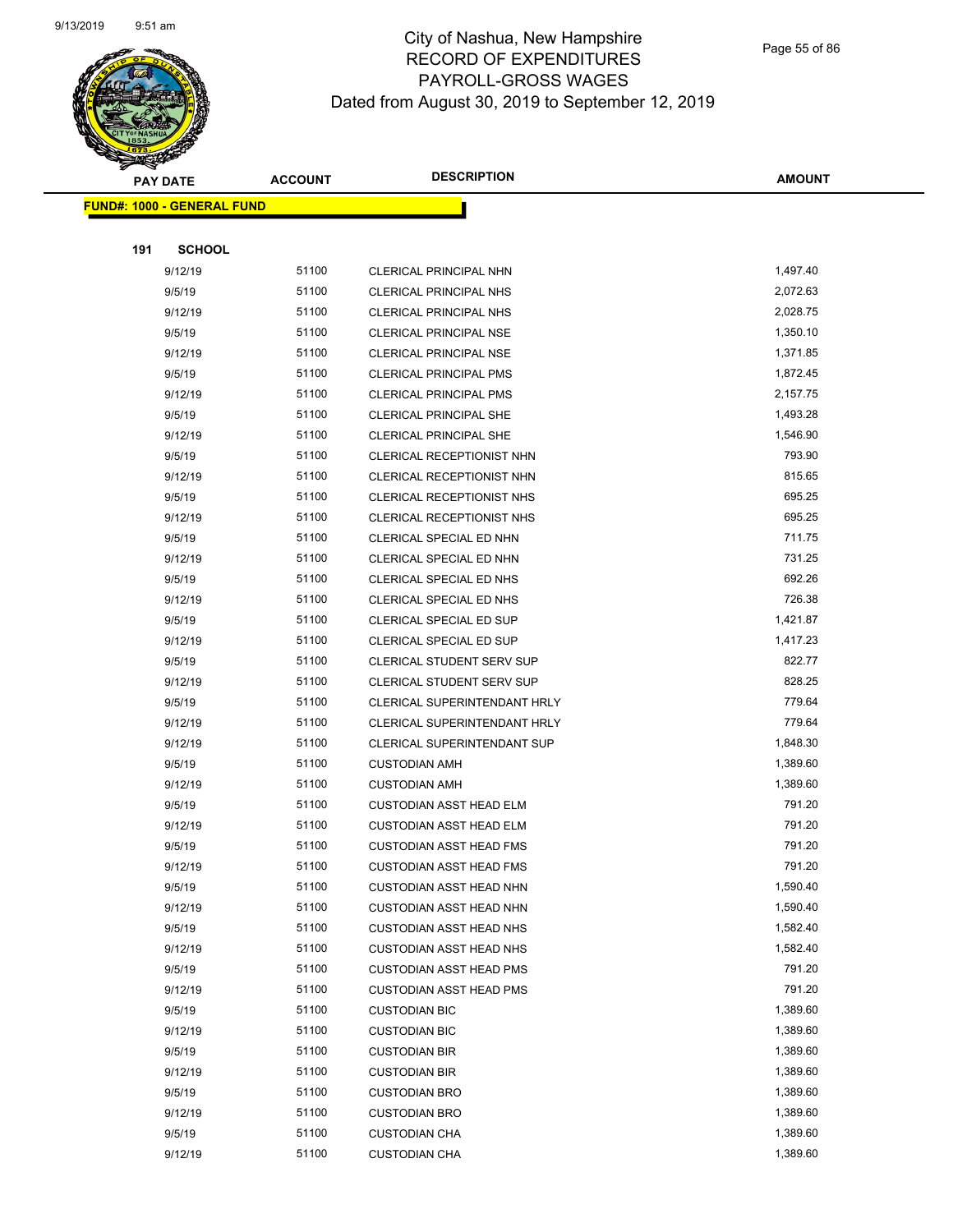

Page 56 of 86

|     | <b>PAY DATE</b>                    | <b>ACCOUNT</b> | <b>DESCRIPTION</b>        | <b>AMOUNT</b> |
|-----|------------------------------------|----------------|---------------------------|---------------|
|     | <u> FUND#: 1000 - GENERAL FUND</u> |                |                           |               |
|     |                                    |                |                           |               |
| 191 | <b>SCHOOL</b>                      |                |                           |               |
|     | 9/5/19                             | 51100          | <b>CUSTODIAN DRC</b>      | 1,389.60      |
|     | 9/12/19                            | 51100          | <b>CUSTODIAN DRC</b>      | 1,389.60      |
|     | 9/5/19                             | 51100          | <b>CUSTODIAN ELM</b>      | 4,814.24      |
|     | 9/12/19                            | 51100          | <b>CUSTODIAN ELM</b>      | 4,953.20      |
|     | 9/5/19                             | 51100          | <b>CUSTODIAN FES</b>      | 1,389.60      |
|     | 9/12/19                            | 51100          | <b>CUSTODIAN FES</b>      | 1,408.88      |
|     | 9/5/19                             | 51100          | <b>CUSTODIAN FMS</b>      | 2,779.20      |
|     | 9/12/19                            | 51100          | <b>CUSTODIAN FMS</b>      | 2,779.20      |
|     | 9/5/19                             | 51100          | <b>CUSTODIAN HEAD AMH</b> | 791.20        |
|     | 9/12/19                            | 51100          | <b>CUSTODIAN HEAD AMH</b> | 791.20        |
|     | 9/5/19                             | 51100          | <b>CUSTODIAN HEAD BIC</b> | 791.20        |
|     | 9/12/19                            | 51100          | <b>CUSTODIAN HEAD BIC</b> | 791.20        |
|     | 9/5/19                             | 51100          | <b>CUSTODIAN HEAD BIR</b> | 791.20        |
|     | 9/12/19                            | 51100          | <b>CUSTODIAN HEAD BIR</b> | 791.20        |
|     | 9/5/19                             | 51100          | <b>CUSTODIAN HEAD BRO</b> | 801.09        |
|     | 9/12/19                            | 51100          | <b>CUSTODIAN HEAD BRO</b> | 791.20        |
|     | 9/5/19                             | 51100          | <b>CUSTODIAN HEAD CHA</b> | 791.20        |
|     | 9/12/19                            | 51100          | <b>CUSTODIAN HEAD CHA</b> | 791.20        |
|     | 9/5/19                             | 51100          | <b>CUSTODIAN HEAD DRC</b> | 791.20        |
|     | 9/12/19                            | 51100          | <b>CUSTODIAN HEAD DRC</b> | 791.20        |
|     | 9/5/19                             | 51100          | <b>CUSTODIAN HEAD ELM</b> | 937.60        |
|     | 9/12/19                            | 51100          | <b>CUSTODIAN HEAD ELM</b> | 937.60        |
|     | 9/5/19                             | 51100          | <b>CUSTODIAN HEAD FES</b> | 791.20        |
|     | 9/12/19                            | 51100          | <b>CUSTODIAN HEAD FES</b> | 791.20        |
|     | 9/5/19                             | 51100          | <b>CUSTODIAN HEAD FMS</b> | 937.60        |
|     | 9/12/19                            | 51100          | <b>CUSTODIAN HEAD FMS</b> | 937.60        |
|     | 9/5/19                             | 51100          | <b>CUSTODIAN HEAD LDG</b> | 791.20        |
|     | 9/12/19                            | 51100          | <b>CUSTODIAN HEAD LDG</b> | 791.20        |
|     | 9/5/19                             | 51100          | <b>CUSTODIAN HEAD MDE</b> | 791.20        |
|     | 9/12/19                            | 51100          | <b>CUSTODIAN HEAD MDE</b> | 791.20        |
|     | 9/5/19                             | 51100          | <b>CUSTODIAN HEAD MTP</b> | 791.20        |
|     | 9/12/19                            | 51100          | <b>CUSTODIAN HEAD MTP</b> | 791.20        |
|     | 9/5/19                             | 51100          | <b>CUSTODIAN HEAD NHN</b> | 943.20        |
|     | 9/12/19                            | 51100          | <b>CUSTODIAN HEAD NHN</b> | 943.20        |
|     | 9/5/19                             | 51100          | <b>CUSTODIAN HEAD NHS</b> | 943.20        |
|     | 9/12/19                            | 51100          | <b>CUSTODIAN HEAD NHS</b> | 943.20        |
|     | 9/5/19                             | 51100          | <b>CUSTODIAN HEAD NSE</b> | 791.20        |
|     | 9/12/19                            | 51100          | <b>CUSTODIAN HEAD NSE</b> | 791.20        |
|     | 9/5/19                             | 51100          | <b>CUSTODIAN HEAD PMS</b> | 937.60        |
|     | 9/12/19                            | 51100          | <b>CUSTODIAN HEAD PMS</b> | 937.60        |
|     | 9/5/19                             | 51100          | <b>CUSTODIAN HEAD SHE</b> | 791.20        |
|     | 9/12/19                            | 51100          | <b>CUSTODIAN HEAD SHE</b> | 791.20        |
|     | 9/5/19                             | 51100          | <b>CUSTODIAN LDG</b>      | 1,380.92      |
|     | 9/12/19                            | 51100          | <b>CUSTODIAN LDG</b>      | 1,111.68      |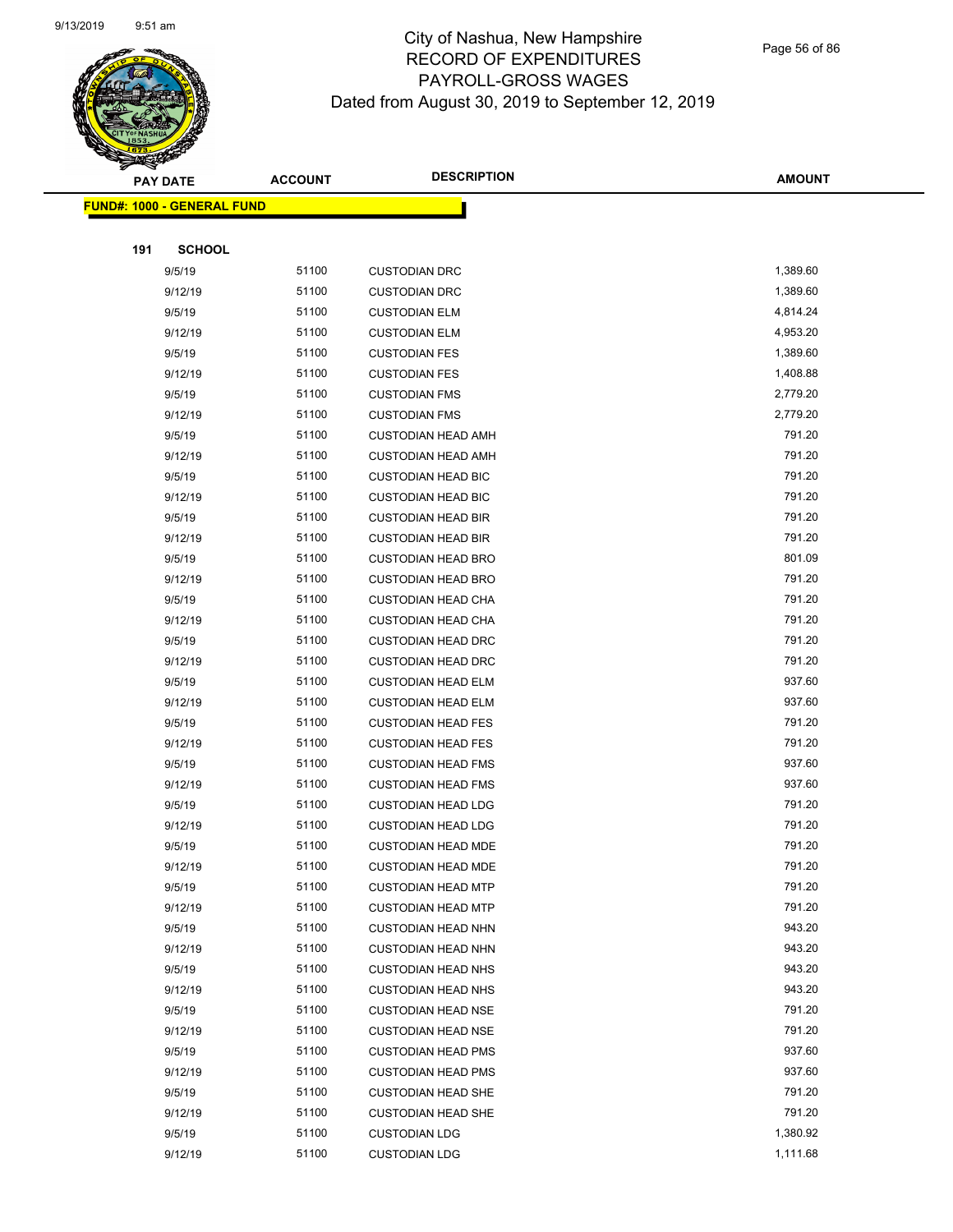

Page 57 of 86

|     | <b>PAY DATE</b>                    | <b>ACCOUNT</b> | <b>DESCRIPTION</b>            | <b>AMOUNT</b> |
|-----|------------------------------------|----------------|-------------------------------|---------------|
|     | <u> FUND#: 1000 - GENERAL FUND</u> |                |                               |               |
|     |                                    |                |                               |               |
| 191 | <b>SCHOOL</b>                      |                |                               |               |
|     | 9/5/19                             | 51100          | <b>CUSTODIAN MDE</b>          | 1,389.60      |
|     | 9/12/19                            | 51100          | <b>CUSTODIAN MDE</b>          | 1,389.60      |
|     | 9/5/19                             | 51100          | <b>CUSTODIAN MTP</b>          | 1,405.19      |
|     | 9/12/19                            | 51100          | <b>CUSTODIAN MTP</b>          | 1,389.60      |
|     | 9/5/19                             | 51100          | <b>CUSTODIAN NHN</b>          | 9,670.88      |
|     | 9/12/19                            | 51100          | <b>CUSTODIAN NHN</b>          | 9,872.69      |
|     | 9/5/19                             | 51100          | <b>CUSTODIAN NHS</b>          | 8,675.97      |
|     | 9/12/19                            | 51100          | <b>CUSTODIAN NHS</b>          | 8,988.46      |
|     | 9/5/19                             | 51100          | <b>CUSTODIAN NSE</b>          | 1,389.60      |
|     | 9/12/19                            | 51100          | <b>CUSTODIAN NSE</b>          | 1,389.60      |
|     | 9/5/19                             | 51100          | <b>CUSTODIAN PMS</b>          | 2,084.40      |
|     | 9/12/19                            | 51100          | <b>CUSTODIAN PMS</b>          | 2,084.40      |
|     | 9/5/19                             | 51100          | <b>CUSTODIAN SHE</b>          | 1,389.60      |
|     | 9/12/19                            | 51100          | <b>CUSTODIAN SHE</b>          | 1,389.60      |
|     | 9/12/19                            | 51100          | CUSTODIAN SUPERVISOR WPO      | 6,881.06      |
|     | 9/5/19                             | 51100          | <b>CUSTODIAN WID</b>          | 694.80        |
|     | 9/12/19                            | 51100          | <b>CUSTODIAN WID</b>          | 694.80        |
|     | 9/12/19                            | 51100          | DATA ANALYST                  | 3,526.46      |
|     | 9/12/19                            | 51100          | <b>DIRECTOR ATHLETICS</b>     | 4,231.65      |
|     | 9/12/19                            | 51100          | DIRECTOR COM GRANTS           | 2,775.39      |
|     | 9/12/19                            | 51100          | <b>DIRECTOR GUIDANCE</b>      | 7,053.31      |
|     | 9/12/19                            | 51100          | DIRECTOR HUMAN RESOURCES      | 3,422.50      |
|     | 9/12/19                            | 51100          | DIRECTOR PLANT OPS            | 4,392.66      |
|     | 9/12/19                            | 51100          | DIRECTOR SPECIAL ED           | 4,043.77      |
|     | 9/12/19                            | 51100          | DIRECTOR STUDENT SERVICES     | 3,858.36      |
|     | 9/12/19                            | 51100          | DIRECTOR TECHNOLOGY           | 4,859.89      |
|     | 9/12/19                            | 51100          | DIRECTOR TRANSPORTATION       | 3,672.98      |
|     | 9/12/19                            | 51100          | DIRECTOR VOCATIONAL           | 7,452.44      |
|     | 9/12/19                            | 51100          | DW TECHNOLOGY PEER COACH      | 1,966.30      |
|     | 9/5/19                             | 51100          | E-BLOCK TECHNICAL PARA        | 593.19        |
|     | 9/12/19                            | 51100          | E-BLOCK TECHNICAL PARA        | 770.64        |
|     | 9/12/19                            | 51100          | ELL OUTREACH WORKER           | 1,723.00      |
|     | 9/12/19                            | 51100          | GUIDANCE COUNSELOR AMH        | 2,403.60      |
|     | 9/12/19                            | 51100          | GUIDANCE COUNSELOR BIC        | 2,064.71      |
|     | 9/12/19                            | 51100          | <b>GUIDANCE COUNSELOR BIR</b> | 3,015.80      |
|     | 9/12/19                            | 51100          | <b>GUIDANCE COUNSELOR BRO</b> | 1,980.48      |
|     | 9/12/19                            | 51100          | <b>GUIDANCE COUNSELOR CHA</b> | 3,015.80      |
|     | 9/12/19                            | 51100          | GUIDANCE COUNSELOR DRC        | 2,923.70      |
|     | 9/12/19                            | 51100          | <b>GUIDANCE COUNSELOR ELM</b> | 13,680.21     |
|     | 9/12/19                            | 51100          | <b>GUIDANCE COUNSELOR FES</b> | 2,923.70      |
|     | 9/12/19                            | 51100          | <b>GUIDANCE COUNSELOR FMS</b> | 5,660.78      |
|     | 9/12/19                            | 51100          | <b>GUIDANCE COUNSELOR LDG</b> | 3,015.80      |
|     | 9/12/19                            | 51100          | <b>GUIDANCE COUNSELOR MDE</b> | 2,895.10      |
|     | 9/12/19                            | 51100          | <b>GUIDANCE COUNSELOR MTP</b> | 2,923.70      |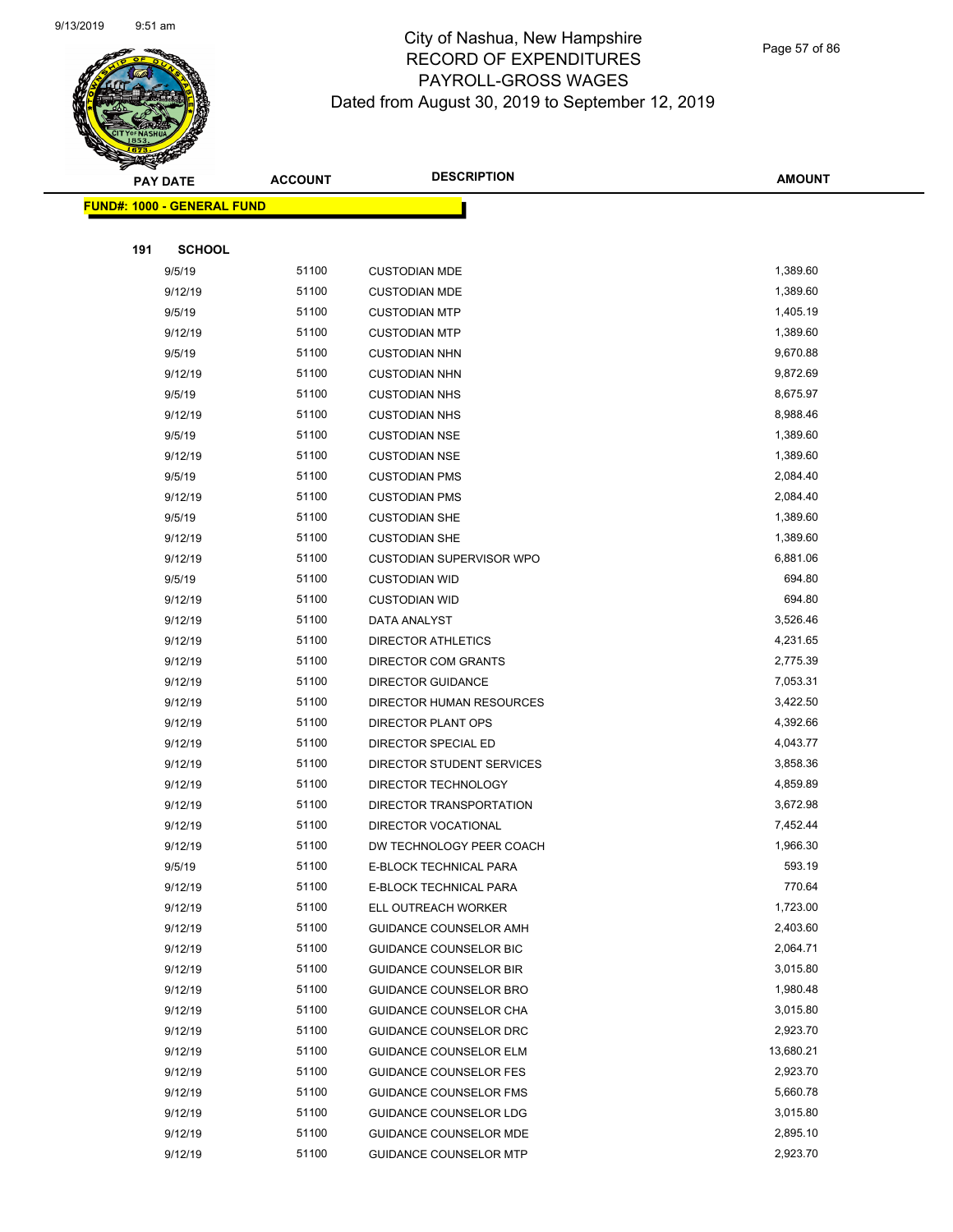

Page 58 of 86

|     | <b>PAY DATE</b>                    | <b>ACCOUNT</b> | <b>DESCRIPTION</b>            | <b>AMOUNT</b> |
|-----|------------------------------------|----------------|-------------------------------|---------------|
|     | <u> FUND#: 1000 - GENERAL FUND</u> |                |                               |               |
|     |                                    |                |                               |               |
| 191 | <b>SCHOOL</b>                      |                |                               |               |
|     | 9/12/19                            | 51100          | GUIDANCE COUNSELOR NHN        | 17,716.01     |
|     | 9/12/19                            | 51100          | GUIDANCE COUNSELOR NHS        | 19,076.59     |
|     | 9/12/19                            | 51100          | <b>GUIDANCE COUNSELOR NSE</b> | 2,923.70      |
|     | 9/12/19                            | 51100          | <b>GUIDANCE COUNSELOR PMS</b> | 8,286.58      |
|     | 9/12/19                            | 51100          | <b>GUIDANCE COUNSELOR SHE</b> | 2,923.70      |
|     | 9/12/19                            | 51100          | JOB DEVELOPER SPED NHN        | 3,015.80      |
|     | 9/12/19                            | 51100          | <b>LIBRARIAN AMH</b>          | 1,989.51      |
|     | 8/31/19                            | 51100          | <b>LIBRARIAN BIC</b>          | 68.65         |
|     | 9/12/19                            | 51100          | <b>LIBRARIAN BIC</b>          | 1,904.29      |
|     | 9/12/19                            | 51100          | <b>LIBRARIAN BIR</b>          | 2,187.11      |
|     | 9/12/19                            | 51100          | <b>LIBRARIAN BRO</b>          | 2,204.20      |
|     | 9/12/19                            | 51100          | LIBRARIAN CHA                 | 3,015.80      |
|     | 9/12/19                            | 51100          | <b>LIBRARIAN DRC</b>          | 2,250.50      |
|     | 8/31/19                            | 51100          | <b>LIBRARIAN ELM</b>          | 67.08         |
|     | 9/12/19                            | 51100          | <b>LIBRARIAN ELM</b>          | 2,107.10      |
|     | 9/12/19                            | 51100          | <b>LIBRARIAN FES</b>          | 2,923.70      |
|     | 9/12/19                            | 51100          | <b>LIBRARIAN FMS</b>          | 2,923.70      |
|     | 9/12/19                            | 51100          | <b>LIBRARIAN LDG</b>          | 2,426.70      |
|     | 9/12/19                            | 51100          | <b>LIBRARIAN MDE</b>          | 2,895.10      |
|     | 9/12/19                            | 51100          | <b>LIBRARIAN NHN</b>          | 4,926.71      |
|     | 9/12/19                            | 51100          | <b>LIBRARIAN NHS</b>          | 5,984.69      |
|     | 9/12/19                            | 51100          | <b>LIBRARIAN NSE</b>          | 2,895.11      |
|     | 9/12/19                            | 51100          | <b>LIBRARIAN PMS</b>          | 2,040.01      |
|     | 9/12/19                            | 51100          | <b>LIBRARIAN SHE</b>          | 2,923.70      |
|     | 9/12/19                            | 51100          | LICENSED PRACTICAL NURSE ELM  | 1,414.60      |
|     | 9/5/19                             | 51100          | MAINTENANCE ALARM WPO         | 998.80        |
|     | 9/12/19                            | 51100          | MAINTENANCE ALARM WPO         | 998.80        |
|     | 9/5/19                             | 51100          | MAINTENANCE CARPENTER WPO     | 975.60        |
|     | 9/12/19                            | 51100          | MAINTENANCE CARPENTER WPO     | 975.60        |
|     | 9/5/19                             | 51100          | MAINTENANCE ELECTRICIAN WPO   | 1,997.60      |
|     | 9/12/19                            | 51100          | MAINTENANCE ELECTRICIAN WPO   | 1,997.61      |
|     | 9/5/19                             | 51100          | MAINTENANCE GRDS FORMEN WPO   | 975.60        |
|     | 9/12/19                            | 51100          | MAINTENANCE GRDS FORMEN WPO   | 975.60        |
|     | 9/5/19                             | 51100          | MAINTENANCE GROUNDS WPO       | 4,100.40      |
|     | 9/12/19                            | 51100          | MAINTENANCE GROUNDS WPO       | 4,100.40      |
|     | 9/5/19                             | 51100          | MAINTENANCE HVAC WPO          | 5,869.60      |
|     | 9/12/19                            | 51100          | MAINTENANCE HVAC WPO          | 5,863.49      |
|     | 9/5/19                             | 51100          | MAINTENANCE MESSENGER WPO     | 937.60        |
|     | 9/12/19                            | 51100          | MAINTENANCE MESSENGER WPO     | 937.60        |
|     | 9/5/19                             | 51100          | MAINTENANCE PLUMBER WPO       | 1,002.80      |
|     | 9/12/19                            | 51100          | MAINTENANCE PLUMBER WPO       | 1,002.80      |
|     | 9/5/19                             | 51100          | MAINTENANCE TRADES WPO        | 2,946.00      |
|     | 9/12/19                            | 51100          | MAINTENANCE TRADES WPO        | 2,946.01      |
|     | 9/12/19                            | 51100          | MARKETING TEACHER NHS         | 2,838.31      |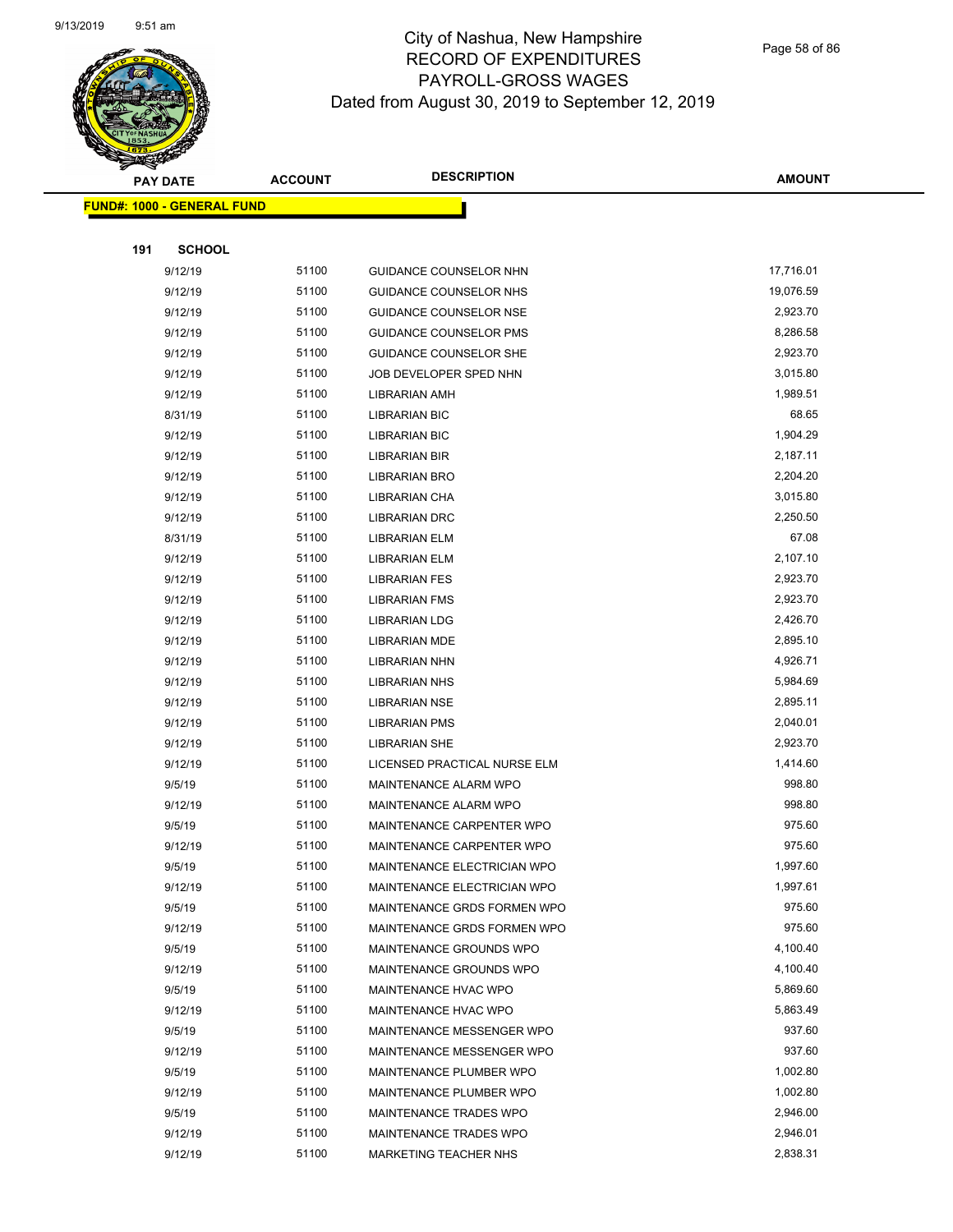

Page 59 of 86

|     | <b>PAY DATE</b>                   | <b>ACCOUNT</b> | <b>DESCRIPTION</b>             | <b>AMOUNT</b> |
|-----|-----------------------------------|----------------|--------------------------------|---------------|
|     | <b>FUND#: 1000 - GENERAL FUND</b> |                |                                |               |
|     |                                   |                |                                |               |
| 191 | <b>SCHOOL</b>                     |                |                                |               |
|     | 9/12/19                           | 51100          | <b>NURSE AMH</b>               | 2,739.60      |
|     | 9/12/19                           | 51100          | <b>NURSE BIC</b>               | 2,739.60      |
|     | 9/12/19                           | 51100          | <b>NURSE BIR</b>               | 2,712.89      |
|     | 9/12/19                           | 51100          | <b>NURSE BRO</b>               | 2,739.60      |
|     | 9/12/19                           | 51100          | <b>NURSE CHA</b>               | 1,776.20      |
|     | 9/12/19                           | 51100          | <b>NURSE DRC</b>               | 2,739.60      |
|     | 9/12/19                           | 51100          | <b>NURSE ELM</b>               | 3,237.70      |
|     | 9/12/19                           | 51100          | <b>NURSE FES</b>               | 1,906.80      |
|     | 9/12/19                           | 51100          | <b>NURSE FMS</b>               | 1,768.90      |
|     | 9/12/19                           | 51100          | NURSE LDG                      | 2,594.21      |
|     | 9/12/19                           | 51100          | <b>NURSE MDE</b>               | 2,253.49      |
|     | 9/12/19                           | 51100          | <b>NURSE MTP</b>               | 1,858.10      |
|     | 9/12/19                           | 51100          | <b>NURSE NHN</b>               | 3,537.80      |
|     | 9/12/19                           | 51100          | <b>NURSE NHS</b>               | 4,302.92      |
|     | 9/12/19                           | 51100          | <b>NURSE NSE</b>               | 2,739.60      |
|     | 9/12/19                           | 51100          | <b>NURSE PMS</b>               | 3,199.62      |
|     | 9/12/19                           | 51100          | <b>NURSE SHE</b>               | 1,833.00      |
|     | 9/12/19                           | 51100          | OFFICE MANAGER BUSINESS        | 2,705.90      |
|     | 9/12/19                           | 51100          | OFFICE MANAGER HUMAN RESOURCES | 2,038.50      |
|     | 9/12/19                           | 51100          | OFFICE MANAGER SPED            | 2,252.31      |
|     | 9/12/19                           | 51100          | OUT DISTRICT COORDINATOR       | 3,239.88      |
|     | 9/5/19                            | 51100          | PARA PRE SCHOOL BIR            | 729.67        |
|     | 9/12/19                           | 51100          | PARA PRE SCHOOL BIR            | 544.50        |
|     | 9/5/19                            | 51100          | PARA ALT AMH                   | 535.09        |
|     | 9/12/19                           | 51100          | PARA ALT AMH                   | 643.13        |
|     | 9/5/19                            | 51100          | PARA ALT FMS                   | 537.42        |
|     | 9/12/19                           | 51100          | PARA ALT FMS                   | 664.17        |
|     | 9/5/19                            | 51100          | PARA ALT LDG                   | 420.92        |
|     | 9/12/19                           | 51100          | PARA ALT LDG                   | 514.48        |
|     | 9/5/19                            | 51100          | PARA ALT MTP                   | 331.78        |
|     | 9/12/19                           | 51100          | PARA ALT MTP                   | 431.67        |
|     | 9/5/19                            | 51100          | PARA ALT PMS                   | 356.76        |
|     | 9/12/19                           | 51100          | PARA ALT PMS                   | 456.65        |
|     | 9/5/19                            | 51100          | PARA DW SPEC ED AMH            | 9,032.86      |
|     | 9/12/19                           | 51100          | PARA DW SPEC ED AMH            | 11,259.50     |
|     | 9/5/19                            | 51100          | PARA DW SPEC ED BIR            | 1,981.54      |
|     | 9/12/19                           | 51100          | PARA DW SPEC ED BIR            | 2,459.14      |
|     | 9/5/19                            | 51100          | PARA DW SPEC ED BRO            | 3,499.43      |
|     | 9/12/19                           | 51100          | PARA DW SPEC ED BRO            | 5,241.22      |
|     | 9/5/19                            | 51100          | PARA DW SPEC ED CHA            | 9,125.05      |
|     | 9/12/19                           | 51100          | PARA DW SPEC ED CHA            | 11,385.74     |
|     | 9/5/19                            | 51100          | PARA DW SPEC ED FMS            | 8,094.56      |
|     | 9/12/19                           | 51100          | PARA DW SPEC ED FMS            | 10,194.28     |
|     | 8/31/19                           | 51100          | PARA DW SPEC ED MDE            | 102.62        |
|     |                                   |                |                                |               |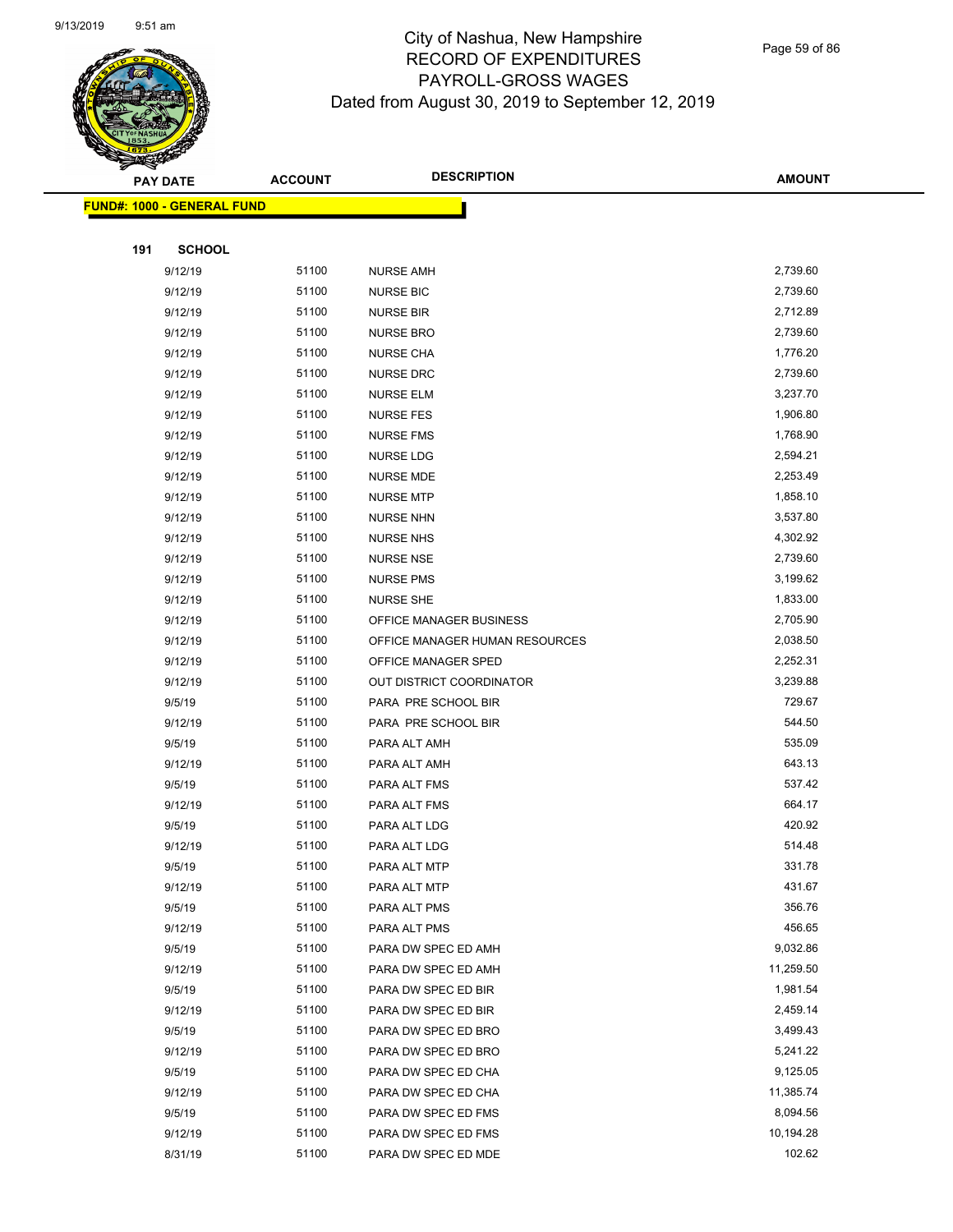

Page 60 of 86

|     | <b>PAY DATE</b>                   | <b>ACCOUNT</b> | <b>DESCRIPTION</b>  | <b>AMOUNT</b>        |
|-----|-----------------------------------|----------------|---------------------|----------------------|
|     | <b>FUND#: 1000 - GENERAL FUND</b> |                |                     |                      |
|     |                                   |                |                     |                      |
| 191 | <b>SCHOOL</b>                     |                |                     |                      |
|     | 9/5/19                            | 51100          | PARA DW SPEC ED MDE | 7,888.28             |
|     | 9/12/19                           | 51100          | PARA DW SPEC ED MDE | 9,784.75             |
|     | 9/5/19                            | 51100          | PARA DW SPEC ED MTP | 389.76               |
|     | 9/12/19                           | 51100          | PARA DW SPEC ED MTP | 483.30               |
|     | 9/5/19                            | 51100          | PARA DW SPEC ED NHN | 3,701.69             |
|     | 9/12/19                           | 51100          | PARA DW SPEC ED NHN | 4,621.68             |
|     | 9/5/19                            | 51100          | PARA DW SPEC ED NHS | 5,779.53             |
|     | 9/12/19                           | 51100          | PARA DW SPEC ED NHS | 6,827.70             |
|     | 9/5/19                            | 51100          | PARA DW SPEC ED NSE | 2,719.92             |
|     | 9/12/19                           | 51100          | PARA DW SPEC ED NSE | 3,343.67             |
|     | 9/5/19                            | 51100          | PARA DW SPEC ED PMS | 1,449.44             |
|     | 9/12/19                           | 51100          | PARA DW SPEC ED PMS | 1,800.76             |
|     | 9/5/19                            | 51100          | PARA DW SPEC ED SHE | 8,055.62             |
|     | 9/12/19                           | 51100          | PARA DW SPEC ED SHE | 11,669.23            |
|     | 9/5/19                            | 51100          | PARA DW SPEC ED WID | 766.09               |
|     | 9/12/19                           | 51100          | PARA DW SPEC ED WID | 347.71               |
|     | 9/5/19                            | 51100          | PARA DW SPEC ELM    | 6,487.84             |
|     | 9/12/19                           | 51100          | PARA DW SPEC ELM    | 7,815.89             |
|     | 9/5/19                            | 51100          | PARA ELL BIR        | 475.92               |
|     | 9/12/19                           | 51100          | PARA ELL BIR        | 594.90               |
|     | 9/5/19                            | 51100          | PARA ELL DRC        | 520.55               |
|     | 9/12/19                           | 51100          | PARA ELL DRC        | 634.58               |
|     | 9/5/19                            | 51100          | PARA ELL ELM        | 699.41               |
|     | 9/12/19                           | 51100          | PARA ELL ELM        | 879.48               |
|     | 9/5/19                            | 51100          | PARA ELL FES        | 476.94               |
|     | 9/12/19                           | 51100          | PARA ELL FES        | 587.74               |
|     | 9/5/19                            | 51100          | PARA ELL FMS        | 335.87               |
|     | 9/12/19                           | 51100          | PARA ELL FMS        | 436.28               |
|     | 9/5/19                            | 51100          | PARA ELL LDG        | 956.80               |
|     | 9/12/19                           | 51100          | PARA ELL LDG        | 1,189.80             |
|     | 9/5/19                            | 51100          | PARA ELL MTP        | 378.52               |
|     | 9/12/19                           | 51100          | PARA ELL MTP        | 446.64               |
|     | 9/5/19                            | 51100          | PARA ELL SHE        | 515.58               |
|     | 9/12/19                           | 51100          | PARA ELL SHE        | 644.50               |
|     | 9/5/19                            | 51100          | PARA INST AMH       | 1,334.97             |
|     | 9/12/19                           | 51100          | PARA INST AMH       | 2,273.41             |
|     | 9/5/19                            | 51100          | PARA INST BIC       | 4,733.90             |
|     | 9/12/19                           | 51100          | PARA INST BIC       | 5,921.62             |
|     | 9/5/19                            | 51100          | PARA INST BIR       | 3,099.10             |
|     | 9/12/19                           | 51100          | PARA INST BIR       | 3,788.72             |
|     | 9/5/19                            | 51100<br>51100 | PARA INST BRO       | 2,353.89<br>2,965.08 |
|     | 9/12/19                           |                | PARA INST BRO       |                      |
|     | 9/5/19                            | 51100<br>51100 | PARA INST CHA       | 3,668.08<br>4,581.64 |
|     | 9/12/19                           |                | PARA INST CHA       |                      |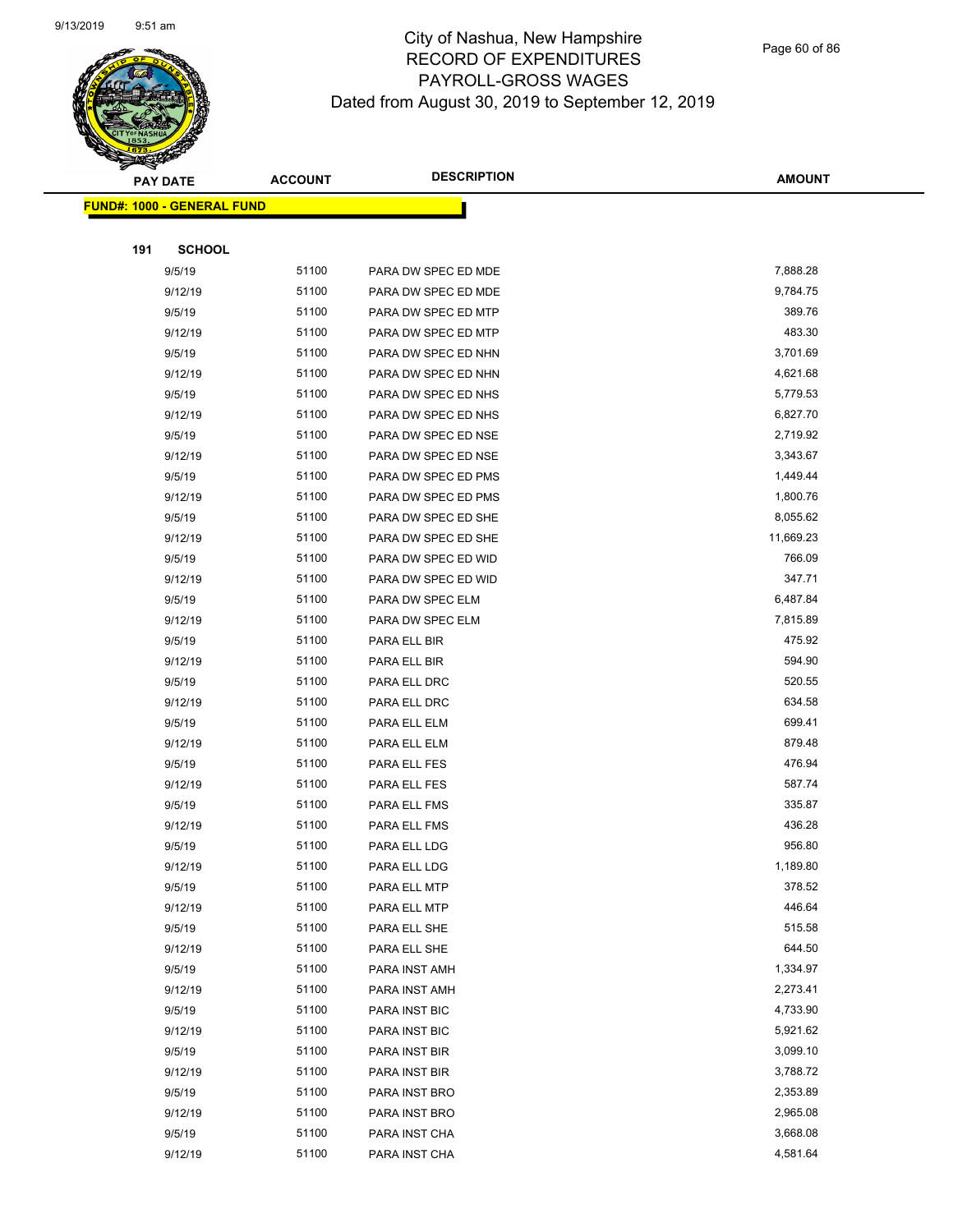

| <b>PAY DATE</b>                    | <b>ACCOUNT</b> | <b>DESCRIPTION</b> | <b>AMOUNT</b> |
|------------------------------------|----------------|--------------------|---------------|
| <u> FUND#: 1000 - GENERAL FUND</u> |                |                    |               |
|                                    |                |                    |               |
| 191<br><b>SCHOOL</b>               |                |                    |               |
| 9/5/19                             | 51100          | PARA INST DRC      | 2,198.61      |
| 9/12/19                            | 51100          | PARA INST DRC      | 3,050.54      |
| 9/5/19                             | 51100          | PARA INST ELM      | 3,925.23      |
| 9/12/19                            | 51100          | PARA INST ELM      | 5,016.45      |
| 9/5/19                             | 51100          | PARA INST FES      | 4,900.04      |
| 9/12/19                            | 51100          | PARA INST FES      | 6,124.97      |
| 9/5/19                             | 51100          | PARA INST FMS      | 3,875.53      |
| 9/12/19                            | 51100          | PARA INST FMS      | 4,720.66      |
| 9/5/19                             | 51100          | PARA INST LDG      | 4,769.79      |
| 9/12/19                            | 51100          | PARA INST LDG      | 6,079.66      |
| 9/5/19                             | 51100          | PARA INST MDE      | 3,326.40      |
| 9/12/19                            | 51100          | PARA INST MDE      | 4,233.55      |
| 9/5/19                             | 51100          | PARA INST MTP      | 3,025.00      |
| 9/12/19                            | 51100          | PARA INST MTP      | 3,768.88      |
| 9/5/19                             | 51100          | PARA INST NHN      | 1,518.46      |
| 9/12/19                            | 51100          | PARA INST NHN      | 1,890.07      |
| 9/5/19                             | 51100          | PARA INST NHS      | 1,859.28      |
| 9/12/19                            | 51100          | PARA INST NHS      | 2,363.86      |
| 9/5/19                             | 51100          | PARA INST NSE      | 3,792.14      |
| 9/12/19                            | 51100          | PARA INST NSE      | 4,659.29      |
| 9/5/19                             | 51100          | PARA INST PMS      | 3,526.87      |
| 9/12/19                            | 51100          | PARA INST PMS      | 4,384.15      |
| 9/5/19                             | 51100          | PARA INST SHE      | 3,037.62      |
| 9/12/19                            | 51100          | PARA INST SHE      | 3,779.97      |
| 9/5/19                             | 51100          | PARA JOB COACH     | 423.36        |
| 9/12/19                            | 51100          | PARA JOB COACH     | 540.00        |
| 9/5/19                             | 51100          | PARA KIND AMH      | 925.15        |
| 9/12/19                            | 51100          | PARA KIND AMH      | 1,151.05      |
| 9/5/19                             | 51100          | PARA KIND BIC      | 668.26        |
| 9/12/19                            | 51100          | PARA KIND BIC      | 761.75        |
| 9/5/19                             | 51100          | PARA KIND BIR      | 470.97        |
| 9/12/19                            | 51100          | PARA KIND BIR      | 584.99        |
| 9/5/19                             | 51100          | PARA KIND BRO      | 485.84        |
| 9/12/19                            | 51100          | PARA KIND BRO      | 609.78        |
| 9/5/19                             | 51100          | PARA KIND CHA      | 846.13        |
| 9/12/19                            | 51100          | PARA KIND CHA      | 928.52        |
| 9/5/19                             | 51100          | PARA KIND DRC      | 472.56        |
| 9/12/19                            | 51100          | PARA KIND DRC      | 590.70        |
| 9/5/19                             | 51100          | PARA KIND FES      | 789.60        |
| 9/12/19                            | 51100          | PARA KIND FES      | 1,019.88      |
| 9/5/19                             | 51100          | PARA KIND LDG      | 981.60        |
| 9/12/19                            | 51100          | PARA KIND LDG      | 1,229.48      |
| 9/5/19                             | 51100          | PARA KIND MDE      | 974.14        |
| 9/12/19                            | 51100          | PARA KIND MDE      | 1,215.14      |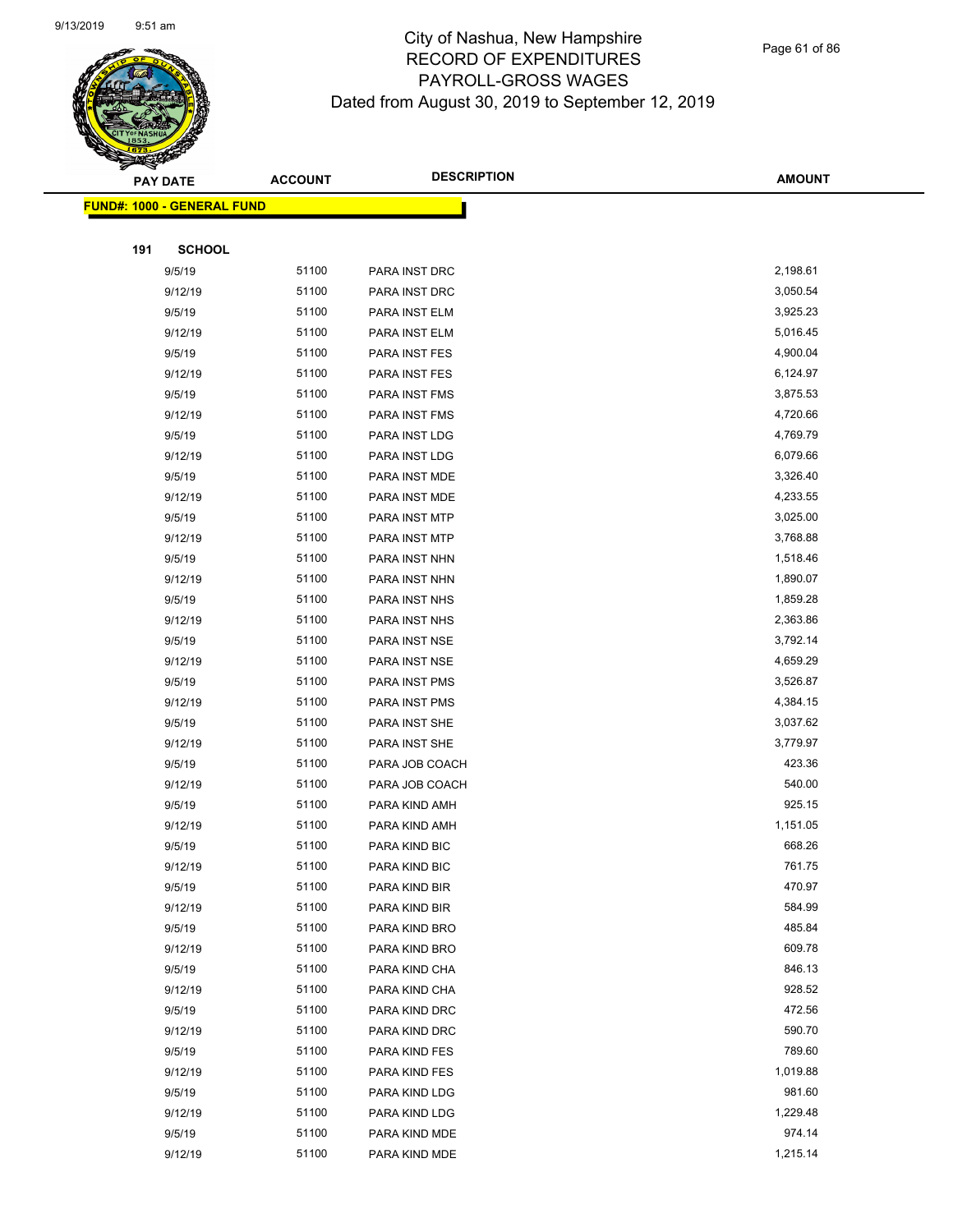

Page 62 of 86

|     | <b>PAY DATE</b>                   | <b>ACCOUNT</b> | <b>DESCRIPTION</b>   | <b>AMOUNT</b> |
|-----|-----------------------------------|----------------|----------------------|---------------|
|     | <b>FUND#: 1000 - GENERAL FUND</b> |                |                      |               |
|     |                                   |                |                      |               |
| 191 | <b>SCHOOL</b>                     |                |                      |               |
|     | 9/5/19                            | 51100          | PARA KIND MTP        | 332.40        |
|     | 9/12/19                           | 51100          | PARA KIND MTP        | 415.50        |
|     | 9/5/19                            | 51100          | PARA KIND NSE        | 490.80        |
|     | 9/12/19                           | 51100          | PARA KIND NSE        | 634.58        |
|     | 9/5/19                            | 51100          | PARA KIND SHE        | 535.40        |
|     | 9/12/19                           | 51100          | PARA KIND SHE        | 1,298.30      |
|     | 9/5/19                            | 51100          | PARA LIB NHN         | 306.98        |
|     | 9/12/19                           | 51100          | PARA LIB NHN         | 306.98        |
|     | 9/5/19                            | 51100          | PARA LIB NHS         | 207.77        |
|     | 9/12/19                           | 51100          | PARA LIB NHS         | 207.77        |
|     | 9/5/19                            | 51100          | PARA MEDIA NHN       | 547.56        |
|     | 9/12/19                           | 51100          | PARA MEDIA NHN       | 684.45        |
|     | 9/5/19                            | 51100          | PARA MEDIA NHS       | 894.46        |
|     | 9/12/19                           | 51100          | PARA MEDIA NHS       | 1,093.71      |
|     | 9/5/19                            | 51100          | PARA PRE SCH BIC     | 853.94        |
|     | 9/12/19                           | 51100          | PARA PRE SCH BIC     | 664.74        |
|     | 9/5/19                            | 51100          | PARA PRE SCH BRO     | 4,983.71      |
|     | 9/12/19                           | 51100          | PARA PRE SCH BRO     | 5,554.33      |
|     | 9/5/19                            | 51100          | PARA PRE SCH MTP     | 355.51        |
|     | 9/12/19                           | 51100          | PARA PRE SCH MTP     | 260.22        |
|     | 9/5/19                            | 51100          | PARA PRE SCH NSE     | 1,627.85      |
|     | 9/12/19                           | 51100          | PARA PRE SCH NSE     | 1,662.95      |
|     | 9/5/19                            | 51100          | PARA READ ELM        | 505.68        |
|     | 9/12/19                           | 51100          | PARA READ ELM        | 629.62        |
|     | 9/5/19                            | 51100          | PARA SCI NHN         | 507.00        |
|     | 9/12/19                           | 51100          | PARA SCI NHN         | 633.75        |
|     | 9/5/19                            | 51100          | PARA SCI NHS         | 507.00        |
|     | 9/12/19                           | 51100          | PARA SCI NHS         | 628.68        |
|     | 8/31/19                           | 51100          | PARA TTI LDG         | 236.28        |
|     | 9/5/19                            | 51100          | PARA TTI LDG         | 472.56        |
|     | 9/12/19                           | 51100          | PARA TTI LDG         | 590.70        |
|     | 9/5/19                            | 51100          | PARA VOC NHS         | 398.67        |
|     | 9/12/19                           | 51100          | PARA VOC NHS         | 486.44        |
|     | 9/12/19                           | 51100          | PEER COACH           | 5,939.50      |
|     | 9/12/19                           | 51100          | PRINCIPAL AMH        | 3,979.40      |
|     | 9/12/19                           | 51100          | PRINCIPAL BIC        | 3,815.70      |
|     | 9/12/19                           | 51100          | PRINCIPAL BIR        | 3,966.30      |
|     | 9/12/19                           | 51100          | PRINCIPAL BRO        | 3,710.00      |
|     | 9/12/19                           | 51100          | PRINCIPAL CHA        | 3,912.80      |
|     | 9/12/19                           | 51100          | PRINCIPAL DRC        | 3,798.10      |
|     | 9/12/19                           | 51100          | PRINCIPAL ELM        | 3,849.40      |
|     | 9/12/19                           | 51100          | <b>PRINCIPAL FES</b> | 3,841.30      |
|     | 9/12/19                           | 51100          | PRINCIPAL FMS        | 4,035.90      |
|     | 9/12/19                           | 51100          | PRINCIPAL LDG        | 4,023.10      |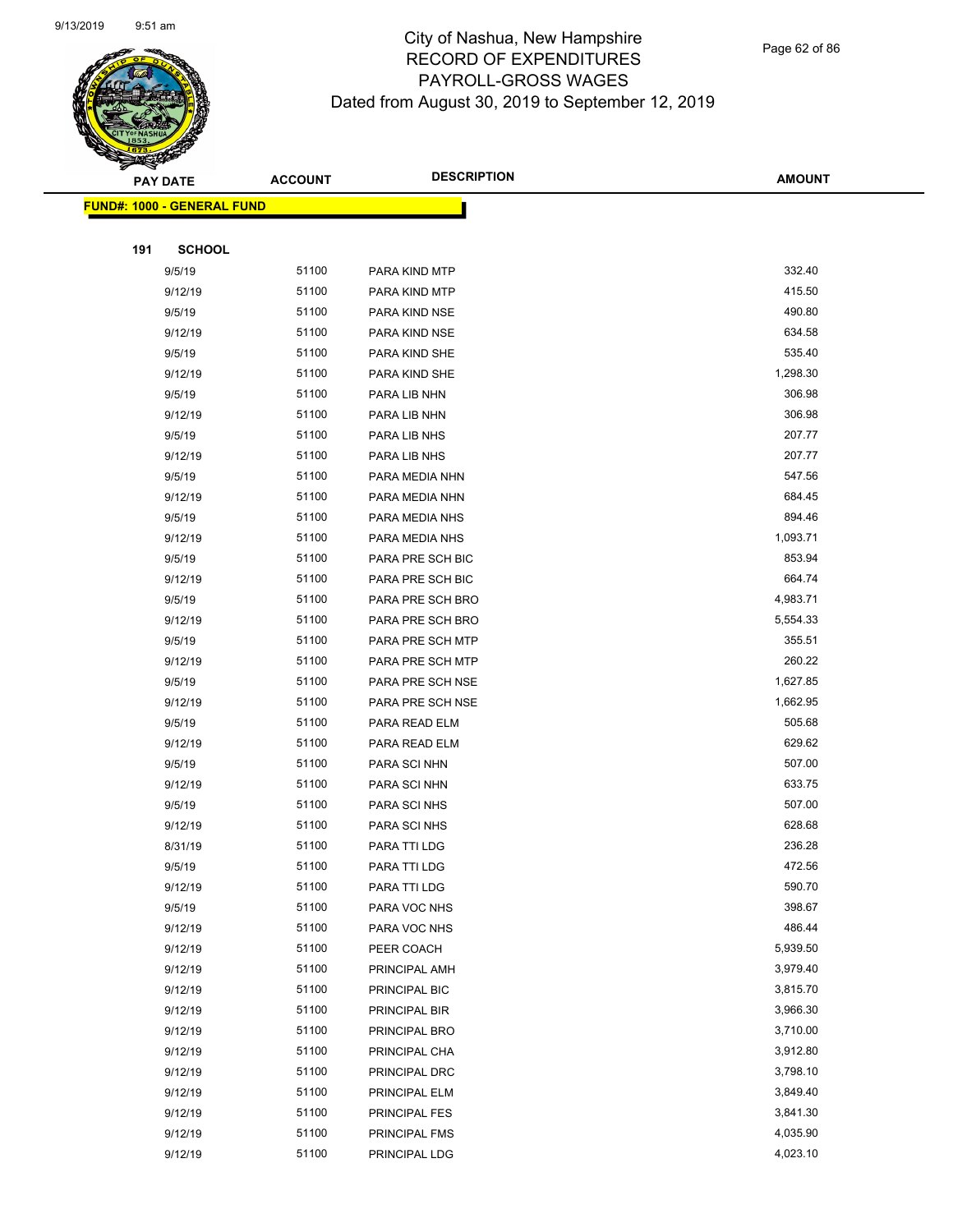

Page 63 of 86

|     | <b>PAY DATE</b>                   | <b>ACCOUNT</b> | <b>DESCRIPTION</b>             | <b>AMOUNT</b>        |
|-----|-----------------------------------|----------------|--------------------------------|----------------------|
|     | <b>FUND#: 1000 - GENERAL FUND</b> |                |                                |                      |
|     |                                   |                |                                |                      |
| 191 | <b>SCHOOL</b>                     |                |                                |                      |
|     | 9/12/19                           | 51100          | PRINCIPAL MDE                  | 3,859.00             |
|     | 9/12/19                           | 51100          | PRINCIPAL MTP                  | 3,903.80             |
|     | 9/12/19                           | 51100          | PRINCIPAL NHN                  | 4,057.70             |
|     | 9/12/19                           | 51100          | PRINCIPAL NHS                  | 4,288.50             |
|     | 9/12/19                           | 51100          | PRINCIPAL NSE                  | 3,851.00             |
|     | 9/12/19                           | 51100          | PRINCIPAL PMS                  | 3,817.30             |
|     | 9/12/19                           | 51100          | <b>PRINCIPAL SHE</b>           | 3,692.30             |
|     | 9/12/19                           | 51100          | SCHOOL PSYCHOLOGIST WID        | 41,004.43            |
|     | 9/5/19                            | 51100          | SCHOOL PSYCHOLOGY INTERN       | 538.46               |
|     | 9/12/19                           | 51100          | SCHOOL PSYCHOLOGY INTERN       | 1,120.95             |
|     | 9/5/19                            | 51100          | SECURITY MONITOR NHN           | 1,667.53             |
|     | 9/12/19                           | 51100          | <b>SECURITY MONITOR NHN</b>    | 1,663.18             |
|     | 9/5/19                            | 51100          | SECURITY MONITOR NHS           | 2,223.36             |
|     | 9/12/19                           | 51100          | SECURITY MONITOR NHS           | 2,223.36             |
|     | 9/5/19                            | 51100          | SIGN LANGUAGE INTERPRETER      | 5,504.88             |
|     | 9/12/19                           | 51100          | SIGN LANGUAGE INTERPRETER      | 5,435.00             |
|     | 9/12/19                           | 51100          | SOCIAL WORKER                  | 6,154.52             |
|     | 9/12/19                           | 51100          | SOCIAL WORKER FMS              | 2,923.70             |
|     | 9/12/19                           | 51100          | SPECIAL SERVICES ADMINISTRATOR | 5,862.95             |
|     | 8/31/19                           | 51100          | SPEECH LANG PATHOLOGIST WID    | 940.51               |
|     | 9/12/19                           | 51100          | SPEECH LANG PATHOLOGIST WID    | 57,084.48            |
|     | 9/5/19                            | 51100          | SPEECH LANGUAGE ASST           | 572.92               |
|     | 9/12/19                           | 51100          | SPEECH LANGUAGE ASST           | 578.43               |
|     | 9/12/19                           | 51100          | STUDENT ACTIVITY COORD NHN     | 1,093.00             |
|     | 9/12/19                           | 51100          | <b>SUPERINTENDENT</b>          | 6,166.80             |
|     | 9/12/19                           | 51100          | SYSTEMS ADMIN FULL YEAR        | 9,062.12             |
|     | 9/12/19                           | 51100          | <b>TEACHER ART AMH</b>         | 2,739.60             |
|     | 9/12/19                           | 51100          | <b>TEACHER ART BIC</b>         | 2,187.11             |
|     | 9/12/19                           | 51100          | <b>TEACHER ART BIR</b>         | 2,923.70             |
|     | 9/12/19                           | 51100          | <b>TEACHER ART CHA</b>         | 2,123.50             |
|     | 9/12/19                           | 51100          | TEACHER ART DRC                | 2,064.71             |
|     | 9/12/19                           | 51100          | <b>TEACHER ART ELM</b>         | 4,904.19             |
|     | 9/12/19                           | 51100          | <b>TEACHER ART FES</b>         | 1,708.71             |
|     | 9/12/19                           | 51100          | TEACHER ART FMS                | 799.90               |
|     | 9/12/19                           | 51100          | <b>TEACHER ART LDG</b>         | 2,739.60             |
|     | 9/12/19                           | 51100          | <b>TEACHER ART MDE</b>         | 2,064.71             |
|     | 9/12/19                           | 51100          | <b>TEACHER ART MTP</b>         | 2,923.70             |
|     | 9/12/19                           | 51100          | <b>TEACHER ART NHN</b>         | 10,902.83            |
|     | 9/12/19                           | 51100          | TEACHER ART NHS                | 10,638.68            |
|     | 9/12/19                           | 51100          | <b>TEACHER ART NSE</b>         | 3,015.80             |
|     | 9/12/19                           | 51100<br>51100 | <b>TEACHER ART PMS</b>         | 4,062.41<br>2,594.20 |
|     | 9/12/19                           |                | <b>TEACHER ART SHE</b>         |                      |
|     | 9/12/19                           | 51100<br>51100 | <b>TEACHER AUTO NHN</b>        | 2,739.60<br>8,863.19 |
|     | 9/12/19                           |                | TEACHER BEHAVIOR SPEC WID      |                      |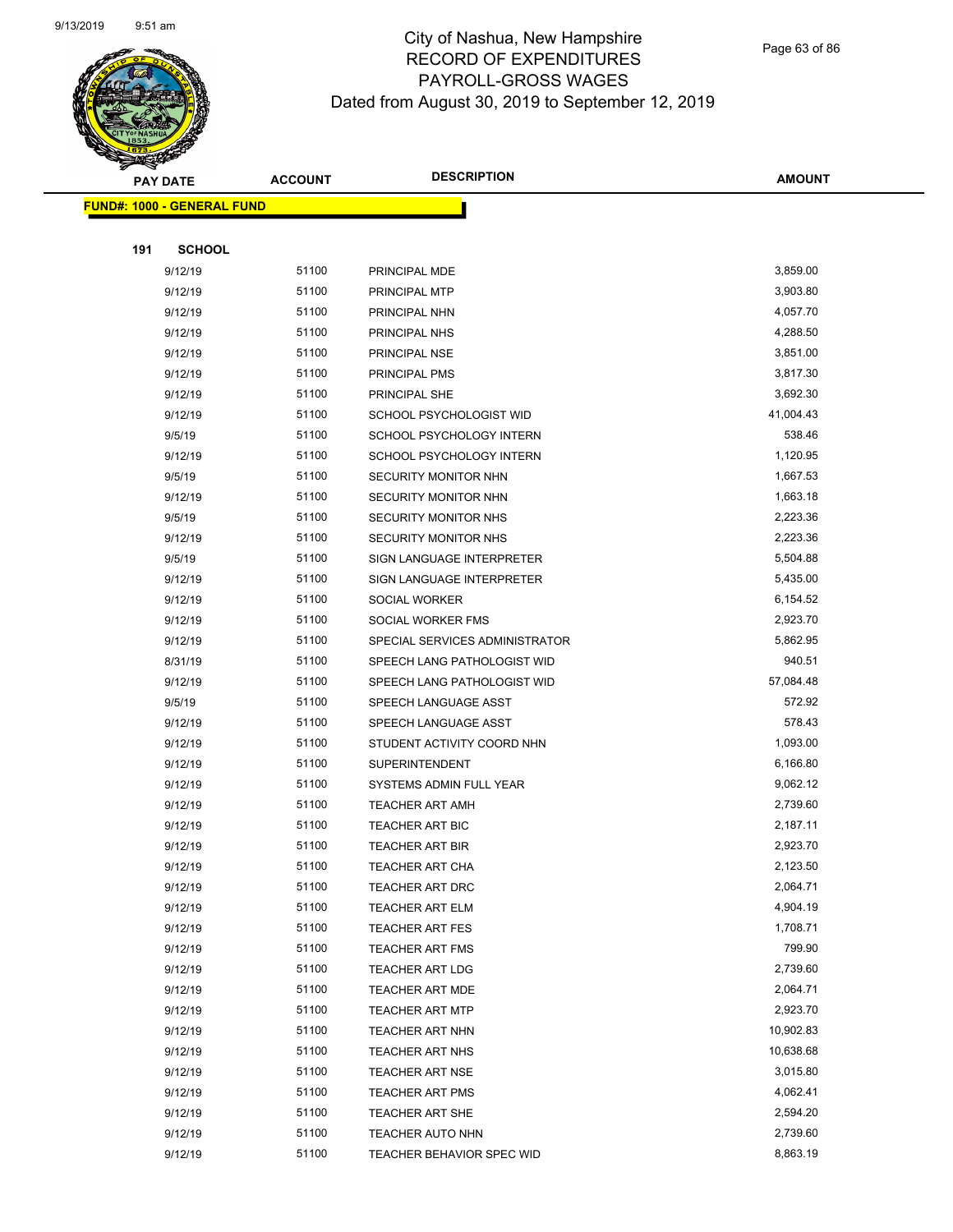

Page 64 of 86

|     | <b>PAY DATE</b>                   | <b>ACCOUNT</b> | <b>DESCRIPTION</b>                        | <b>AMOUNT</b>        |
|-----|-----------------------------------|----------------|-------------------------------------------|----------------------|
|     | <b>FUND#: 1000 - GENERAL FUND</b> |                |                                           |                      |
|     |                                   |                |                                           |                      |
| 191 | <b>SCHOOL</b>                     |                |                                           |                      |
|     | 9/12/19                           | 51100          | TEACHER BIO TEC NHN                       | 2,498.79             |
|     | 9/12/19                           | 51100          | TEACHER BUILD CONST NHS                   | 2,739.60             |
|     | 9/12/19                           | 51100          | <b>TEACHER BUSINESS NHN</b>               | 8,668.20             |
|     | 9/12/19                           | 51100          | TEACHER BUSINESS NHS                      | 8,869.91             |
|     | 9/12/19                           | 51100          | <b>TEACHER COMPUTER ELM</b>               | 3,664.52             |
|     | 9/12/19                           | 51100          | TEACHER COMPUTER FMS                      | 5,399.69             |
|     | 9/12/19                           | 51100          | TEACHER COMPUTER NHN                      | 5,423.11             |
|     | 9/12/19                           | 51100          | TEACHER COMPUTER NHS                      | 1,599.81             |
|     | 9/12/19                           | 51100          | <b>TEACHER COMPUTER PMS</b>               | 2,923.70             |
|     | 9/12/19                           | 51100          | TEACHER COSMETOLOGY NHN                   | 4,572.60             |
|     | 9/12/19                           | 51100          | TEACHER CULINARY NHN                      | 5,543.60             |
|     | 9/12/19                           | 51100          | <b>TEACHER DEAF NSE</b>                   | 4,767.89             |
|     | 9/12/19                           | 51100          | TEACHER DEAF WID                          | 7,465.80             |
|     | 9/12/19                           | 51100          | <b>TEACHER DWSE AMH</b>                   | 2,923.70             |
|     | 9/12/19                           | 51100          | <b>TEACHER DWSE BIR</b>                   | 4,804.31             |
|     | 9/12/19                           | 51100          | TEACHER DWSE BRO                          | 3,015.80             |
|     | 9/12/19                           | 51100          | TEACHER DWSE CHA                          | 1,775.50             |
|     | 8/31/19                           | 51100          | <b>TEACHER DWSE ELM</b>                   | 64.31                |
|     | 9/12/19                           | 51100          | <b>TEACHER DWSE ELM</b>                   | 15,065.92            |
|     | 9/12/19                           | 51100          | TEACHER DWSE FMS                          | 5,051.01             |
|     | 9/12/19                           | 51100          | <b>TEACHER DWSE MDE</b>                   | 3,896.81             |
|     | 9/12/19                           | 51100          | <b>TEACHER DWSE NHS</b>                   | 2,924.90             |
|     | 9/12/19                           | 51100          | <b>TEACHER DWSE SHE</b>                   | 5,405.70             |
|     | 9/12/19                           | 51100          | TEACHER ECE NHS                           | 5,847.40             |
|     | 9/12/19                           | 51100          | TEACHER ELECTRICAL NHS                    | 2,739.60             |
|     | 9/12/19                           | 51100          | TEACHER ELL AMH                           | 2,255.29             |
|     | 9/12/19                           | 51100          | TEACHER ELL BIC                           | 1,966.30             |
|     | 9/12/19                           | 51100          | TEACHER ELL BIR                           | 2,923.70             |
|     | 9/12/19                           | 51100<br>51100 | TEACHER ELL DRC                           | 5,755.31             |
|     | 9/12/19                           |                | TEACHER ELL ELM                           | 7,870.81             |
|     | 9/12/19<br>9/12/19                | 51100<br>51100 | TEACHER ELL FES                           | 7,683.00<br>1,904.29 |
|     | 9/12/19                           | 51100          | <b>TEACHER ELL FMS</b><br>TEACHER ELL LDG | 6,191.60             |
|     | 9/12/19                           | 51100          | <b>TEACHER ELL MTP</b>                    | 2,923.70             |
|     | 9/12/19                           | 51100          | TEACHER ELL NHN                           | 7,388.50             |
|     | 9/12/19                           | 51100          | TEACHER ELL NHS                           | 11,234.42            |
|     | 9/12/19                           | 51100          | TEACHER ELL PMS                           | 1,904.29             |
|     | 9/12/19                           | 51100          | TEACHER ELL SHE                           | 2,055.31             |
|     | 9/12/19                           | 51100          | <b>TEACHER ENGLISH ELM</b>                | 28,419.18            |
|     | 9/12/19                           | 51100          | <b>TEACHER ENGLISH FMS</b>                | 16,688.73            |
|     | 9/12/19                           | 51100          | <b>TEACHER ENGLISH NHN</b>                | 44,925.00            |
|     | 9/12/19                           | 51100          | <b>TEACHER ENGLISH NHS</b>                | 44,753.52            |
|     | 9/12/19                           | 51100          | <b>TEACHER ENGLISH PMS</b>                | 16,286.10            |
|     | 9/12/19                           | 51100          | TEACHER FACS ELM                          | 2,204.20             |
|     |                                   |                |                                           |                      |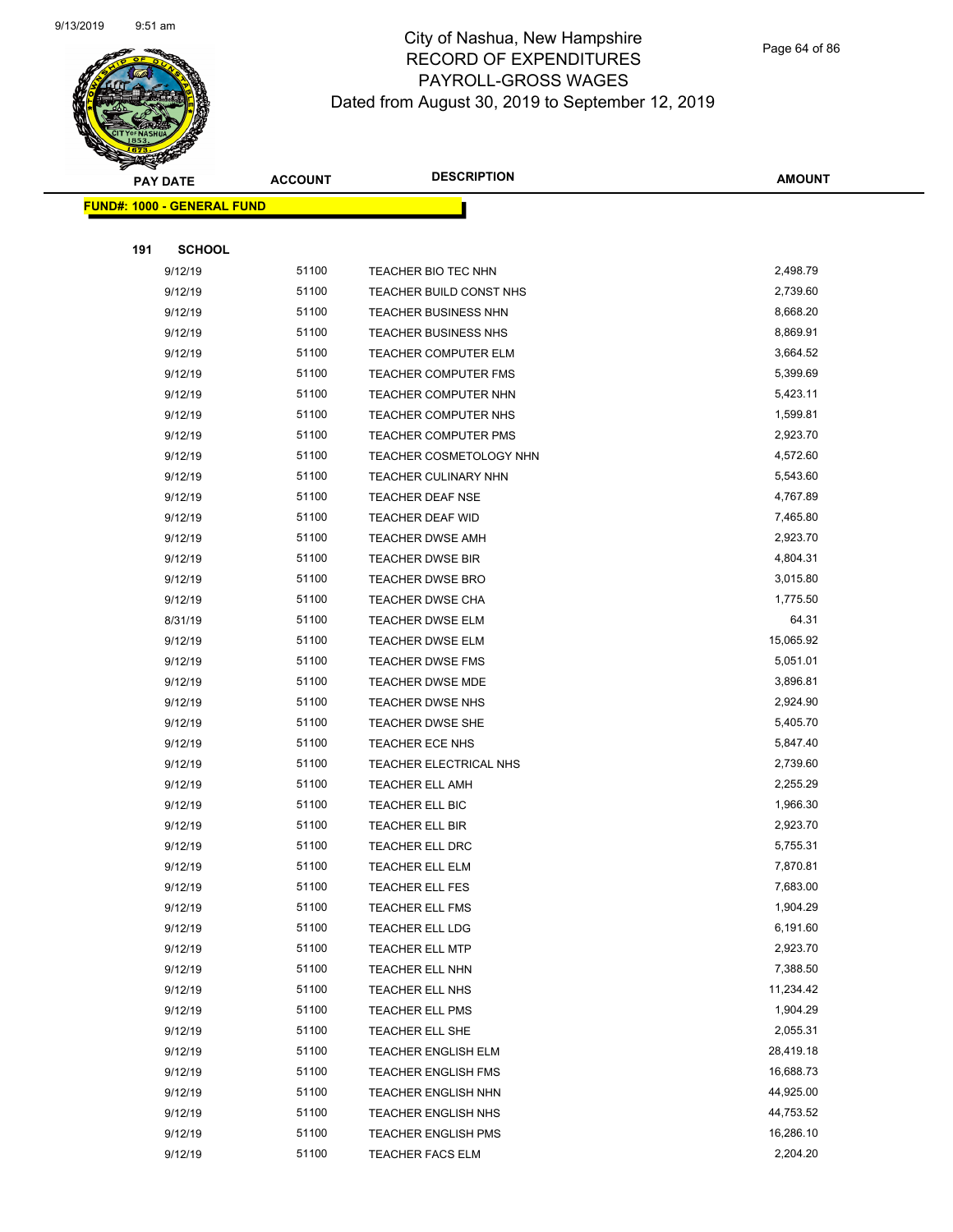

Page 65 of 86

|     | <b>PAY DATE</b>                   | <b>ACCOUNT</b> | <b>DESCRIPTION</b>       | <b>AMOUNT</b> |
|-----|-----------------------------------|----------------|--------------------------|---------------|
|     | <b>FUND#: 1000 - GENERAL FUND</b> |                |                          |               |
|     |                                   |                |                          |               |
| 191 | <b>SCHOOL</b>                     |                |                          |               |
|     | 9/12/19                           | 51100          | TEACHER FACS FMS         | 4,756.70      |
|     | 9/12/19                           | 51100          | <b>TEACHER FACS NHN</b>  | 7,805.60      |
|     | 9/12/19                           | 51100          | <b>TEACHER FACS NHS</b>  | 7,587.70      |
|     | 9/12/19                           | 51100          | <b>TEACHER FACS PMS</b>  | 3,334.83      |
|     | 9/12/19                           | 51100          | TEACHER FOREIGN LANG ELM | 6,031.60      |
|     | 9/12/19                           | 51100          | TEACHER FOREIGN LANG FMS | 2,923.70      |
|     | 9/12/19                           | 51100          | TEACHER FOREIGN LANG NHN | 13,853.49     |
|     | 9/12/19                           | 51100          | TEACHER FOREIGN LANG NHS | 18,623.03     |
|     | 9/12/19                           | 51100          | TEACHER FOREIGN LANG PMS | 5,382.00      |
|     | 9/12/19                           | 51100          | <b>TEACHER GR1 AMH</b>   | 9,039.91      |
|     | 9/12/19                           | 51100          | <b>TEACHER GR1 BIC</b>   | 9,792.20      |
|     | 9/12/19                           | 51100          | <b>TEACHER GR1 BIR</b>   | 9,482.30      |
|     | 9/12/19                           | 51100          | <b>TEACHER GR1 BRO</b>   | 5,636.59      |
|     | 9/12/19                           | 51100          | TEACHER GR1 CHA          | 10,185.10     |
|     | 9/12/19                           | 51100          | <b>TEACHER GR1 DRC</b>   | 5,426.00      |
|     | 8/31/19                           | 51100          | <b>TEACHER GR1 FES</b>   | 447.50        |
|     | 9/12/19                           | 51100          | <b>TEACHER GR1 FES</b>   | 9,226.91      |
|     | 9/12/19                           | 51100          | <b>TEACHER GR1 LDG</b>   | 7,380.93      |
|     | 9/12/19                           | 51100          | <b>TEACHER GR1 MDE</b>   | 7,882.70      |
|     | 9/12/19                           | 51100          | <b>TEACHER GR1 MTP</b>   | 6,658.90      |
|     | 9/12/19                           | 51100          | <b>TEACHER GR1 NSE</b>   | 7,651.80      |
|     | 9/12/19                           | 51100          | <b>TEACHER GR1 SHE</b>   | 8,715.78      |
|     | 9/12/19                           | 51100          | <b>TEACHER GR2 AMH</b>   | 5,927.22      |
|     | 9/12/19                           | 51100          | TEACHER GR2 BIC          | 10,470.82     |
|     | 9/12/19                           | 51100          | TEACHER GR2 BIR          | 9,613.11      |
|     | 9/12/19                           | 51100          | <b>TEACHER GR2 BRO</b>   | 7,527.59      |
|     | 9/12/19                           | 51100          | TEACHER GR2 CHA          | 7,349.09      |
|     | 9/12/19                           | 51100          | <b>TEACHER GR2 DRC</b>   | 5,061.01      |
|     | 9/6/19                            | 51100          | TEACHER GR2 FES          | (2,774.04)    |
|     | 9/12/19                           | 51100          | <b>TEACHER GR2 FES</b>   | 11,221.72     |
|     | 9/12/19                           | 51100          | <b>TEACHER GR2 LDG</b>   | 8,039.08      |
|     | 9/12/19                           | 51100          | <b>TEACHER GR2 MDE</b>   | 10,138.02     |
|     | 9/12/19                           | 51100          | <b>TEACHER GR2 MTP</b>   | 7,175.52      |
|     | 9/12/19                           | 51100          | <b>TEACHER GR2 NSE</b>   | 5,479.20      |
|     | 9/12/19                           | 51100          | <b>TEACHER GR2 SHE</b>   | 6,784.80      |
|     | 9/12/19                           | 51100          | <b>TEACHER GR3 AMH</b>   | 4,727.29      |
|     | 9/12/19                           | 51100          | <b>TEACHER GR3 BIC</b>   | 5,419.90      |
|     | 9/12/19                           | 51100          | <b>TEACHER GR3 BIR</b>   | 6,739.71      |
|     | 9/12/19                           | 51100          | <b>TEACHER GR3 BRO</b>   | 5,663.30      |
|     | 9/12/19                           | 51100          | <b>TEACHER GR3 CHA</b>   | 9,502.12      |
|     | 9/12/19                           | 51100          | <b>TEACHER GR3 DRC</b>   | 7,601.99      |
|     | 9/12/19                           | 51100          | <b>TEACHER GR3 FES</b>   | 9,519.62      |
|     | 9/12/19                           | 51100          | <b>TEACHER GR3 LDG</b>   | 10,524.70     |
|     | 9/12/19                           | 51100          | <b>TEACHER GR3 MDE</b>   | 10,159.00     |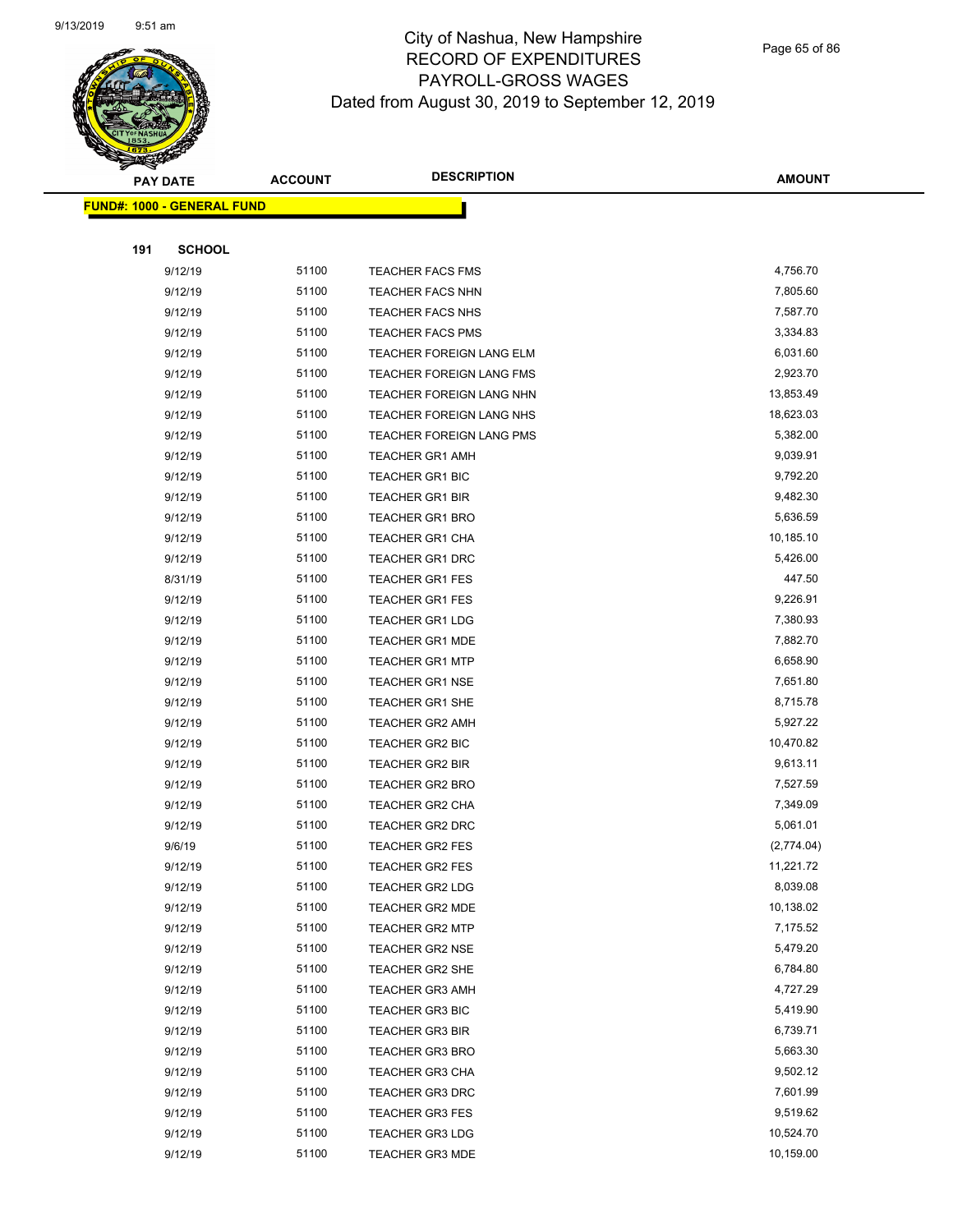

Page 66 of 86

|     | <b>PAY DATE</b>                   | <b>ACCOUNT</b> | <b>DESCRIPTION</b>            | <b>AMOUNT</b> |
|-----|-----------------------------------|----------------|-------------------------------|---------------|
|     | <b>FUND#: 1000 - GENERAL FUND</b> |                |                               |               |
|     |                                   |                |                               |               |
| 191 | <b>SCHOOL</b>                     |                |                               |               |
|     | 9/12/19                           | 51100          | <b>TEACHER GR3 MTP</b>        | 6,602.27      |
|     | 9/12/19                           | 51100          | <b>TEACHER GR3 NSE</b>        | 7,730.71      |
|     | 9/12/19                           | 51100          | <b>TEACHER GR3 SHE</b>        | 7,492.20      |
|     | 9/12/19                           | 51100          | <b>TEACHER GR4 AMH</b>        | 4,167.60      |
|     | 9/12/19                           | 51100          | <b>TEACHER GR4 BIC</b>        | 13,448.19     |
|     | 9/12/19                           | 51100          | <b>TEACHER GR4 BIR</b>        | 6,210.22      |
|     | 8/31/19                           | 51100          | <b>TEACHER GR4 BRO</b>        | 107.19        |
|     | 9/12/19                           | 51100          | <b>TEACHER GR4 BRO</b>        | 5,376.20      |
|     | 9/12/19                           | 51100          | TEACHER GR4 CHA               | 10,807.22     |
|     | 8/31/19                           | 51100          | <b>TEACHER GR4 DRC</b>        | 70.77         |
|     | 9/12/19                           | 51100          | <b>TEACHER GR4 DRC</b>        | 9,849.29      |
|     | 9/12/19                           | 51100          | <b>TEACHER GR4 FES</b>        | 8,608.80      |
|     | 9/12/19                           | 51100          | <b>TEACHER GR4 LDG</b>        | 8,541.60      |
|     | 9/12/19                           | 51100          | <b>TEACHER GR4 MDE</b>        | 10,152.80     |
|     | 9/12/19                           | 51100          | <b>TEACHER GR4 MTP</b>        | 6,962.22      |
|     | 9/12/19                           | 51100          | <b>TEACHER GR4 NSE</b>        | 6,978.51      |
|     | 9/12/19                           | 51100          | <b>TEACHER GR4 SHE</b>        | 6,539.71      |
|     | 9/12/19                           | 51100          | <b>TEACHER GR5 AMH</b>        | 5,663.30      |
|     | 9/12/19                           | 51100          | <b>TEACHER GR5 BIC</b>        | 8,968.61      |
|     | 9/12/19                           | 51100          | <b>TEACHER GR5 BIR</b>        | 9,965.31      |
|     | 9/12/19                           | 51100          | <b>TEACHER GR5 BRO</b>        | 5,847.40      |
|     | 9/12/19                           | 51100          | <b>TEACHER GR5 CHA</b>        | 11,095.51     |
|     | 8/31/19                           | 51100          | <b>TEACHER GR5 DRC</b>        | 53.46         |
|     | 9/12/19                           | 51100          | TEACHER GR5 DRC               | 4,305.40      |
|     | 9/12/19                           | 51100          | <b>TEACHER GR5 FES</b>        | 8,919.61      |
|     | 9/12/19                           | 51100          | <b>TEACHER GR5 LDG</b>        | 10,702.41     |
|     | 9/12/19                           | 51100          | <b>TEACHER GR5 MDE</b>        | 10,142.82     |
|     | 9/12/19                           | 51100          | <b>TEACHER GR5 MTP</b>        | 6,704.61      |
|     | 9/12/19                           | 51100          | <b>TEACHER GR5 NSE</b>        | 8,679.01      |
|     | 9/12/19                           | 51100          | <b>TEACHER GR5 SHE</b>        | 7,473.71      |
|     | 8/31/19                           | 51100          | <b>TEACHER GR6 ELM</b>        | 91.20         |
|     | 9/12/19                           | 51100          | <b>TEACHER GR6 ELM</b>        | 31,774.83     |
|     | 8/31/19                           | 51100          | <b>TEACHER GR6 FMS</b>        | 92.12         |
|     | 9/12/19                           | 51100          | <b>TEACHER GR6 FMS</b>        | 25,957.90     |
|     | 9/12/19                           | 51100          | <b>TEACHER GR6 PMS</b>        | 19,654.09     |
|     | 9/12/19                           | 51100          | <b>TEACHER GRAPH NHS</b>      | 3,533.49      |
|     | 9/12/19                           | 51100          | <b>TEACHER GRAPHICS NHN</b>   | 5,977.30      |
|     | 9/12/19                           | 51100          | TEACHER HEALTH NHN            | 3,564.10      |
|     | 9/12/19                           | 51100          | TEACHER HEALTH NHS            | 2,739.60      |
|     | 9/12/19                           | 51100          | TEACHER HEALTHOC NHS          | 5,135.30      |
|     | 9/12/19                           | 51100          | TEACHER HVAC NHS              | 1,989.51      |
|     | 9/12/19                           | 51100          | TEACHER IN SCH SUSPENSION ELM | 1,844.19      |
|     | 9/12/19                           | 51100          | TEACHER IN SCH SUSPENSION NHN | 5,399.69      |
|     | 9/12/19                           | 51100          | TEACHER IN SCH SUSPENSION NHS | 1,844.30      |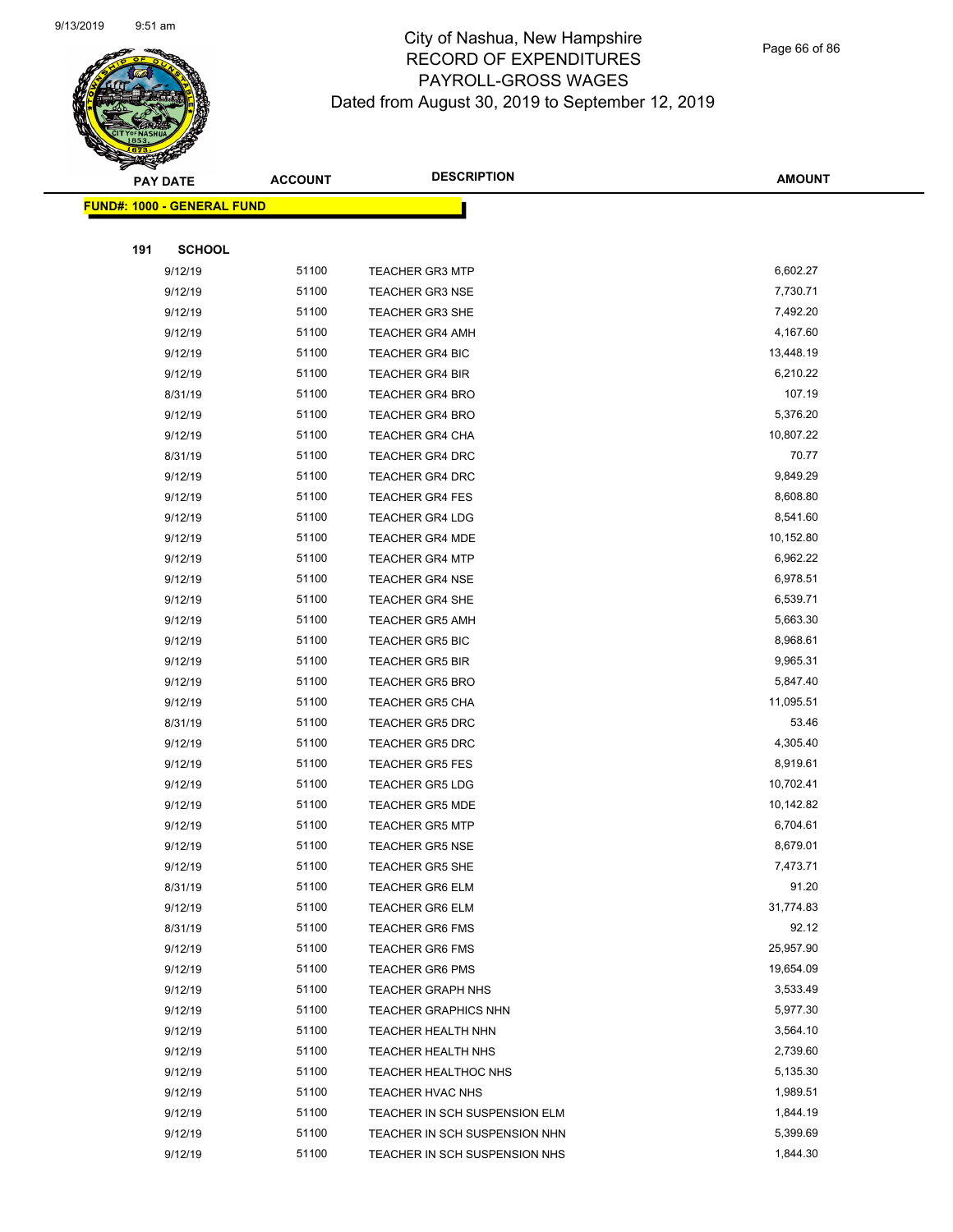

Page 67 of 86

|     | <b>PAY DATE</b>                   | <b>ACCOUNT</b> | <b>DESCRIPTION</b>       | <b>AMOUNT</b> |
|-----|-----------------------------------|----------------|--------------------------|---------------|
|     | <b>FUND#: 1000 - GENERAL FUND</b> |                |                          |               |
|     |                                   |                |                          |               |
| 191 | <b>SCHOOL</b>                     |                |                          |               |
|     | 9/12/19                           | 51100          | TEACHER INST SPED WID    | 2,923.70      |
|     | 9/12/19                           | 51100          | <b>TEACHER KIND AMH</b>  | 5,847.40      |
|     | 9/12/19                           | 51100          | <b>TEACHER KIND BIC</b>  | 10,491.28     |
|     | 9/12/19                           | 51100          | <b>TEACHER KIND BIR</b>  | 7,316.70      |
|     | 9/12/19                           | 51100          | <b>TEACHER KIND BRO</b>  | 5,755.40      |
|     | 9/12/19                           | 51100          | TEACHER KIND CHA         | 6,879.51      |
|     | 9/12/19                           | 51100          | <b>TEACHER KIND DRC</b>  | 10,032.09     |
|     | 8/31/19                           | 51100          | <b>TEACHER KIND FES</b>  | 584.74        |
|     | 9/12/19                           | 51100          | <b>TEACHER KIND FES</b>  | 11,568.92     |
|     | 9/12/19                           | 51100          | <b>TEACHER KIND LDG</b>  | 10,855.30     |
|     | 9/12/19                           | 51100          | <b>TEACHER KIND MDE</b>  | 10,523.79     |
|     | 9/12/19                           | 51100          | <b>TEACHER KIND MTP</b>  | 6,209.89      |
|     | 8/31/19                           | 51100          | <b>TEACHER KIND NSE</b>  | 92.12         |
|     | 9/12/19                           | 51100          | <b>TEACHER KIND NSE</b>  | 5,354.81      |
|     | 9/12/19                           | 51100          | <b>TEACHER KIND SHE</b>  | 7,101.42      |
|     | 8/31/19                           | 51100          | <b>TEACHER MATH ELM</b>  | 80.27         |
|     | 9/12/19                           | 51100          | <b>TEACHER MATH ELM</b>  | 21,323.18     |
|     | 9/12/19                           | 51100          | <b>TEACHER MATH FMS</b>  | 13,577.52     |
|     | 9/12/19                           | 51100          | <b>TEACHER MATH NHN</b>  | 37,066.08     |
|     | 9/12/19                           | 51100          | <b>TEACHER MATH NHS</b>  | 48,143.91     |
|     | 9/12/19                           | 51100          | <b>TEACHER MATH PMS</b>  | 12,867.39     |
|     | 9/12/19                           | 51100          | <b>TEACHER MUSIC AMH</b> | 1,858.10      |
|     | 9/12/19                           | 51100          | <b>TEACHER MUSIC BIC</b> | 2,739.60      |
|     | 9/12/19                           | 51100          | <b>TEACHER MUSIC BIR</b> | 1,768.90      |
|     | 9/12/19                           | 51100          | <b>TEACHER MUSIC BRO</b> | 1,641.21      |
|     | 9/12/19                           | 51100          | <b>TEACHER MUSIC CHA</b> | 2,923.69      |
|     | 9/12/19                           | 51100          | <b>TEACHER MUSIC DRC</b> | 2,831.61      |
|     | 9/12/19                           | 51100          | <b>TEACHER MUSIC ELM</b> | 4,699.70      |
|     | 9/12/19                           | 51100          | <b>TEACHER MUSIC FES</b> | 1,708.71      |
|     | 9/12/19                           | 51100          | <b>TEACHER MUSIC FMS</b> | 5,847.40      |
|     | 9/12/19                           | 51100          | <b>TEACHER MUSIC LDG</b> | 1,587.82      |
|     | 9/12/19                           | 51100          | <b>TEACHER MUSIC MDE</b> | 2,255.04      |
|     | 9/12/19                           | 51100          | <b>TEACHER MUSIC NHN</b> | 4,767.89      |
|     | 9/12/19                           | 51100          | TEACHER MUSIC NHS        | 5,479.20      |
|     | 9/12/19                           | 51100          | <b>TEACHER MUSIC NSE</b> | 2,665.29      |
|     | 9/12/19                           | 51100          | <b>TEACHER MUSIC PMS</b> | 4,327.41      |
|     | 9/12/19                           | 51100          | <b>TEACHER MUSIC SHE</b> | 1,689.19      |
|     | 9/12/19                           | 51100          | TEACHER PE BIC           | 2,529.40      |
|     | 9/12/19                           | 51100          | TEACHER PE BIR           | 3,015.80      |
|     | 9/12/19                           | 51100          | TEACHER PE BRO           | 2,831.61      |
|     | 9/12/19                           | 51100          | TEACHER PE CHA           | 2,712.89      |
|     | 9/12/19                           | 51100          | TEACHER PE DRC           | 2,923.70      |
|     | 9/12/19                           | 51100          | TEACHER PE ELM           | 9,690.81      |
|     | 9/12/19                           | 51100          | TEACHER PE FES           | 1,768.90      |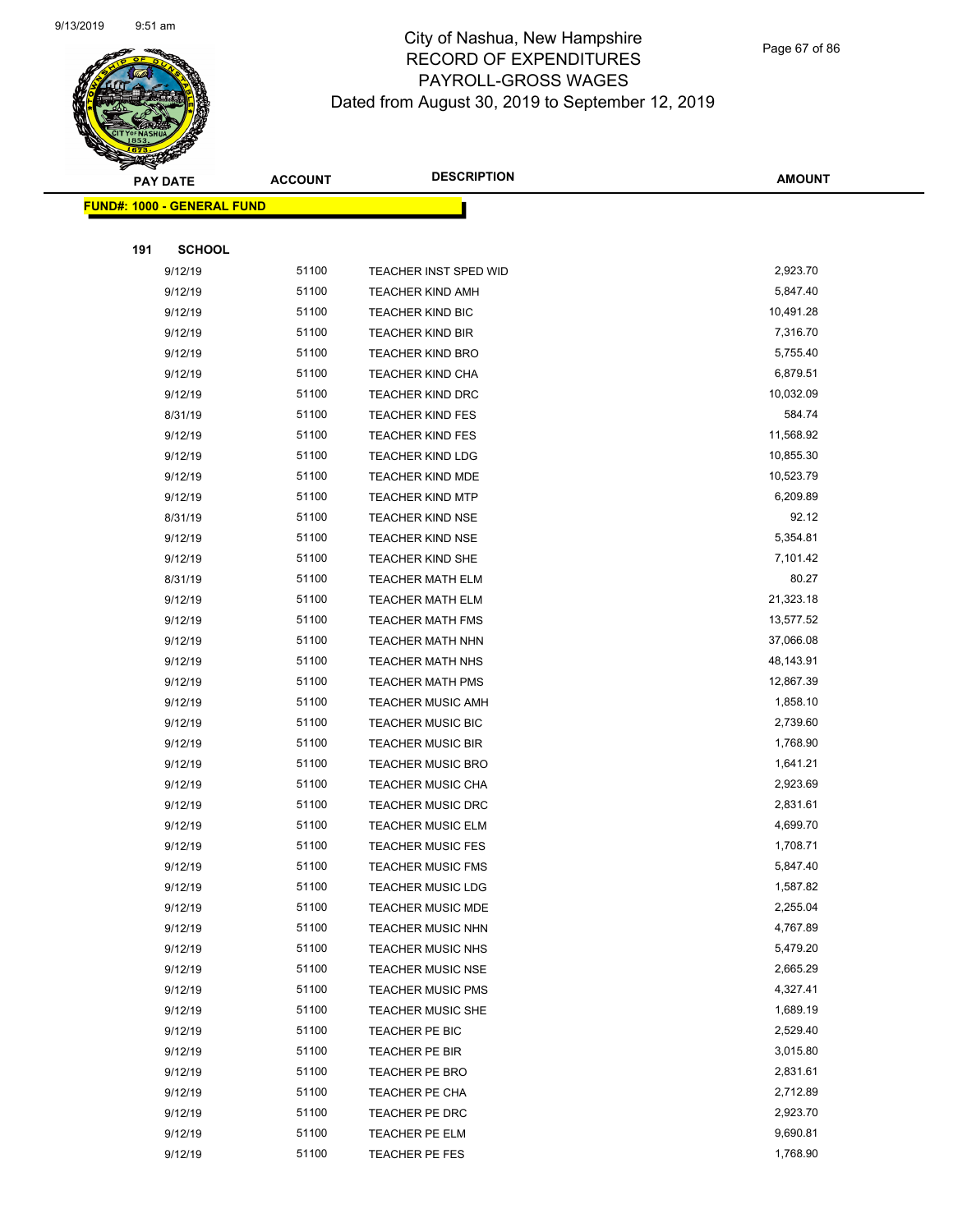

Page 68 of 86

|     | <b>PAY DATE</b>                    | <b>ACCOUNT</b> | <b>DESCRIPTION</b>           | <b>AMOUNT</b> |
|-----|------------------------------------|----------------|------------------------------|---------------|
|     | <u> FUND#: 1000 - GENERAL FUND</u> |                |                              |               |
|     |                                    |                |                              |               |
| 191 | <b>SCHOOL</b>                      |                |                              |               |
|     | 9/12/19                            | 51100          | TEACHER PE FMS               | 5,479.20      |
|     | 9/12/19                            | 51100          | TEACHER PE LDG               | 2,051.19      |
|     | 9/12/19                            | 51100          | <b>TEACHER PE MDE</b>        | 3,015.80      |
|     | 9/12/19                            | 51100          | <b>TEACHER PE MTP</b>        | 2,033.80      |
|     | 9/12/19                            | 51100          | TEACHER PE NHN               | 10,746.60     |
|     | 8/31/19                            | 51100          | TEACHER PE NHS               | 92.04         |
|     | 9/12/19                            | 51100          | TEACHER PE NHS               | 10,267.79     |
|     | 9/12/19                            | 51100          | TEACHER PE NSE               | 2,989.30      |
|     | 9/12/19                            | 51100          | TEACHER PE PMS               | 3,792.01      |
|     | 9/12/19                            | 51100          | TEACHER PE SHE               | 2,774.01      |
|     | 9/12/19                            | 51100          | TEACHER PRE SCHOOL BIR       | 4,646.90      |
|     | 9/12/19                            | 51100          | <b>TEACHER PRESCHOOL BIC</b> | 5,755.31      |
|     | 9/12/19                            | 51100          | <b>TEACHER PRESCHOOL BRO</b> | 13,951.48     |
|     | 9/12/19                            | 51100          | TEACHER PRESCHOOL MTP        | 1,768.90      |
|     | 9/12/19                            | 51100          | <b>TEACHER PRESCHOOL NSE</b> | 7,136.01      |
|     | 9/12/19                            | 51100          | TEACHER READ AMH             | 3,015.80      |
|     | 9/12/19                            | 51100          | TEACHER READ BIC             | 2,923.70      |
|     | 9/12/19                            | 51100          | <b>TEACHER READ BIR</b>      | 2,923.70      |
|     | 9/12/19                            | 51100          | <b>TEACHER READ BRO</b>      | 2,923.70      |
|     | 9/12/19                            | 51100          | <b>TEACHER READ CHA</b>      | 2,123.50      |
|     | 9/12/19                            | 51100          | TEACHER READ DRC             | 3,015.80      |
|     | 9/12/19                            | 51100          | TEACHER READ ELM             | 5,939.50      |
|     | 9/12/19                            | 51100          | <b>TEACHER READ FES</b>      | 2,923.70      |
|     | 9/12/19                            | 51100          | <b>TEACHER READ FMS</b>      | 2,923.70      |
|     | 9/12/19                            | 51100          | TEACHER READ LDG             | 3,564.10      |
|     | 9/12/19                            | 51100          | TEACHER READ MDE             | 2,923.70      |
|     | 9/12/19                            | 51100          | <b>TEACHER READ MTP</b>      | 2,426.70      |
|     | 9/12/19                            | 51100          | <b>TEACHER READ NHN</b>      | 1,989.51      |
|     | 9/12/19                            | 51100          | TEACHER READ NHS             | 2,923.70      |
|     | 9/12/19                            | 51100          | TEACHER READ NSE             | 2,636.60      |
|     | 9/12/19                            | 51100          | <b>TEACHER READ PMS</b>      | 5,178.99      |
|     | 9/12/19                            | 51100          | TEACHER READ SHE             | 2,923.70      |
|     | 9/12/19                            | 51100          | TEACHER ROTC NHN             | 2,204.20      |
|     | 8/31/19                            | 51100          | <b>TEACHER SCIENCE ELM</b>   | 137.89        |
|     | 9/6/19                             | 51100          | TEACHER SCIENCE ELM          | (1,656.85)    |
|     | 9/12/19                            | 51100          | <b>TEACHER SCIENCE ELM</b>   | 25,513.40     |
|     | 9/12/19                            | 51100          | <b>TEACHER SCIENCE FMS</b>   | 9,549.10      |
|     | 9/12/19                            | 51100          | <b>TEACHER SCIENCE NHN</b>   | 30,570.05     |
|     | 8/31/19                            | 51100          | <b>TEACHER SCIENCE NHS</b>   | 793.92        |
|     | 9/12/19                            | 51100          | TEACHER SCIENCE NHS          | 36,792.91     |
|     | 9/12/19                            | 51100          | <b>TEACHER SCIENCE PMS</b>   | 10,924.53     |
|     | 9/12/19                            | 51100          | TEACHER SOCIAL STUDIES ELM   | 17,264.98     |
|     | 9/12/19                            | 51100          | TEACHER SOCIAL STUDIES FMS   | 12,669.21     |
|     | 9/12/19                            | 51100          | TEACHER SOCIAL STUDIES NHN   | 33,994.91     |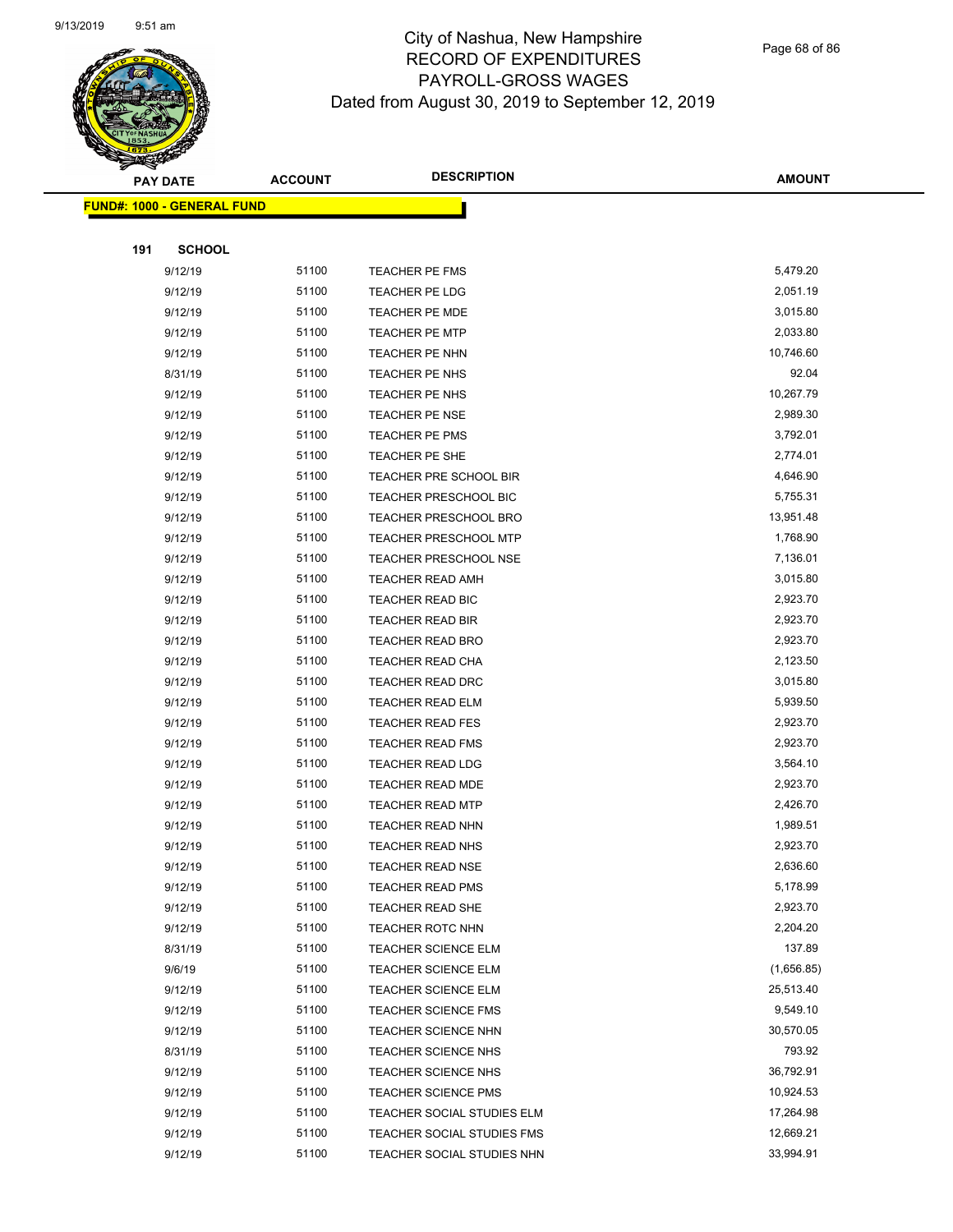

Page 69 of 86

|     | <b>PAY DATE</b>                   | <b>ACCOUNT</b> | <b>DESCRIPTION</b>                | <b>AMOUNT</b> |
|-----|-----------------------------------|----------------|-----------------------------------|---------------|
|     | <b>FUND#: 1000 - GENERAL FUND</b> |                |                                   |               |
|     |                                   |                |                                   |               |
| 191 | <b>SCHOOL</b>                     |                |                                   |               |
|     | 9/12/19                           | 51100          | TEACHER SOCIAL STUDIES NHS        | 42,521.22     |
|     | 9/12/19                           | 51100          | <b>TEACHER SOCIAL STUDIES PMS</b> | 13,420.28     |
|     | 9/12/19                           | 51100          | <b>TEACHER SPED AMH</b>           | 6,584.30      |
|     | 9/12/19                           | 51100          | TEACHER SPED BIC                  | 5,560.39      |
|     | 9/12/19                           | 51100          | <b>TEACHER SPED BIR</b>           | 5,663.30      |
|     | 9/12/19                           | 51100          | <b>TEACHER SPED BRO</b>           | 6,699.10      |
|     | 9/12/19                           | 51100          | <b>TEACHER SPED CHA</b>           | 8,073.40      |
|     | 9/12/19                           | 51100          | <b>TEACHER SPED DRC</b>           | 5,560.30      |
|     | 9/12/19                           | 51100          | <b>TEACHER SPED ELM</b>           | 12,371.21     |
|     | 9/12/19                           | 51100          | <b>TEACHER SPED FES</b>           | 3,620.13      |
|     | 9/12/19                           | 51100          | <b>TEACHER SPED FMS</b>           | 13,069.30     |
|     | 9/12/19                           | 51100          | <b>TEACHER SPED LDG</b>           | 6,544.08      |
|     | 9/12/19                           | 51100          | <b>TEACHER SPED MDE</b>           | 4,804.60      |
|     | 9/12/19                           | 51100          | <b>TEACHER SPED MTP</b>           | 3,947.31      |
|     | 9/12/19                           | 51100          | <b>TEACHER SPED NHN</b>           | 21,106.81     |
|     | 9/12/19                           | 51100          | TEACHER SPED NHS                  | 35,044.93     |
|     | 9/12/19                           | 51100          | TEACHER SPED NSE                  | 1,641.21      |
|     | 9/12/19                           | 51100          | <b>TEACHER SPED PMS</b>           | 12,561.41     |
|     | 8/31/19                           | 51100          | TEACHER SPED SHE                  | 67.62         |
|     | 9/12/19                           | 51100          | TEACHER SPED SHE                  | 7,330.79      |
|     | 9/12/19                           | 51100          | <b>TEACHER TECHED ELM</b>         | 7,369.90      |
|     | 9/12/19                           | 51100          | TEACHER TECHED FMS                | 3,609.20      |
|     | 9/12/19                           | 51100          | <b>TEACHER TECHED NHN</b>         | 7,794.81      |
|     | 9/12/19                           | 51100          | <b>TEACHER TECHED NHS</b>         | 11,418.70     |
|     | 9/12/19                           | 51100          | <b>TEACHER TECHED PMS</b>         | 5,847.40      |
|     | 9/6/19                            | 51100          | <b>TEACHER TTI LDG</b>            | (1,523.42)    |
|     | 9/6/19                            | 51100          | <b>TEACHER TTI MTP</b>            | (1,859.06)    |
|     | 9/12/19                           | 51100          | TEACHER TV PROD NHS               | 2,923.70      |
|     | 9/12/19                           | 51100          | <b>TEACHER VISION WID</b>         | 5,408.29      |
|     | 9/5/19                            | 51100          | TECH INTERGRATION ASST BIC        | 479.60        |
|     | 9/12/19                           | 51100          | TECH INTERGRATION ASST BIC        | 470.29        |
|     | 9/5/19                            | 51100          | TECH INTERGRATION ASST CHA        | 450.00        |
|     | 9/12/19                           | 51100          | TECH INTERGRATION ASST CHA        | 427.50        |
|     | 9/5/19                            | 51100          | TECH INTERGRATION ASST FES        | 536.46        |
|     | 9/12/19                           | 51100          | TECH INTERGRATION ASST FES        | 525.62        |
|     | 9/5/19                            | 51100          | TECH INTERGRATION ASST LDG        | 442.81        |
|     | 9/12/19                           | 51100          | TECH INTERGRATION ASST LDG        | 442.81        |
|     | 9/5/19                            | 51100          | TECH INTERGRATION ASST MDE        | 436.50        |
|     | 9/12/19                           | 51100          | TECH INTERGRATION ASST MDE        | 432.00        |
|     | 9/5/19                            | 51100          | TECH INTERGRATION ASST MTP        | 506.00        |
|     | 9/12/19                           | 51100          | TECH INTERGRATION ASST MTP        | 496.08        |
|     | 9/5/19                            | 51100          | TECH INTERGRATION ASST SHE        | 506.01        |
|     | 9/12/19                           | 51100          | TECH INTERGRATION ASST SHE        | 493.28        |
|     | 9/5/19                            | 51200          | CLERICAL BOARD OF ED SUP          | 725.92        |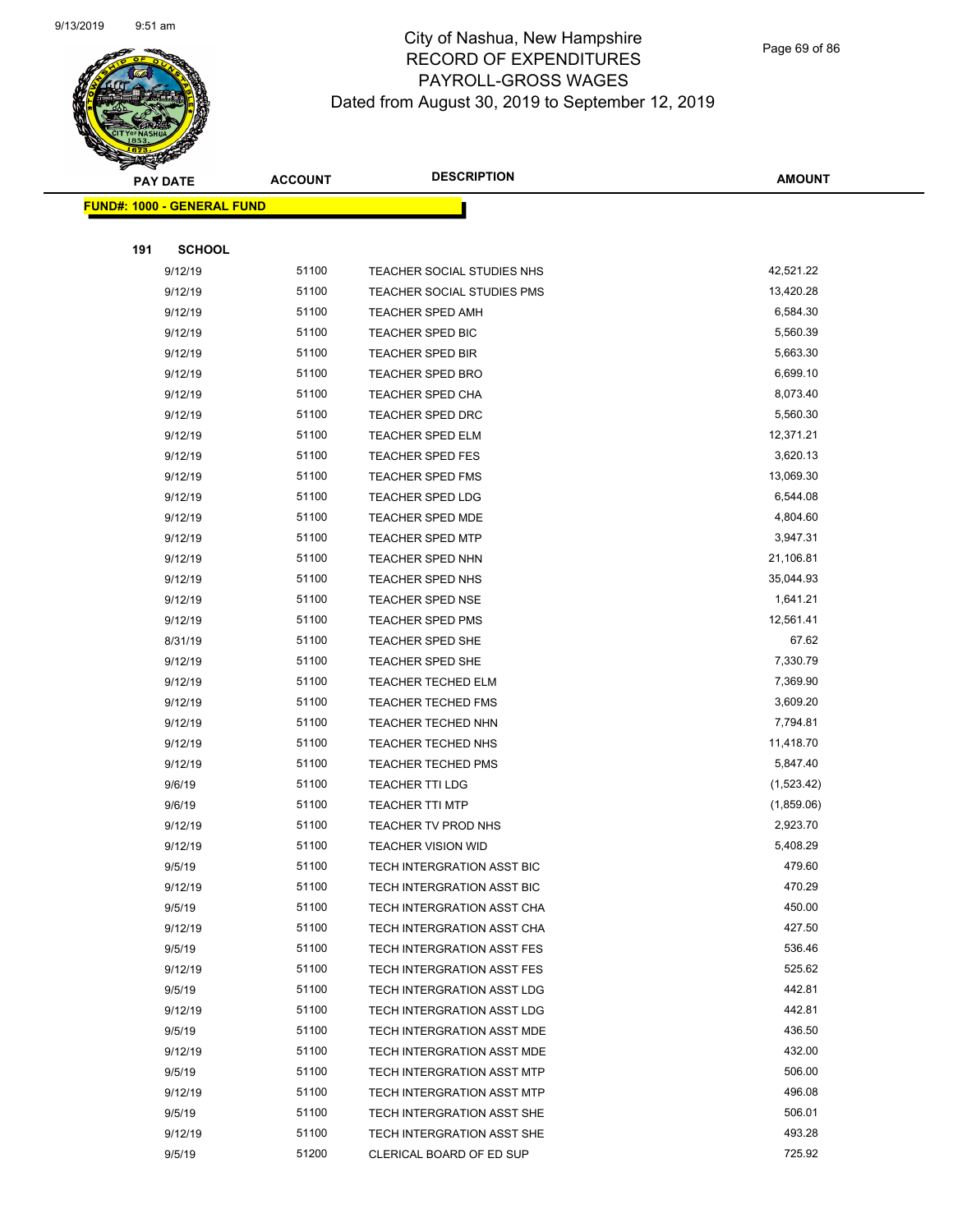

Page 70 of 86

| <b>PAY DATE</b>                   | <b>ACCOUNT</b> | <b>DESCRIPTION</b>             | <b>AMOUNT</b> |
|-----------------------------------|----------------|--------------------------------|---------------|
| <b>FUND#: 1000 - GENERAL FUND</b> |                |                                |               |
|                                   |                |                                |               |
| 191<br><b>SCHOOL</b>              |                |                                |               |
| 9/12/19                           | 51200          | CLERICAL BOARD OF ED SUP       | 759.95        |
| 9/5/19                            | 51200          | <b>CROSSING GUARD WPO</b>      | 1,790.25      |
| 9/12/19                           | 51200          | <b>CROSSING GUARD WPO</b>      | 1,888.61      |
| 9/5/19                            | 51200          | <b>CUSTODIAN AMH</b>           | 62.36         |
| 9/12/19                           | 51200          | <b>CUSTODIAN AMH</b>           | 62.36         |
| 9/12/19                           | 51200          | <b>CUSTODIAN ASST HEAD NHN</b> | 179.82        |
| 9/12/19                           | 51200          | <b>CUSTODIAN CHA</b>           | 234.50        |
| 9/5/19                            | 51200          | <b>CUSTODIAN HEAD AMH</b>      | 62.36         |
| 9/12/19                           | 51200          | <b>CUSTODIAN HEAD AMH</b>      | 62.36         |
| 9/5/19                            | 51200          | <b>CUSTODIAN HEAD BRO</b>      | 62.36         |
| 9/12/19                           | 51200          | <b>CUSTODIAN HEAD BRO</b>      | 62.36         |
| 9/5/19                            | 51200          | <b>CUSTODIAN MTP</b>           | 62.36         |
| 9/12/19                           | 51200          | <b>CUSTODIAN MTP</b>           | 62.36         |
| 9/12/19                           | 51200          | DIRECTOR ADULT ED              | 2,990.62      |
| 9/5/19                            | 51200          | ELL OUTREACH WORKER HOURLY     | 487.50        |
| 9/12/19                           | 51200          | ELL OUTREACH WORKER HOURLY     | 537.50        |
| 9/5/19                            | 51200          | FOOD SERVICE ASST PT AMH       | 40.00         |
| 9/12/19                           | 51200          | FOOD SERVICE ASST PT AMH       | 40.00         |
| 9/5/19                            | 51200          | FOOD SERVICE ASST PT CHA       | 20.00         |
| 9/12/19                           | 51200          | FOOD SERVICE ASST PT CHA       | 40.00         |
| 9/5/19                            | 51200          | FOOD SERVICE ASST PT MDE       | 10.00         |
| 9/12/19                           | 51200          | FOOD SERVICE ASST PT MDE       | 10.00         |
| 9/5/19                            | 51200          | FOOD SERVICE ASST PT NHS       | 77.95         |
| 9/12/19                           | 51200          | FOOD SERVICE ASST PT NHS       | (14.65)       |
| 9/12/19                           | 51200          | GUIDANCE COUNSELOR NHS         | 1,727.61      |
| 9/5/19                            | 51200          | LUNCH MONITOR AMH              | 311.87        |
| 9/12/19                           | 51200          | LUNCH MONITOR AMH              | 389.80        |
| 9/5/19                            | 51200          | LUNCH MONITOR BIC              | 655.44        |
| 9/12/19                           | 51200          | LUNCH MONITOR BIC              | 646.77        |
| 9/5/19                            | 51200          | LUNCH MONITOR BIR              | 497.08        |
| 9/12/19                           | 51200          | LUNCH MONITOR BIR              | 437.02        |
| 9/5/19                            | 51200          | LUNCH MONITOR BRO              | 200.04        |
| 9/12/19                           | 51200          | LUNCH MONITOR BRO              | 659.53        |
| 9/5/19                            | 51200          | LUNCH MONITOR CHA              | 681.29        |
| 9/12/19                           | 51200          | LUNCH MONITOR CHA              | 701.67        |
| 9/5/19                            | 51200          | LUNCH MONITOR DRC              | 452.11        |
| 9/12/19                           | 51200          | LUNCH MONITOR DRC              | 417.44        |
| 9/5/19                            | 51200          | LUNCH MONITOR ELM              | 132.82        |
| 9/12/19                           | 51200          | LUNCH MONITOR ELM              | 127.04        |
| 9/5/19                            | 51200          | LUNCH MONITOR FES              | 941.49        |
| 9/12/19                           | 51200          | LUNCH MONITOR FES              | 818.57        |
| 9/5/19                            | 51200          | LUNCH MONITOR FMS              | 217.82        |
| 9/12/19                           | 51200          | LUNCH MONITOR FMS              | 223.60        |
| 9/5/19                            | 51200          | LUNCH MONITOR LDG              | 536.46        |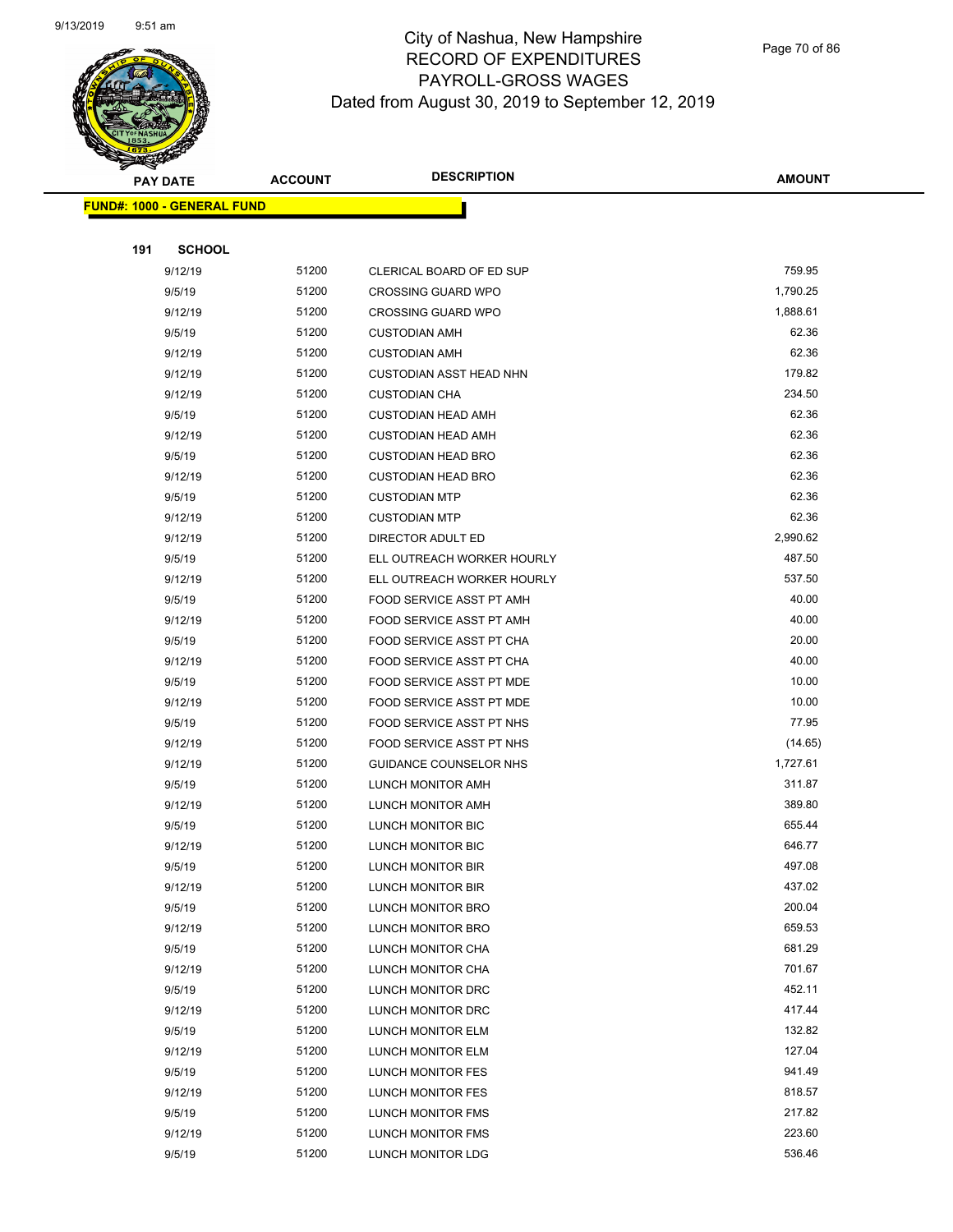

Page 71 of 86

|     | <b>PAY DATE</b>                   | <b>ACCOUNT</b> | <b>DESCRIPTION</b>       | <b>AMOUNT</b> |
|-----|-----------------------------------|----------------|--------------------------|---------------|
|     | <b>FUND#: 1000 - GENERAL FUND</b> |                |                          |               |
|     |                                   |                |                          |               |
| 191 | <b>SCHOOL</b>                     |                |                          |               |
|     | 9/12/19                           | 51200          | LUNCH MONITOR LDG        | 542.85        |
|     | 9/5/19                            | 51200          | LUNCH MONITOR MDE        | 632.34        |
|     | 9/12/19                           | 51200          | LUNCH MONITOR MDE        | 635.20        |
|     | 9/5/19                            | 51200          | LUNCH MONITOR MTP        | 282.98        |
|     | 9/12/19                           | 51200          | LUNCH MONITOR MTP        | 282.98        |
|     | 9/5/19                            | 51200          | LUNCH MONITOR NHN        | 158.84        |
|     | 9/12/19                           | 51200          | LUNCH MONITOR NHN        | 346.56        |
|     | 9/5/19                            | 51200          | LUNCH MONITOR NHS        | 112.62        |
|     | 9/12/19                           | 51200          | LUNCH MONITOR NHS        | 225.22        |
|     | 9/5/19                            | 51200          | LUNCH MONITOR NSE        | 338.67        |
|     | 9/12/19                           | 51200          | LUNCH MONITOR NSE        | 516.93        |
|     | 9/5/19                            | 51200          | <b>LUNCH MONITOR PMS</b> | 275.47        |
|     | 9/12/19                           | 51200          | LUNCH MONITOR PMS        | 261.04        |
|     | 9/5/19                            | 51200          | LUNCH MONITOR SHE        | 312.65        |
|     | 9/12/19                           | 51200          | LUNCH MONITOR SHE        | 370.45        |
|     | 9/5/19                            | 51200          | OFFICE MANAGER BUSINESS  | 1,045.49      |
|     | 9/12/19                           | 51200          | OFFICE MANAGER BUSINESS  | 912.73        |
|     | 9/5/19                            | 51200          | PARA PRE SCHOOL BIR      | 712.12        |
|     | 9/12/19                           | 51200          | PARA PRE SCHOOL BIR      | 469.32        |
|     | 9/5/19                            | 51200          | PARA DW SPEC ED BIR      | 745.75        |
|     | 9/12/19                           | 51200          | PARA DW SPEC ED BIR      | 816.82        |
|     | 9/5/19                            | 51200          | PARA DW SPEC ED MDE      | 365.04        |
|     | 9/12/19                           | 51200          | PARA DW SPEC ED MDE      | 361.19        |
|     | 9/12/19                           | 51200          | PARA DW SPEC ED NSE      | 10.00         |
|     | 9/5/19                            | 51200          | PARA ELL FES             | 30.00         |
|     | 9/12/19                           | 51200          | PARA ELL FES             | 30.00         |
|     | 9/5/19                            | 51200          | PARA INST AMH            | 263.00        |
|     | 9/12/19                           | 51200          | PARA INST AMH            | 476.18        |
|     | 9/5/19                            | 51200          | <b>PARA INST BIC</b>     | 838.17        |
|     | 9/12/19                           | 51200          | PARA INST BIC            | 724.32        |
|     | 9/5/19                            | 51200          | PARA INST BIR            | 20.00         |
|     | 9/12/19                           | 51200          | PARA INST BIR            | 20.00         |
|     | 9/5/19                            | 51200          | PARA INST DRC            | 56.00         |
|     | 9/12/19                           | 51200          | PARA INST DRC            | 56.00         |
|     | 9/5/19                            | 51200          | PARA INST FES            | 30.00         |
|     | 9/12/19                           | 51200          | PARA INST FES            | 30.00         |
|     | 9/5/19                            | 51200          | PARA INST FMS            | 15.00         |
|     | 9/12/19                           | 51200          | PARA INST FMS            | 20.00         |
|     | 9/5/19                            | 51200          | PARA INST LDG            | 10.00         |
|     | 9/5/19                            | 51200          | PARA INST NHN            | 315.05        |
|     | 9/12/19                           | 51200          | PARA INST NHN            | 295.36        |
|     | 9/5/19                            | 51200          | PARA INST PMS            | 64.68         |
|     | 9/12/19                           | 51200          | PARA INST PMS            | 48.51         |
|     | 9/5/19                            | 51200          | PARA INST SHE            | 166.20        |
|     |                                   |                |                          |               |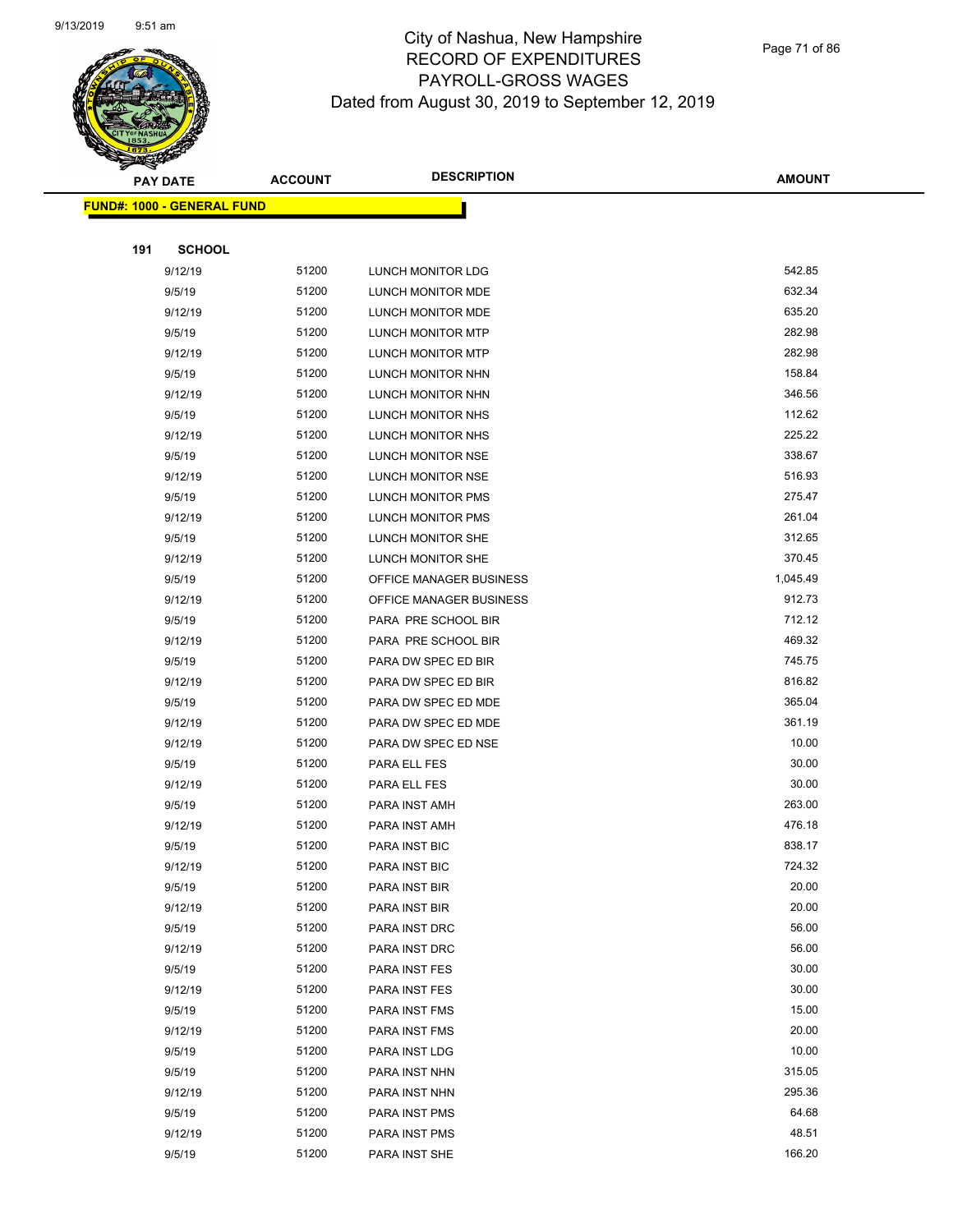

Page 72 of 86

|     | <b>PAY DATE</b>                   | <b>ACCOUNT</b> | <b>DESCRIPTION</b>                                    | <b>AMOUNT</b>      |
|-----|-----------------------------------|----------------|-------------------------------------------------------|--------------------|
|     | <b>FUND#: 1000 - GENERAL FUND</b> |                |                                                       |                    |
|     |                                   |                |                                                       |                    |
| 191 | <b>SCHOOL</b>                     |                |                                                       |                    |
|     | 9/12/19                           | 51200          | PARA INST SHE                                         | 166.20             |
|     | 9/5/19                            | 51200          | PARA LIB PMS                                          | 328.96             |
|     | 9/12/19                           | 51200          | PARA LIB PMS                                          | 320.52             |
|     | 9/5/19                            | 51200          | PARA PRE SCH BIC                                      | 1,658.33           |
|     | 9/12/19                           | 51200          | PARA PRE SCH BIC                                      | 1,263.38           |
|     | 9/5/19                            | 51200          | PARA PRE SCH BRO                                      | 3,647.40           |
|     | 9/12/19                           | 51200          | PARA PRE SCH BRO                                      | 2,801.06           |
|     | 9/5/19                            | 51200          | PARA PRE SCH MTP                                      | 364.24             |
|     | 9/12/19                           | 51200          | PARA PRE SCH MTP                                      | 285.39             |
|     | 9/5/19                            | 51200          | PARA PRE SCH NSE                                      | 4,370.65           |
|     | 9/12/19                           | 51200          | PARA PRE SCH NSE                                      | 3,357.11           |
|     | 9/5/19                            | 51200          | PARA TTI DRC                                          | 483.12             |
|     | 9/12/19                           | 51200          | PARA TTI DRC                                          | 488.15             |
|     | 9/5/19                            | 51200          | PARA TTI LDG                                          | 62.36              |
|     | 9/12/19                           | 51200          | PARA TTI LDG                                          | 62.36              |
|     | 9/12/19                           | 51200          | SCHOOL PSYCHOLOGIST WID                               | 3,938.09           |
|     | 9/5/19                            | 51200          | <b>SENIOR TRAFFIC ENGINEER</b>                        | 58.00              |
|     | 9/12/19                           | 51200          | SPEECH LANG PATHOLOGIST WID                           | 7,212.13           |
|     | 9/12/19                           | 51200          | STUDENT ACTIVITY COORD NHS                            | 1,066.39           |
|     | 9/5/19                            | 51200          | <b>SUB CLERICAL</b>                                   | 572.00             |
|     | 9/12/19                           | 51200          | <b>SUB CLERICAL</b>                                   | 546.00             |
|     | 9/5/19                            | 51200          | SUB CROSSING GUARD                                    | 62.37              |
|     | 9/12/19                           | 51200          | <b>SUB CROSSING GUARD</b>                             | 187.08             |
|     | 9/12/19                           | 51200          | <b>TEACHER ART FMS</b>                                | 2,040.01           |
|     | 9/12/19                           | 51200          | <b>TEACHER ART NHS</b>                                | 994.79             |
|     | 9/12/19                           | 51200          | TEACHER BIO TEC NHN                                   | 562.61             |
|     | 9/12/19                           | 51200          | <b>TEACHER ELL NHS</b>                                | 793.90             |
|     | 9/12/19                           | 51200          | <b>TEACHER ENGLISH NHS</b>                            | 1,451.16           |
|     | 9/12/19                           | 51200          | <b>TEACHER FOREIGN LANG FMS</b>                       | 1,188.29           |
|     | 9/12/19                           | 51200          | TEACHER IN SCH SUSPENSION NHN                         | 672.00             |
|     | 9/12/19                           | 51200          | <b>TEACHER MUSIC ELM</b>                              | 1,972.90           |
|     | 9/12/19                           | 51200          | <b>TEACHER MUSIC MTP</b>                              | 1,643.77           |
|     | 9/12/19                           | 51200          | <b>TEACHER PE BIR</b><br>TEACHER PE NHS               | 1,200.00<br>504.00 |
|     | 9/12/19<br>9/12/19                | 51200<br>51200 |                                                       | 1,727.61           |
|     | 9/12/19                           | 51200          | <b>TEACHER READ ELM</b><br>TEACHER SOCIAL STUDIES NHN | 406.25             |
|     | 9/12/19                           | 51200          | <b>TEACHER SPED NHN</b>                               | 1,809.50           |
|     | 9/12/19                           | 51200          | <b>TEACHER SPED NHS</b>                               | 1,461.82           |
|     | 9/12/19                           | 51200          | <b>TEACHER TTI LDG</b>                                | 2,035.86           |
|     | 9/12/19                           | 51200          | <b>TEACHER VISION WID</b>                             | 818.82             |
|     | 9/12/19                           | 51200          | TTI PARA SHE                                          | 360.10             |
|     | 9/5/19                            | 51300          | OVERTIME                                              | 4,112.69           |
|     | 9/12/19                           | 51300          | <b>OVERTIME</b>                                       | 16,004.20          |
|     | 9/5/19                            | 51400          | WAGES TEMPORARY/SEASONAL                              | 1,840.00           |
|     |                                   |                |                                                       |                    |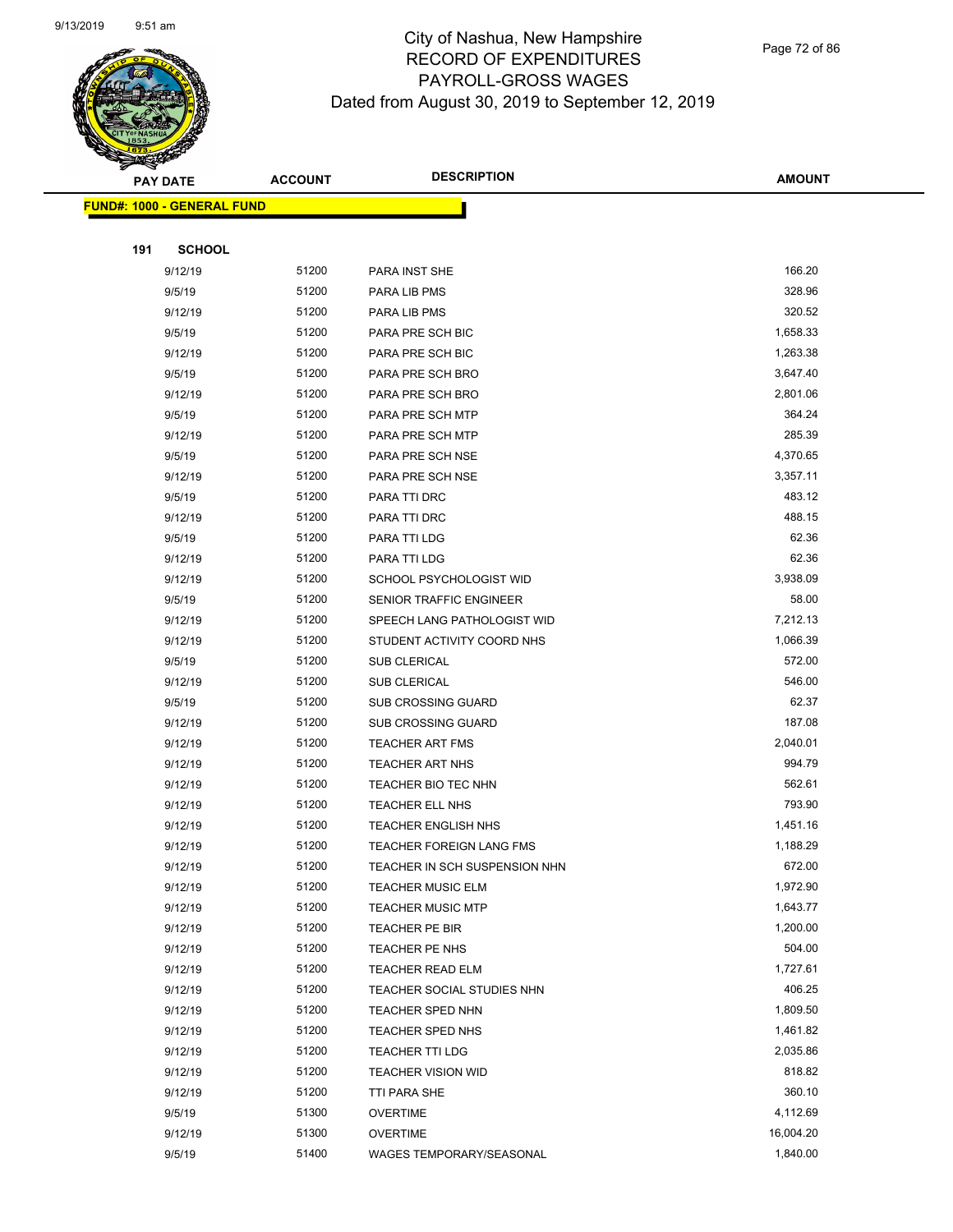

Page 73 of 86

| $\mathscr{D} \mathscr{A}$<br><b>PAY DATE</b> |                           | <b>ACCOUNT</b> | <b>DESCRIPTION</b>                     | <b>AMOUNT</b>  |
|----------------------------------------------|---------------------------|----------------|----------------------------------------|----------------|
| <b>FUND#: 1000 - GENERAL FUND</b>            |                           |                |                                        |                |
| 191                                          | <b>SCHOOL</b>             |                |                                        |                |
|                                              | 9/12/19                   | 51400          | WAGES TEMPORARY/SEASONAL               | 1,076.00       |
|                                              | 9/5/19                    | 51412          | <b>WAGES PER DIEM</b>                  | 13,404.32      |
|                                              | 9/12/19                   | 51412          | <b>WAGES PER DIEM</b>                  | 20,572.96      |
|                                              | 9/5/19                    | 51650          | ADDITIONAL HOURS                       | 1,362.50       |
|                                              | 9/12/19                   | 51650          | <b>ADDITIONAL HOURS</b>                | 21,179.66      |
|                                              | 6/30/19                   | 51700          | <b>STIPENDS</b>                        | 250.00         |
|                                              | 9/6/19                    | 51700          | <b>STIPENDS</b>                        | (700.00)       |
|                                              | 9/12/19                   | 51700          | <b>STIPENDS</b>                        | 2,460.77       |
|                                              | 9/5/19                    | 51750          | <b>RETIREMENT &amp; SEPARATION PAY</b> | 1,145.05       |
|                                              | 9/12/19                   | 51750          | RETIREMENT & SEPARATION PAY            | 28,450.00      |
|                                              | <b>TOTAL 191 - SCHOOL</b> |                |                                        | \$3,385,372.19 |
| <b>TOTAL FUND 1000 - GENERAL FUND</b>        |                           |                |                                        | \$5,458,031.53 |

#### **FUND#: 2100 - FOOD SERVICES FUND**

| 9/5/19  | 51100 | <b>CLERICAL FOOD SERVICE NHS</b>     | 799.03   |
|---------|-------|--------------------------------------|----------|
| 9/12/19 | 51100 | <b>CLERICAL FOOD SERVICE NHS</b>     | 804.40   |
| 9/5/19  | 51100 | DELIVERY DRIVER FOOD SERVICE         | 734.40   |
| 9/12/19 | 51100 | DELIVERY DRIVER FOOD SERVICE         | 628.83   |
| 9/12/19 | 51100 | DIRECTOR FOOD SERVICE                | 3,245.16 |
| 9/12/19 | 51100 | <b>FOOD SERVICE BUSINESS MANAGER</b> | 2,275.20 |
| 9/5/19  | 51100 | <b>FOOD SERVICE COOK AMH</b>         | 422.24   |
| 9/12/19 | 51100 | FOOD SERVICE COOK AMH                | 414.68   |
| 9/5/19  | 51100 | <b>FOOD SERVICE COOK BIC</b>         | 432.32   |
| 9/12/19 | 51100 | FOOD SERVICE COOK BIC                | 424.76   |
| 9/5/19  | 51100 | <b>FOOD SERVICE COOK BIR</b>         | 436.24   |
| 9/12/19 | 51100 | <b>FOOD SERVICE COOK BIR</b>         | 428.68   |
| 9/5/19  | 51100 | FOOD SERVICE COOK BRO                | 432.32   |
| 9/12/19 | 51100 | FOOD SERVICE COOK BRO                | 424.76   |
| 9/5/19  | 51100 | <b>FOOD SERVICE COOK CHA</b>         | 436.20   |
| 9/12/19 | 51100 | <b>FOOD SERVICE COOK CHA</b>         | 428.68   |
| 9/5/19  | 51100 | <b>FOOD SERVICE COOK DRC</b>         | 436.24   |
| 9/12/19 | 51100 | FOOD SERVICE COOK DRC                | 428.68   |
| 9/5/19  | 51100 | FOOD SERVICE COOK ELM                | 835.94   |
| 9/12/19 | 51100 | <b>FOOD SERVICE COOK ELM</b>         | 817.82   |
| 9/5/19  | 51100 | <b>FOOD SERVICE COOK FES</b>         | 436.24   |
| 9/12/19 | 51100 | <b>FOOD SERVICE COOK FES</b>         | 428.68   |
| 9/5/19  | 51100 | FOOD SERVICE COOK FMS                | 434.35   |
| 9/12/19 | 51100 | <b>FOOD SERVICE COOK FMS</b>         | 423.64   |
| 9/5/19  | 51100 | <b>FOOD SERVICE COOK LDG</b>         | 411.05   |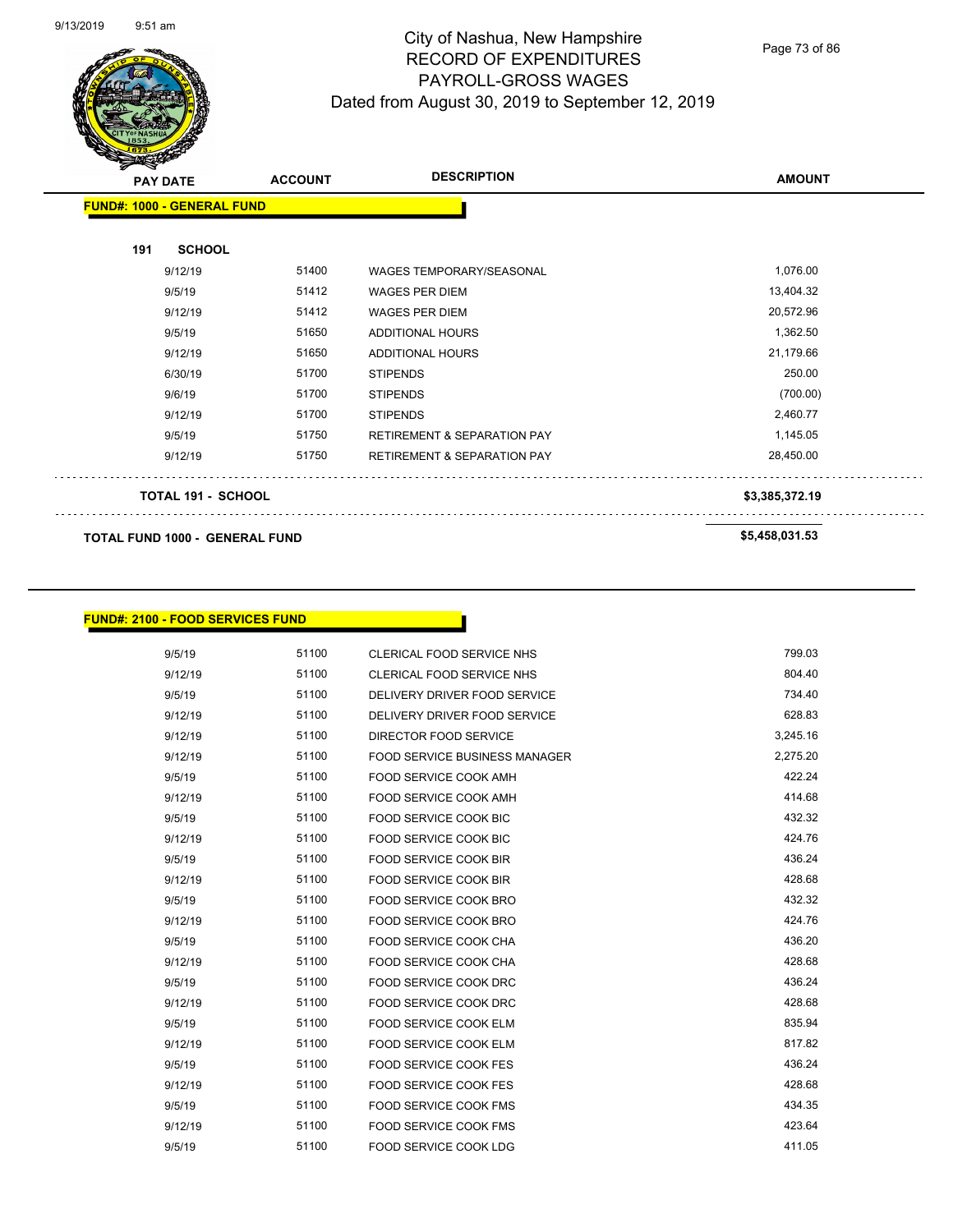# **PAY DATE ACCOUNT DESCRIPTION**

# City of Nashua, New Hampshire RECORD OF EXPENDITURES PAYROLL-GROSS WAGES Dated from August 30, 2019 to September 12, 2019

Page 74 of 86

| <b>PAY DATE</b>                         | <b>ACCOUNT</b> | <b>DESCRIPTION</b>                                    | <b>AMOUNT</b>    |
|-----------------------------------------|----------------|-------------------------------------------------------|------------------|
| <b>FUND#: 2100 - FOOD SERVICES FUND</b> |                |                                                       |                  |
|                                         |                |                                                       |                  |
| 9/12/19                                 | 51100          | FOOD SERVICE COOK LDG                                 | 410.77           |
| 9/5/19                                  | 51100          | FOOD SERVICE COOK MDE                                 | 422.38           |
| 9/12/19                                 | 51100          | <b>FOOD SERVICE COOK MDE</b>                          | 207.34           |
| 9/5/19                                  | 51100          | FOOD SERVICE COOK NHN                                 | 935.58<br>917.28 |
| 9/12/19                                 | 51100          | FOOD SERVICE COOK NHN                                 | 925.11           |
| 9/5/19                                  | 51100          | FOOD SERVICE COOK NHS<br><b>FOOD SERVICE COOK NHS</b> |                  |
| 9/12/19                                 | 51100          |                                                       | 877.24           |
| 9/5/19                                  | 51100<br>51100 | <b>FOOD SERVICE COOK NSE</b>                          | 427.90<br>424.76 |
| 9/12/19                                 | 51100          | FOOD SERVICE COOK NSE                                 | 445.69           |
| 9/5/19<br>9/12/19                       | 51100          | FOOD SERVICE COOK PMS                                 | 437.64           |
|                                         | 51100          | <b>FOOD SERVICE COOK PMS</b><br>FOOD SERVICE COOK SHE | 422.24           |
| 9/5/19<br>9/12/19                       | 51100          | <b>FOOD SERVICE COOK SHE</b>                          | 414.68           |
| 9/12/19                                 | 51100          | <b>FOOD SERVICE SITE CORD</b>                         | 12,481.00        |
| 9/5/19                                  | 51100          | <b>FOOD SERVICECOOK MTP</b>                           | 418.32           |
| 9/12/19                                 | 51100          | <b>FOOD SERVICECOOK MTP</b>                           | 410.76           |
| 9/5/19                                  | 51200          | FOOD SERVICE ASST PT AMH                              | 501.12           |
| 9/12/19                                 | 51200          | FOOD SERVICE ASST PT AMH                              | 497.40           |
| 9/5/19                                  | 51200          | FOOD SERVICE ASST PT BIC                              | 452.64           |
| 9/12/19                                 | 51200          | FOOD SERVICE ASST PT BIC                              | 449.60           |
| 9/5/19                                  | 51200          | FOOD SERVICE ASST PT BIR                              | 305.70           |
| 9/12/19                                 | 51200          | FOOD SERVICE ASST PT BIR                              | 300.72           |
| 9/5/19                                  | 51200          | FOOD SERVICE ASST PT BRO                              | 309.06           |
| 9/12/19                                 | 51200          | FOOD SERVICE ASST PT BRO                              | 307.20           |
| 9/5/19                                  | 51200          | FOOD SERVICE ASST PT CHA                              | 347.97           |
| 9/12/19                                 | 51200          | FOOD SERVICE ASST PT CHA                              | 463.36           |
| 9/5/19                                  | 51200          | FOOD SERVICE ASST PT DRC                              | 660.71           |
| 9/12/19                                 | 51200          | FOOD SERVICE ASST PT DRC                              | 632.72           |
| 9/5/19                                  | 51200          | FOOD SERVICE ASST PT ELM                              | 1,784.50         |
| 9/12/19                                 | 51200          | FOOD SERVICE ASST PT ELM                              | 1,724.24         |
| 9/5/19                                  | 51200          | <b>FOOD SERVICE ASST PT FES</b>                       | 765.44           |
| 9/12/19                                 | 51200          | <b>FOOD SERVICE ASST PT FES</b>                       | 762.00           |
| 9/5/19                                  | 51200          | FOOD SERVICE ASST PT FMS                              | 1,884.56         |
| 9/12/19                                 | 51200          | FOOD SERVICE ASST PT FMS                              | 1,899.16         |
| 9/5/19                                  | 51200          | FOOD SERVICE ASST PT LDG                              | 807.07           |
| 9/12/19                                 | 51200          | FOOD SERVICE ASST PT LDG                              | 837.81           |
| 9/5/19                                  | 51200          | FOOD SERVICE ASST PT MDE                              | 485.57           |
| 9/12/19                                 | 51200          | FOOD SERVICE ASST PT MDE                              | 656.24           |
| 9/5/19                                  | 51200          | FOOD SERVICE ASST PT MTP                              | 473.17           |
| 9/12/19                                 | 51200          | FOOD SERVICE ASST PT MTP                              | 466.48           |
| 9/5/19                                  | 51200          | <b>FOOD SERVICE ASST PT NHN</b>                       | 3,558.46         |
| 9/12/19                                 | 51200          | FOOD SERVICE ASST PT NHN                              | 3,793.49         |
| 9/5/19                                  | 51200          | FOOD SERVICE ASST PT NHS                              | 3,824.15         |
| 9/12/19                                 | 51200          | FOOD SERVICE ASST PT NHS                              | 3,898.48         |
| 9/5/19                                  | 51200          | FOOD SERVICE ASST PT PMS                              | 2,118.47         |
|                                         |                |                                                       |                  |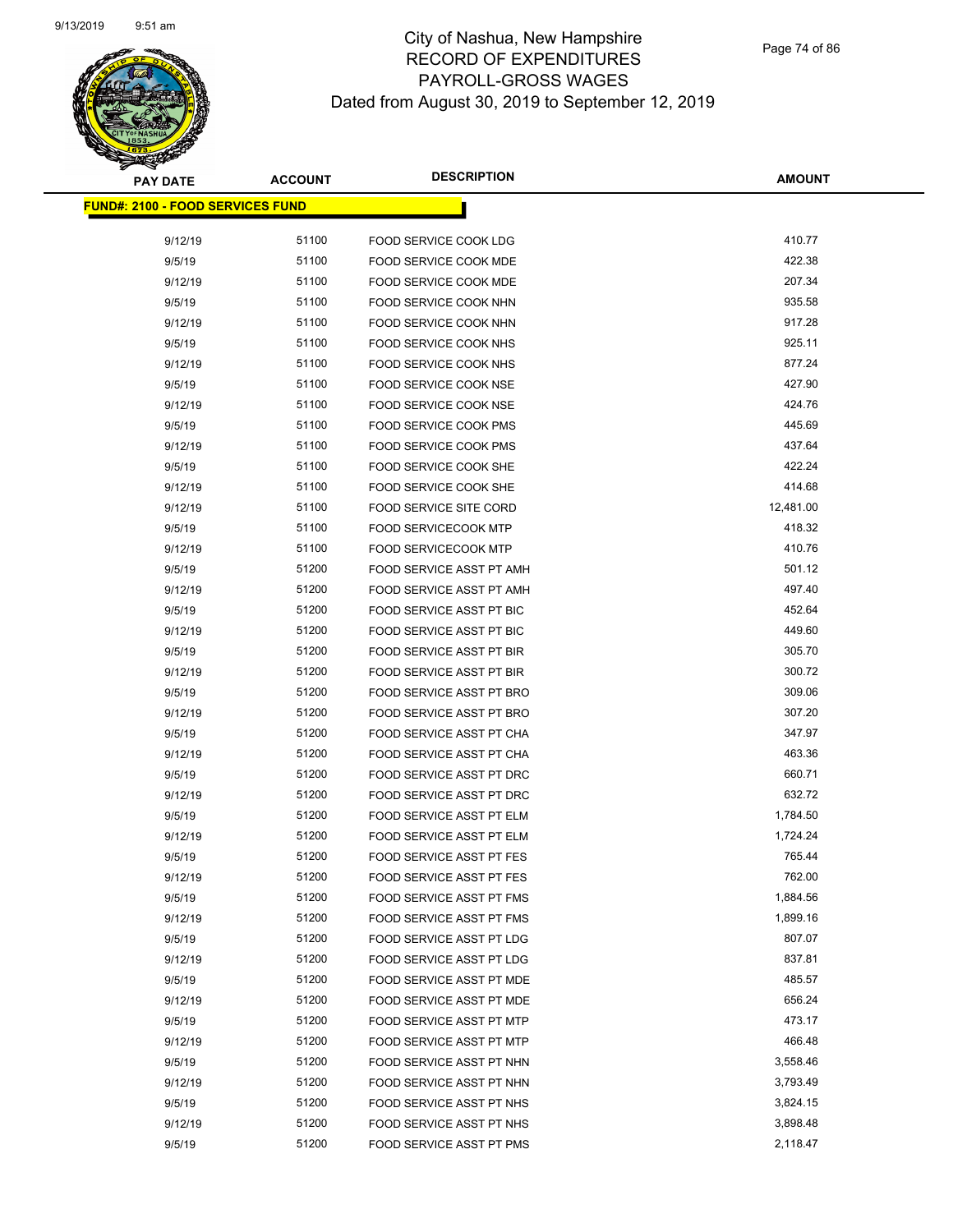

Page 75 of 86

| <b>PAY DATE</b>                                                                                                                        | <b>ACCOUNT</b> | <b>DESCRIPTION</b>                             | <b>AMOUNT</b>                  |
|----------------------------------------------------------------------------------------------------------------------------------------|----------------|------------------------------------------------|--------------------------------|
| <b>FUND#: 2100 - FOOD SERVICES FUND</b>                                                                                                |                |                                                |                                |
| 9/12/19                                                                                                                                | 51200          | FOOD SERVICE ASST PT PMS                       | 2,037.60                       |
| 9/5/19                                                                                                                                 | 51200          | FOOD SERVICE ASST PT SHE                       | 206.73                         |
| 9/12/19                                                                                                                                | 51200          | FOOD SERVICE ASST PT SHE                       | 208.00                         |
| 9/5/19                                                                                                                                 | 51200          | PARA DW SPEC ED SHE                            | 265.81                         |
| 9/5/19                                                                                                                                 | 51300          | <b>OVERTIME</b>                                | 148.56                         |
| 9/12/19                                                                                                                                | 51300          | <b>OVERTIME</b>                                | 237.84                         |
| 9/5/19                                                                                                                                 | 51412          | <b>WAGES PER DIEM</b>                          | 596.70                         |
| 9/12/19                                                                                                                                | 51412          | <b>WAGES PER DIEM</b>                          | 924.30                         |
| <b>TOTAL FUND 2100 - FOOD SERVICES FUND</b>                                                                                            |                |                                                | \$77,592.26                    |
| <b>FUND#: 2201 - DRIVERS EDUCATION FUND</b>                                                                                            |                |                                                |                                |
| 9/5/19                                                                                                                                 | 51200          | DRIVER INSTRUCTOR                              | 700.00                         |
| 9/12/19                                                                                                                                | 51200          | DRIVER INSTRUCTOR                              | 840.00                         |
| <b>TOTAL FUND 2201 - DRIVERS EDUCATION FUND</b>                                                                                        |                |                                                | \$1,540.00                     |
|                                                                                                                                        |                |                                                |                                |
| 9/5/19<br>9/12/19                                                                                                                      | 51100<br>51100 | CLERICAL ADULT ED NHN<br>CLERICAL ADULT ED NHN | 804.40<br>740.03<br>\$1,544.43 |
| 9/12/19                                                                                                                                | 51200          | 21 CENTURY PROGRAM ASSISTANT                   | 809.20                         |
| <b>TOTAL FUND 2207 - ADULT ED/CONTINUING ED</b><br><b>FUND#: 2222 - AFTER SCHOOL PROGRAM</b><br>TOTAL FUND 2222 - AFTER SCHOOL PROGRAM |                |                                                | \$809.20                       |
| <b>FUND#: 2252 - DAY CARE</b>                                                                                                          |                |                                                |                                |
| 9/12/19                                                                                                                                | 51100          | PANTHER PRESCHOOL DIRECTOR                     | 1,096.19                       |
| <b>TOTAL FUND 2252 - DAY CARE</b>                                                                                                      |                |                                                | \$1,096.19                     |
| <b>FUND#: 2257 - SPECIAL ED LOCAL</b>                                                                                                  |                |                                                |                                |
| 9/5/19                                                                                                                                 | 51100          | PARA DW SPEC ED NHS                            | 355.51                         |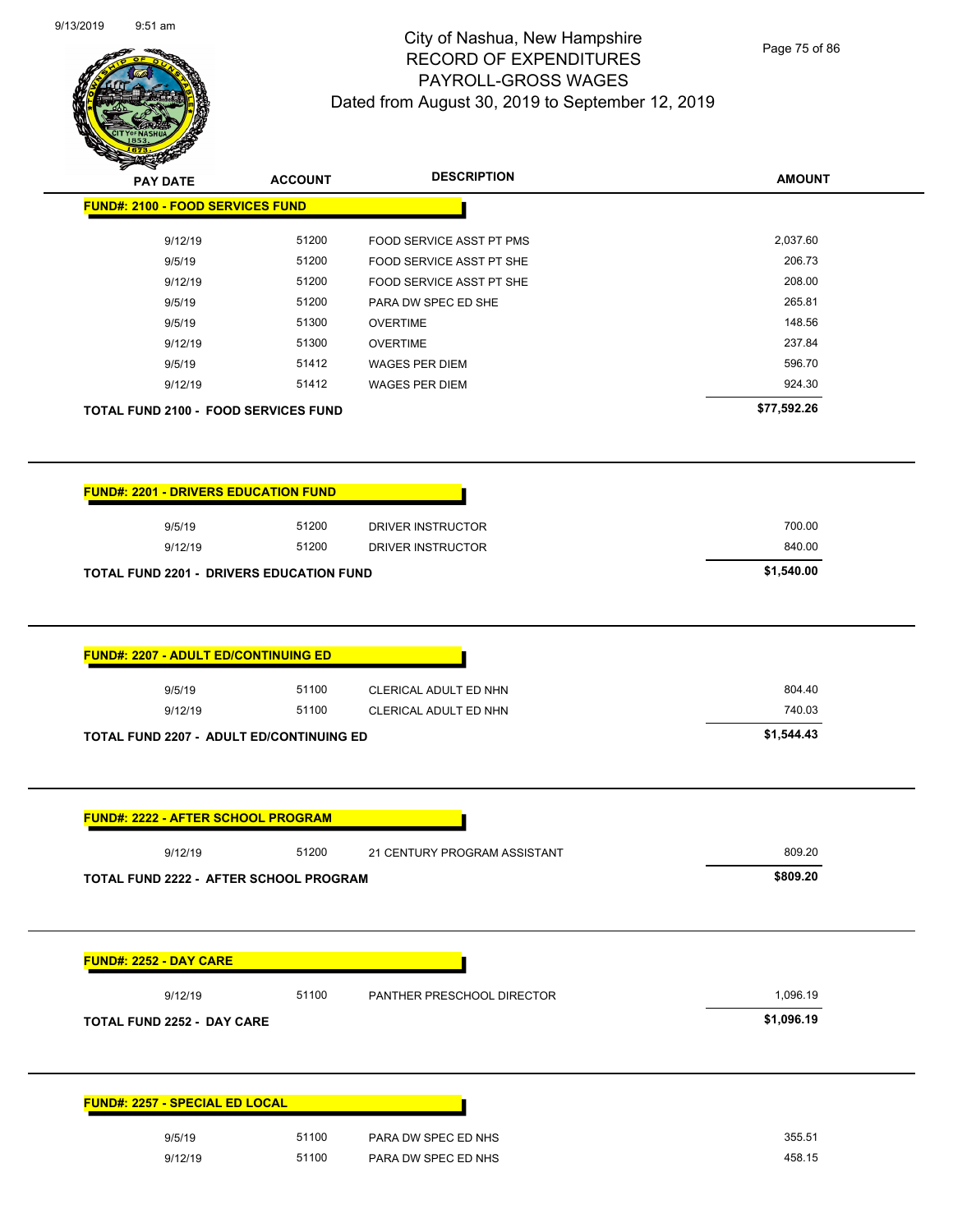

Page 76 of 86

| $\sim$<br><b>PAY DATE</b>                 | <b>ACCOUNT</b> | <b>DESCRIPTION</b>  | <b>AMOUNT</b> |
|-------------------------------------------|----------------|---------------------|---------------|
| <b>FUND#: 2257 - SPECIAL ED LOCAL</b>     |                |                     |               |
| 9/5/19                                    | 51100          | PARA DW SPEC ED WID | 384.83        |
| 9/12/19                                   | 51100          | PARA DW SPEC ED WID | 487.46        |
| 9/5/19                                    | 51100          | PARA KIND SHE       | 508.28        |
| <b>TOTAL FUND 2257 - SPECIAL ED LOCAL</b> |                |                     | \$2,194.23    |

| TOTAL FUND 2503 - PARKS & REC PROGRAMS FUND |         | \$2,791.57 |                          |          |
|---------------------------------------------|---------|------------|--------------------------|----------|
|                                             | 9/5/19  | 51400      | WAGES TEMPORARY/SEASONAL | 1.995.00 |
|                                             | 9/12/19 | 51300      | <b>OVERTIME</b>          | 14.67    |
|                                             | 9/12/19 | 51100      | PROGRAM COORDINATOR      | 390.95   |
|                                             | 9/5/19  | 51100      | PROGRAM COORDINATOR      | 390.95   |
|                                             |         |            |                          |          |

| 9/5/19  | 51100 | ECHANNEL ACCESS ADMINISTRATOR | 1,184.00 |
|---------|-------|-------------------------------|----------|
| 9/12/19 | 51100 | ECHANNEL ACCESS ADMINISTRATOR | 1.184.00 |
| 9/5/19  | 51100 | PEG PROGRAM MANAGER           | 1.282.70 |
| 9/12/19 | 51100 | PEG PROGRAM MANAGER           | 1.282.70 |
| 9/5/19  | 51200 | <b>VIDEOGRAPHER</b>           | 360.00   |
| 9/12/19 | 51200 | <b>VIDEOGRAPHER</b>           | 498.75   |

| TOTAL FUND 3050 -  POLICE GRANTS FUND |       |                            | \$8,997.86 |
|---------------------------------------|-------|----------------------------|------------|
| 9/12/19                               | 51628 | <b>EXTRA HOLIDAY</b>       | 288.19     |
| 9/12/19                               | 51300 | <b>OVERTIME</b>            | 1,964.69   |
| 9/5/19                                | 51300 | <b>OVERTIME</b>            | 2,098.58   |
| 9/12/19                               | 51100 | PATROLMAN ALL RANKS        | 1,440.95   |
| 9/5/19                                | 51100 | PATROLMAN ALL RANKS        | 1,440.95   |
| 9/12/19                               | 51100 | DOMESTIC VIOLENCE ADVOCATE | 882.25     |
| 9/5/19                                | 51100 | DOMESTIC VIOLENCE ADVOCATE | 882.25     |
|                                       |       |                            |            |

#### **FUND#: 3068 - COMMUNITY SERVICES GRANTS FUND**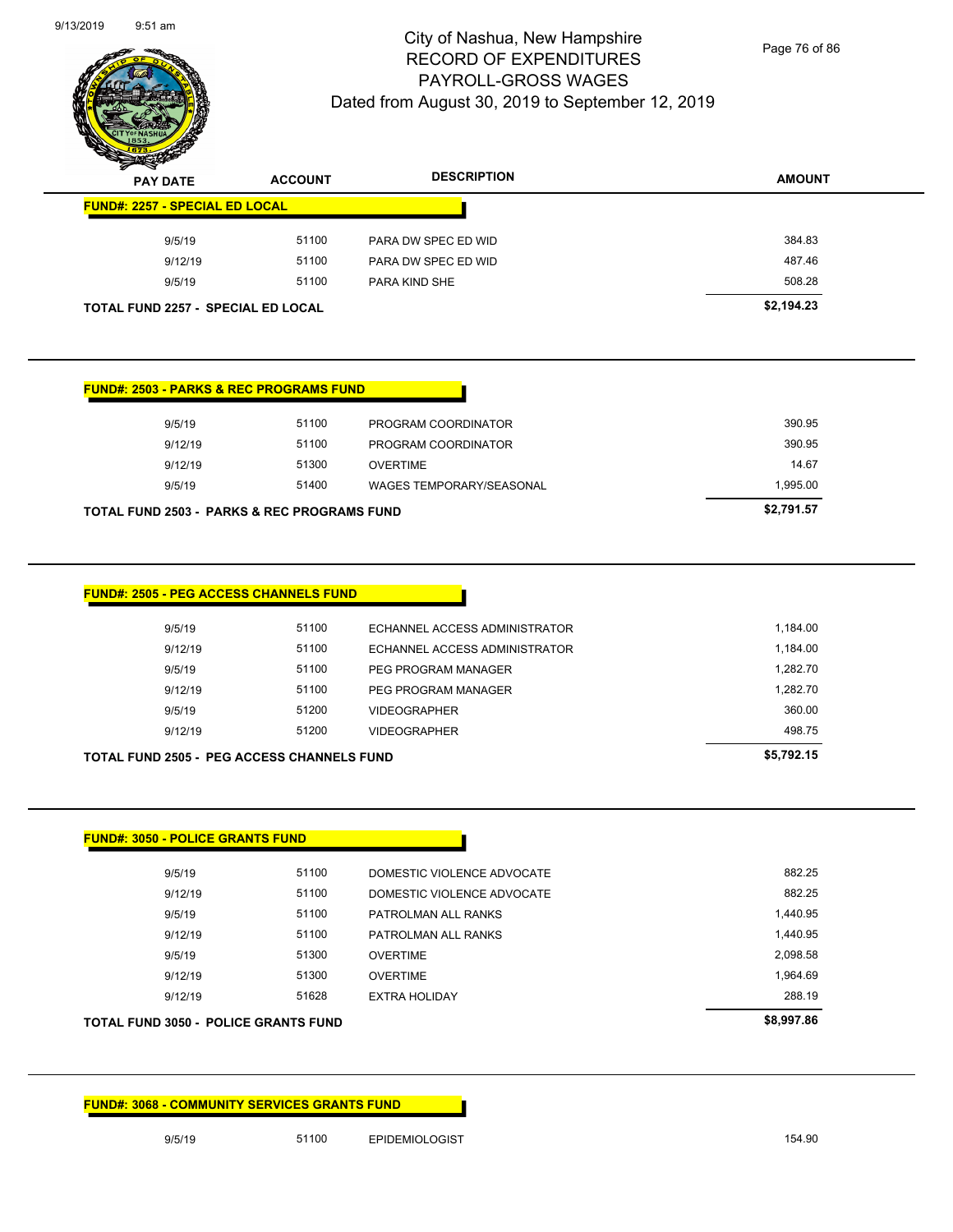

Page 77 of 86

| <b>PAY DATE</b>                                         | <b>ACCOUNT</b> | <b>DESCRIPTION</b>                 | <b>AMOUNT</b> |
|---------------------------------------------------------|----------------|------------------------------------|---------------|
| <b>FUND#: 3068 - COMMUNITY SERVICES GRANTS FUND</b>     |                |                                    |               |
| 9/12/19                                                 | 51100          | <b>EPIDEMIOLOGIST</b>              | 154.90        |
| 9/5/19                                                  | 51100          | PHNS PROGRAM ASSISTANT             | 853.70        |
| 9/12/19                                                 | 51100          | PHNS PROGRAM ASSISTANT             | 853.70        |
| 9/5/19                                                  | 51100          | PROGRAM ASSISTANT COMMUNITY HEALTH | 223.90        |
| 9/12/19                                                 | 51100          | PROGRAM ASSISTANT COMMUNITY HEALTH | 223.90        |
| 9/5/19                                                  | 51100          | PUB HEALTH NET SVS COORD           | 1,392.50      |
| 9/12/19                                                 | 51100          | PUB HEALTH NET SVS COORD           | 1,392.50      |
| 9/5/19                                                  | 51100          | PUB HEALTH NURSE                   | 228.00        |
| 9/12/19                                                 | 51100          | PUB HEALTH NURSE                   | 227.99        |
| 9/5/19                                                  | 51100          | PUB HEALTH PREPAREDNESS COORD      | 1,092.30      |
| 9/12/19                                                 | 51100          | PUB HEALTH PREPAREDNESS COORD      | 1,092.30      |
| 9/5/19                                                  | 51100          | SMP PROGRAM COORDINATOR            | 1,030.95      |
| 9/12/19                                                 | 51100          | SMP PROGRAM COORDINATOR            | 1,030.96      |
| <b>TOTAL FUND 3068 - COMMUNITY SERVICES GRANTS FUND</b> |                |                                    | \$9,952.50    |

#### **FUND#: 3070 - COMMUNITY HEALTH GRANTS FUND**

|         | <b>TOTAL FUND 3070 - COMMUNITY HEALTH GRANTS FUND</b> |                                     | \$4,789.69 |
|---------|-------------------------------------------------------|-------------------------------------|------------|
| 9/5/19  | 51412                                                 | WAGES PER DIEM                      | 123.00     |
| 9/12/19 | 51100                                                 | PUB HEALTH NURSE                    | 912.16     |
| 9/5/19  | 51100                                                 | PUB HEALTH NURSE                    | 912.15     |
| 9/12/19 | 51100                                                 | PROGRAM ASSISTANT COMMUNITY HEALTH  | 671.60     |
| 9/5/19  | 51100                                                 | PROGRAM ASSISTANT COMMUNITY HEALTH  | 671.60     |
| 9/12/19 | 51100                                                 | <b>BILINGUAL COMM HEALTH WORKER</b> | 749.60     |
| 9/5/19  | 51100                                                 | BILINGUAL COMM HEALTH WORKER        | 749.58     |
|         |                                                       |                                     |            |

#### **FUND#: 3090 - URBAN PROGRAM GRANTS FUND**

| 9/5/19  | 51100 | CODE ENFORCEMENT OFFICER II    | 488.50   |
|---------|-------|--------------------------------|----------|
| 9/12/19 | 51100 | CODE ENFORCEMENT OFFICER II    | 488.50   |
| 9/5/19  | 51100 | <b>GRANT MGMT SPECIALIST</b>   | 1,103.65 |
| 9/12/19 | 51100 | <b>GRANT MGMT SPECIALIST</b>   | 1,103.65 |
| 9/5/19  | 51100 | <b>MANAGER URBAN PROGRAMS</b>  | 1.677.35 |
| 9/12/19 | 51100 | <b>MANAGER URBAN PROGRAMS</b>  | 1.677.35 |
| 9/5/19  | 51100 | PROGRAM COORDINATOR LP&HH      | 1,282.35 |
| 9/12/19 | 51100 | PROGRAM COORDINATOR LP&HH      | 1,282.35 |
| 9/5/19  | 51100 | PROJECT ADMINISTRATOR          | 1,334.15 |
| 9/12/19 | 51100 | PROJECT ADMINISTRATOR          | 1,334.15 |
| 9/5/19  | 51100 | PROJECT ADMINISTRATOR LP&HH    | 1.257.20 |
| 9/12/19 | 51100 | PROJECT ADMINISTRATOR LP&HH    | 1.257.20 |
| 9/5/19  | 51100 | PROJECT SPECIALIST URBAN PROGR | 1.196.35 |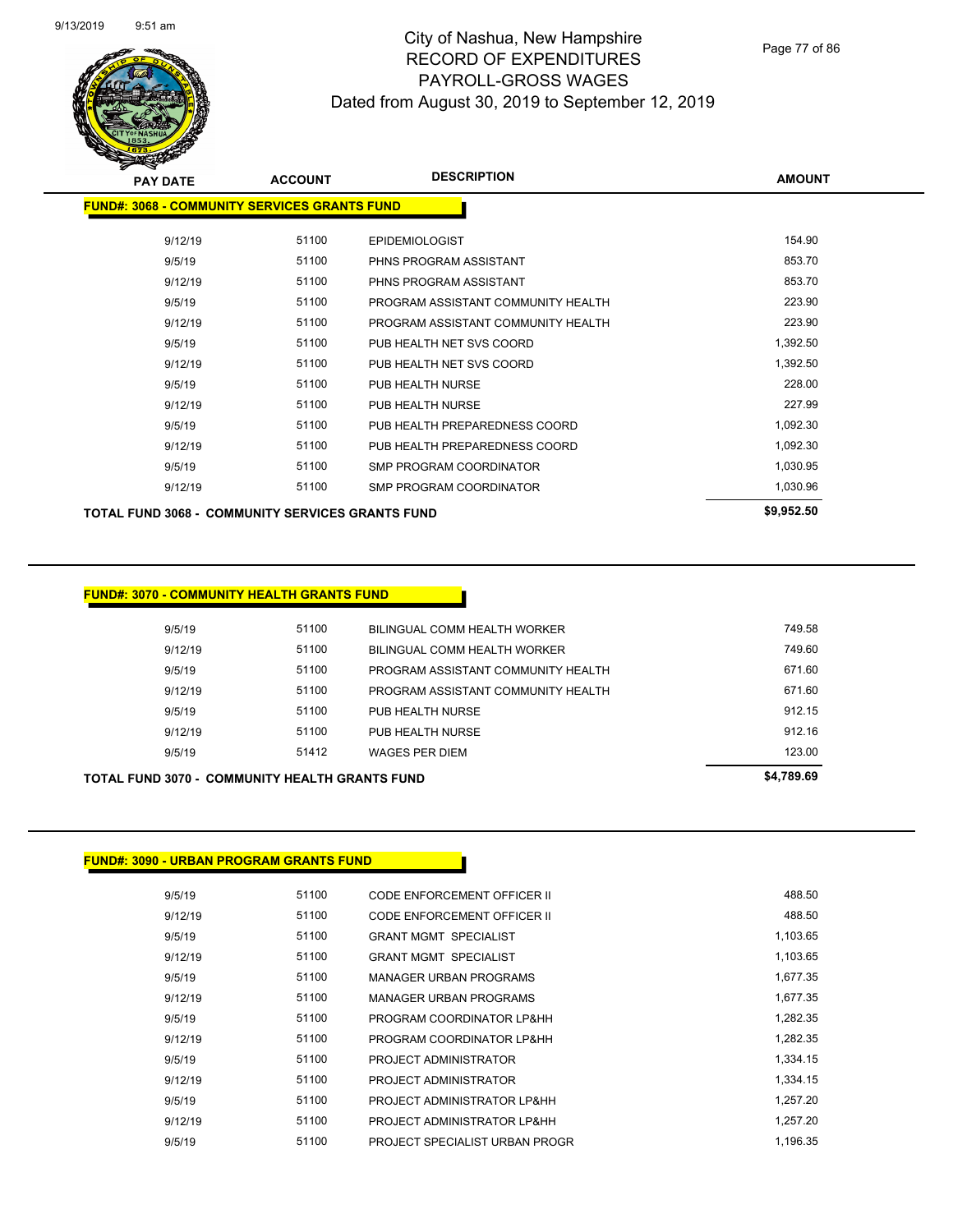

| 9/12/19<br>9/12/19 | 61107 | <b>CLOTHING &amp; UNIFORMS</b>        | 169.99   |
|--------------------|-------|---------------------------------------|----------|
|                    |       |                                       |          |
|                    | 51300 | <b>OVERTIME</b>                       | 111.48   |
| 9/5/19             | 51300 | <b>OVERTIME</b>                       | 37.90    |
| 9/12/19            | 51100 | <b>TRANSPORTATION DEPT MANAGER</b>    | 1,776.05 |
| 9/5/19             | 51100 | <b>TRANSPORTATION DEPT MANAGER</b>    | 1,776.05 |
| 9/12/19            | 51100 | <b>TRANSIT UTILITY SERVICE WORKER</b> | 1,473.65 |
| 9/5/19             | 51100 | <b>TRANSIT UTILITY SERVICE WORKER</b> | 1,473.65 |
| 9/12/19            | 51100 | <b>TRANSIT OPERATIONS SUPERVISOR</b>  | 1,180.95 |
| 9/5/19             | 51100 | <b>TRANSIT OPERATIONS SUPERVISOR</b>  | 1,180.95 |
| 9/12/19            | 51100 | <b>TRANSIT OPERATIONS COORDINATOR</b> | 990.90   |
| 9/5/19             | 51100 | <b>TRANSIT OPERATIONS COORDINATOR</b> | 990.90   |
| 9/12/19            | 51100 | <b>TRANSIT MECHANICS</b>              | 2,001.65 |
| 9/5/19             | 51100 | <b>TRANSIT MECHANICS</b>              | 2,001.65 |
| 9/12/19            | 51100 | <b>TRANSIT FLEET FACILITIES SUPV</b>  | 1,103.65 |
| 9/5/19             | 51100 | <b>TRANSIT FLEET FACILITIES SUPV</b>  | 1,103.65 |
| 9/12/19            | 51100 | <b>TRANSIT FINANCE COORDINATOR</b>    | 1,308.00 |
| 9/5/19             | 51100 | <b>TRANSIT FINANCE COORDINATOR</b>    | 1,308.00 |
| 9/12/19            | 51100 | <b>COMMUNICATION SPEC</b>             | 1,054.05 |
| 9/5/19             | 51100 | <b>COMMUNICATION SPEC</b>             | 1,054.05 |
|                    |       |                                       |          |

r

#### **FUND#: 3800 - SCHOOL GRANTS FUND**

**FUND#: 3120 - TRANSIT GRANTS FUND**

| 8/31/19 | 51100 | 21 CENTURY ELEM MFAM RES COORD | 4,056.33 |
|---------|-------|--------------------------------|----------|
| 9/12/19 | 51100 | 21 CENTURY ELEM MFAM RES COORD | 5,391.89 |
| 9/12/19 | 51100 | ASSISTANT PRINCIPAL AMH        | 1,581.80 |
| 9/12/19 | 51100 | ASSISTANT PRINCIPAL BIR        | 1,509.60 |
| 9/12/19 | 51100 | ASSISTANT PRINCIPAL DR CRSP    | 1,646.51 |
| 9/12/19 | 51100 | ASSISTANT PRINCIPAL MTP        | 1,437.50 |
| 9/12/19 | 51100 | ASSISTANT PRINCIPAL SHE        | 1,461.51 |
| 9/5/19  | 51100 | CLERICAL 21 CENTURY            | 793.67   |
| 9/12/19 | 51100 | CLERICAL 21 CENTURY            | 643.52   |
| 9/12/19 | 51100 | DIRECTOR TITLE 1               | 3,654.22 |
| 9/12/19 | 51100 | DW TECHNOLOGY PEER COACH       | 1.589.40 |
| 9/5/19  | 51100 | ELL OUTREACH WORKER HOURLY     | 393.75   |
| 9/12/19 | 51100 | ELL OUTREACH WORKER HOURLY     | 512.50   |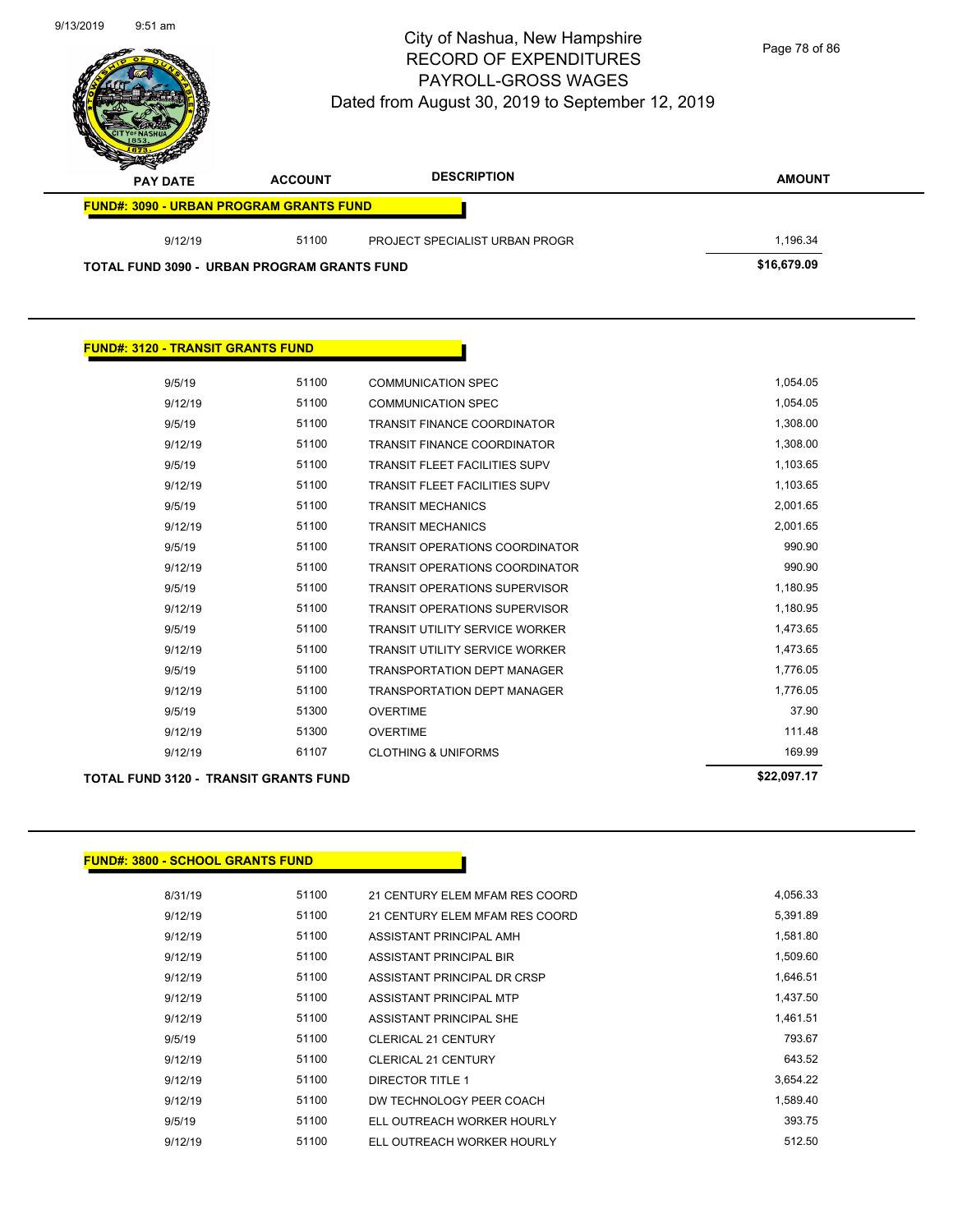

| <b>PAY DATE</b>                         | <b>ACCOUNT</b> | <b>DESCRIPTION</b>                          | <b>AMOUNT</b>        |
|-----------------------------------------|----------------|---------------------------------------------|----------------------|
| <b>FUND#: 3800 - SCHOOL GRANTS FUND</b> |                |                                             |                      |
|                                         |                |                                             |                      |
| 9/5/19                                  | 51100          | <b>HOMELESS LIASION</b>                     | 1,166.76             |
| 9/12/19                                 | 51100          | <b>HOMELESS LIASION</b>                     | 1,157.12             |
| 9/12/19                                 | 51100          | <b>INTRUCTIONAL LEADER FES</b>              | 3,374.34             |
| 8/31/19                                 | 51100          | LICENSED PRACTICAL NURSE NHS                | 1,681.82             |
| 9/12/19                                 | 51100          | LICENSED PRACTICAL NURSE NHS                | 1,681.80             |
| 9/12/19                                 | 51100          | OFFICE MANAGER TITLE 1                      | 1,583.80             |
| 9/5/19                                  | 51100          | PARA INST AMH                               | 367.15               |
| 9/12/19                                 | 51100          | PARA INST AMH                               | 457.99               |
| 9/5/19                                  | 51100          | PARA INST MTP                               | 339.32               |
| 9/12/19                                 | 51100          | PARA INST MTP                               | 249.30               |
| 9/5/19                                  | 51100          | PARA INST SHE                               | 392.70               |
| 9/12/19                                 | 51100          | PARA INST SHE                               | 492.80               |
| 9/5/19                                  | 51100          | PARA TTI AMH                                | 675.20               |
| 9/12/19                                 | 51100          | PARA TTI AMH                                | 837.92               |
| 9/5/19                                  | 51100          | PARA TTI LDG                                | 1,992.92             |
| 9/12/19                                 | 51100          | PARA TTI LDG                                | 2,462.53             |
| 9/5/19                                  | 51100          | PARA TTI MTP                                | 2,038.65             |
| 9/12/19                                 | 51100          | PARA TTI MTP                                | 2,463.10             |
| 9/5/19                                  | 51100          | PARA TTI NURSERY                            | 633.81               |
| 9/12/19                                 | 51100          | PARA TTI NURSERY                            | 660.42               |
| 9/12/19                                 | 51100          | PEER COACH                                  | 11,035.92            |
| 9/12/19                                 | 51100          | PEER COACH MATH                             | 2,678.68             |
| 9/12/19                                 | 51100          | <b>SOCIAL WORKER</b>                        | 4,988.41             |
| 9/12/19                                 | 51100          | <b>TEACHER BEHAVIOR SPEC WID</b>            | 2,923.70             |
| 9/12/19                                 | 51100          | <b>TEACHER DWSE BRO</b>                     | 1,833.00             |
| 9/12/19                                 | 51100          | TEACHER DWSE CHA                            | 4,091.40             |
| 9/12/19                                 | 51100          | TEACHER DWSE ELM                            | 1,915.79             |
| 9/12/19                                 | 51100          | <b>TEACHER DWSE NHS</b>                     | 2,712.89             |
| 9/12/19                                 | 51100          | TEACHER PRESCHOOL NHS                       | 2,712.89             |
| 9/12/19<br>9/12/19                      | 51100<br>51100 | TEACHER SPED AMH<br><b>TEACHER SPED BRO</b> | 2,123.50<br>1,736.80 |
|                                         | 51100          |                                             | 1,844.19             |
| 9/12/19<br>9/12/19                      | 51100          | <b>TEACHER SPED DRC</b><br>TEACHER SPED ELM | 3,574.40             |
| 8/31/19                                 | 51100          | <b>TEACHER SPED FES</b>                     | 67.62                |
| 9/12/19                                 | 51100          | <b>TEACHER SPED FES</b>                     | 3,308.70             |
| 9/12/19                                 | 51100          | TEACHER SPED FMS                            | 1,421.02             |
| 9/12/19                                 | 51100          | TEACHER SPED LDG                            | 1,835.60             |
| 9/12/19                                 | 51100          | TEACHER SPED MDE                            | 4,031.01             |
| 9/12/19                                 | 51100          | TEACHER SPED NHN                            | 9,577.42             |
| 9/12/19                                 | 51100          |                                             | 8,658.20             |
| 9/12/19                                 | 51100          | <b>TEACHER SPED NHS</b><br>TEACHER SPED NSE | 4,838.72             |
| 9/12/19                                 | 51100          | TEACHER SPED PMS                            | 3,962.41             |
| 9/5/19                                  | 51100          | TITLE ONE PARA FES                          | 1,646.97             |
| 9/12/19                                 | 51100          | TITLE ONE PARA FES                          | 2,158.42             |
| 9/12/19                                 | 51200          |                                             | 2,496.30             |
|                                         |                | 21 CENTURY PROGRAM ASSISTANT                |                      |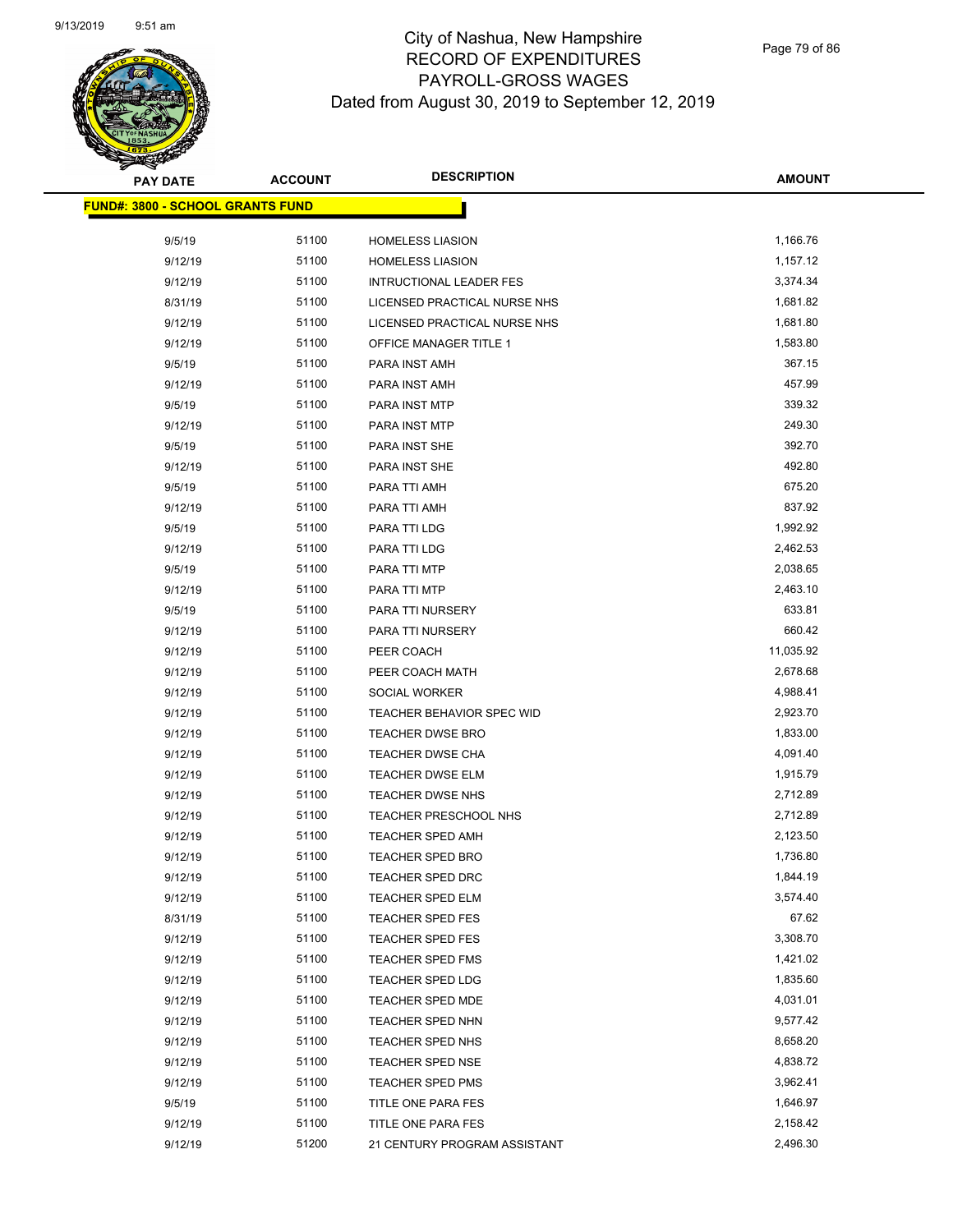Page 80 of 86

| <b>PAY DATE</b>                         | <b>ACCOUNT</b> | <b>DESCRIPTION</b>         | <b>AMOUNT</b> |
|-----------------------------------------|----------------|----------------------------|---------------|
| <b>FUND#: 3800 - SCHOOL GRANTS FUND</b> |                |                            |               |
|                                         |                |                            |               |
| 9/12/19                                 | 51200          | 21ST CENTURY INSTRUCTOR    | 190.00        |
| 9/5/19                                  | 51200          | <b>FAMILY LIAISON</b>      | 368.75        |
| 9/12/19                                 | 51200          | <b>FAMILY LIAISON</b>      | 356.25        |
| 8/31/19                                 | 51200          | HOME SCHOOL CORD TTI       | 84.00         |
| 9/5/19                                  | 51200          | HOME SCHOOL CORD TTI       | 3,509.25      |
| 9/12/19                                 | 51200          | HOME SCHOOL CORD TTI       | 3,277.97      |
| 9/12/19                                 | 51200          | LUNCH MONITOR DRC          | 165.00        |
| 9/12/19                                 | 51200          | LUNCH MONITOR FES          | 135.00        |
| 9/12/19                                 | 51200          | <b>TEACHER GR1 FES</b>     | 25.00         |
| 9/12/19                                 | 51200          | <b>TEACHER GR2 FES</b>     | 75.00         |
| 9/12/19                                 | 51200          | TEACHER TTI AMH            | 8,781.01      |
| 9/12/19                                 | 51200          | TEACHER TTI BIR            | 2,412.61      |
| 9/12/19                                 | 51200          | <b>TEACHER TTI LDG</b>     | 11,361.11     |
| 8/31/19                                 | 51200          | <b>TEACHER TTI MTP</b>     | 391.13        |
| 9/12/19                                 | 51200          | <b>TEACHER TTI MTP</b>     | 10,489.07     |
| 9/12/19                                 | 51200          | <b>TEACHER TTI NURSERY</b> | 5,294.91      |
| 9/12/19                                 | 51200          | TEACHER TTI SHE            | 2,338.97      |
| 9/12/19                                 | 51200          | <b>TEACHER TTIDRC</b>      | 6,293.97      |
| 6/30/19                                 | 51650          | ADDITIONAL HOURS           | (250.00)      |
| 9/6/19                                  | 51650          | ADDITIONAL HOURS           | 150.00        |
| 9/12/19                                 | 51650          | <b>ADDITIONAL HOURS</b>    | 9,181.25      |
| TOTAL FUND 3800 - SCHOOL CRANTS FUND    |                |                            | \$202.185.86  |

#### **TOTAL FUND 3800 - SCHOOL GRANTS FUND \$202,185.86**

| <b>FUND#: 3810 - FOOD SERVICE GRANTS FUND</b>     |       |                 |  |
|---------------------------------------------------|-------|-----------------|--|
| 9/5/19                                            | 51300 | <b>OVERTIME</b> |  |
| 9/12/19                                           | 51300 | <b>OVERTIME</b> |  |
| <b>TOTAL FUND 3810 - FOOD SERVICE GRANTS FUND</b> |       |                 |  |

|         | <b>FUND#: 4005 - TRAFFIC VIOLATIONS FUND</b> |                                  |
|---------|----------------------------------------------|----------------------------------|
| 9/5/19  | 51100                                        | <b>MVR CLERK II</b>              |
| 9/12/19 | 51100                                        | <b>MVR CLERK II</b>              |
| 9/5/19  | 51100                                        | ORDINANCE VIOLATIONS COORDINATOR |
| 9/12/19 | 51100                                        | ORDINANCE VIOLATIONS COORDINATOR |
| 9/5/19  | 51100                                        | PARKING MANAGER                  |
| 9/12/19 | 51100                                        | <b>PARKING MANAGER</b>           |
| 9/5/19  | 51200                                        | <b>MVR CLERK I</b>               |
| 9/12/19 | 51200                                        | <b>MVR CLERK I</b>               |
| 9/5/19  | 51200                                        | PARKING ENFORCEMENT SPECIALIST   |
| 9/12/19 | 51200                                        | PARKING ENFORCEMENT SPECIALIST   |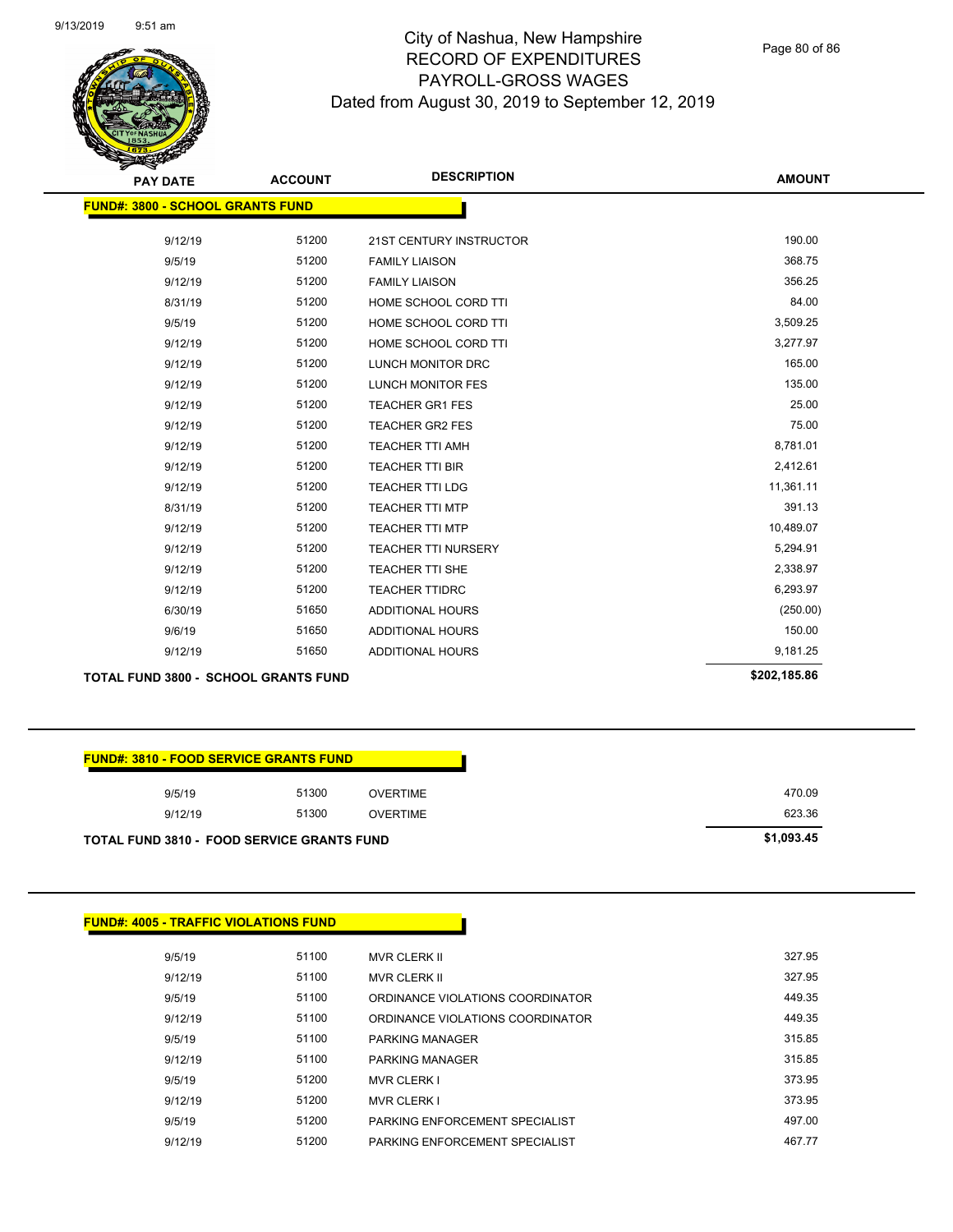

Page 81 of 86

| $\mathscr{D} \rightarrow \mathscr{D}$ | <b>PAY DATE</b> | <b>ACCOUNT</b>                                   | <b>DESCRIPTION</b> | <b>AMOUNT</b> |
|---------------------------------------|-----------------|--------------------------------------------------|--------------------|---------------|
|                                       |                 | <b>FUND#: 4005 - TRAFFIC VIOLATIONS FUND</b>     |                    |               |
|                                       | 9/5/19          | 51300                                            | <b>OVERTIME</b>    | 16.85         |
|                                       | 9/12/19         | 51300                                            | OVERTIME           | 16.85         |
|                                       |                 | <b>TOTAL FUND 4005 - TRAFFIC VIOLATIONS FUND</b> |                    | \$3,932.67    |

| <b>FUND#: 4010 - MOTOR VEHICLE ADMIN FUND</b> |         |                                                   |                     |  |  |
|-----------------------------------------------|---------|---------------------------------------------------|---------------------|--|--|
|                                               | 9/5/19  | 51100                                             | <b>MVR CLERK II</b> |  |  |
|                                               | 9/12/19 | 51100                                             | MVR CLERK II        |  |  |
|                                               | 9/5/19  | 51300                                             | <b>OVERTIME</b>     |  |  |
|                                               | 9/12/19 | 51300                                             | <b>OVERTIME</b>     |  |  |
|                                               |         | <b>TOTAL FUND 4010 - MOTOR VEHICLE ADMIN FUND</b> |                     |  |  |

| <b>FUND#: 4030 - POLICE SPECIAL DETAILS FUND</b>     |       |                                |             |
|------------------------------------------------------|-------|--------------------------------|-------------|
| 9/5/19                                               | 51710 | SPECIAL DETAIL-NON PENSIONABLE | 8,002.30    |
| 9/12/19                                              | 51710 | SPECIAL DETAIL-NON PENSIONABLE | 7,435.56    |
| 9/5/19                                               | 51712 | SPECIAL DETAIL-PENSIONABLE     | 2,802.60    |
| 9/12/19                                              | 51712 | SPECIAL DETAIL-PENSIONABLE     | 4,972.95    |
| <b>TOTAL FUND 4030 - POLICE SPECIAL DETAILS FUND</b> |       |                                | \$23,213.41 |

| 9/12/19                                               | 51300<br>51300 | <b>OVERTIME</b><br><b>OVERTIME</b> | 1,921.27<br>(650.45) |
|-------------------------------------------------------|----------------|------------------------------------|----------------------|
| <b>TOTAL FUND 4035 - POLICE OVERTIME BILLING FUND</b> |                |                                    | \$1,270.82           |
| <b>FUND#: 4600 - ECON DEV-GREATER NASHUA RLF</b>      |                |                                    |                      |
| 9/5/19                                                | 51100          | DWNTWN SPCLST & OED PGRM COOR      | 197.35               |
| 9/12/19                                               | 51100          | DWNTWN SPCLST & OED PGRM COOR      | 197.35               |
| <b>TOTAL FUND 4600 - ECON DEV-GREATER NASHUA RLF</b>  |                |                                    | \$394.70             |
|                                                       |                |                                    |                      |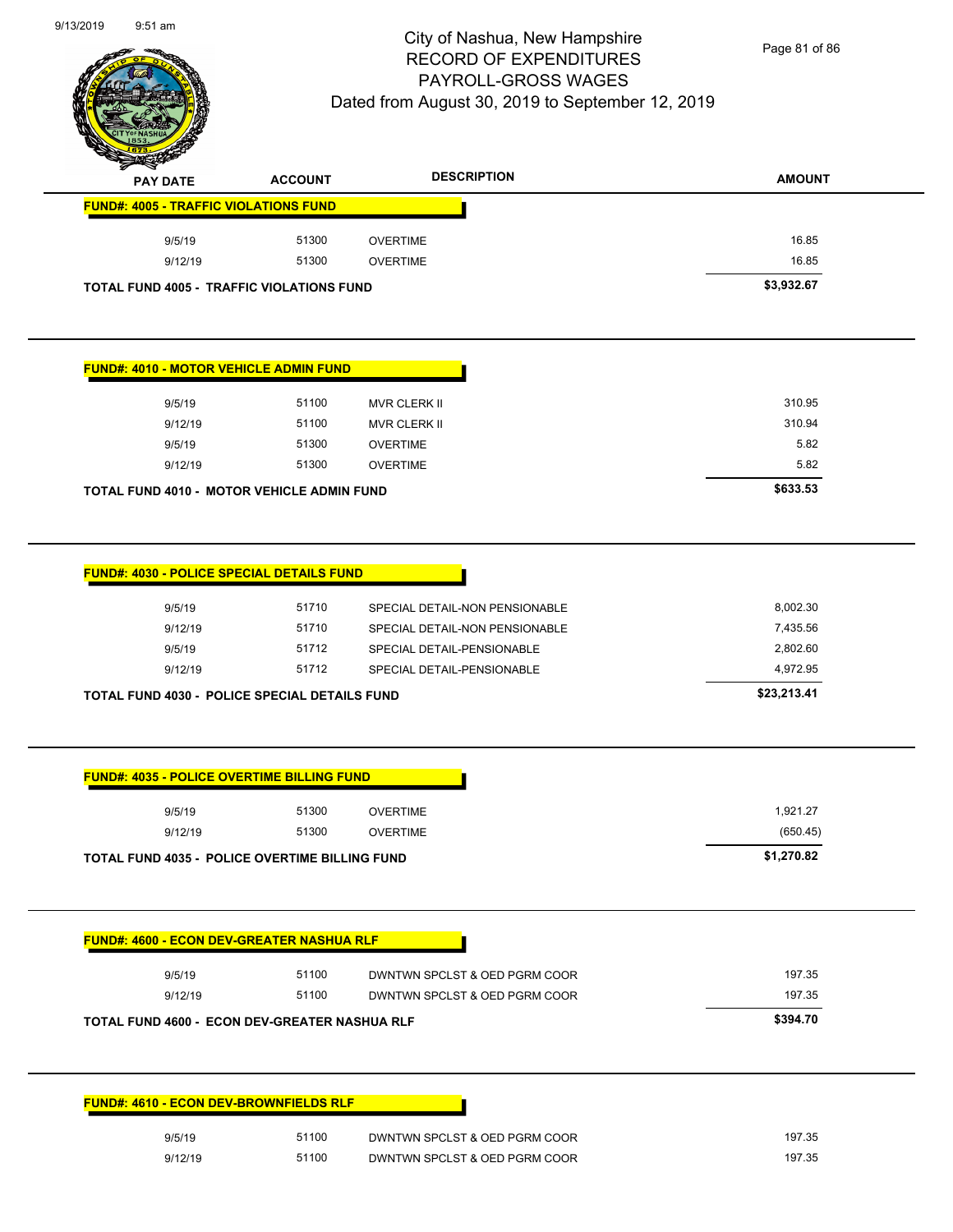

**AMOUNT PAY DATE ACCOUNT DESCRIPTION TOTAL FUND 4610 - ECON DEV-BROWNFIELDS RLF \$394.70 FUND#: 6000 - SOLID WASTE FUND**

| 9/5/19  | 51100 | ADMINISTRATIVE ASSISTANT II        | 877.35   |
|---------|-------|------------------------------------|----------|
| 9/12/19 | 51100 | ADMINISTRATIVE ASSISTANT II        | 877.35   |
| 9/5/19  | 51100 | ASSISTANT DIRECTOR OF PUBLIC WORKS | 213.91   |
| 9/12/19 | 51100 | ASSISTANT DIRECTOR OF PUBLIC WORKS | 213.90   |
| 9/5/19  | 51100 | AUTOMATED TRASH COLLECTION OPR     | 4,898.00 |
| 9/12/19 | 51100 | AUTOMATED TRASH COLLECTION OPR     | 4,898.00 |
| 9/5/19  | 51100 | <b>CITY ENGINEER</b>               | 362.95   |
| 9/12/19 | 51100 | <b>CITY ENGINEER</b>               | 362.95   |
| 9/5/19  | 51100 | <b>COLLECTION EQUIP OPR</b>        | 8,465.28 |
| 9/12/19 | 51100 | <b>COLLECTION EQUIP OPR</b>        | 8,338.93 |
| 9/5/19  | 51100 | COLLECTION EQUIP OPR LANDFILL      | 970.40   |
| 9/12/19 | 51100 | COLLECTION EQUIP OPR LANDFILL      | 970.40   |
| 9/5/19  | 51100 | DEP TREASURER TAX COLLECTOR        | 266.40   |
| 9/12/19 | 51100 | DEP TREASURER TAX COLLECTOR        | 266.40   |
| 9/5/19  | 51100 | DEPUTY CITY ENGINEER               | 86.70    |
| 9/12/19 | 51100 | DEPUTY CITY ENGINEER               | 86.70    |
| 9/5/19  | 51100 | DIRECTOR PUBLIC WORKS              | 276.30   |
| 9/12/19 | 51100 | DIRECTOR PUBLIC WORKS              | 276.30   |
| 9/5/19  | 51100 | DPW BILLING ACCOUNTANT             | 509.80   |
| 9/12/19 | 51100 | DPW BILLING ACCOUNTANT             | 509.80   |
| 9/5/19  | 51100 | DPW COLLECTIONS SPEC III           | 414.80   |
| 9/12/19 | 51100 | DPW COLLECTIONS SPEC III           | 414.80   |
| 9/5/19  | 51100 | DPW CONTRACT ADMINISTRATOR         | 124.30   |
| 9/12/19 | 51100 | DPW CONTRACT ADMINISTRATOR         | 124.30   |
| 9/5/19  | 51100 | <b>ENVIRONMENTAL ENGINEER</b>      | 1,565.25 |
| 9/12/19 | 51100 | <b>ENVIRONMENTAL ENGINEER</b>      | 1,565.25 |
| 9/5/19  | 51100 | EQUIPMENT OPR LANDFILL             | 5,916.00 |
| 9/12/19 | 51100 | EQUIPMENT OPR LANDFILL             | 5,982.92 |
| 9/5/19  | 51100 | <b>EXECUTIVE ASSISTANT</b>         | 173.75   |
| 9/12/19 | 51100 | <b>EXECUTIVE ASSISTANT</b>         | 173.75   |
| 9/5/19  | 51100 | FINANCE AND ADMIN MANAGER          | 444.00   |
| 9/12/19 | 51100 | FINANCE AND ADMIN MANAGER          | 444.00   |
| 9/5/19  | 51100 | FLEET MANAGER STREET DEPT          | 352.25   |
| 9/12/19 | 51100 | FLEET MANAGER STREET DEPT          | 352.25   |
| 9/5/19  | 51100 | LICENSED SCALE OPERATOR            | 1,760.75 |
| 9/12/19 | 51100 | LICENSED SCALE OPERATOR            | 1,760.75 |
| 9/5/19  | 51100 | PUBLIC RELATIONS ADMINISTRATOR     | 173.75   |
| 9/12/19 | 51100 | PUBLIC RELATIONS ADMINISTRATOR     | 173.75   |
| 9/5/19  | 51100 | RECYCLING COORDINATOR              | 1,218.50 |
| 9/12/19 | 51100 | RECYCLING COORDINATOR              | 1,218.50 |
| 9/5/19  | 51100 | <b>SENIOR STAFF ENGINEER</b>       | 152.00   |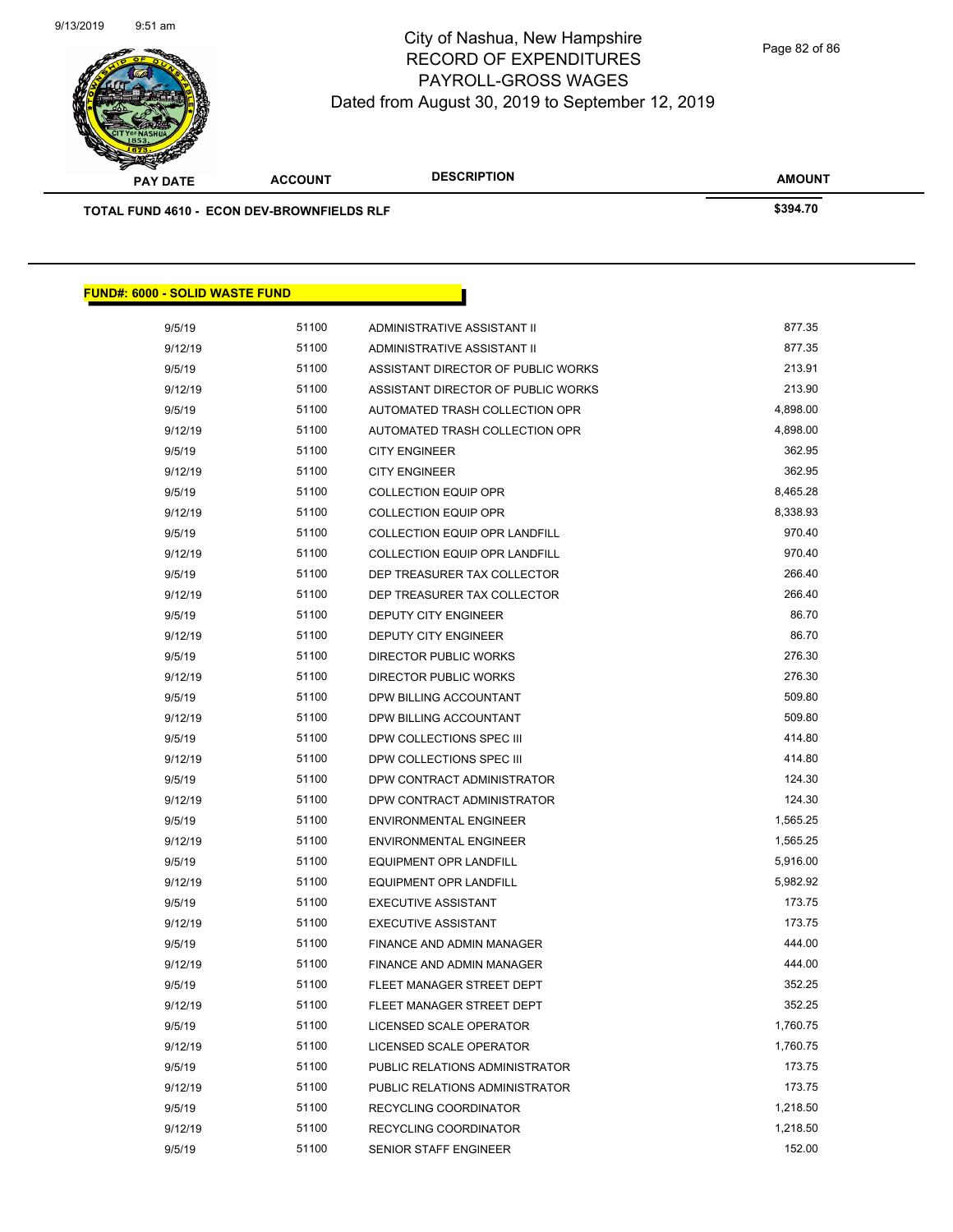

Page 83 of 86

| <b>PAY DATE</b>                           | <b>ACCOUNT</b> | <b>DESCRIPTION</b>              | <b>AMOUNT</b> |
|-------------------------------------------|----------------|---------------------------------|---------------|
| <b>FUND#: 6000 - SOLID WASTE FUND</b>     |                |                                 |               |
| 9/12/19                                   | 51100          | <b>SENIOR STAFF ENGINEER</b>    | 152.00        |
| 9/5/19                                    | 51100          | <b>SOLID WASTE FOREMAN</b>      | 2,649.20      |
| 9/12/19                                   | 51100          | <b>SOLID WASTE FOREMAN</b>      | 2,649.18      |
| 9/5/19                                    | 51100          | <b>SOLID WASTE TECHNICIAN</b>   | 1,184.00      |
| 9/12/19                                   | 51100          | <b>SOLID WASTE TECHNICIAN</b>   | 1,184.00      |
| 9/5/19                                    | 51100          | SR MGR ACCT FIN REPORTING       | 65.86         |
| 9/12/19                                   | 51100          | SR MGR ACCT FIN REPORTING       | 65.87         |
| 9/5/19                                    | 51100          | SUPERINTENDENT OF SOLID WASTE   | 1,907.15      |
| 9/12/19                                   | 51100          | SUPERINTENDENT OF SOLID WASTE   | 1,907.15      |
| 9/5/19                                    | 51300          | <b>OVERTIME</b>                 | 4,471.31      |
| 9/12/19                                   | 51300          | <b>OVERTIME</b>                 | 8,969.97      |
| 9/5/19                                    | 51400          | <b>WAGES TEMPORARY/SEASONAL</b> | 3,341.25      |
| 9/12/19                                   | 51400          | <b>WAGES TEMPORARY/SEASONAL</b> | 2,741.25      |
| 9/5/19                                    | 51600          | <b>LONGEVITY</b>                | 1,600.00      |
| 9/12/19                                   | 51600          | <b>LONGEVITY</b>                | 400.00        |
| <b>TOTAL FUND 6000 - SOLID WASTE FUND</b> |                |                                 | \$91,521.63   |
|                                           |                |                                 |               |

#### **FUND#: 6200 - WASTEWATER FUND**

| 9/5/19  | 51100 | ADMINISTRATIVE ASSISTANT II          | 760.21   |
|---------|-------|--------------------------------------|----------|
| 9/12/19 | 51100 | ADMINISTRATIVE ASSISTANT II          | 760.20   |
| 9/5/19  | 51100 | ANALYTICAL CHEMIST                   | 880.50   |
| 9/12/19 | 51100 | <b>ANALYTICAL CHEMIST</b>            | 880.50   |
| 9/5/19  | 51100 | ASSISTANT CONSTRUCTION ENGINEER      | 1,129.00 |
| 9/12/19 | 51100 | ASSISTANT CONSTRUCTION ENGINEER      | 1,129.00 |
| 9/5/19  | 51100 | ASSISTANT DIRECTOR OF PUBLIC WORKS   | 213.93   |
| 9/12/19 | 51100 | ASSISTANT DIRECTOR OF PUBLIC WORKS   | 213.95   |
| 9/5/19  | 51100 | <b>CITY ENGINEER</b>                 | 847.00   |
| 9/12/19 | 51100 | <b>CITY ENGINEER</b>                 | 847.00   |
| 9/5/19  | 51100 | <b>COLLECTION SYSTEMS OPERATOR</b>   | 2,085.96 |
| 9/12/19 | 51100 | <b>COLLECTION SYSTEMS OPERATOR</b>   | 2,085.96 |
| 9/5/19  | 51100 | COLLECTION SYSTEMS TECHNICIAN        | 2,103.20 |
| 9/12/19 | 51100 | <b>COLLECTION SYSTEMS TECHNICIAN</b> | 2,103.20 |
| 9/5/19  | 51100 | <b>COLLECTIONS SPEC II</b>           | 822.90   |
| 9/12/19 | 51100 | <b>COLLECTIONS SPEC II</b>           | 822.90   |
| 9/5/19  | 51100 | DEP TREASURER TAX COLLECTOR          | 266.40   |
| 9/12/19 | 51100 | DEP TREASURER TAX COLLECTOR          | 266.40   |
| 9/5/19  | 51100 | <b>DEPUTY CITY ENGINEER</b>          | 867.15   |
| 9/12/19 | 51100 | <b>DEPUTY CITY ENGINEER</b>          | 867.15   |
| 9/5/19  | 51100 | <b>DIRECTOR PUBLIC WORKS</b>         | 552.50   |
| 9/12/19 | 51100 | <b>DIRECTOR PUBLIC WORKS</b>         | 552.50   |
| 9/5/19  | 51100 | DPW BILLING ACCOUNTANT               | 509.75   |
| 9/12/19 | 51100 | DPW BILLING ACCOUNTANT               | 509.75   |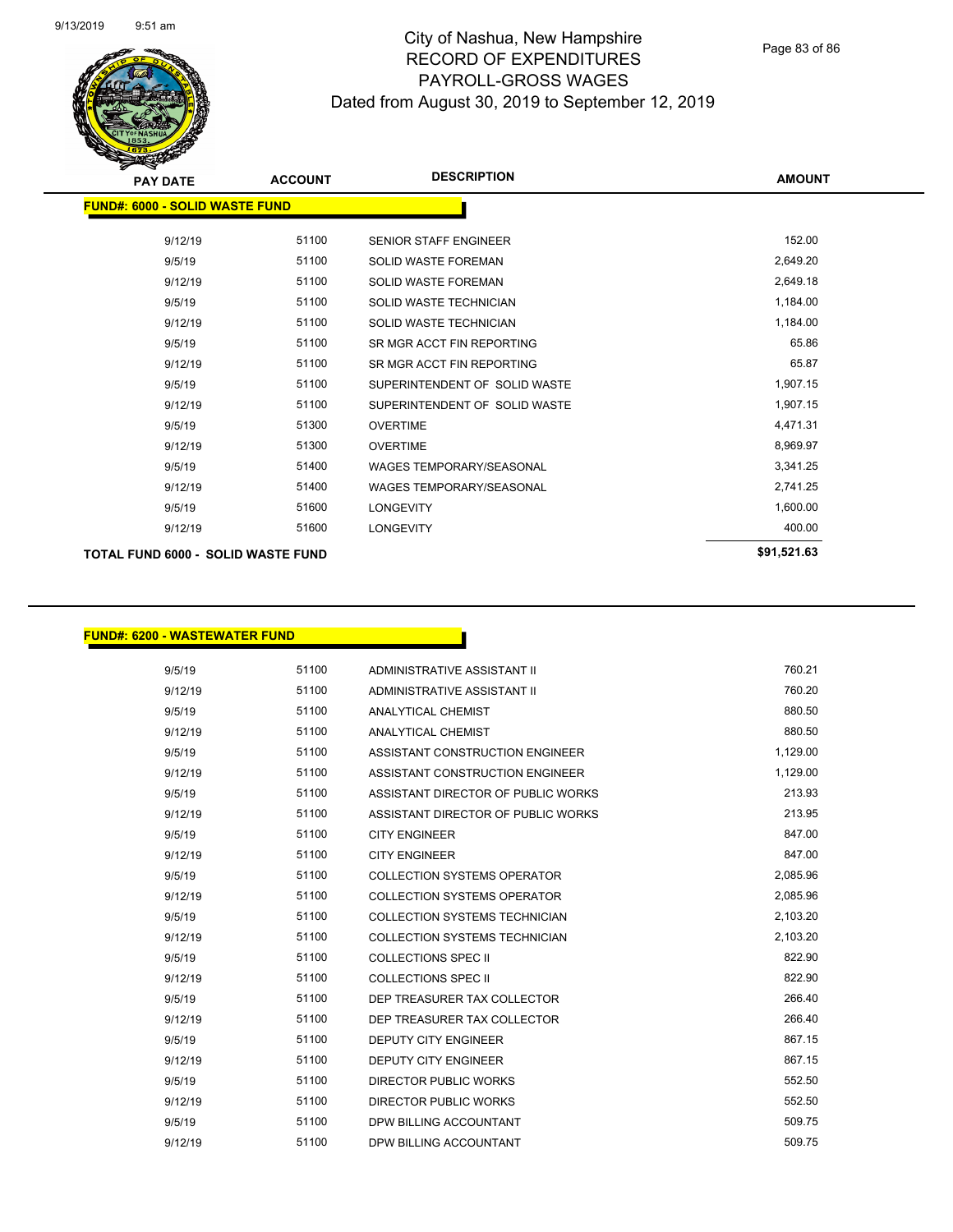

Page 84 of 86

| <b>PAY DATE</b>                      | <b>ACCOUNT</b> | <b>DESCRIPTION</b>                   | AMOUNT           |
|--------------------------------------|----------------|--------------------------------------|------------------|
| <b>FUND#: 6200 - WASTEWATER FUND</b> |                |                                      |                  |
|                                      |                |                                      |                  |
| 9/5/19                               | 51100          | DPW COLLECTIONS SPEC III             | 414.85           |
| 9/12/19                              | 51100          | DPW COLLECTIONS SPEC III             | 414.85           |
| 9/5/19                               | 51100          | DPW CONTRACT ADMINISTRATOR           | 745.70           |
| 9/12/19                              | 51100          | DPW CONTRACT ADMINISTRATOR           | 745.70           |
| 9/5/19                               | 51100          | ELECTRICAL DIAGNOSTIC TECH I         | 1,120.00         |
| 9/12/19                              | 51100          | ELECTRICAL DIAGNOSTIC TECH I         | 1,120.00         |
| 9/5/19                               | 51100          | <b>EXECUTIVE ASSISTANT</b>           | 173.75           |
| 9/12/19                              | 51100          | <b>EXECUTIVE ASSISTANT</b>           | 173.75           |
| 9/5/19                               | 51100          | FINANCE AND ADMIN MANAGER            | 444.00           |
| 9/12/19                              | 51100          | FINANCE AND ADMIN MANAGER            | 444.00           |
| 9/5/19                               | 51100          | FLEET MANAGER STREET DEPT            | 117.40           |
| 9/12/19                              | 51100          | FLEET MANAGER STREET DEPT            | 117.40           |
| 9/5/19                               | 51100          | <b>MECHANIC WWTP 1ST CLASS</b>       | 4,315.20         |
| 9/12/19                              | 51100          | MECHANIC WWTP 1ST CLASS              | 4,315.20         |
| 9/5/19                               | 51100          | <b>OPERATOR I CERTIFIED WWTP 1st</b> | 1,074.40         |
| 9/12/19                              | 51100          | OPERATOR I CERTIFIED WWTP 1st        | 1,074.40         |
| 9/5/19                               | 51100          | OPERATOR II WWTP 1st                 | 3,219.20         |
| 9/12/19                              | 51100          | OPERATOR II WWTP 1st                 | 3,219.20         |
| 9/5/19                               | 51100          | OPERATOR II WWTP 2nd                 | 1,086.40         |
| 9/12/19                              | 51100          | OPERATOR II WWTP 2nd                 | 1,086.41         |
| 9/5/19                               | 51100          | OPERATOR II WWTP 3rd                 | 2,180.82         |
| 9/12/19                              | 51100          | OPERATOR II WWTP 3rd                 | 2,180.82         |
| 9/5/19                               | 51100          | OPERATOR III WWTP 1st                | 3,390.80         |
| 9/12/19                              | 51100          | OPERATOR III WWTP 1st                | 3,390.80         |
| 9/5/19                               | 51100          | PLANT OPERATIONS SUPERVISOR          | 1,523.20         |
| 9/12/19                              | 51100          | PLANT OPERATIONS SUPERVISOR          | 1,523.20         |
| 9/5/19                               | 51100          | PUBLIC RELATIONS ADMINISTRATOR       | 231.65           |
| 9/12/19                              | 51100          | PUBLIC RELATIONS ADMINISTRATOR       | 231.66           |
| 9/5/19                               | 51100          | <b>SENIOR STAFF ENGINEER</b>         | 1,578.20         |
| 9/12/19                              | 51100          | <b>SENIOR STAFF ENGINEER</b>         | 1,578.20         |
| 9/5/19                               | 51100          | SR MGR ACCT FIN REPORTING            | 131.72           |
| 9/12/19                              | 51100          | SR MGR ACCT FIN REPORTING            | 131.72           |
| 9/5/19                               | 51100          | <b>STAFF ENGINEER</b>                | 1,124.60         |
| 9/12/19                              | 51100          | <b>STAFF ENGINEER</b>                | 1,124.60         |
| 9/5/19                               | 51100          | SUPERINTENDENT OF WASTEWATER         | 1,998.10         |
| 9/12/19                              | 51100          | SUPERINTENDENT OF WASTEWATER         | 1,998.10         |
| 9/5/19                               | 51100          | <b>SUPV LABORATORY</b>               | 1,237.60         |
| 9/12/19                              | 51100          | <b>SUPV LABORATORY</b>               | 1,237.60         |
| 9/5/19                               | 51100          | TRUCK DRIVER STREET REPAIR           | 914.00<br>916.10 |
| 9/12/19                              | 51100          | TRUCK DRIVER STREET REPAIR           |                  |
| 9/5/19                               | 51100          | <b>WASTEWATER ASSISTANT</b>          | 896.40           |
| 9/12/19                              | 51100          | <b>WASTEWATER ASSISTANT</b>          | 896.40           |
| 9/5/19                               | 51100          | <b>WASTEWATER FOREMAN</b>            | 2,649.20         |
| 9/12/19                              | 51100          | <b>WASTEWATER FOREMAN</b>            | 2,649.20         |
| 9/5/19                               | 51100          | WASTEWATER PROJECT ENGINEER          | 1,578.70         |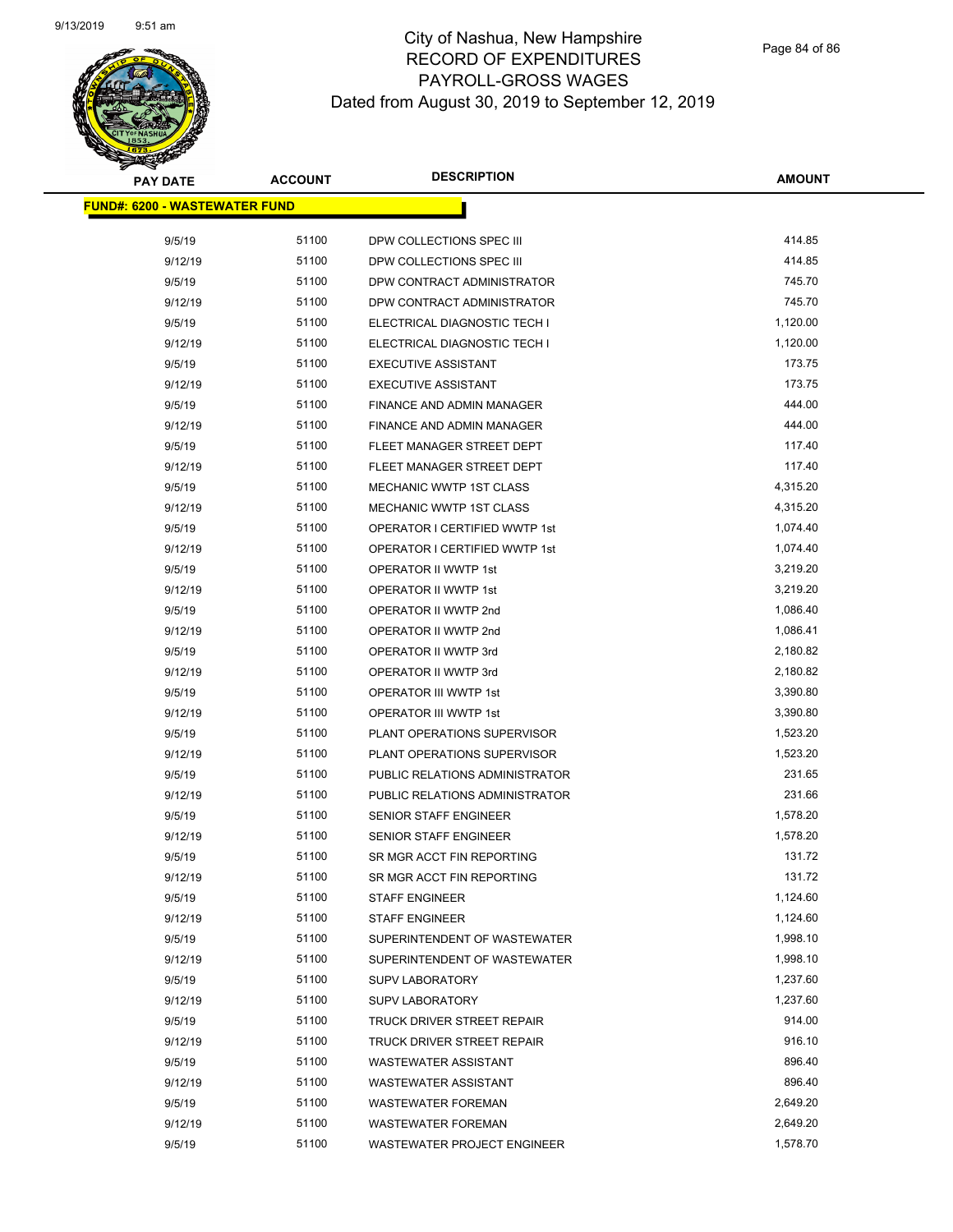

Page 85 of 86

| $\boldsymbol{z}$<br>⊸<br><b>PAY DATE</b> | <b>ACCOUNT</b> | <b>DESCRIPTION</b>                 | <b>AMOUNT</b> |
|------------------------------------------|----------------|------------------------------------|---------------|
| <b>FUND#: 6200 - WASTEWATER FUND</b>     |                |                                    |               |
| 9/12/19                                  | 51100          | <b>WASTEWATER PROJECT ENGINEER</b> | 1.578.70      |
| 9/5/19                                   | 51300          | <b>OVERTIME</b>                    | 3.151.81      |
| 9/12/19                                  | 51300          | <b>OVERTIME</b>                    | 7,193.20      |
| 9/5/19                                   | 51400          | <b>WAGES TEMPORARY/SEASONAL</b>    | 480.00        |
| 9/12/19                                  | 51400          | <b>WAGES TEMPORARY/SEASONAL</b>    | 213.75        |
| <b>TOTAL FUND 6200 - WASTEWATER FUND</b> | \$97,409.67    |                                    |               |

#### **FUND#: 6500 - PROPERTY & CASUALTY FUND**

| 9/5/19  | 51100 | <b>PROGRAM SUPV</b>                | 1,424.80 |
|---------|-------|------------------------------------|----------|
| 9/12/19 | 51100 | <b>PROGRAM SUPV</b>                | 1,424.80 |
| 9/5/19  | 51100 | PROPERTY AND CASUALTY ADJUSTER     | 2.491.15 |
| 9/12/19 | 51100 | PROPERTY AND CASUALTY ADJUSTER     | 2,491.15 |
| 9/5/19  | 51100 | <b>RISK MANAGER</b>                | 1,911.60 |
| 9/12/19 | 51100 | <b>RISK MANAGER</b>                | 1,911.60 |
| 9/5/19  | 51100 | SAFETY LOSS PREVENTION SPEC        | 1,161.45 |
| 9/12/19 | 51100 | SAFFTY LOSS PREVENTION SPEC        | 1,161.45 |
| 9/5/19  | 59207 | <b>WORKERS COMPENSATION CLAIMS</b> | 9,173.63 |
| 9/12/19 | 59207 | WORKERS COMPENSATION CLAIMS        | 9,910.50 |
| 9/5/19  | 59290 | LONG TERM DISABILITY CLAIMS        | 692.31   |
| 9/12/19 | 59290 | LONG TERM DISABILITY CLAIMS        | 692.31   |

| 9/12/19                                               | 59290 | LONG TERM DISABILITY CLAIMS | 692.31      |
|-------------------------------------------------------|-------|-----------------------------|-------------|
| <b>TOTAL FUND 6500 - PROPERTY &amp; CASUALTY FUND</b> |       |                             | \$34,446.75 |

#### **FUND#: 6600 - BENEFITS SELF INSURANCE FUND**

| 9/5/19  | 51100 | EMPLOYEE BENEFITS ASSISTANT      | 770.30   |
|---------|-------|----------------------------------|----------|
| 9/12/19 | 51100 | EMPLOYEE BENEFITS ASSISTANT      | 770.30   |
| 9/5/19  | 51100 | EMPLOYEE BENEFITS MANAGER        | 1.520.15 |
| 9/12/19 | 51100 | <b>EMPLOYEE BENEFITS MANAGER</b> | 1.520.15 |
| 9/5/19  | 51100 | <b>EMPLOYEE BENEFITS SPEC</b>    | 1.136.00 |
| 9/12/19 | 51100 | <b>EMPLOYEE BENEFITS SPEC</b>    | 1.136.00 |
| 9/5/19  | 51100 | <b>HUMAN RESOURCES DIRECTOR</b>  | 336.60   |
| 9/12/19 | 51100 | HUMAN RESOURCES DIRECTOR         | 336.60   |
| 9/5/19  | 51300 | <b>OVERTIME</b>                  | 10.65    |
|         |       |                                  |          |

#### **TOTAL FUND 6600 - BENEFITS SELF INSURANCE FUND \$7,536.75**

**FUND#: 7052 - MINE FALLS PARK ETF**